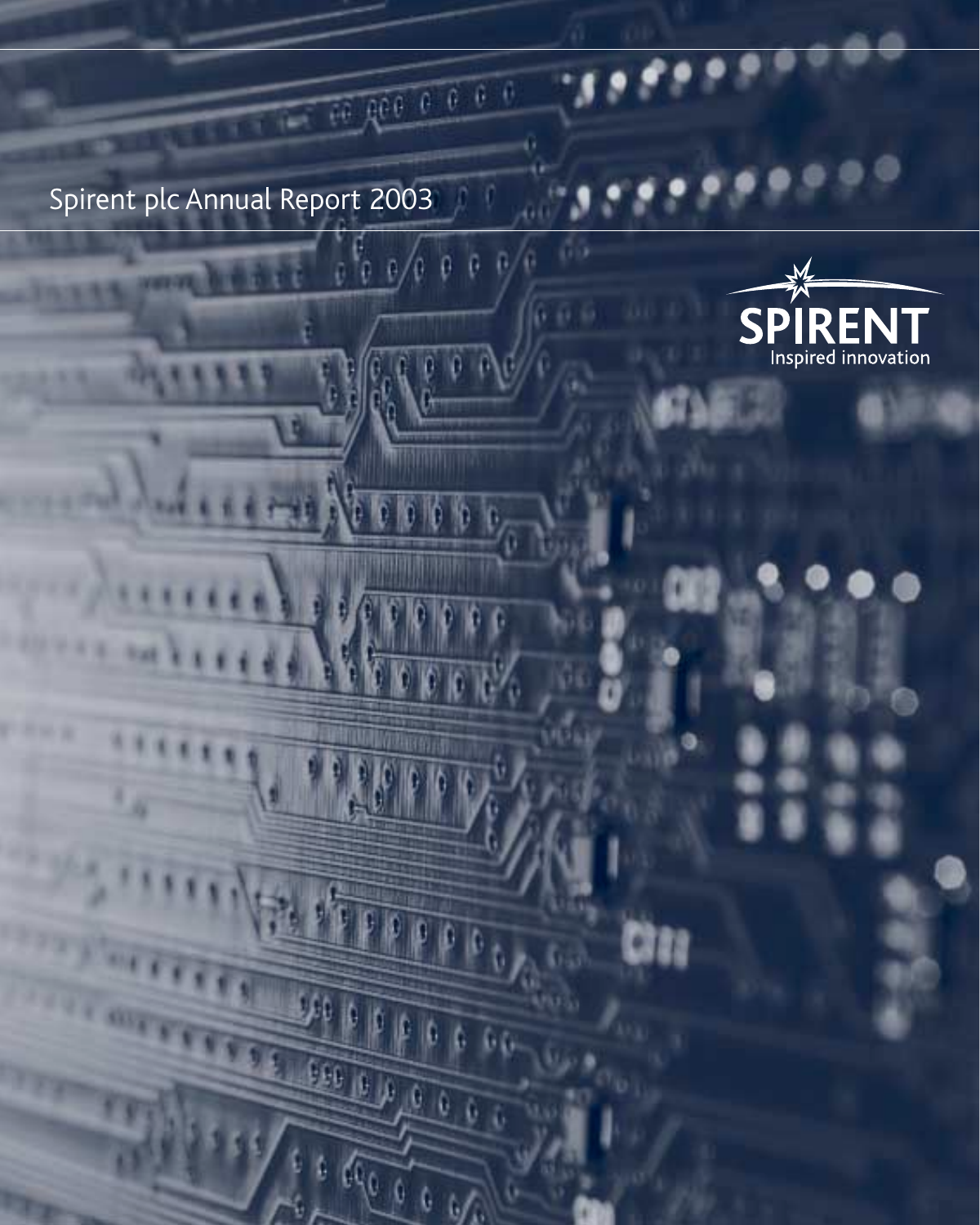Spirent is a leading communications technology company focused on delivering innovative systems and services to meet the needs of customers worldwide. We are a global provider of performance analysis and service assurance solutions that enable the development and deployment of next-generation networking technologies such as broadband services, Internet telephony, 3G wireless and web applications and security testing. Our Network Products business is a developer and manufacturer of innovative solutions for fastening, identification, protection and connectivity in electrical and communications networks marketed under the global brand HellermannTyton. The Systems group comprises PG Drives Technology, which develops power control systems for specialist electrical vehicles in the mobility and industrial markets, and an aerospace business that provides ground-based logistics support software systems for the aviation market. Further information about Spirent plc can be found at www.spirent.com

## Financial Summary

| £ million                               | 2003  | 20021 |
|-----------------------------------------|-------|-------|
| Turnover                                | 466.2 | 558.9 |
| Operating profit <sup>2</sup>           | 36.0  | 50.4  |
| Profit before taxation <sup>3</sup>     | 30.0  | 46.0  |
| Earnings per share <sup>4</sup> (pence) | 2 31  | 3.36  |

## **Contents**

- **1** Chairman's Letter
- **2** Our Business at a Glance
- **3** Chief Executive's Operating Review
- **8** Financial Review
- **12** Corporate Social Responsibility Statement
- **14** Board of Directors and Operations Management Team
- **16** Report of the Directors
- **17** Statement of Directors' Responsibilities in Respect of the Accounts
- **18** Directors' Statement on Corporate Governance
- **21** Report on Directors' Remuneration
- **29** Independent Auditors' Report to the Members of Spirent plc
- **30** Consolidated Profit and Loss Account
- **31** Consolidated Statement of
- Total Recognised Gains and Losses, and Reconciliation of Movements in Shareholders' Funds
- **32** Consolidated Balance Sheet
- **33** Consolidated Cash Flow Statement, and Reconciliation of Net Cash Flow to Movement in Net Debt
- **34** Company Balance Sheet
- **35** Notes to the Accounts
- **74** Principal Divisions, Subsidiaries and Associates
- **76** Financial History
- **79** Shareholder Information

#### Notes

- 1 Results for 2002 have been restated to reflect the effect of adopting Financial Reporting Standard 17 'Retirement Benefits' and Urgent Issues Task Force Abstract 38 'Accounting for ESOP Trusts'.
- 2 Before goodwill amortisation and operating exceptional items of £9.7 million (2002 £56.1 million) and £7.5 million (2002 £964.9 million), respectively.
- 3 Before goodwill amortisation and operating exceptional items as in note 2 above, non-operating exceptional items of £3.6 million profit (2002 £48.4 million loss) and an exceptional interest expense of £16.1 million (2002 nil).
- 4 Earnings per share is based on headline earnings as set out in note 12 to the Accounts.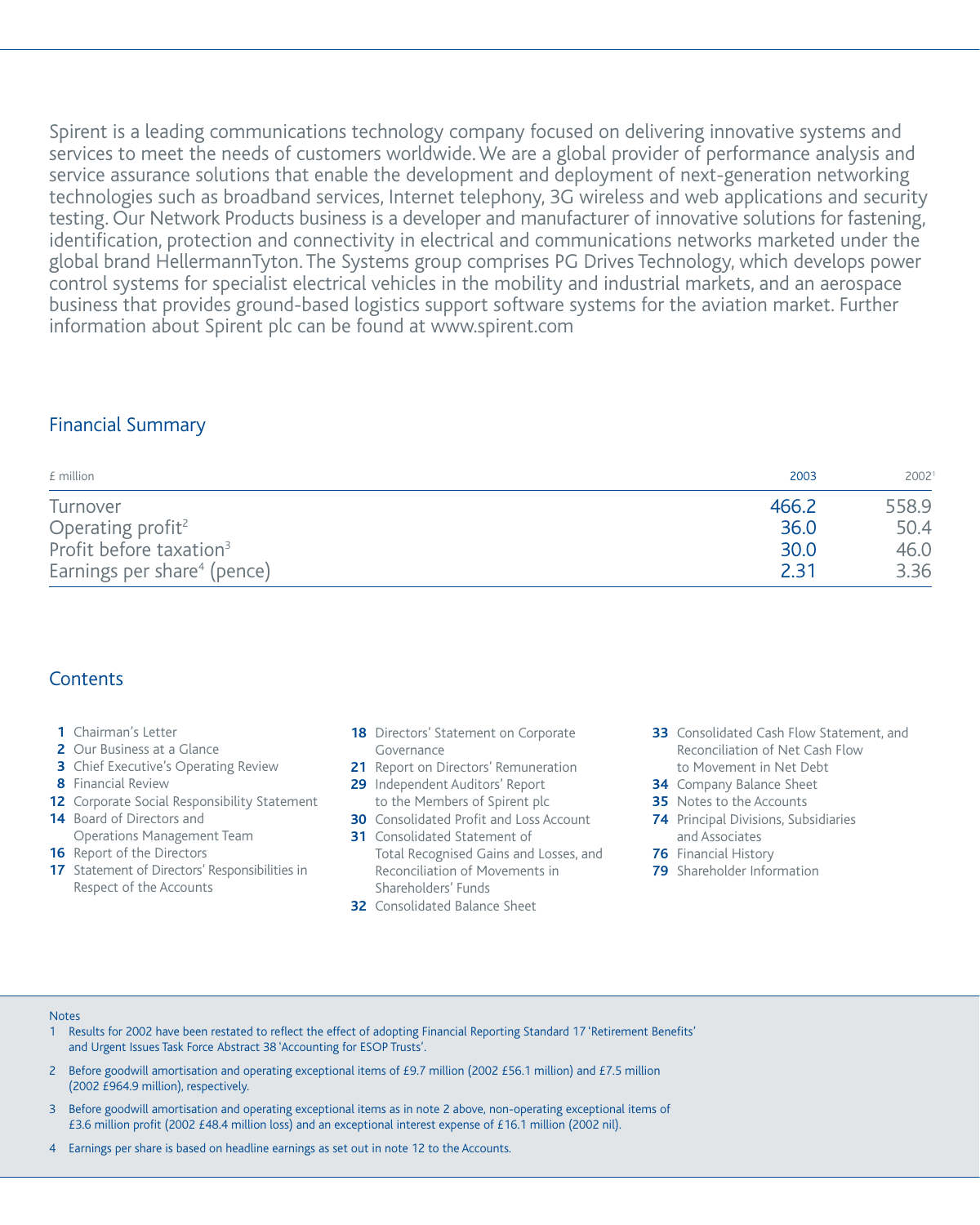## Chairman's Letter

## Dear Shareholder

As anticipated the challenging conditions in the telecoms market continued throughout 2003 and our results for the year reflect the ongoing reductions in capital spending by our Communications group's customers. We saw some improvement in activity levels in the latter part of the year and as a result were able to deliver an increase in turnover and operating profit in the second half compared with the first. Both our Network Products and Systems businesses performed well. Cash generation during the year was good and this, coupled with the disposal of our WAGO joint venture, enabled us to achieve a substantial reduction in net debt by the year end.

All in all 2003 has been a year of considerable underlying progress for Spirent. Following the renegotiation of the Company's borrowing terms early in the year, the focus has been very much on controlling costs to keep pace with the difficult market conditions. Throughout the downturn we have maintained a strong commitment to investment in product development and have focused on positioning the businesses to benefit from the recovery as it develops. This has enabled us to maintain our positions in the markets in which we operate, buoyed by new customer wins and new product launches.

We have expanded the expertise of the Board with the appointments of Andrew Given and Fred D'Alessio as non-executive directors. They both have substantial experience of international technology markets and we look forward to working with them. Paul Cheng retired from the Board at the end of the year and I would like to thank him for his valuable contributions since he joined in 1996. We have also made substantial progress during the year in embracing the evolving best practices in relation to environmental, ethical and social issues. I would encourage you to visit our website where much of this information is reported.

On 25 February 2004 it was announced that Nicholas Brookes had informed the Board of his intention to retire as Chief Executive of the Company. During Nick's tenure as Chief Executive, Spirent has been transformed into a leading technology company and the Board would like to thank him for his outstanding achievements. A formal process to find a successor is under way.

Our strategic focus remains our communications activities, which we believe hold good opportunities for growth as the telecoms market migrates to nextgeneration network technologies. We remain at the forefront of technological development and believe this will put us at an advantage as markets recover.

Yours faithfully

Ich Llesler

**John P Weston CBE Chairman**

Spirent plc is a public limited company registered in England. Its Ordinary shares are traded on the London Stock Exchange and, in the form of American Depositary Shares, on the New York Stock Exchange.

This report is the Annual Report of Spirent plc for the year to 31 December 2003 and complies with UK regulations. The Annual Report is available on Spirent's website at www.spirent.com

A separate Annual Report on Form 20-F is being prepared to meet US regulations and will be filed with the US Securities and Exchange Commission by 30 June 2004.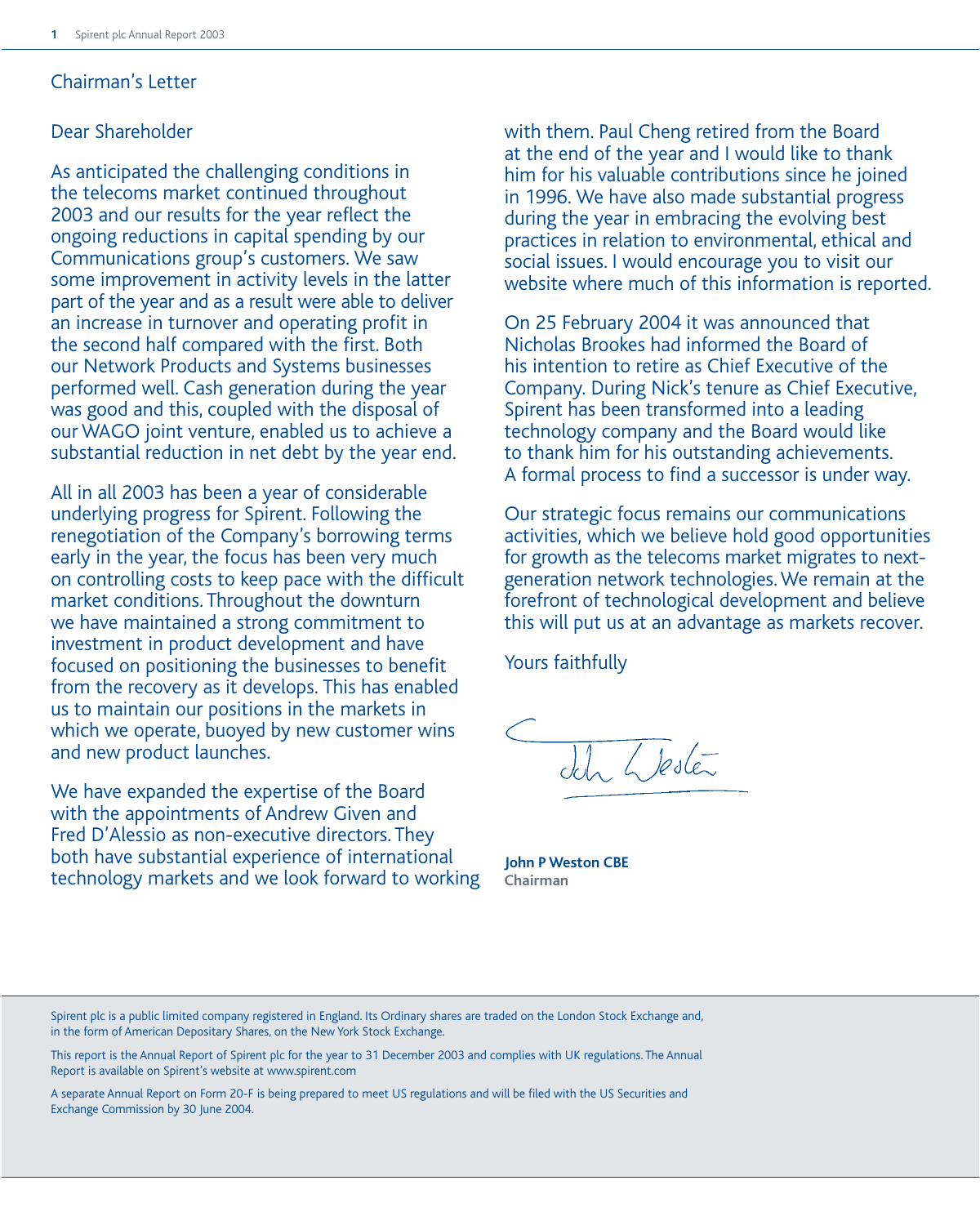## Our Business at a Glance

## Communications

Spirent Communications is a global provider of performance analysis and service assurance solutions that enable the development and deployment of next-generation networking technologies.

The Performance Analysis division develops testing solutions for a broad range of communications technologies critical to the deployment of next-generation networks. Our systems test wireless and wireline networks and equipment, including core terabit routers, broadband access devices, third generation wireless handsets, Internet infrastructure, web applications and security and Internet telephony. Our systems enable customers to emulate large-scale networks, introduce impairments and stress test equipment to ensure maximum performance and conformance to industry standards.

The Service Assurance division provides network monitoring and management systems for service providers to assure the quality of their high bandwidth services. Our systems enable the efficient delivery and maintenance of leased line voice and data, digital subscriber line, wireless, optical and IP networks. The division provides operations support systems, remote test probes, network test access systems and the expertise to implement solutions over a national or global scale.

## Network Products

We are a developer and manufacturer of innovative solutions for fastening, identification, protection and connectivity in electrical and communications networks marketed under the global brand HellermannTyton.

HellermannTyton designs and manufactures a broad range of high-grade nylon ties, clips, channels and fixings for fastening cables and wires in electrical, communications, automotive, industrial equipment, aerospace and construction applications. We produce products with value added identification and security features such as standard cable markers, application tailored labels, printed customised markers and tags, tamper-evident fixings, security seals and printed ties for clinical waste. Our heatshrink insulation, convoluted tubing

and cable covering products provide insulation and physical protection for wires and cables.

We also produce a range of products used in the installation of local area and wide area communications networks such as raceways, ducting, racks, patch panels and modular jacks.

We are a market leader in systems for the automated application of cable fixings and identification printing and application systems.

## Systems

Our Systems group comprises PG Drives Technology, which develops power control systems for specialist electrical vehicles in the mobility and industrial markets, and an aerospace business that provides groundbased logistics support software systems for the aviation market.

PG Drives Technology is a leading supplier of sophisticated electronic control systems for use in specialised electrically powered vehicles. These include medical vehicles such as powered wheelchairs and mobility scooters as well as small industrial vehicles such as floor cleaning vehicles and aerial access platforms. Our systems allow the user to control the direction and speed of the vehicle as well as

controlling other aspects of the vehicle's functions, including seating or platform position, lights, turn indicators and vehicle diagnostics.

We are a leading developer and supplier of ground-based logistics support and maintenance, repair and overhaul (MRO) software systems, brand named GOLD™ and AuRA™, for the civil and military aviation markets. Our systems manage aerospace customers' logistics and MRO processes by providing maintenance work flow management, inventory control, repair order management, recording and forecasting capabilities.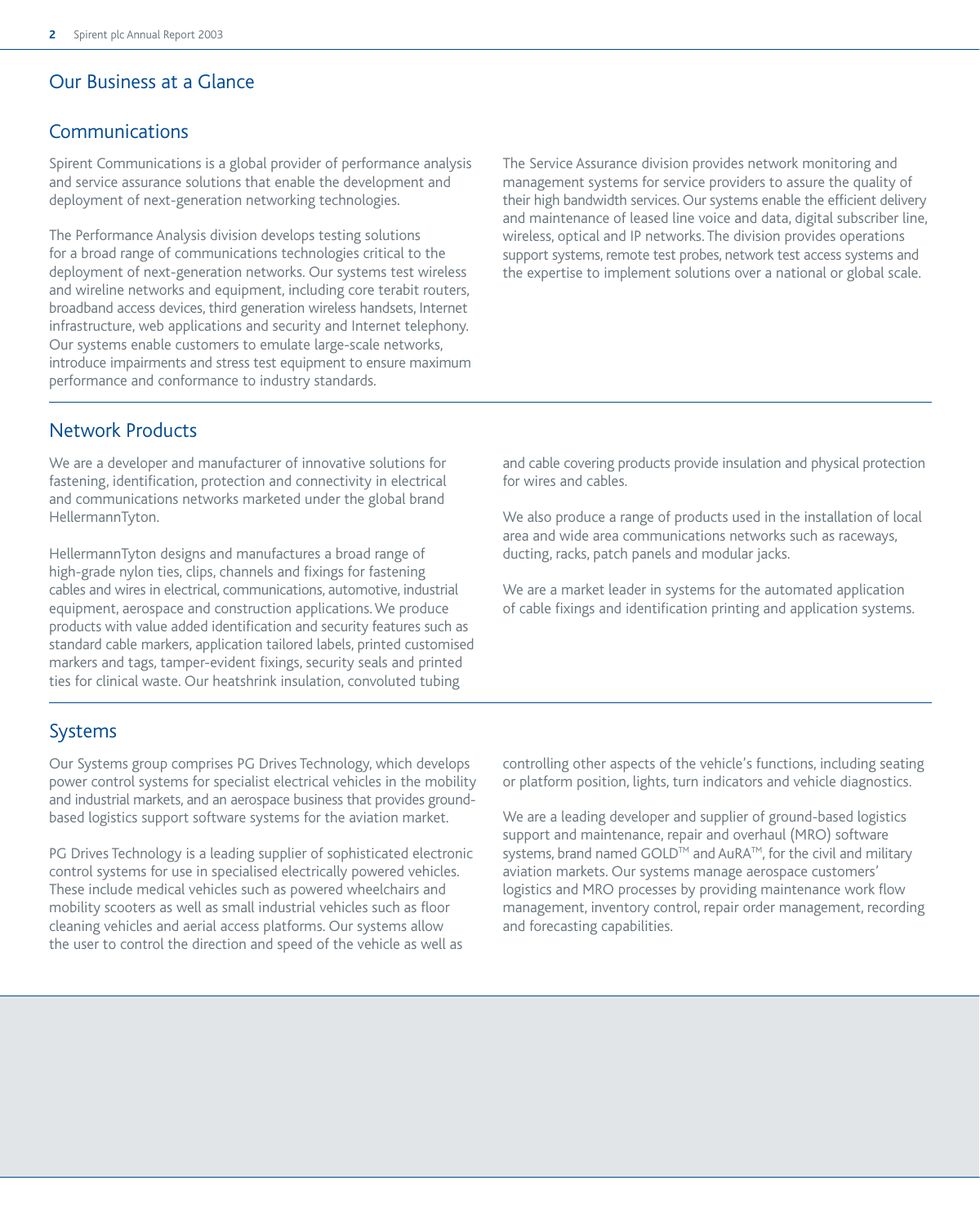## Chief Executive's Operating Review

#### **Overview**

Our results for the year were affected by the challenging conditions in the global telecoms market and the generally weak market conditions worldwide with turnover of £466.2 million and operating profit of £36.0 million down 17 per cent and 29 per cent, respectively, compared with 2002. However our performance in the second half of 2003 saw a sequential increase in both turnover and operating profit over the first half reflecting a modest increase in activity levels. Due to a strong focus on cash management we generated £62.8 million of free cash before the cash cost of exceptional items. Net debt has been significantly reduced to £57.5 million at the year end compared with £161.8 million at the end of 2002 through cash generated by the businesses and the proceeds from the sale of the WAGO joint venture. We have maintained our commitment to product development, investing £66.0 million or 14 per cent of turnover in 2003 (2002 £77.7 million and 14 per cent).

#### **Review of Operations**  Communications

| $f$ million                               | First<br>half<br>2003 | Second<br>half<br>2003 | 2003          | 2002           | Annual<br>change<br>% |
|-------------------------------------------|-----------------------|------------------------|---------------|----------------|-----------------------|
| Turnover                                  |                       |                        |               |                |                       |
| Performance Analysis<br>Service Assurance | 71.3<br>46.2          | 77.4<br>45.5           | 148.7<br>91.7 | 184.0<br>131.4 | (19)<br>(30)          |
| Communications group                      | 117.5                 | 122.9                  | 240.4         | 315.4          | (24)                  |
| Operating profit                          |                       |                        |               |                |                       |
| Performance Analysis                      | 0.5                   | 3.9                    | 4.4           | 10.0           | (56)                  |
| Service Assurance                         | 4.6                   | 4.8                    | 9.4           | 20.8           | (55)                  |
| Communications group                      | 5.1                   | 8.7                    | 13.8          | 30.8           | (55)                  |
| Return on sales (per cent)                |                       |                        |               |                |                       |
| Performance Analysis                      | 0.7                   | 5.0                    | 3.0           | 5.4            |                       |
| Service Assurance                         | 10.0                  | 10.5                   | 10.3          | 15.8           |                       |
| Communications group                      | 4.3                   | 7.1                    | 5.7           | 9.8            |                       |

The results for the Communications group for 2002 and the first half of 2003 have been restated to reflect the transfer of our field test activities from the Performance Analysis to the Service Assurance division.

As anticipated, the telecoms market remained challenging throughout 2003. Spirent Communications' turnover was down 24 per cent compared with 2002, but turnover for the second half of 2003 was up 5 per cent sequentially compared with the first half due to modestly improved levels of activity. Compared with 2002,

operating profit for 2003 was down 55 per cent, however operating profit in the second half of 2003 improved by 71 per cent sequentially over the first half. Return on sales for the group for 2003 reduced to 5.7 per cent from 9.8 per cent in 2002.

2003 saw further reductions in capital spending of some 20 per cent by our network equipment manufacturer (NEM) and network service provider (NSP) customers. Against this background we have been able to maintain our market position by providing customers with the products and services they need to support the development of next-generation equipment and packet-based services and by enabling them to deploy and assure these technologies more economically and efficiently. Quarterly order intake in the Performance Analysis division has increased sequentially since the first half reflecting the modest improvement in activity levels and the normal seasonality of the business. Due to the lower levels of spending and change in ordering patterns by the US incumbent local exchange carriers (ILECs) the Service Assurance division's order book declined from \$59.2 million (£36.8 million) at the end of 2002 to \$44.4 million (£25.0 million) at the end of 2003.

We have remained committed to our investment in product development throughout the industry downturn and this year was no exception with £57.8 million or 24 per cent of Spirent Communications' turnover (2002 £66.2 million and 21 per cent) being invested to maintain our position in important next-generation technologies. Key areas where we have been investing include: broadband access technologies, such as gigabit and 10-gigabit Ethernet and digital subscriber line (DSL); voice-over-IP (VoIP); Internet Protocol version 6 (IPv6); Internet infrastructure and web security testing; and third generation (3G) wireless technologies. Our continued investment in product development resulted in the launch during the year of a number of new products which were the first of their kind or capability. We received a number of awards and industry recognition of our achievements with our Avalanche™ and Reflector™ 2200 products and a 10-gigabit Ethernet test module being among *InfoWorld* magazine's readers' preferred products for 2003. Our field test products were also winners in the 'Customer Delight' category in the BT Investing in Excellence Awards 2003.

Our 'Advanced Test Program' continues to help maintain our position at the leading edge of technology focusing on test trials run by university and independent industry test labs and the technical media. These activities support the strength of our 'Tested with Spirent' designation which customers use to demonstrate that

#### Notes

Operating profit, return on sales and headline earnings per share are used by the Group as key measures of operating performance and are stated before the effect of goodwill amortisation and exceptional items so that period on period comparisons are not distorted. Free cash flow, cash flow before acquisitions, disposals, equity dividends and financing, is also a key measure.

Results for 2002 and the first half of 2003 have been restated to reflect the effect of adopting FRS 17 and UITF 38.

Operating profit and return on sales as referred to in the text are stated before goodwill amortisation and exceptional items.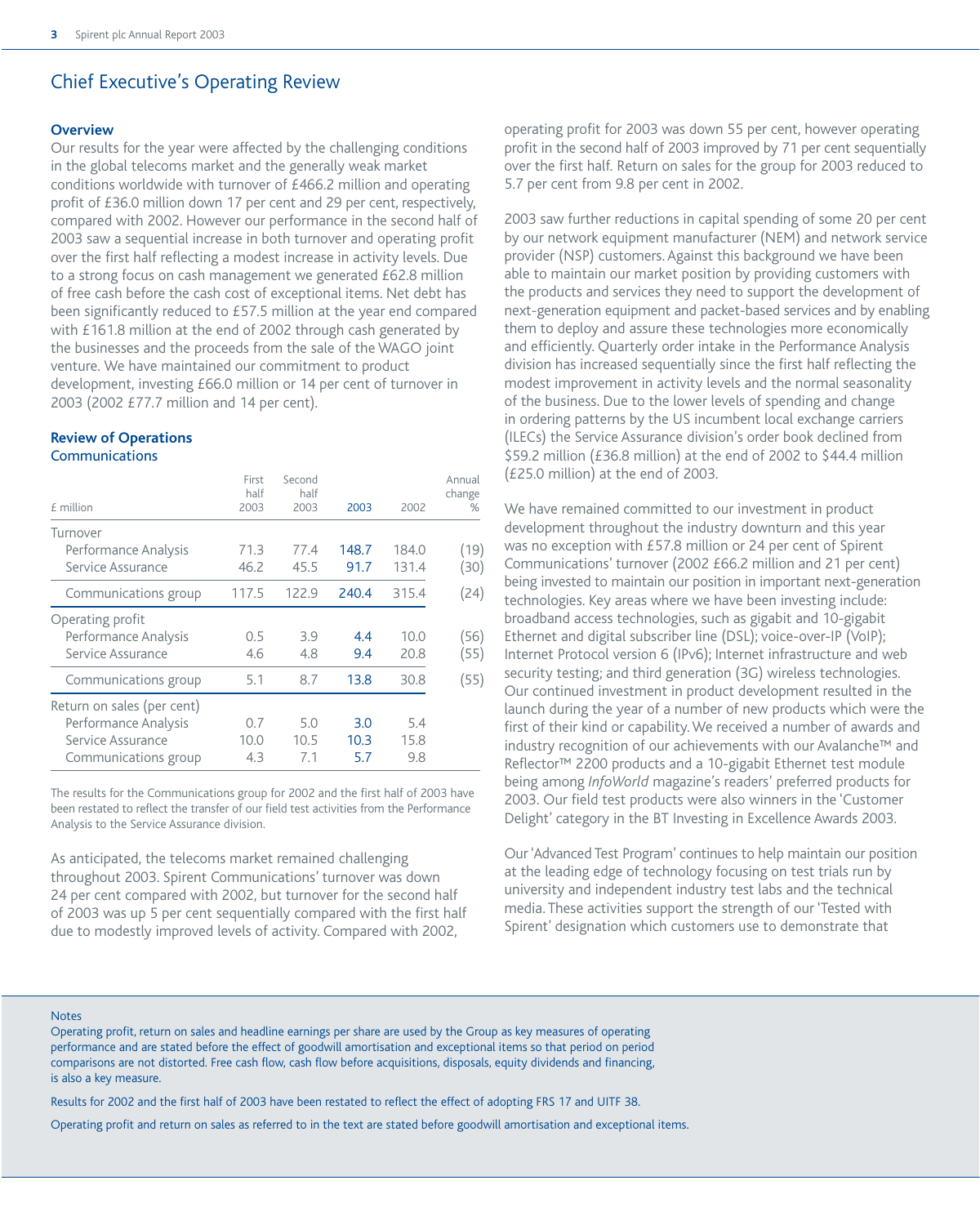## Chief Executive's Operating Review continued

their products have been part of one of the industry's most respected independent test programmes. Customers are increasingly demanding more consulting, training and support services due to constraints on their resources and we have responded to this need by offering a comprehensive suite of services under the ServiceEdge™ name.

We have continued to broaden our presence internationally. 2003 saw the European launch of our web applications and security testing products as well as wireless test systems for customers who are using wideband CDMA (W-CDMA) technology for the advancement of 3G services and networks. We continued to make progress in Asia where we are associated with some of the leading telecoms technology institutes and companies.

Our strategy continues to be to advance next-generation technologies and services; to deliver integrated, easy-to-use, end-to-end customer solutions; to increase our presence internationally; and to extend our products into web services and applications testing for the enterprise sector. By remaining at the forefront of key emerging communications technologies and by leveraging the benefits of combining our test and monitoring capabilities we believe we are well placed to serve the future needs of our customers.

#### Performance Analysis

Our Performance Analysis division develops solutions for testing the performance, functionality and conformance to industry standards of network equipment and networks themselves. This is achieved by simulating voice and data traffic and large-scale networks, and by creating real-world conditions in the laboratories of NEMs, NSPs, enterprises and government departments. By subjecting equipment and networks to impairments and stresses customers can ensure that the equipment or services they are about to launch or deploy will actually withstand real-world conditions thus reducing the commercial risks inherent in developing or adopting new products.

Due to the drop in spending by NEMs and NSPs globally during 2003, turnover in this division fell 19 per cent compared with 2002 to £148.7 million. Operating profit for 2003 was down 56 per cent compared with 2002 at £4.4 million. However our performance in the second half of 2003 showed an improvement with turnover up 9 per cent and operating profit up by £3.4 million due to a modest increase in activity levels in the latter part of the year. Return on sales for the second half recovered to 5.0 per cent, but was 3.0 per cent for the year compared with 5.4 per cent in 2002.

Our customer base for this division remains broadly spread and includes some of the largest NEMs and NSPs worldwide. We have benefited from the presence we established in China in 2002 and our increased sales and marketing efforts throughout Asia. In Europe, a continuing focus on the development and roll-out of DSL networks and services by customers helped sales of our broadband access test equipment and we saw encouraging interest in our web applications and security testing products.

While turnover for the year reduced overall we saw improvements in sales from our web applications and security testing activities and an increase in sales to the government sector. Growth in data traffic continues to drive the need for increased broadband access and our broadband access solutions continue to represent the largest part of this division's sales. We have been able to capitalise on the trend towards VoIP and have launched several new products that are aimed at this growth area. Interest in IPv6, which provides broader address space for the next phase of the Internet, was also good this year as the technology moves closer to deployment.

In the wireless space, we are benefiting from our acquisition in 2002 of W-CDMA expertise and have built on our established reputation in CDMA-2000 where we remain a market leader in the US. During the year we launched a W-CDMA network emulator for testing the interoperability of mobile handsets and networks and a version of our successful CDMA position location test system which we plan to extend to support W-CDMA. In the CDMA sector, the ability to test applications and services has become more of a focus and we launched several products in 2003 aimed at testing the performance of mobile data services and enhanced voice services such as 'push-to-talk'.

#### Service Assurance

Our Service Assurance division provides hardware and software systems that enable NSPs to test and assure remotely the broadband leased line, DSL, wireless, optical and managed IP services they provide to residential and enterprise customers. Our products include operations support systems (OSS) software, remote test probes, network access systems and consulting and technical services.We also supply portable systems for fault identification and testing of copper telephone lines in the field. Our systems help service providers cut their operational costs by automating and centralising their network testing and service assurance processes, reducing the need for expensive physical intervention and mitigating against poor customer service with faster response times to problems.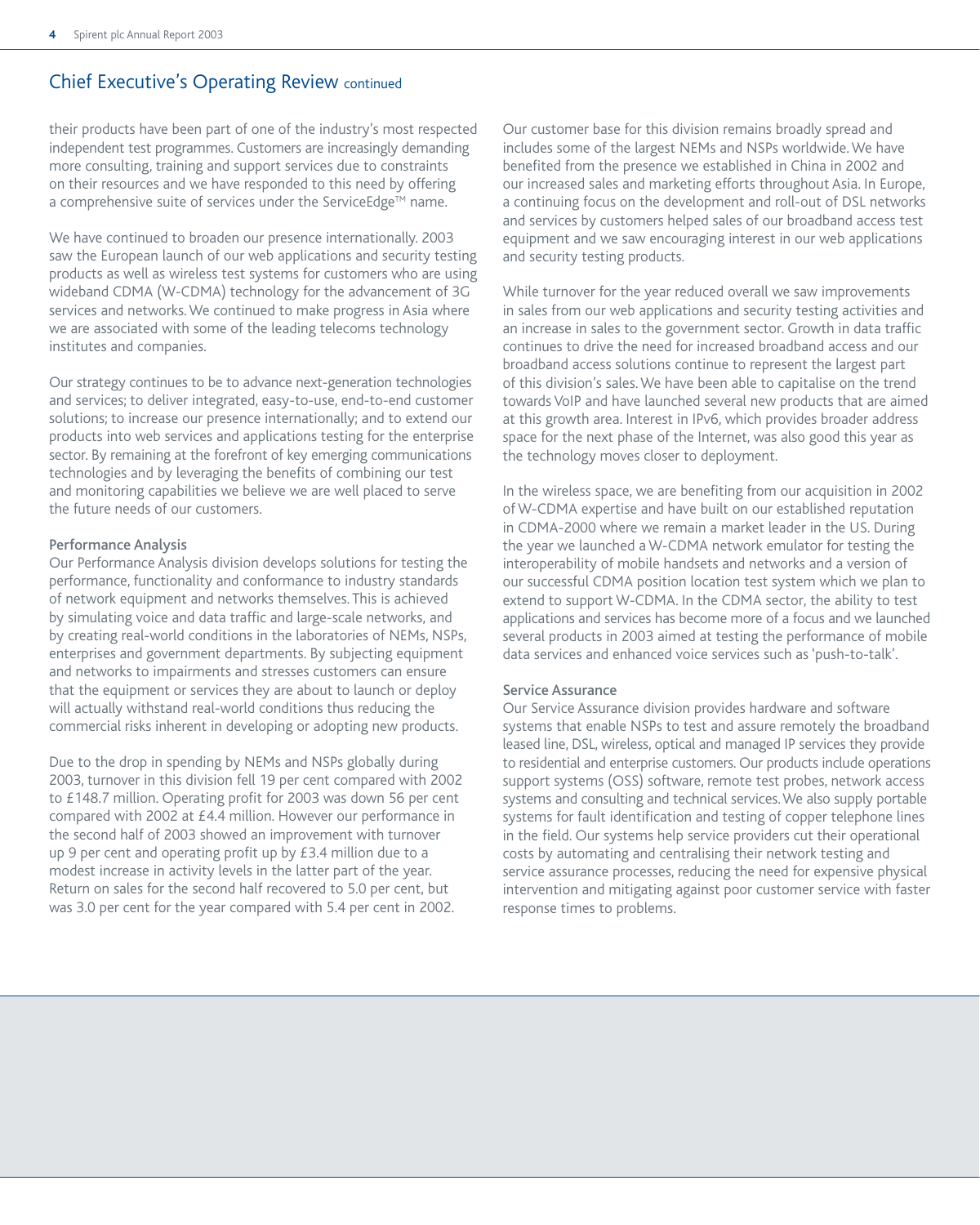We are a leading provider of monitoring systems to the US ILECs' continuing broadband service roll-out programmes. However during the year our core customers continued to reduce their overall capital spending and as a result sales were adversely affected with turnover for the division declining 30 per cent to £91.7 million compared with £131.4 million in 2002. While we continue to be a leading supplier of monitoring systems for DSL services, systems for digital leased line services aimed at the enterprise market remain the largest part of our Service Assurance business, accounting for approximately half the sales in 2003. Operating profit of £9.4 million for 2003 was down 55 per cent for the year but was better than anticipated in the second half at £4.8 million. Return on sales for 2003 fell to 10.3 per cent from 15.8 per cent in 2002. In order to capitalise on potential synergies we have transferred our field test business into the Service Assurance division. At the end of the year actions were taken to extend our existing capabilities in the IP services sector which we believe represents an important growth opportunity.

During the year we expanded our product range with test probes and OSS for next-generation DSL variants which allow higher speed broadband access for the residential and enterprise markets. We also announced a development effort and strategic partnership with Alcatel under which Spirent's test technology will be incorporated into Alcatel's broadly deployed ASAM (Advanced Services Access Manager) products in North America. A number of our existing customers have announced the introduction of next-generation IP services and we have won initial orders in this market for gigabit Ethernet, managed local area network and IP virtual private network services. We intend to expand our capabilities and product functionality in this area in the future.We have also extended our product line through the launch of FieldOp<sup> $M$ </sup>, an operations management solution that integrates service assurance and workforce management capabilities onto a single platform for use in the field.

In order to assist customers with the integration, acceptance and operation of hardware and software sourced from various suppliers, we continue to partner with providers of other network devices and OSS to validate the interoperability of our products.

We believe there is opportunity to expand this division's product offering internationally and we have made encouraging progress in Asia where we are currently in trials with some of the largest NSPs in the region and have already won initial orders. We continue with our marketing efforts in Europe.

#### Network Products

| £ million                  | First<br>half<br>2003 | Second<br>half<br>2003 | 2003  | 2002  | Annual<br>increase<br>% |
|----------------------------|-----------------------|------------------------|-------|-------|-------------------------|
| Turnover                   | 85.9                  | 88.5                   | 174.4 | 164.7 | 6                       |
| Operating profit           | 8.1                   | 8.6                    | 16.7  | 15.0  | 11                      |
| Return on sales (per cent) | 9.4                   | 97                     | 96    | 91    |                         |

Our Network Products business provides customers with innovative solutions for fastening, identification, protection and connectivity in electrical and communications networks under the global brand HellermannTyton. Our ability to work closely with customers to develop value added products allows us to maintain our competitive position, gain new customers and enables us to benefit from any future recovery in our markets.

The business delivered a sound performance in 2003 with turnover up 6 per cent at £174.4 million and operating profit up 11 per cent at £16.7 million compared with 2002. Turnover in the second half of 2003 was up 3 per cent on a sequential basis which is a positive indicator given that the second half of the year is usually weaker than the first. Return on sales at 9.6 per cent in 2003 was up over the previous year.

The main improvement in turnover over 2002 came from our European automotive sales where we have increased market penetration. Sales in Japan by our associate company were strong and our South American businesses saw a recovery in turnover and continue to be profitable.

The automotive sector remains our most important with sales to this market accounting for 34 per cent of turnover in 2003 compared with 30 per cent in 2002. Despite global vehicle production declining modestly year on year, the trend to replace metal parts with plastic and the increasing complexity of electronic systems within cars has resulted in more of our products being specified on new vehicle platforms than on their predecessors.

Our range of automated systems, including Autotools, continues to generate pull-through sales of the high volume consumables required, such as cable ties and identification labels and markers. We now have a broad installed base of these systems at cable and wire harness manufacturers worldwide.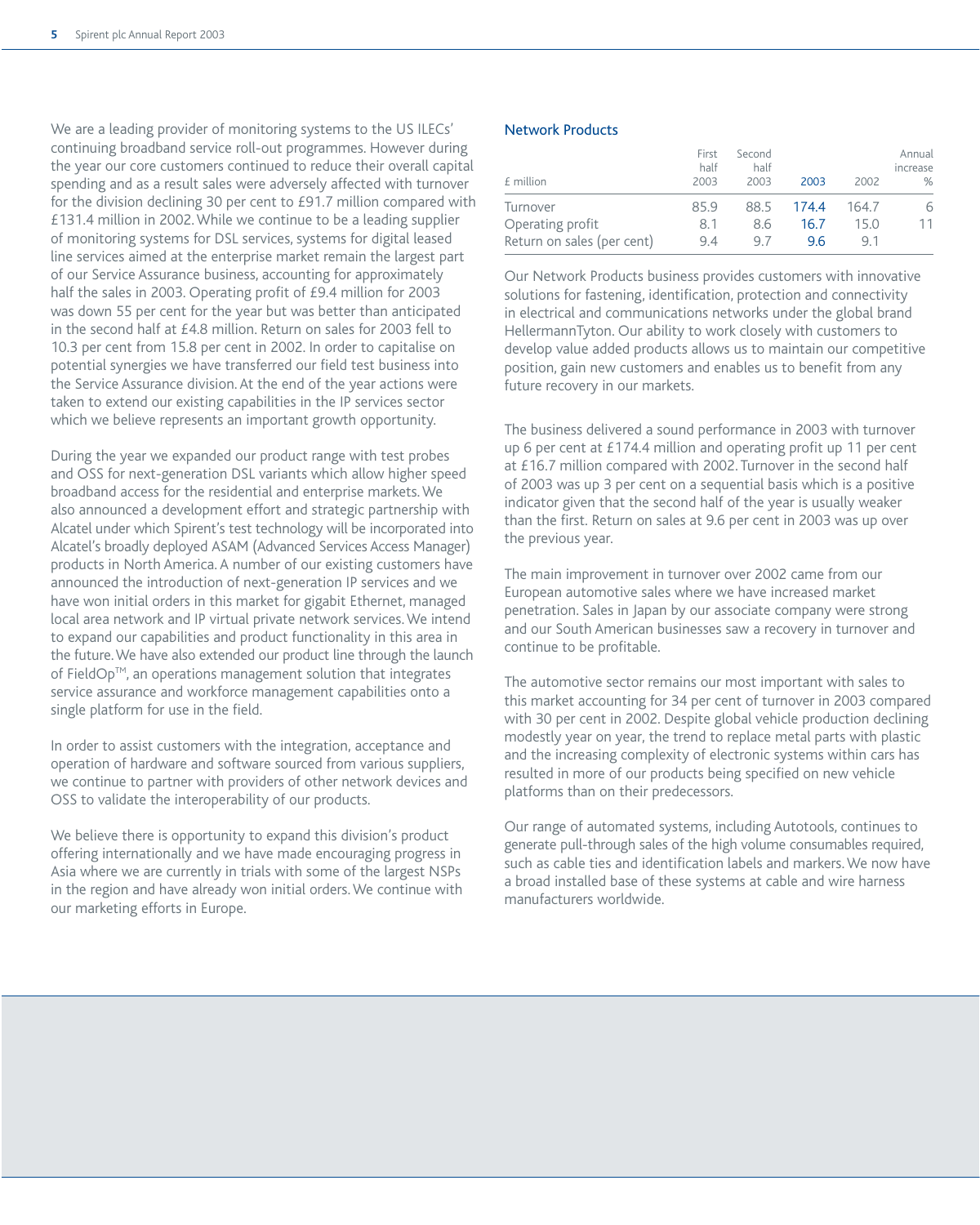## Chief Executive's Operating Review continued

Sales of our local area network connectivity products were lower in the UK compared with 2002 reflecting the continued decline in the market but we were able to continue to increase sales in the US. The market for our broadband products remained depressed due to continuing cuts in spending by telecoms service providers worldwide.

Our focus on customer support and service is an important aspect of our success and we were delighted to be recognised as a Gold Supplier for Royal Mail who we supply via an advanced e-procurement system.

#### Systems

| £ million                  | First<br>half<br>2003 | Second<br>half<br>2003 | 2003 | 2002              | Annual<br>increase<br>$\frac{0}{0}$ |
|----------------------------|-----------------------|------------------------|------|-------------------|-------------------------------------|
| Turnover                   | 21.0                  | 25.6                   | 46.6 | 43.0              | 8                                   |
| Operating profit           | 2.5                   | 3.3                    | 5.8  | 4.4               | 32                                  |
| Return on sales (per cent) | 11.9                  | 12.9                   | 12.4 | 10.2 <sup>2</sup> |                                     |

Figures in the above table relate to ongoing businesses only

On an ongoing business basis the Systems group saw an 8 per cent increase in turnover to £46.6 million and a 32 per cent increase in operating profit to £5.8 million compared with 2002.The improvement was mainly in PG Drives Technology, our power controls business. During 2003 we completed the divestment of our Aviation Information Solutions (AIS) businesses from within the Systems group's aerospace activities for net proceeds of £3.2 million in cash.

PG Drives Technology is a leading supplier of power control systems for powered wheelchairs and mobility scooters and while we continue to experience pricing pressure in the market we have been successful in mitigating this through lower-cost designs, materials cost reductions and increased volumes. The continuing success of our established VSI systems for powered wheelchairs and our S-Drive systems for mobility scooters enabled us to increase customer penetration and win new business in the mobility vehicles market during the year.

During 2003 we also made further progress in the small industrial vehicles market, with the I-Drive and TRIO+ products launched this year being well received by customers, and we intend to make further investments to grow this part of the business.

In our aerospace business, sales of GOLD™, a leading contractor logistics support software system to the military market, were up compared with last year largely due to increased sales to leading defence manufacturers. The continued weak conditions in the civil aviation market affected sales of AuRA™, our groundbased maintenance, repair and overhaul software system.

#### **Dividend**

As advised last year we will not pay a dividend in respect of the year to 31 December 2003. Future dividend policy will be kept under review by the Board and will depend on the trading outlook and the availability of cash and distributable reserves. Our borrowing terms prohibit us from paying a dividend until certain financial requirements are satisfied.

#### **The Board**

In October 2003 we announced the appointment of Andrew Given as a non-executive director. Andrew was previously Deputy Chief Executive of Logica plc and currently serves as the senior independent nonexecutive director on the boards of VT Group plc and Spectris plc. We also announced the appointment of Fred D'Alessio to the Board as a non-executive director in January 2004. Fred has substantial experience in telecoms having spent over 30 years in the industry. Their experience of international technology companies will be of great benefit to the Group and we look forward to working with them.

Paul Cheng retired from the Board with effect from the end of 2003 and we would like to take this opportunity to thank him for his valuable contribution during his tenure as a non-executive director.

It was announced on 25 February 2004 that I had informed the Board of my intention to retire as Chief Executive of Spirent with effect from the end of June 2004. A formal process to find a successor is under way. Since joining the Company in 1995 I have worked to develop Spirent from a broadly based electronics group into a focused high technology company. Spirent now has three global operating groups with leading positions in their served markets. The Company has a strong management team, a highly experienced Board and is in good shape to move forward so I believe now is the right time to hand over to a successor to enable Spirent to continue along its strategic path.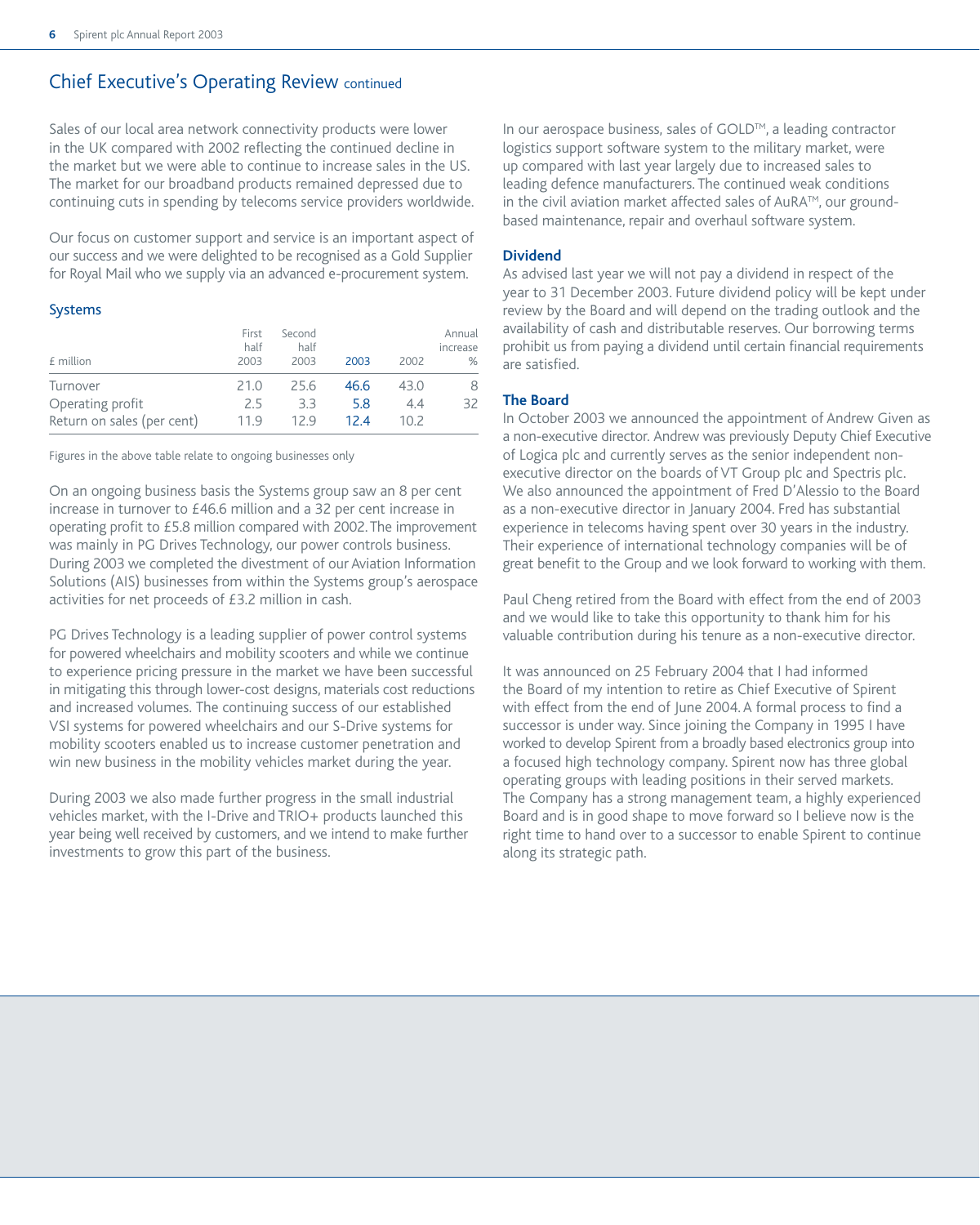#### **Our People**

In yet another challenging year our employees have made great efforts to generate sales and control costs. It is proof of our employees' determination and commitment that we have been able to maintain our leading positions in the markets we serve. I would like to thank all our people for their contribution to these results and it is because of their continued efforts that we can look to the future with optimism.

#### **Corporate Social Responsibility**

A strong sense of corporate social responsibility (CSR) has always been part of the Spirent culture. We understand that our reputation and future success in part rest on our attitudes and responsibility to the people around us and the world in which we live and we take these responsibilities seriously. Best practice in relation to CSR is continually evolving but current trends look for annual improvements in CSR systems, monitoring and reporting and we have made progress during the year in a number of areas including the publication of our Ethics and Environmental Policies on the Spirent website.

#### **Outlook**

We have seen a satisfactory start to 2004, which may indicate the beginning of a recovery in telecoms capital spending, although we remain cautious in relation to its extent. We have positioned our Performance Analysis activities to benefit from increases in customer investment in next-generation equipment. In the Service Assurance division, performance will pick up as and when next-generation networks and services become more widely deployed. Our Network Products group is expected to benefit from any strengthening in its markets.

Alder K Brode

**Nicholas K Brookes Chief Executive**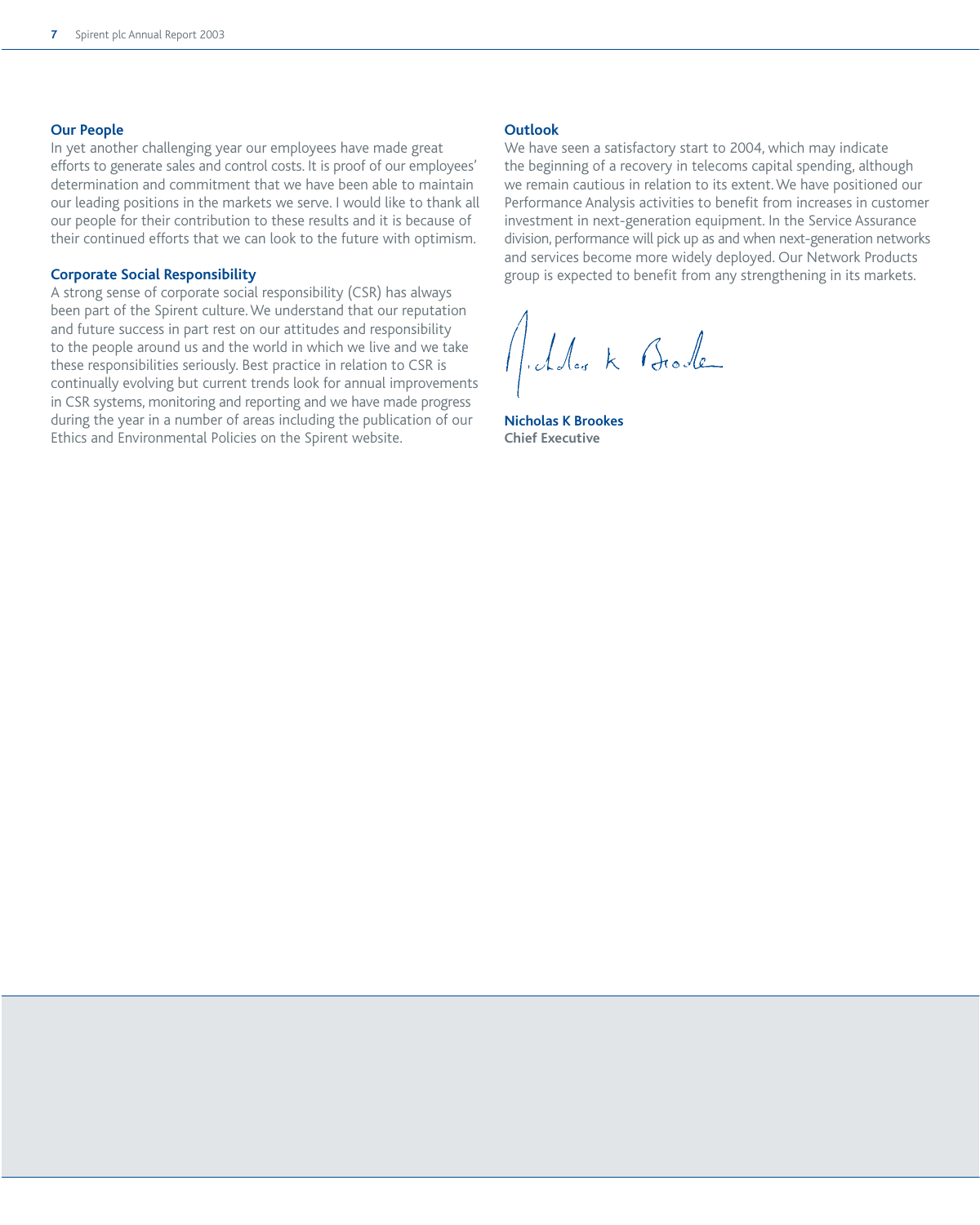## Financial Review

#### **Results**

| £ million                  | First<br>half<br>2003 | Second<br>half<br>2003 | 2003  | 2002  |
|----------------------------|-----------------------|------------------------|-------|-------|
| Turnover                   |                       |                        |       |       |
| Ongoing businesses         | 224.4                 | 237.0                  | 461.4 | 523.1 |
| <b>Divestments</b>         | 4.8                   |                        | 4.8   | 35.8  |
| Group                      | 229.2                 | 237.0                  | 466.2 | 558.9 |
| Operating profit           |                       |                        |       |       |
| Ongoing businesses         | 15.7                  | 20.6                   | 36.3  | 50.2  |
| <b>Divestments</b>         | (0.3)                 |                        | (0.3) | 0.2   |
| Group                      | 15.4                  | 20.6                   | 36.0  | 50.4  |
| Return on sales (per cent) |                       |                        |       |       |
| Group                      | 6.7                   | 8.7                    | 7.7   | 9.0   |
|                            |                       |                        |       |       |

Turnover for 2003 of £466.2 million was 17 per cent lower than 2002. Turnover from ongoing businesses of £237.0 million for the second half of 2003 improved by 6 per cent over the first half reflecting modestly improved levels of activity in the latter part of the year.

Operating profit before goodwill amortisation and exceptional items was £36.0 million for the year, down 29 per cent on 2002. Operating profit for ongoing businesses for the second half of 2003 improved by 31 per cent over the first half reflecting the modest increase in activity and the effect of cost savings.

Return on sales for the year was lower at 7.7 per cent, 1.3 percentage points below 2002. Return on sales in the second half of 2003 showed an improvement over the first half of 2.0 percentage points.

In 2003 North America accounted for 56 per cent of turnover and 36 per cent of operating profit by source compared with 66 per cent and 60 per cent, respectively, in 2002. Europe accounted for 36 per cent of turnover and 60 per cent of operating profit by source compared with 28 per cent and 38 per cent, respectively, in 2002.

By market, turnover reduced in North America by £93.1 million but was maintained in Europe and Asia where, as a result, combined turnover increased from 43 per cent in 2002 to 51 per cent of the total for 2003.

The weakness of the US dollar in the second half of the year has been offset to some extent by the strength of the euro throughout 2003. The effect of currency translation for 2003 compared with 2002 was to reduce turnover by £16.6 million and operating profit by £0.2 million. In relation to profit before taxation, goodwill

amortisation and exceptional items, currency translation resulted in an increase of £0.7 million as our interest costs are largely denominated in US dollars and a higher proportion of profits this year were denominated in euros.

We have used the following average exchange rates for the year, \$1.64: £1 (2002 \$1.51: £1) and €1.45: £1 (2002 €1.59: £1).

Product development spend for the Group for 2003 was £66.0 million, representing 14 per cent of turnover compared with £77.7 million in 2002, also 14 per cent of turnover.

Earnings before interest, taxation, depreciation, amortisation and exceptional items (EBITDA before exceptional items) was £65.3 million (2002 £84.0 million).

Net interest payable, excluding the exceptional interest expense, reduced from £12.3 million in 2002 to £9.3 million due to the reduction in net debt. A finance expense of £1.5 million has been charged as a result of the implementation of FRS 17 (see Changes in Accounting Policies below).

The Group's effective tax rate for 2003 was 7.7 per cent compared with 18.3 per cent in 2002 being significantly reduced by a prior year adjustment of £6.0 million recognising the utilisation of losses and the release of provisions. Excluding this the effective tax rate was 27.7 per cent.

Headline earnings per share was 2.31 pence compared with 3.36 pence in 2002.

Reported profit before taxation was £0.3 million after charging exceptional items of £20.0 million compared with a loss of £1,023.4 million in 2002 after charging exceptional items of £1,013.3 million. Reported loss per share for 2003 was 0.05 pence (2002 loss 113.90 pence).

At 31 December 2003 net debt reduced significantly to £57.5 million from £161.8 million at the end of 2002 due to cash generation and the proceeds of divestments of non-core businesses. The weak US dollar benefited the net debt position on translation by £6.1 million.

At 31 December 2003 Spirent was well within its existing borrowing covenants. Net interest cover was 3.7 times (covenant ratio: greater than or equal to 2.5 times) and net debt to EBITDA was 0.96 times (covenant ratio: less than or equal to 2.25 times).

#### Notes

Operating profit, return on sales and headline earnings per share are used by the Group as key measures of operating performance and are stated before the effect of goodwill amortisation and exceptional items so that period on period comparisons are not distorted. Free cash flow, cash flow before acquisitions, disposals, equity dividends and financing, is also a key measure.

Results for 2002 and the first half of 2003 have been restated to reflect the effect of adopting FRS 17 and UITF 38.

Operating profit and return on sales as referred to in the text are stated before goodwill amortisation and exceptional items.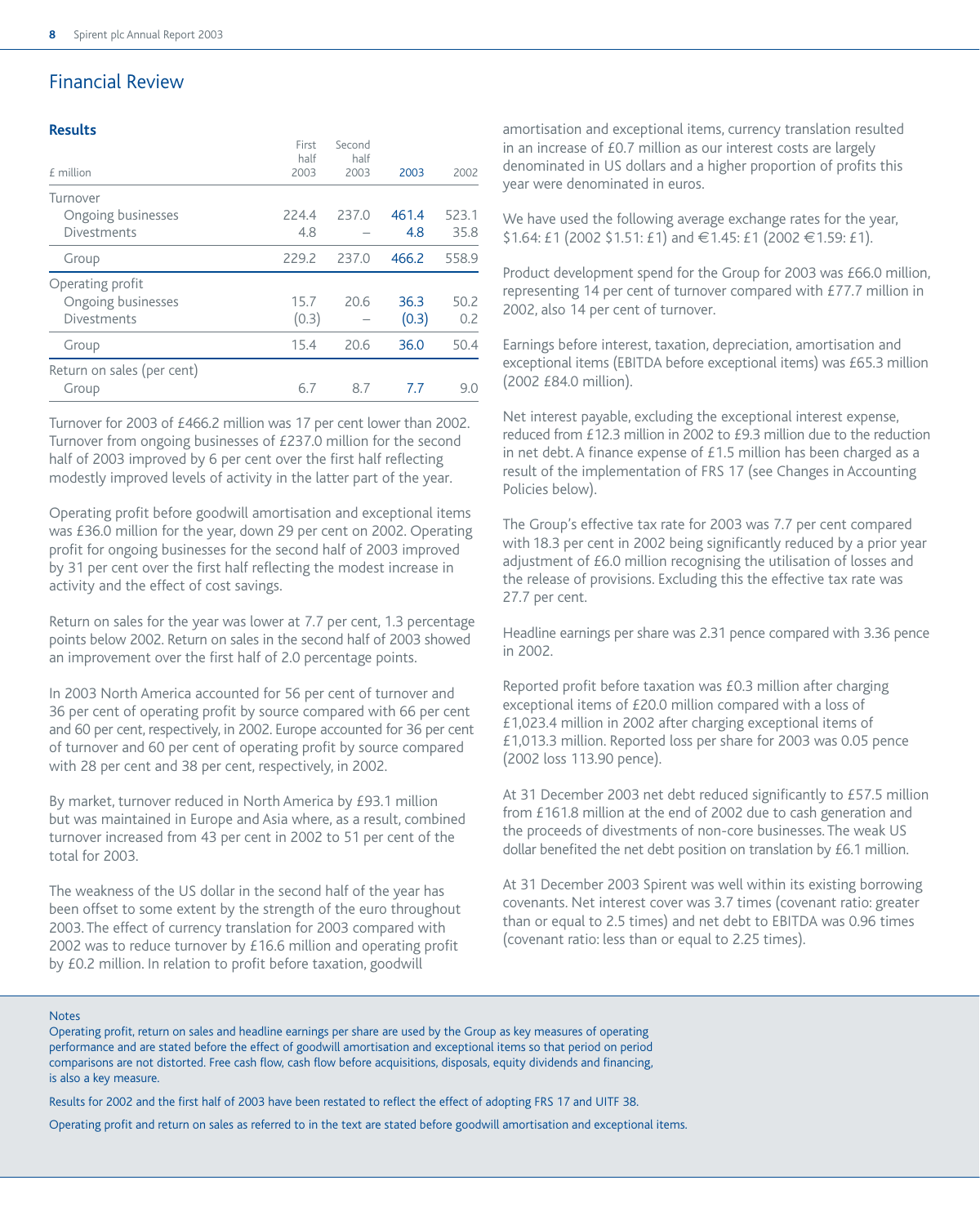#### **Changes in Accounting Policies**

We have implemented Financial Reporting Standard (FRS) 17 'Retirement Benefits' at 31 December 2003 to bring us in line with latest UK GAAP and to move towards the adoption of International Financial Reporting Standards in 2005. Prior year amounts have been restated to reflect the change in accounting policy. Under FRS 17 profit before taxation for 2003 is £0.6 million higher than it would have been under Statement of Standard Accounting Practice (SSAP) 24. Under FRS 17 £1.5 million of the pension charge for 2003 has been classified as other finance expense. Actuarial changes are recorded in the statement of total recognised gains and losses. A pension fund liability net of deferred taxes at 31 December 2003 of £35.2 million (2002 £46.2 million) is reflected in the Group and Company balance sheets.

The Group has also implemented Urgent Issues Task Force (UITF) Abstract 38 'Accounting for ESOP Trusts' which requires that the cost of own shares, previously reported as a fixed asset investment, be shown as a deduction from shareholders' funds. A prior year adjustment has been made to reflect this change.

#### **Exceptional Items**  Operating Exceptional Items

#### In 2002 we took a large exceptional charge for goodwill impairment of £923.3 million which was principally in relation to the Communications group. After carrying out the appropriate valuation exercises, no further impairment charges are required in 2003.

Operating exceptional items of £7.5 million have been charged in the period and are detailed in the table below (excluding exceptional interest and taxation).

Operating exceptional items include £2.3 million in respect of the renegotiation of our borrowing terms (see Financing below) and £3.8 million for the cost reduction actions within the Communications group taken mainly in the first half year. We were able to sublet two of our vacant locations and an amount of £1.8 million has been released in respect of these. Further properties were vacated in 2003 that gave rise to a charge of £1.0 million, resulting in a net release of £0.8 million for lease provisions in the year. In addition, a charge of £2.2 million has been taken for tangible fixed asset write-downs connected with the vacated space.

The cash cost of operating exceptional items was £10.9 million in 2003 (2002 £7.7 million).

#### Non-operating Exceptional Items Divestments

The divestment of our interests in the WAGO joint venture and of AIS from within the Systems group resulted in a net profit of £3.6 million after charging £2.6 million of goodwill previously written off to reserves and now reinstated in accordance with FRS 10.

#### Interest

An exceptional interest cost of £16.1 million has been charged in 2003. This charge comprises the make-whole amount and related bank fees of £14.3 million charged and previously reported in the first half of the year, together with a further make-whole amount of £1.8 million accrued in respect of the further prepayment of loan notes in February 2004 negotiated at the end of 2003 (see Financing below).

The cash cost of the exceptional interest expense was £13.7 million in 2003.

#### Taxation

The exceptional tax credit of  $£1.7$  million is in respect of the tax effect of the exceptional items in 2003. In 2002 we reported a net exceptional tax charge of £18.5 million which was principally due to the re-evaluation of the recovery of deferred tax assets under FRS 19. We continue not to recognise deferred tax assets as there is currently insufficient evidence to support recognition under accounting standards, other than in relation to the pension fund deficit in 2003.

#### **Financing**

As previously reported, in order to provide the Group with an increase in the level of headroom available in relation to certain of the financial covenants, amendments to the terms of the loan notes and syndicated bank facility were agreed in March 2003. These amendments were conditional on the divestment of our interests in the WAGO joint venture and the application of the net proceeds to partially pre-pay the loan notes. On completion of the divestment of WAGO in April 2003, £47.0 million of the loan notes were pre-paid and an associated make-whole amount of £12.5 million was paid. Following this prepayment \$144.2 million of loan notes remained outstanding.

At 31 December 2003 Spirent was nil drawn on its committed bank facility of £60 million and we held £37.6 million of cash. Given the Group's cash generation in 2003 we considered that our £60 million bank facility was in excess of our business requirements. Consequently at the end of 2003 we entered into negotiations with a small group of lending banks and agreed a £30 million, 364-day working capital

#### **Other Operating Exceptional Items**

| £ million                        | 2003  | 2002 |
|----------------------------------|-------|------|
| Finance renegotiation costs      | 2.3   |      |
| Restructuring costs              | 3.8   | 8.6  |
| Tangible fixed asset write-downs | 2.2   | 3.6  |
| Lease provisions                 | (0.8) | 20.2 |
| Stock provisions                 |       | 4.4  |
| Acquisition retention bonuses    |       | 4.8  |
|                                  | 75    | 41.6 |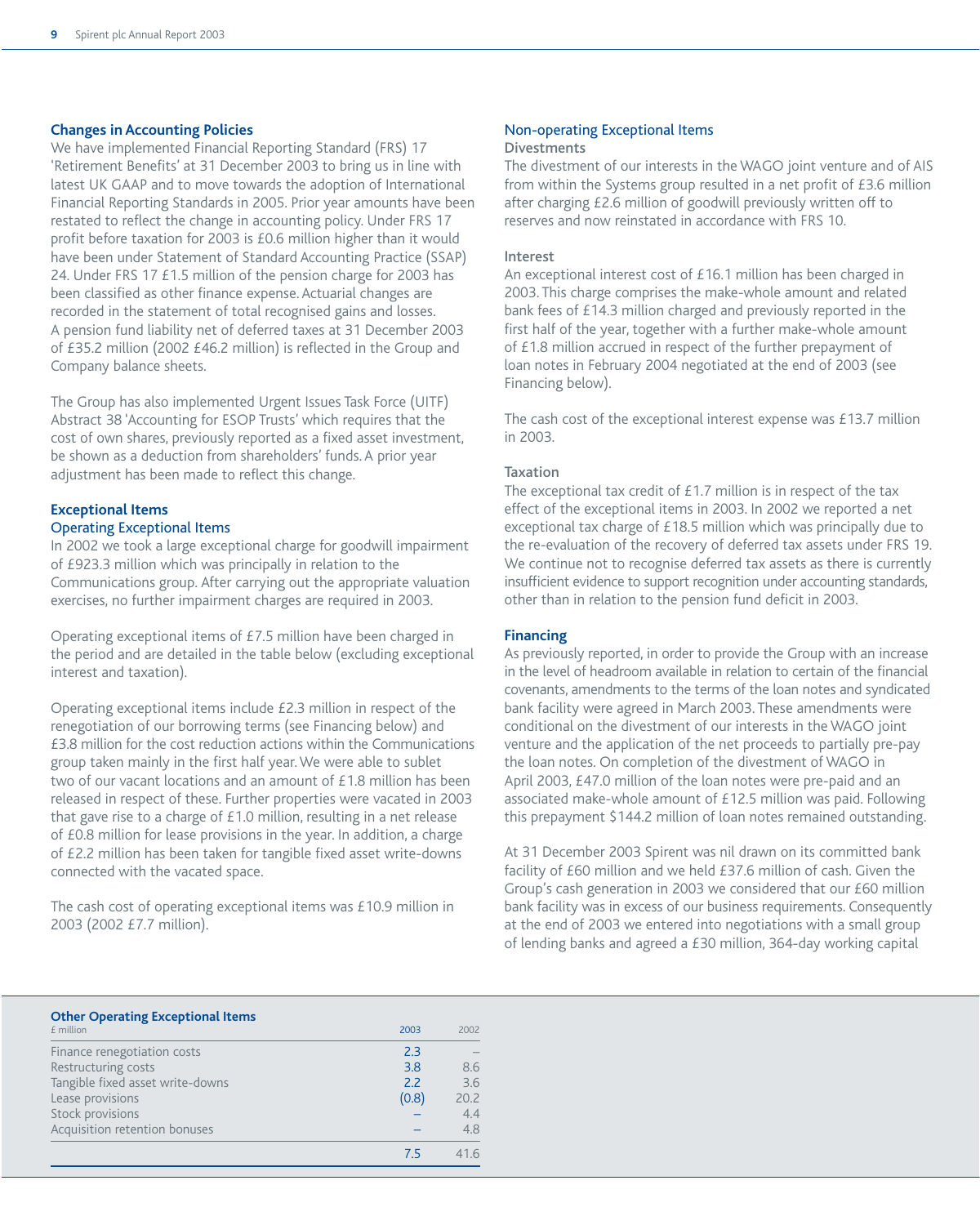## Financial Review continued

facility with a six month term-out option which became effective on 18 February 2004 to replace the £60 million facility. We have applied some of our excess cash, including the net proceeds from the disposal of AIS, to make a further prepayment of the loan notes to reduce the cost of borrowing going forward. A further partial prepayment of \$14.4 million (£8.1 million) of loan notes was made on 18 February 2004 and an associated make-whole amount of \$3.3 million (£1.8 million) has been incurred. This amount and the costs associated with this transaction have been accrued in the 2003 financial year.

#### **Cash Flow**

Spirent continued to generate cash in all its operating groups during 2003. Operating cash flow of £68.2 million was 11 per cent down on the previous year of £76.9 million. Cash flow before acquisitions, disposals, equity dividends and financing, or free cash flow, before the cash cost of exceptional items, was higher at £62.8 million compared with £44.1 million for 2002. The second half of the year was particularly strong in cash generation terms with £39.9 million of free cash flow before exceptional items being generated.

Net interest payments of £9.5 million, excluding the exceptional interest expense, were lower by £1.3 million compared to the previous year due to lower levels of debt.

We received tax refunds net of tax charges of £8.9 million in 2003 compared with a net tax payment of £4.2 million in 2002. Most of these refunds fell into the second half of the year and were due to the carry back of prior year tax losses in the US.

We have substantially reduced our capital expenditure over the last two financial years and in 2003 spent a net £15.8 million compared with £25.8 million in 2002. This rate of capital spending is well below the depreciation charge of £29.3 million. We are planning to increase the rate of capital spending in 2004 to some £30.0 million largely in respect of renewing and increasing capacity in the Network Products group.

#### **Disposals and Acquisitions**

As previously reported, we realised £58.8 million in net proceeds from the sale of WAGO in April 2003 and £3.2 million from the sale of AIS in June 2003.

We did not make any acquisitions in 2003. In August 2002 we completed the acquisition of Caw Networks, Inc. (Caw) for an initial cash consideration of \$49 million with a provision for deferred consideration of up to \$60 million dependent on certain technical

and financial milestones being met. Caw has achieved a certain level of the earn-out targets. The Company has elected to satisfy the deferred consideration due through the issue of new Spirent shares and has provided for a liability of £2.7 million in respect of this.

#### **Pension Fund**

The valuation of the defined benefit UK pension plans at 1 April 2003 showed a funding deficit of £50.7 million. In order to comply with the minimum funding requirements Spirent will make annual pension contributions of £3.5 million commencing on 1 July 2004 and has increased the rate of employer pension contribution from 13.4 per cent to 16.0 per cent of pay with effect from 1 January 2004.

As previously discussed we have implemented in full FRS 17 'Retirement Benefits'. The funding position at 31 December 2003 under FRS 17 has improved as a result of the performance of equity markets since the valuation date and the deficit has reduced to £43.4 million.

Spirent has a contractual liability, as disclosed in our annual reports, to pay Nicholas Brookes an unfunded unapproved retirement benefit (UURB) as agreed when he joined the Company in 1995. At 31 December 2003 the provision in respect of this UURB stood at £4.5 million. Conditionally upon him remaining in employment until 30 June 2004, Mr Brookes and the Company have agreed that he will commute all of his pension entitlement under the UURB in exchange for a lump sum payment of £3.7 million in cash, payable to him on 1 July 2004.

#### **Treasury Management and Financial Instruments**

The treasury function's principal objective is to reduce financial risk and to ensure that sufficient liquidity is available to the Group. It operates within a framework of policies and guidelines laid down by the Board that are subject to regular review.

#### Objectives, Policies and Strategies

The major treasury activities encompass raising finance and managing the Group's interest rate and currency exposures. Financial instruments including derivatives are used to manage these exposures when deemed appropriate. Speculative treasury transactions are expressly forbidden.

#### Financing

The Group's policy is to finance its operations through a combination of retained earnings and external financing raised principally by the parent company. Debt is largely sourced from the syndicated bank market and the US private placement market.

| <b>Free Cash Flow</b><br>$f$ million                     | 2003   | First half Second half<br>2003 | 2003   | 2002   |
|----------------------------------------------------------|--------|--------------------------------|--------|--------|
| Operating cash flow                                      | 28.6   | 39.6                           | 68.2   | 76.9   |
| Add back cash cost of operating exceptional items        | 8.2    | 2.7                            | 10.9   | 7.7    |
| Interest and other                                       | (19.0) | (4.1)                          | (23.1) | (10.5) |
| Add back cash cost of exceptional interest expense       | 13.7   |                                | 13.7   |        |
| Taxation                                                 | (2.3)  | 11.2                           | 8.9    | (4.2)  |
| Capital expenditure                                      | (6.3)  | (9.5)                          | (15.8) | (25.8) |
| Free cash flow before the cash cost of exceptional items | 22.9   | 39.9                           | 62.8   | 44.1   |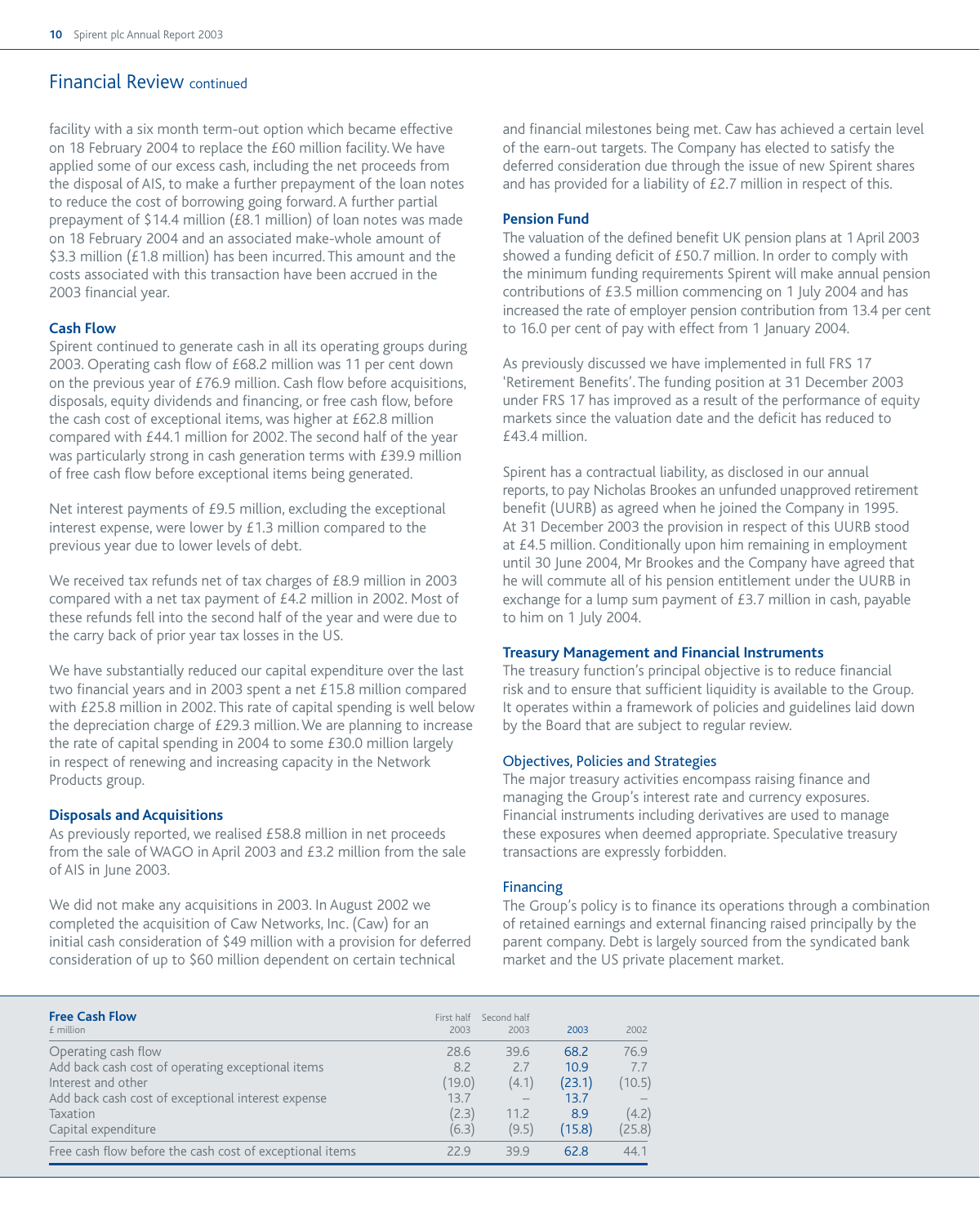At 31 December 2003, the amount of private placement debt was \$144.2 million, equivalent to £81.0 million at 31 December 2003 exchange rates. These notes have maturity dates of 2006 and 2009.

Committed bank facilities amounted to £60 million at 31 December 2003 of which there were no amounts drawn. These facilities were due to mature in July 2004 but in February 2004 were replaced as previously discussed with a 364-day bank facility of £30 million. This facility has a six month term-out option.

Further details on the sources of funding are set out in note 30 to the Accounts.

#### Interest Rate Management

The objective of our interest rate management policy is to reduce the volatility of the interest charge. Interest rate exposure is managed through an optimum mix of fixed and floating rate debt and the use of interest rate swaps.

At 31 December 2003 the Group's borrowings were composed of 57 per cent of fixed rate debt. This excludes \$72.1 million of private placement notes which have been swapped into floating rates through the use of an interest rate swap which terminates on 23 November 2009. The swap is callable at the counterparties' option at six monthly intervals.

The interest profile of Spirent's cash and borrowings at the year end is detailed in note 30 to the Accounts.

Our normal interest charge was £9.3 million (2002 £12.3 million). A one percentage point movement in short term US dollar interest rates based on the year end position would impact profit before tax by approximately £0.2 million.

The fair value of borrowings and cash at the year end are compared to book value in note 30 to the Accounts.

#### Currency Management

Currency exposures arise from trading transactions undertaken by subsidiaries in foreign currencies and on the translation of the operating results and net assets of our overseas subsidiaries.

Group treasury, by means of forward foreign exchange contracts, carries out the majority of the transactional hedging activity.

Translation exposures of the operating results or the net assets of our overseas subsidiaries are not actively hedged since these are an accounting, not a cash, exposure. To provide a partial hedge we match, as far as possible, the currency of our borrowings with the currency profile of operating results and net assets.

Details of the currencies of borrowings are set out in the table below.

At the year end the balance sheet translation exposure was 61 per cent hedged (2002 70 per cent).

During the year sterling strengthened against the US dollar, the main currency to which we are exposed.

#### **Summary**

As stated last year, it was our intention during 2003 to focus on the organic development of the business and cash generation in order to reduce our net debt, which we have been successful in achieving. These will continue to be our key operational and financial objectives for 2004.

EGHwtenisson

**Eric G Hutchinson Finance Director**

| Net Borrowings by Currency and Tenor<br>$f$ million | US dollar | <b>Sterling</b>          | Euro  | Other | 2003<br>Total | 2002<br>Total |
|-----------------------------------------------------|-----------|--------------------------|-------|-------|---------------|---------------|
| Cash and current asset investments                  | 18.2      | 8.9                      | 4.6   | 5.9   | 37.6          | 83.6          |
| Less: borrowings repayable in one year              | (0.4)     | $\overline{\phantom{0}}$ | (0.9) | (0.5) | (1.8)         | (1.8)         |
| Net liquid funds                                    | 17.8      | 8.9                      | 3.7   | 5.4   | 35.8          | 81.8          |
| Less: borrowings repayable after one year           | (83.8)    | $\equiv$                 | (9.4) | (0.1) | (93.3)        | (243.6)       |
| Net borrowings                                      | (66.0)    | 8.9                      | (5.7) | 5.3   | (57.5)        | (161.8)       |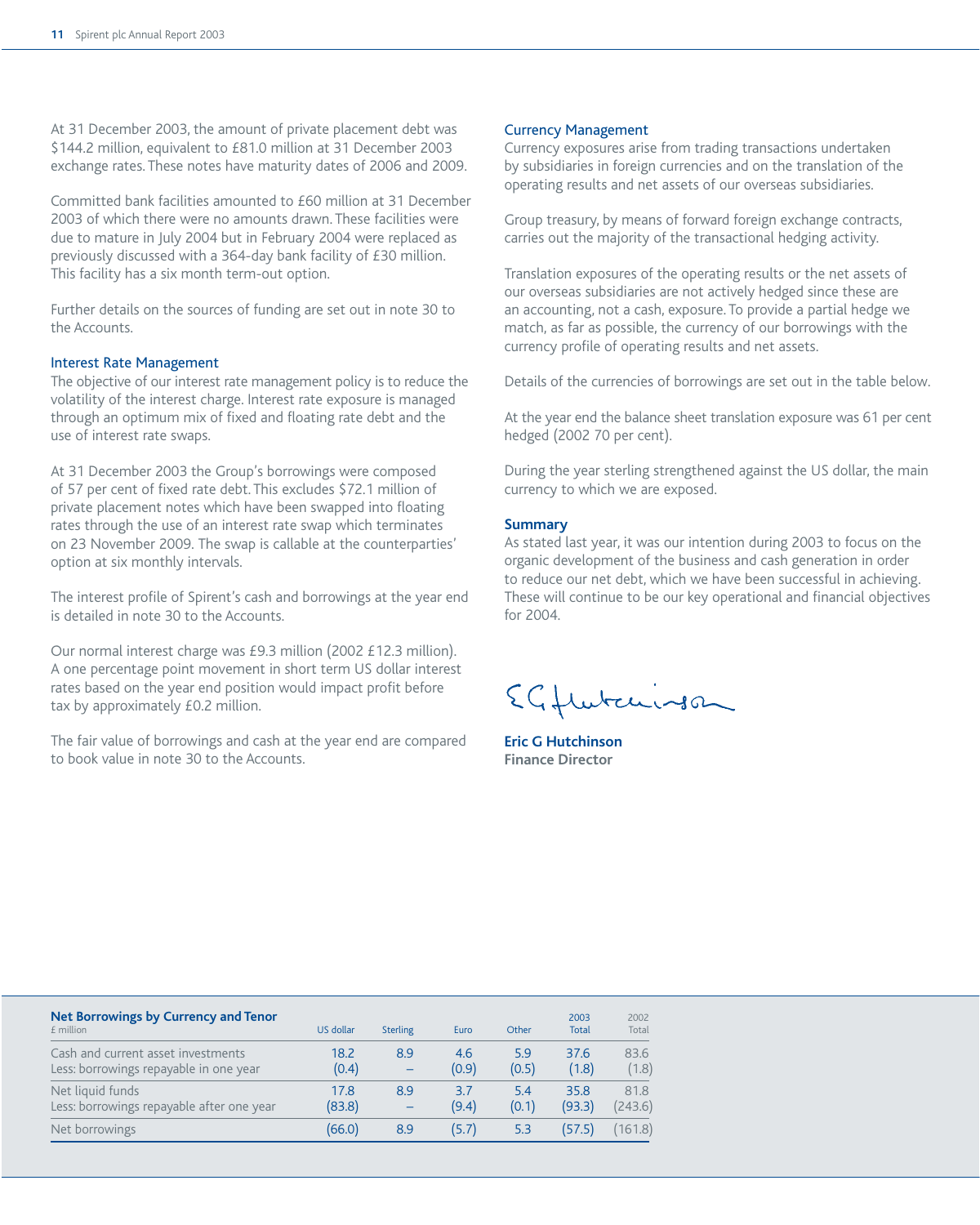## Corporate Social Responsibility Statement

We recognise that our social, environmental and ethical conduct has an impact on our reputation as a corporate entity. We take our corporate social responsibilities (CSR) seriously and are committed to advancing our policies and systems across the Group to ensure we address and monitor all aspects of CSR that are relevant to our business. These include good ethical behaviour, concern for employee health and safety, care for the environment and community involvement.

We recognise that it is important to maintain a productive and open dialogue with all parties who have an interest in our activities including our shareholders, customers, suppliers and employees. We encourage feedback from employees, conduct regular customer satisfaction surveys, monitor supplier performance and have an established investor relations programme. We welcome communication from all interested groups and maintain our website as a conduit for providing information and for contacting us.

The Board takes ultimate responsibility for Spirent's social responsibilities and is committed to developing and implementing appropriate policies while adhering to a fundamental commitment to create and sustain long term value for shareholders. As a Group driven largely by technological innovation our main assets are the talents and skills of the people we employ. Consequently, the Board does not believe that, to date, the activities of the Group present any significant environmental risks. We have established a CSR Committee to coordinate Group-wide corporate responsibility efforts which is chaired by the Chief Executive.

#### **Ethics**

Spirent expects that all of its business is conducted in compliance with high ethical standards of business practice. We apply these standards to all dealings with employees, customers, suppliers and other stakeholders.

Following a review during 2003, the Group's Ethics Policy was revised and a more comprehensive policy has been approved by the Board. The revised policy is available on the Group's website at www.spirent.com/ethics. Our Ethics Policy has been developed to ensure that the Company's business is conducted in adherence with high ethical and legal principles and sets standards of professionalism and integrity for all employees and operations worldwide. The Ethics Policy also contains provisions for 'whistleblowing' whereby employees may report, in confidence, suspected wrongdoings.

Appropriate ethical behaviour continues to be reviewed as part of the Group's internal control process on an ongoing basis.

#### **Employees**

The Group aims on a global basis to attract, retain and motivate the highest calibre of employees within the context of a decentralised operating structure that facilitates individuality and initiative.

The Group is committed to providing employees with a continuing learning and development opportunity to fulfil their potential and this process is managed to align development with the Group's strategic and business units' goals and objectives. Appropriate training and education programmes coupled with links to the education sector at secondary, undergraduate and post-graduate levels reinforce this commitment to learning and development.

Recognising the dynamic environment in which our businesses operate we aim to deliver training and development which is relevant to the way in which our employees work. To reflect this, parts of our business have invested significantly in e-learning.

Management development and succession planning are processes which are recognised as being critical to the future success of the business and are managed accordingly. These processes are reinforced through performance management and remuneration systems which are designed to support a high performance culture.

Given the criticality of intellectual property and innovation to Spirent's future success it is important that appropriate career paths are developed for technical staff that can operate in parallel with more traditional management career paths. Initiatives such as our 'Technical Ladder' and 'Engineering Fellowship Programme' help to facilitate this.

Each business unit within the Group is committed to providing equality of opportunity to all existing and prospective employees without unlawful or unfair discrimination. Full support is given to the employment and advancement of disabled persons. The Group's Ethics Policy makes it clear that employee discrimination or harassment of any kind will not be tolerated.

The Group places significant emphasis on customer care and service and recognises the importance of appropriate employee training that is required to achieve this.

Reflecting the overall philosophy of decentralisation, local business unit management is responsible for developing and implementing arrangements for employee information, consultation, communication and involvement which best meet their own particular needs.

Similarly, the importance of two-way communication is recognised particularly as it relates to the business and its performance. A variety of tools are utilised to achieve this including senior management briefings, 'all-hands' meetings, the regular distribution of an in-house magazine, *viewpoints*, and increasing use of new media, utilising both internal intranets and external website tools such as webcasts.

#### **Health and Safety**

The Chief Executive is the director appointed by the Board to have responsibility for health and safety and environmental performance for the Group.

The Group Health and Safety Policy places responsibility for the management of health and safety on the local business unit management, who are supported by the Group internal control team and local external advisers, where necessary. All business units are therefore required to appoint a senior individual who is responsible for ensuring the business unit conforms to local health and safety statutory regulations as well as Group policy. All business units are required to produce and publish to employees a written health and safety policy.

Spirent's 'Operational Excellence Programme', which is further described in the Directors' Statement on Corporate Governance on pages 18 to 20, continues to further the corporate objective of continuous improvement in the area of health and safety.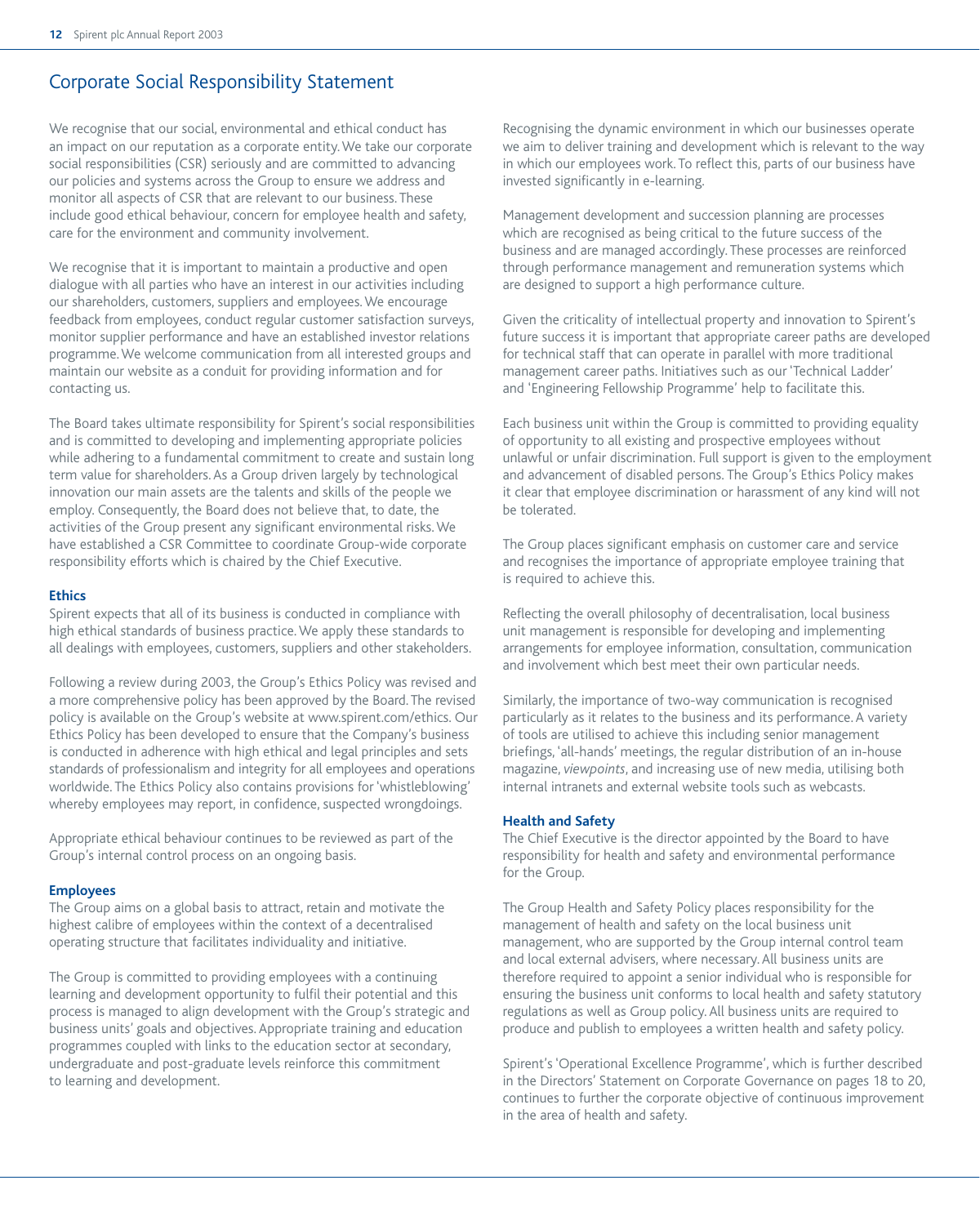We compile an internal annual report on our health and safety performance on the basis of a questionnaire completed by all our business units. For 2003 we improved our performance over the past two years and in particular:

- we saw an improvement in ill health/long term sickness levels with three cases reported compared with four in 2002 and nine in 2001;
- we saw a reduction in accident frequency and severity;
- we had 456 incidents that required on-site First Aid, a 7 per cent reduction compared with 2002 and 20 per cent down on 2001;
- we had one accident that required hospitalisation compared with none in 2002 and three in 2001.

Independent external reviews of the Company's health and safety performance are conducted annually. Regular designated health and safety awareness training programmes, particularly at our manufacturing sites, are also carried out.

The Group's health and safety performance and significant risk exposures are reviewed regularly by the Operations Management Team, twice a year by the Audit Committee and annually by the Board.

#### **Environmental**

Spirent recognises the importance of good environmental practice and the impact that its operations may have on the environment. The main aim of Spirent's Environmental Policy is to comply with environmental legislation in all jurisdictions in which we operate and to adopt responsible environmental practices. The full text of our Environmental Policy is available on our website at www.spirent.com/environment.

Business units are required to comply with Group policy and local statutory regulations and are encouraged to set their own environmental targets. An annual environmental questionnaire is completed by each business unit which demonstrates their environmental performance.

All the Network Products group's manufacturing sites worldwide have achieved ISO 14001 accreditation. In addition, various sales and distribution locations worldwide are also working towards achieving this accreditation. Whilst ISO 14001 accreditation is just beginning to be recognised in the US, we expect that our Communications group will introduce formal environmental management systems and seek ISO 14001 accreditation over the next few years. In this operating group a large part of the manufacturing function is outsourced within the US.

In the Communications group the majority of sites have ISO 9001 accreditation, and in the case of the Service Assurance division also TL-9000 accreditation. Within our Systems group, PG Drives Technology is also accredited to ISO 9001.

All Group manufacturing business units closely monitor energy consumption and where possible have installed light sensors and temperature control devices to ensure efficient use of energy. During 2003 the approach to ensuring efficient energy use has been extended to sales office business units.

A large proportion of our manufacturing business units design and manufacture their products to take account of the recycling and disposal of the product at the end of its life cycle.

In 2003 our business units continued to report improvements in environmental performance in meeting goals for reducing waste, greater recycling and reducing energy consumption. There also exist programmes which aim to reduce the amount of waste to landfill by increasing the volume of recycling.

Remediation work at a vacated site, where historic activity was deemed to have led to minor land contamination, is continuing in cooperation with the local statutory body.

Group performance and risk exposure reviews are undertaken in parallel with those for health and safety as described above.

#### **Community**

Spirent's policy is to be a responsible partner within the local communities in which we operate by supporting community initiatives and local charities. We continue to support our local communities through cash donations, gifts in kind and employee skills, talent and time and actively encourage our employees to participate in programmes which support local charitable projects. In 2003 Spirent made charitable donations of £63,000 (2002 £90,000).

We understand that local communities are important to our business and through our Charitable Donations Policy we encourage each business unit to develop programmes which reflect the particular needs of their communities. Our businesses provide support through a number of activities including fund raising and volunteering.

We support local education through several initiatives including offering work experience, training and internships for students and providing equipment to local schools. In the US we have continued to support Junior Achievement where our employees volunteer to teach business related subjects to local children and we have seen an increase in the number of staff who participate in this programme. In the UK we continue to support The Duke of Edinburgh's Award scheme, sponsor the Best Electronic Engineering Student category at the annual Science, Engineering & Technology Student of the Year Awards and are actively involved in the Young Enterprise scheme.

Given we are an international group, we aim to provide assistance to local organisations in all the regions in which we operate. In Singapore we installed a communications cabling system at the Singapore Council of Women's Organisations and in California we helped establish a computer training lab at a local juvenile detention centre to help youths find jobs in computer related fields.

Spirent encourages employees to undertake fund raising for local concerns. Through activities such as food drives and sponsored events, our businesses help organisations which provide food, clothing and other assistance to disadvantaged children and families around the world.

We continue to encourage all our employees to find new ways to have a positive impact on the communities in which we live and work.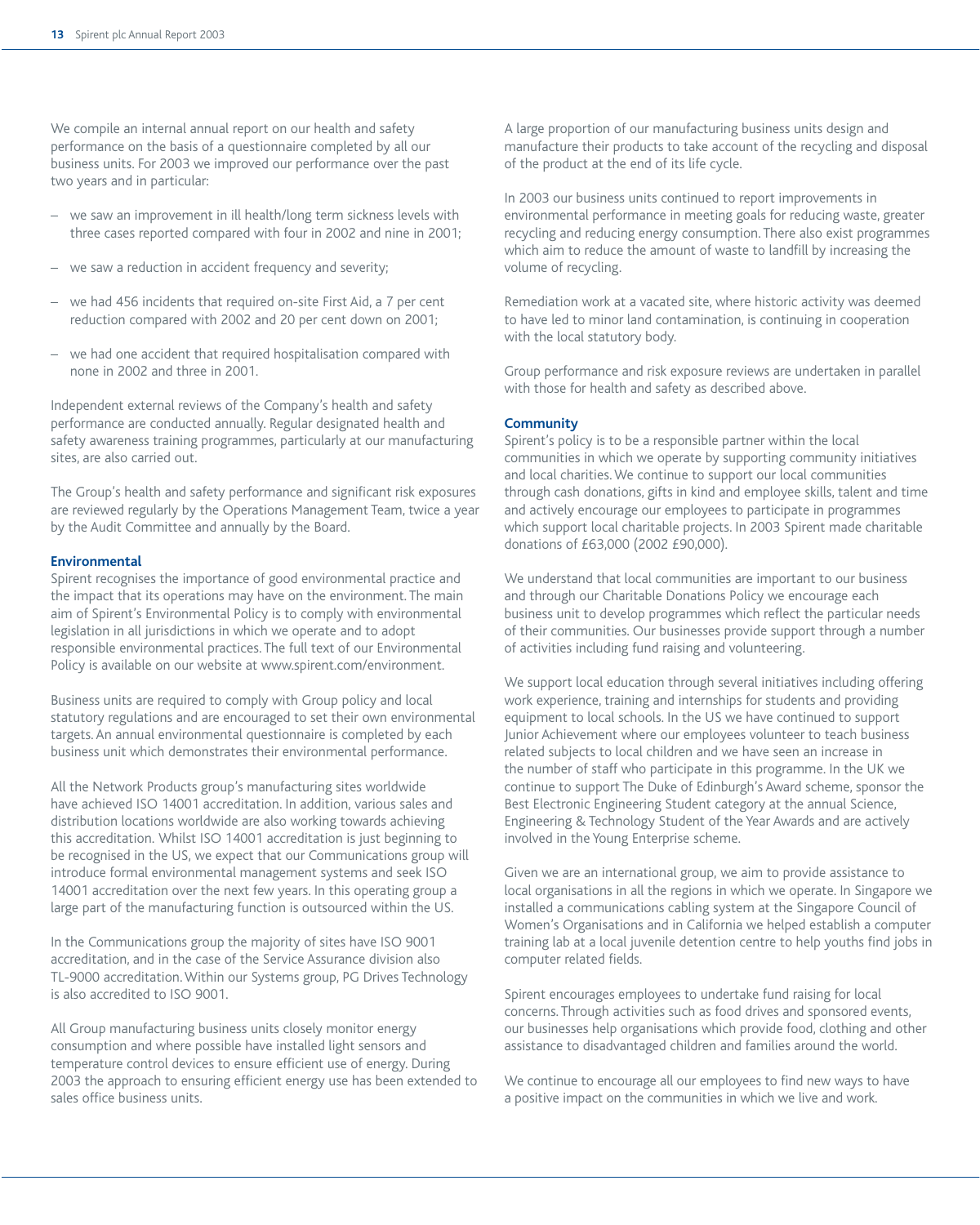## Board of Directors and Operations Management Team









# 5 7







#### **Board of Directors**

#### Executive Directors

#### 1. Nicholas K Brookes (56) UK resident N

#### *Chief Executive*

Nicholas Brookes was previously a Vice President of Texas Instruments Inc from where he joined the Board as Deputy Chief Executive in 1995, becoming Chief Executive in 1996. He is also the senior independent non-executive director of De La Rue plc and a non-executive director of Corporacion Financiera Alba, S.A. Mr Brookes intends to retire as Chief Executive and as a director of the Company at the end of June 2004.

#### 2. My E Chung (51) US resident

#### *Group President, Spirent Communications*

My Chung was appointed to the Board in 2001 and has specific operating responsibility as Group President, Spirent Communications. Prior to joining the Company in 1998 he spent 11 years with Telecommunications Techniques Corporation (TTC), most latterly as Division President.

#### 3. Eric G Hutchinson (48) UK resident

#### *Finance Director*

Eric Hutchinson was appointed to the Board as Finance Director in 2000 having previously been responsible for all financial reporting and control within the Group. He joined the Company in 1983, was appointed Chief Accountant in 1987 and became Head of Corporate Accounting in 1997.

#### Non-executive Directors

#### 4. John P Weston CBE\* (52) UK resident RN

#### *Chairman*

John Weston joined the Board and was appointed Chairman in 2002. He is also Chairman of the Nomination Committee. He was Chief Executive of BAE SYSTEMS plc from 1998 to 2002 and has over 30 years' senior experience in aerospace, engineering and related technology industries. He is also Chairman of Acra Controls, a small Dublin based company, Inbis Plc, a design engineering consultancy and Deputy Chairman of the University for Industry.

#### 5. James A D Wyness\* (66) UK resident ARN

James Wyness was appointed to the Board in 1979. Mr Wyness is the senior independent non-executive director and was Chairman of the Audit Committee until the end of 2003. He was formerly Senior Partner of Linklaters, one of the Company's UK legal advisers, from where he retired in 1997. He is a non-executive director of Saracens Limited.

#### 6. Marcus Beresford CBE\* (61) UK resident ARN

Marcus Beresford was appointed to the Board in 1999 and is Chairman of the Remuneration Committee. He was Chief Executive of GKN plc from 2001 to 2002 and has over 30 years' managerial experience in the automotive and electronic industries. He is also non-executive Chairman of Ricardo plc, a director of the Engineering Technology Board and, from March 2004, will serve as a non-executive director of Cobham plc.

#### 7. Paul M F Cheng\* (67) Hong Kong resident

Paul Cheng was appointed to the Board in 1996 and retired on 31 December 2003. He is a founding partner of China Key Consultants Limited. He was formerly Chairman of Inchcape Pacific Limited and N M Rothschild & Sons (Hong Kong) Limited as well as a member of Hong Kong's Legislative Council.

#### 8. Frederick D'Alessio\* (55) US resident RN

Frederick D'Alessio was appointed to the Board in January 2004. He has over 30 years' experience in the telecoms industry, most recently holding the position of President of Advanced Services at Verizon Communications Inc. Since 2002 he has been a general partner and founder of Capitol Management Partners, a consultancy for early stage communications companies, and currently sits on the boards of three emerging US telecoms companies, SS8 Networks, Inc., Aware, Inc. and Hatteras Networks, Inc.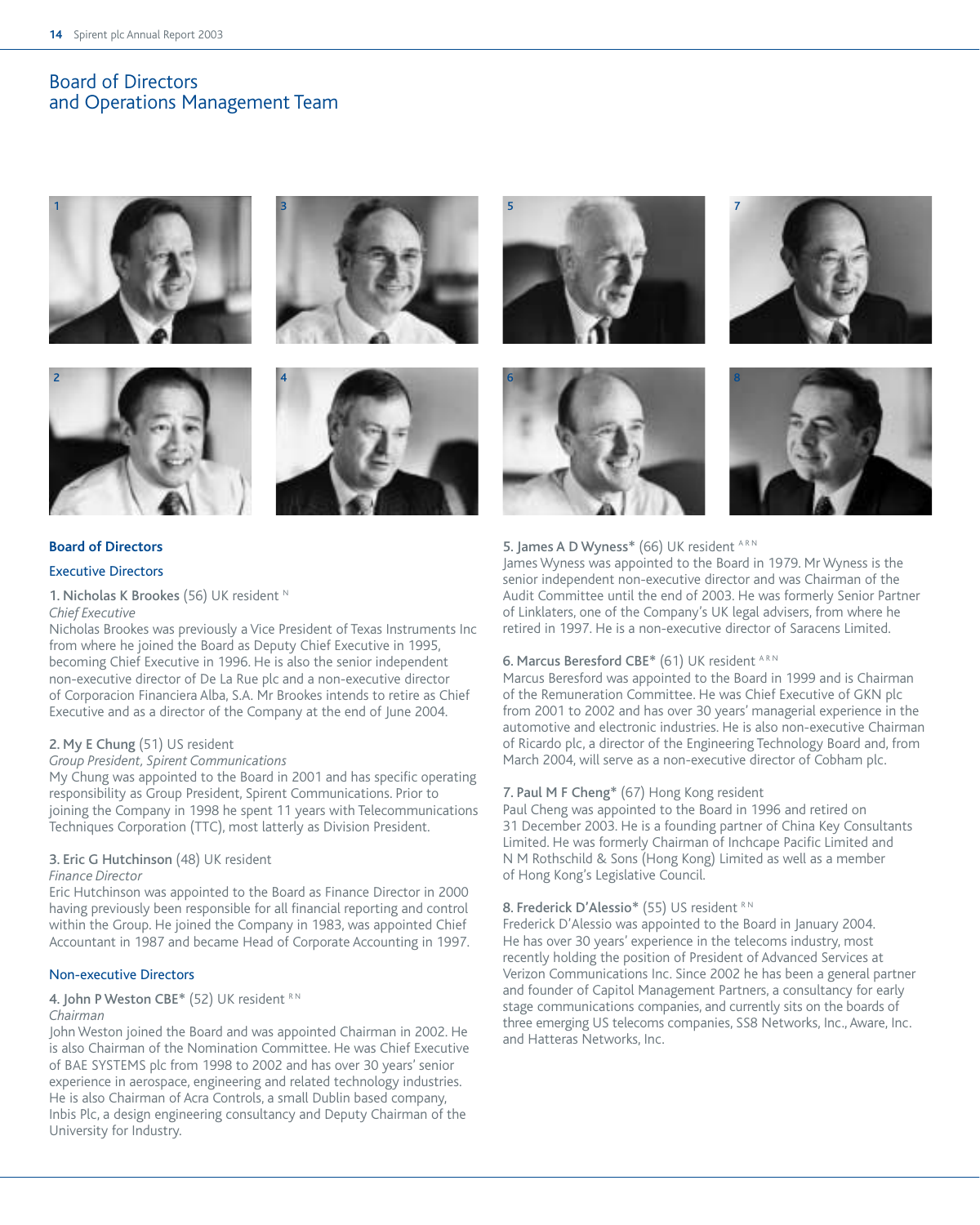





#### 9. Göran Ennerfelt (63) Swedish resident N

Göran Ennerfelt was appointed to the Board in 2000. He is President and Chief Executive of Axel Johnson AB, a member of the Axel Johnson Group. He is also Chairman of the Swedish Federation of Trade, the Board of Trustees of SNS (Centre for Business and Policy Studies) and the Stockholm Institute of Transition Economics at the Stockholm School of Economics. He is a director of Svenska Handelsbanken, the Confederation of Swedish Enterprise and the Swedish National Committee of the International Chamber of Commerce.

#### 10. Andrew F Given\* (56) UK resident ARN

Andrew Given was appointed to the Board in October 2003 and is the current Chairman of the Audit Committee. He was formerly Deputy Chief Executive of Logica plc having previously served as Group Finance Director. He has substantial experience of international high technology markets and companies, particularly in telecoms. He is also the senior independent non-executive director and Chairman of the Audit Committee of both VT Group plc and Spectris plc.

#### 11. Richard M Moley\* (64) US resident RN

Richard Moley was appointed to the Board in 2000. He was previously a main board director and Senior Vice President of Cisco Systems from where he retired in 1997. He currently serves as a director of a number of US high technology public and start up companies including Linear Technology Corporation, Echelon Corporation, Calient Networks Inc and Polaris Networks Inc.

- A Audit Committee
- R Remuneration Committee
- N Nomination Committee
- Indicates that the director is considered independent of the management of the Company









#### **Operations Management Team**

Spirent's Operations Management Team develops and oversees the Group's corporate strategy and reviews annual business plans, budgets and operational and financial performance. It agrees and monitors policies and other matters not reserved for the Board.

1. Nicholas K Brookes (56) *Chief Executive*

2. My E Chung (51) *Group President, Spirent Communications*

3. Eric G Hutchinson (48) *Finance Director*

12. Paul R Eardley (43) *Company Secretary and General Counsel*

13. W Barry Phelps (56) *President, Performance Analysis – Broadband, Spirent Communications*

14. Stephen J Salmon (54) *Group President, Network Products*

15. James H Schleckser (41) *President, Service Assurance – Broadband, Spirent Communications*

16. Geoffrey P L Zeidler (41) *President, Europe, Spirent Communications*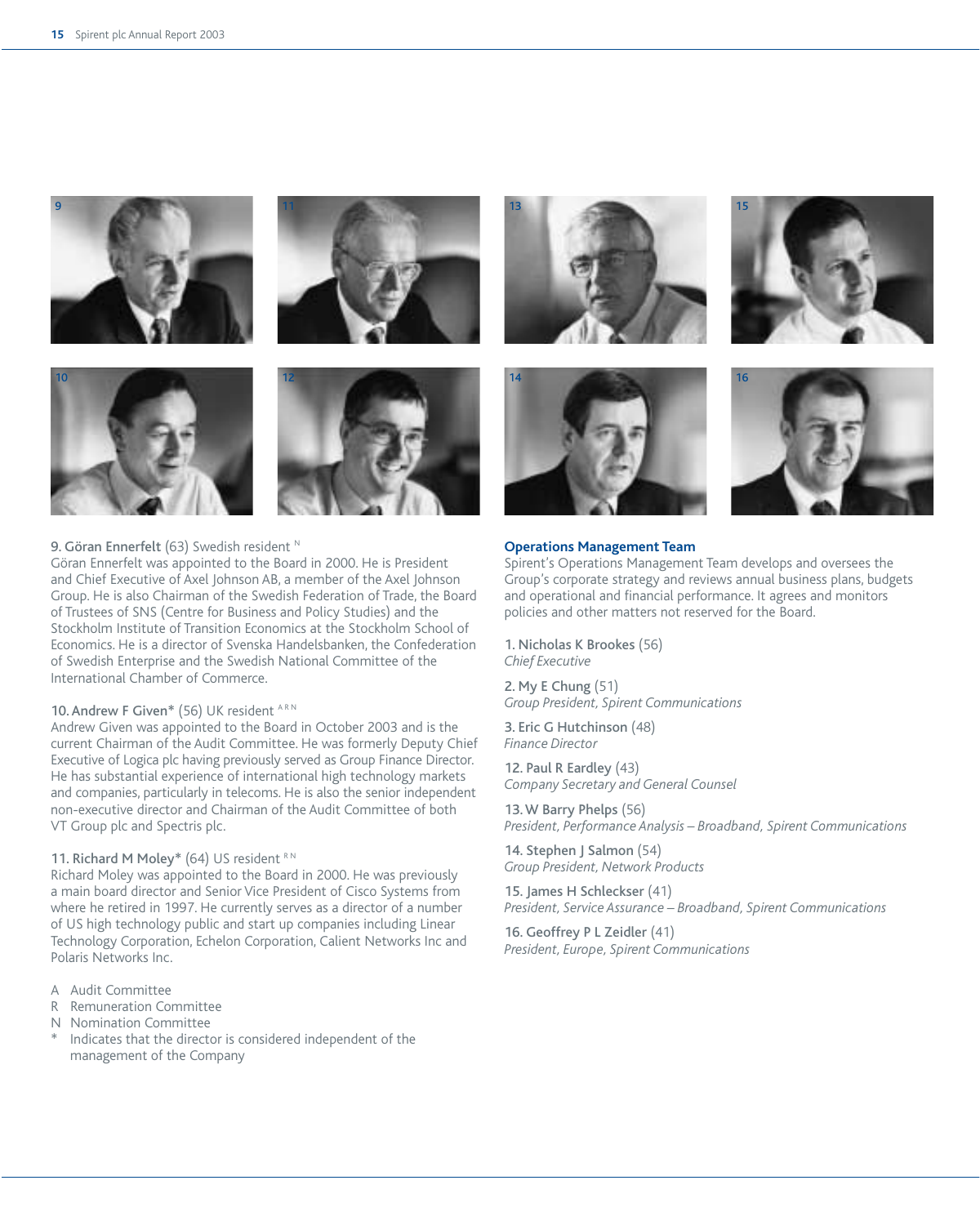## Report of the Directors

The directors present their Report and the audited consolidated accounts for the year to 31 December 2003.

#### **Principal Activities, Business Review and Results**

The principal activities, review and results for the year (inclusive of financial performance, likely future developments and prospects) are set out on pages 1 to 11. Principal divisions, subsidiaries and associates are listed on pages 74 and 75.

#### **Dividends**

No interim dividend was paid during the year (2002 1.35 pence) and the directors do not recommend the payment of a final dividend (2002 nil).

#### **Research and Development**

Product development and innovation are considered key strategies to maintain and improve the Group's competitive position and therefore continue to receive high priority. This commitment is highlighted by the £66.0 million research and development spend during the year, equivalent to 14 per cent of turnover (2002 £77.7 million and 14 per cent). The Company will continue to commit resources as appropriate to research and development.

#### **Major Transactions**

On 4 April 2003, the Company completed the divestment of its 51 per cent interests in WAGO, an interconnection joint venture, to the joint venture partners (the Hohorst family) for a cash consideration, net of expenses, of £58.8 million.

On 30 June 2003, the Company sold its Aviation Information Solutions businesses from within the Systems group to Teledyne Technologies Incorporated for a cash consideration, net of expenses, of £3.2 million.

Further details of the above transactions are set out in note 34 to the Accounts.

#### **Share Capital**

Changes in the Company's share capital during the period are given in note 32 to the Accounts.

#### **Substantial Shareholdings**

At the date of this Report, the Company had been notified of the following interests in 3 per cent or more of its issued share capital:

|                           | % held |
|---------------------------|--------|
| Lexa BV                   | 12.61  |
| Barclays plc              | 10.07  |
| Legal & General Group plc | 3.21   |

Additional shareholder information, including a profile of shareholdings, appears on pages 79 and 80.

#### **Share Listings**

The primary listing for the Company's Ordinary shares is on the London Stock Exchange. The Company's Ordinary shares are also traded on the New York Stock Exchange in the form of American Depositary Shares and these are evidenced by American Depositary Receipts (ADRs), each one of which represents four Ordinary shares. The Bank of New York is the authorised Depositary bank for the Company's ADR programme.

#### **Directors**

The names and brief biographical details of the current directors are shown on pages 14 and 15. All held office throughout the year and up to the date of this Report with the exception of Andrew Given who was appointed as a non-executive director on 9 October 2003 and Frederick D'Alessio who was appointed as a non-executive director on 26 January 2004. Paul Cheng retired as a non-executive director on 31 December 2003. Nicholas Brookes intends to retire as Chief Executive and as a director of the Company at the end of June 2004.

#### **Retirement and Election of Directors**

Pursuant to the Company's Articles of Association and the revised Combined Code on Corporate Governance (see the Directors' Statement on Corporate Governance on pages 18 to 20), Nicholas Brookes, Göran Ennerfelt and James Wyness will retire by rotation at the Annual General Meeting (AGM) on 11 May 2004 and, being eligible, offer themselves for re-election. As each director must stand for re-election at intervals of no more than every three years, Mr Brookes, having last been re-elected in 2001, must stand for re-election notwithstanding his forthcoming retirement. Mr Wyness, having served more than nine years on the Board, also offers himself for re-election. Having been appointed since the last AGM, Andrew Given and Frederick D'Alessio will also retire at the forthcoming AGM and, being eligible, offer themselves for election. Mr Brookes is the only director subject to election or re-election who has a service contract with the Company.

#### **Directors' Interests**

Göran Ennerfelt is President and Chief Executive of Axel Johnson AB, a member of the Axel Johnson Group, which is owned by his spouse, Antonia Ax:son Johnson. Mr Ennerfelt has a connected notifiable interest in the following:

- the Stock Purchase Agreement (and ancillary agreements) dated 16 November 2000 and made between Lexa BV (an Axel Johnson Group company), Antonia Ax:son Johnson, the Company and Spirent Holdings Corporation, which relates to the Company's acquisition of Hekimian Laboratories, Inc. (which is now part of the Company's Service Assurance division); and
- the Company through the 12.61 per cent shareholding of Lexa BV, the registered holder of the Ordinary shares (see also Substantial Shareholdings on this page).

The directors' interests (including those of their immediate families and any connected persons) in the share capital of the Company are set out in the Report on Directors' Remuneration on pages 21 to 28.

Save as disclosed, no contracts or arrangements have been entered into during the year or subsisted at the year end in which any director had, directly or indirectly, a material interest which was significant in relation to the Group's business.

#### **Employees**

The Group's employment policies regarding disabled persons and further information on employee training, development and involvement is explained in the Corporate Social Responsibility Statement on pages 12 and 13.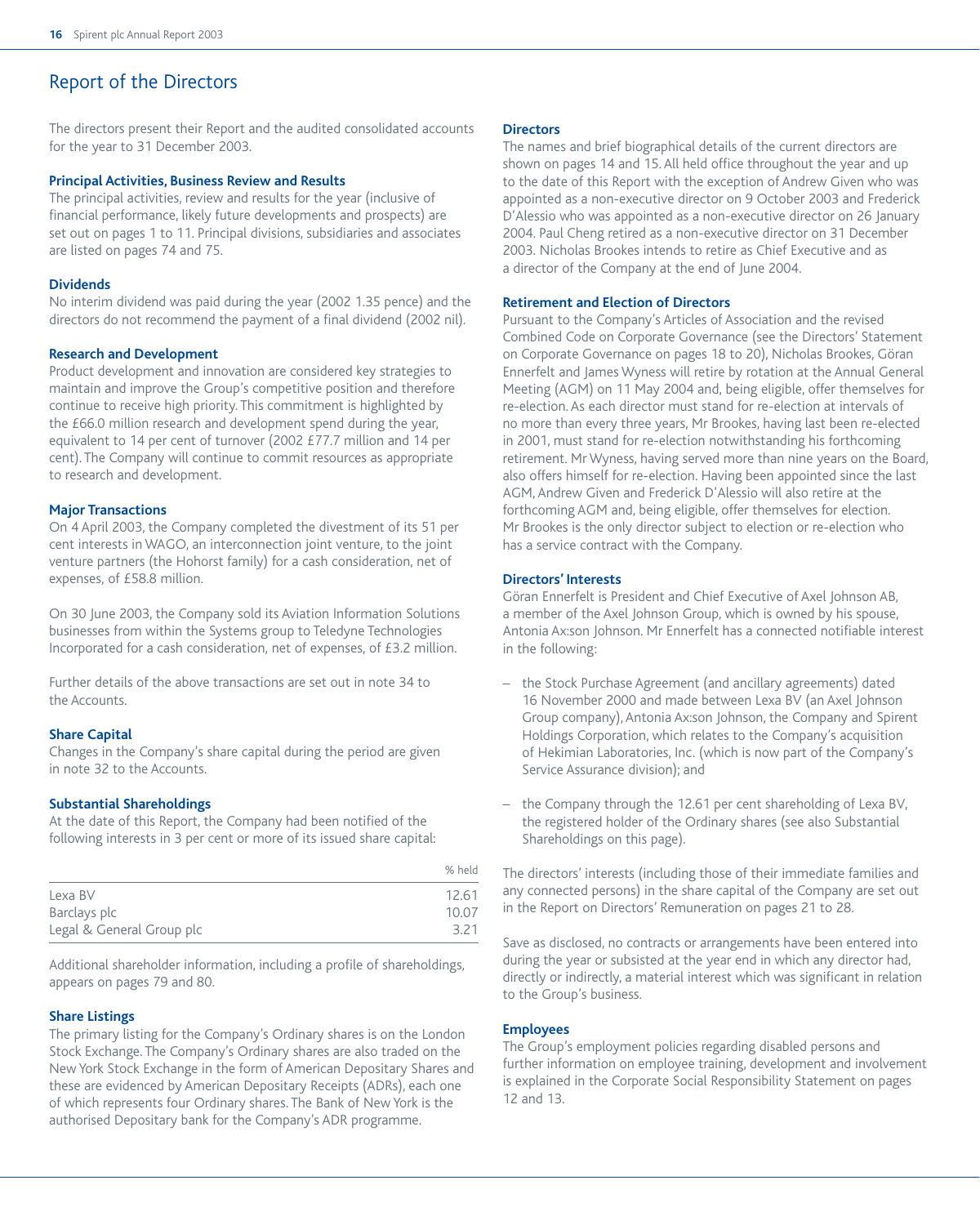#### **Employee Share Schemes**

The Company operates a number of share incentive schemes, details of which can be found in note 32 to the Accounts. The Company operates all employee share plans in the UK, the US and Canada.

#### **Social Responsibility and Donations**

The Group's Corporate Social Responsibility Statement appears on pages 12 and 13. Charitable donations of £63,000 were made in the year (2002 £90,000). This amount excludes operating units' support and participation in local community activities. No political donations were made in the year (2002 nil).

#### **Creditor Payment Policy**

Group operating companies are responsible for agreeing the terms and conditions under which business transactions with their suppliers are conducted and it is Group policy to comply with those terms and to make suppliers aware of them.

At 31 December 2003 the Company had an average of 52 days purchases outstanding in trade creditors (2002 47 days).

#### **Corporate Governance**

The Directors' Statement on Corporate Governance is set out on pages 18 to 20. The Statement of Directors' Responsibilities in respect of preparing the Accounts appears below.

#### **Going Concern**

After making enquiries, the directors confirm that they have a reasonable expectation that the Group has adequate resources to continue in operational existence for the foreseeable future. For this reason, the going concern basis continues to be adopted in preparing the Accounts.

#### **Annual General Meeting**

The AGM will be held at 10am on Tuesday, 11 May 2004 at Spirent House, Crawley Business Quarter, Fleming Way, Crawley, West Sussex RH10 9QL, United Kingdom.

#### **Auditors**

A resolution to re-appoint Ernst &Young LLP as auditors and authorising the directors to determine their remuneration will be proposed at the forthcoming AGM.

By Order of the Board

#### **Paul Eardley**

**Company Secretary** 25 February 2004

## Statement of Directors' Responsibilities in Respect of the Accounts

The Companies Act 1985 requires directors to prepare accounts for each accounting period which give a true and fair view of the state of affairs of the Company and the Group at the end of the accounting period and of the profit or loss of the Group for that period. In preparing the accounts the directors are required to:

- select suitable accounting policies and then apply them consistently;
- make judgements and estimates that are both reasonable and prudent; and
- state whether applicable accounting standards have been followed, subject to any material departures being disclosed and explained in the notes to the accounts.

The directors are responsible for:

- keeping proper accounting records which disclose with reasonable accuracy at any time the financial position of the Company and the Group and enable them to ensure that the accounts comply with the Companies Act 1985; and
- taking reasonable steps to safeguard the assets of the Group and to prevent and detect fraud and other irregularities.

The directors are also responsible for the maintenance and integrity of the Company's website on the Internet. Financial information published on the website is based on legislation in the UK governing the preparation and dissemination of accounts that may be different from comparable legislation in other jurisdictions.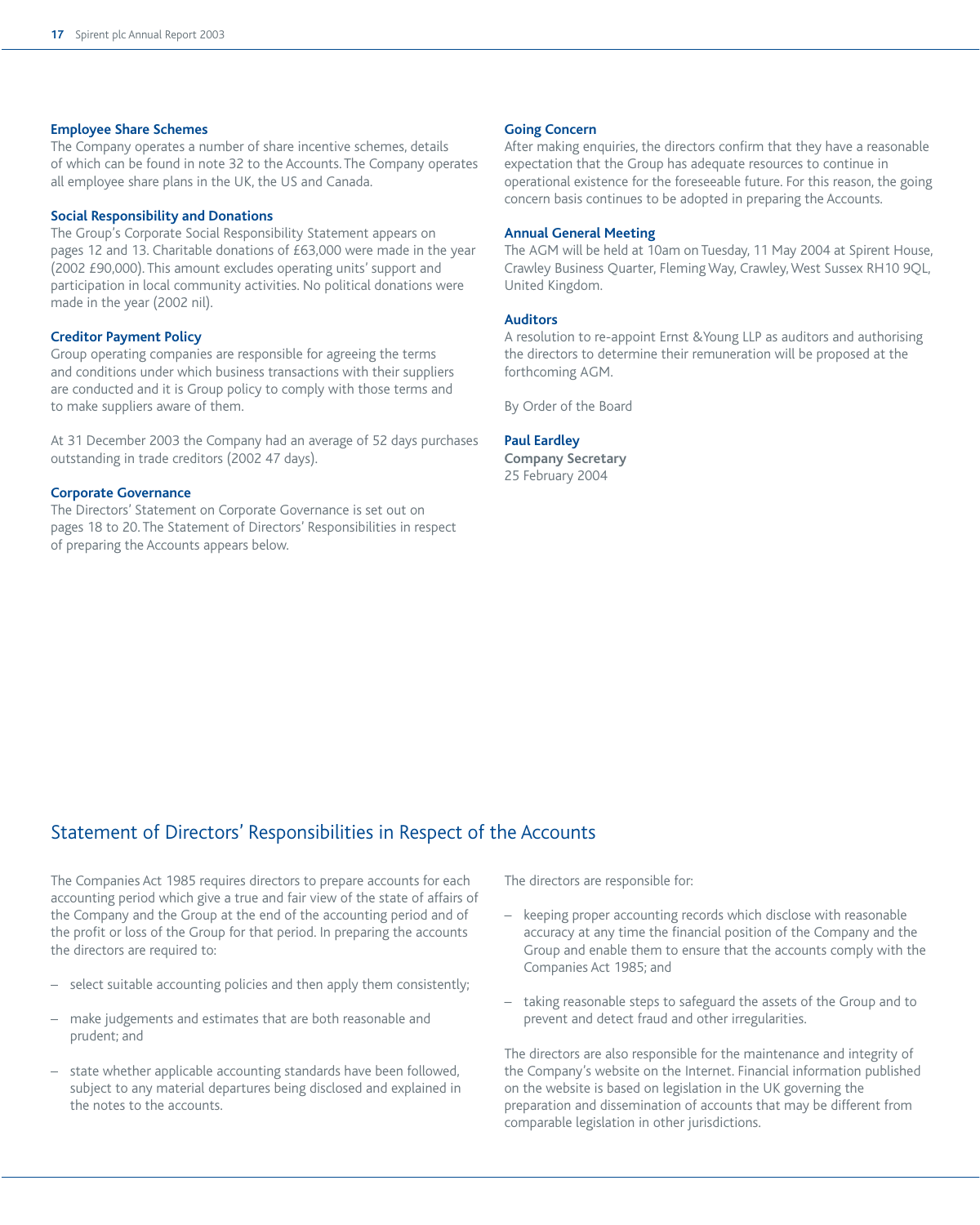## Directors' Statement on Corporate Governance

The Board is committed to maintaining high standards of corporate governance, the process by which the Group is directed and managed, risks are identified and controlled and effective accountability assured. The Board considers that it has complied throughout the year under review with the requirements of the Combined Code on Corporate Governance (the Code) issued in 1998 (which is applicable to the Company for the year under review).

This statement describes how the principles and provisions of corporate governance set out in the Code have been applied within the Group. The Board has also reviewed the requirements under the revised Code issued in July 2003 which will come into effect for Spirent's reporting year beginning 1 January 2004. Additional disclosure has been provided below in respect of the Company's commitment towards the revised Code.

#### **The Board**

The Board comprises a non-executive Chairman, six further non-executive directors and three executive directors, details of whom are given on pages 14 and 15. The roles of Chairman and Chief Executive are separate with a clear division of responsibility between them which is set out in writing and agreed by the Board.

The Board requires that all non-executive directors are independent in character and judgement and the independence of each director is reviewed at least annually. As Göran Ennerfelt has a material notifiable interest in the share capital of the Company (see the Report of the Directors on pages 16 and 17), the Board has concluded that he is not to be considered as independent of the management of the Company. In accordance with the revised Code, the Board has reviewed the independence of James Wyness, who has served on the Board in excess of nine years. The review concluded, notwithstanding Mr Wyness' length of service, that he is independent in character and in the exercise of his judgement and for these reasons the Board continues to consider Mr Wyness as independent. The Board and Mr Wyness have, however, agreed in accordance with the revised Code that Mr Wyness stands for annual re-election at each Annual General Meeting (AGM) commencing with 2004. Mr Wyness is also the senior independent director.

The non-executive directors (each appointed for an initial three year term) have a wide range of skills and experience which helps to ensure that independent judgement is exercised on issues such as strategy and performance and also that a proper balance of power is maintained for full and effective control. The non-executive directors (in particular the Chairman) devote sufficient time and attention as necessary in order to perform their duties. Other professional commitments of the nonexecutive directors are provided in their biographies on pages 14 and 15.

The size, balance and composition of the Board supports the Board's role, which is to determine the long term direction and strategy of the Group, monitor the achievement of business objectives, ensure that good corporate governance is practised and to ensure that the Group meets its responsibilities to its shareholders, customers and other stakeholders. The Board is also responsible for ensuring that appropriate processes are in place in respect of succession planning for appointments to the Board and to senior management positions.

It is the policy of the Board to hold at least six Board meetings a year, including a meeting to review and approve long term strategy. There were eight Board meetings during 2003. Full attendance of the Board is

expected and in 2003 all directors attended except Marcus Beresford and Paul Cheng (who were absent for one meeting each) and Göran Ennerfelt (who was absent for two meetings). The reasons for the absences were due to either unavoidable changes in the Board meeting calendar at short notice or due to the relevant director being ill. Where the director was absent, full documentation for the meeting was issued and post meeting briefings were provided as appropriate.

A schedule of matters specifically reserved for the Board's decision has been adopted whilst certain other responsibilities have been delegated to four standing Committees with clearly defined terms of reference which, together with the composition of each Committee, are reviewed annually. Each Committee is provided with sufficient resources so that it may undertake its duties. Copies of the terms of reference for the Audit, Remuneration and Nomination Committees are available upon request to the Company Secretary and are also available on the Company's website.

To ensure good communication between the Board and each Committee, the Company Secretary is the appointed Secretary to all standing Board Committees.

All directors receive appropriate training and induction upon appointment and subsequently as necessary. Non-executives enhance their understanding of the Group through regular business sector presentations, the receipt of monthly reports from the Chief Executive and site visits. The Chairman and the executive directors are responsible for ensuring that the Board receives accurate and clear information in a timely manner for Board meetings and on other occasions.

The Board has established a process to evaluate the performance of the Board, its Committees and individual directors. The evaluation process includes self-assessment by the Board together with the assistance of an external advisor. Key processes include assessments of the:

- relevant contribution of the Board, each Committee and each director;
- effectiveness of the leadership of the Company Chairman;
- effectiveness of relationships and communications with key management; and
- quality of information provided to the Board to enable it to perform its duties.

Key outputs of the process will be used to maintain areas which are working well and to address any weaknesses.

In addition to the evaluation process, the Chairman holds regular meetings with the other non-executives at which executive directors are not present. A process has also been established where the senior independent director shall hold, at least annually starting in 2004, a meeting of the other non-executives at which the Chairman is not present to appraise the Chairman's performance.

The Company has arranged insurance cover in respect of legal action against its directors and certain other officers. The directors also have access to the advice and services of the Company Secretary (and, if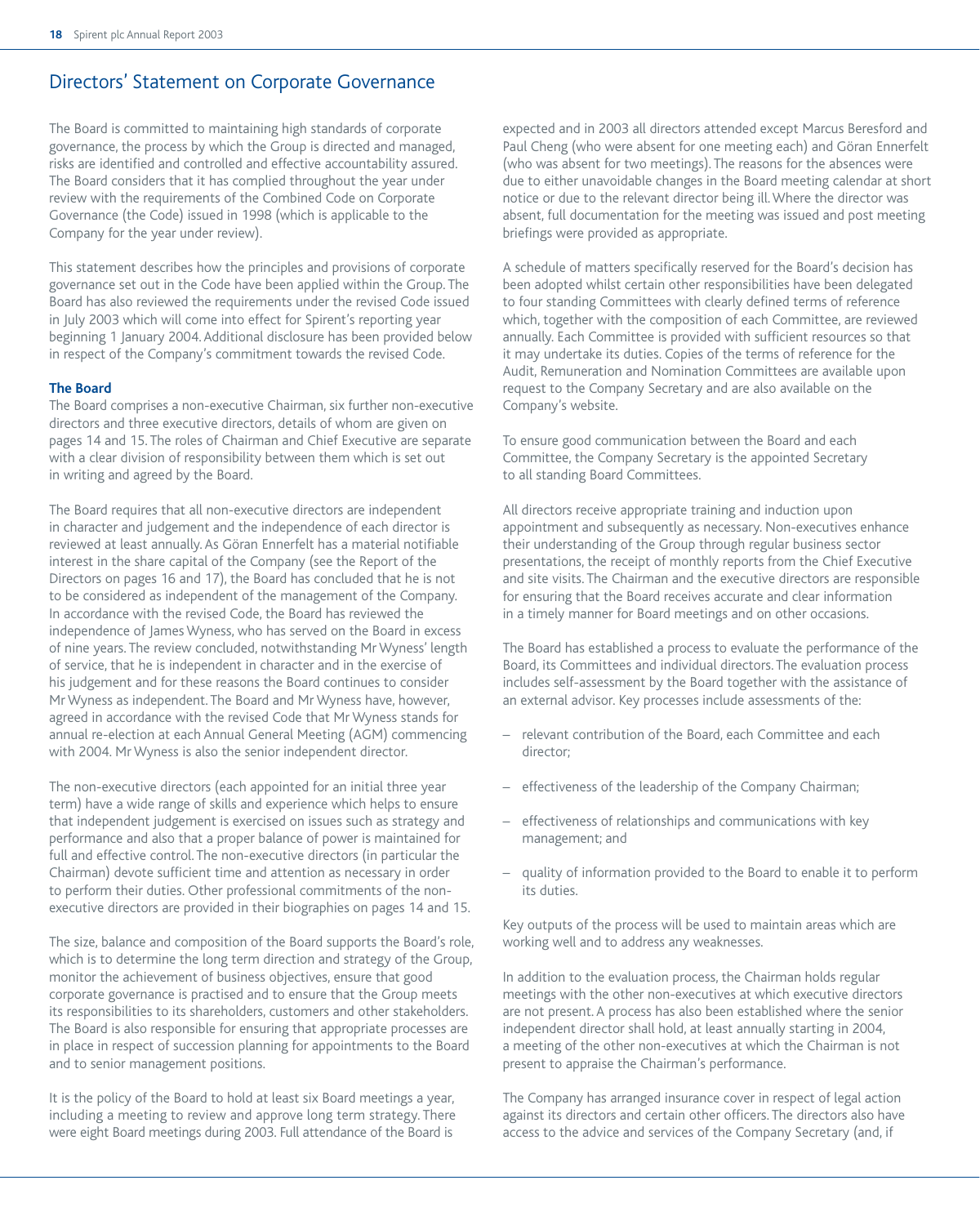necessary, access to further independent advice, at the Company's expense), who advises the Board and its Committees in respect of their procedures, directors' duties and responsibilities, corporate governance and all compliance matters. The appointment and removal of the Company Secretary is a matter reserved to the Board.

#### **Board Appointments**

The Company's Articles of Association require that all directors seek election by shareholders at the first AGM following their appointment. They also require that all directors seek re-election at least every three years.

### **Board Committees**

#### Acquisitions and Divestments Committee Chairman, Nicholas Brookes

The Acquisitions and Divestments Committee comprises the executives and any two non-executive directors. The Committee is primarily concerned with the evaluation and approval of acquisitions and divestments as delegated to it by the Board.

#### Audit Committee

#### Chairman, James Wyness (Andrew Given with effect from 1 January 2004)

The Audit Committee currently comprises three independent nonexecutive directors. During the year, the composition of the Committee was changed so that the Company Chairman is not a member. In addition, as the revised Code provides that an Audit Committee is solely comprised of independent directors, Göran Ennerfelt resigned as a Committee member during the year. The revised Code also requires that the Audit Committee includes a member who has recent, significant and relevant financial experience and the Board believes that the addition of Andrew Given brings such additional experience.

During 2003, the Committee held five meetings and there was full attendance by Committee members with the exception of Marcus Beresford and Göran Ennerfelt (each of whom was absent for one meeting). At all meetings the external auditors, the Chief Executive, the Finance Director, the Head of Internal Control and the Head of Financial Reporting are in attendance. Other directors who are not members may attend at the invitation of the Committee Chairman. The Committee also meets with the external auditors in private for part of each meeting.

The Committee reviews all published accounts and post audit findings before their presentation to the Board, focusing in particular on accounting policies, compliance, management judgement and estimates. It also monitors the Group's internal control and risk management regime (including the effectiveness of the internal audit function) and financial reporting. Any significant findings or identified weaknesses are closely examined so that appropriate action can be taken, monitored and reported to the Board.

The Audit Committee also advises the Board on the appointment of external auditors and on the scope, results and cost effectiveness of both audit and non-audit work. The Committee has adopted a policy which prohibits certain types of non-audit work that may be performed by the Company's auditors, particularly where auditor objectivity and independence would be at risk. Other non-audit work which may be provided by the auditor is put to tender where considered appropriate. Prior to any non-audit work being awarded to the auditors, consideration is also given to costs, quality of service and efficiency. The Audit Committee also assesses the overall objectivity of the auditors' services so that an independent professional relationship is maintained. Details of the auditors' remuneration for 2003 appear in note 5 to the Accounts.

#### Nomination Committee

#### Chairman, John Weston

The Nomination Committee comprises all the non-executive directors and the Chief Executive and meets at least once a year. During 2003, the Committee held two meetings at which there was full attendance by Committee members. The Committee is responsible for reviewing the composition and structure of the Board and for identifying and recommending candidates for executive and non-executive positions, based on the required role and capabilities which have been specified for the appointment. Executive search consultants are used by the Committee to assist this process as appropriate.

#### Remuneration Committee

#### Chairman, Marcus Beresford

The Remuneration Committee consists exclusively of independent non-executive directors. During 2003, the Committee held four meetings and there was full attendance by Committee members with the exception of Marcus Beresford and Paul Cheng (each of whom was absent for one meeting). Other directors who are not members may attend at the invitation of the Committee Chairman. Further details on the Committee are included in the Report on Directors' Remuneration on pages 21 to 28.

No director is involved in determining his own remuneration, whether determined by the Committee or, in the case of non-executives, by the Board.

#### **Relations with Shareholders**

The Board attaches considerable importance to its relationships and communication with shareholders. Communication is facilitated by full year and interim reports issued to shareholders. Further information and services available to shareholders are described on pages 79 and 80.

A valuable dialogue has been established with principal institutional investors through a programme of investor relations events throughout the year. The Company also discusses major remuneration and long term incentive proposals with principal investors prior to any required shareholder approval. The views of major shareholders are reported back to the Board as appropriate. All contact with institutional investors, financial analysts, fund managers, brokers and the media is controlled by written guidelines to ensure the protection of price-sensitive information during such dialogue.

It is the Company's practice to issue the Notice convening the AGM at least 20 working days before the meeting and to propose separate resolutions on each substantially separate issue. All directors are expected to attend the AGM to take any relevant questions. A report showing the number of proxy votes cast for, against and withheld for each resolution is available for shareholders attending the AGM in respect of resolutions which have been voted on by a show of hands. These results are also posted on the Company's website.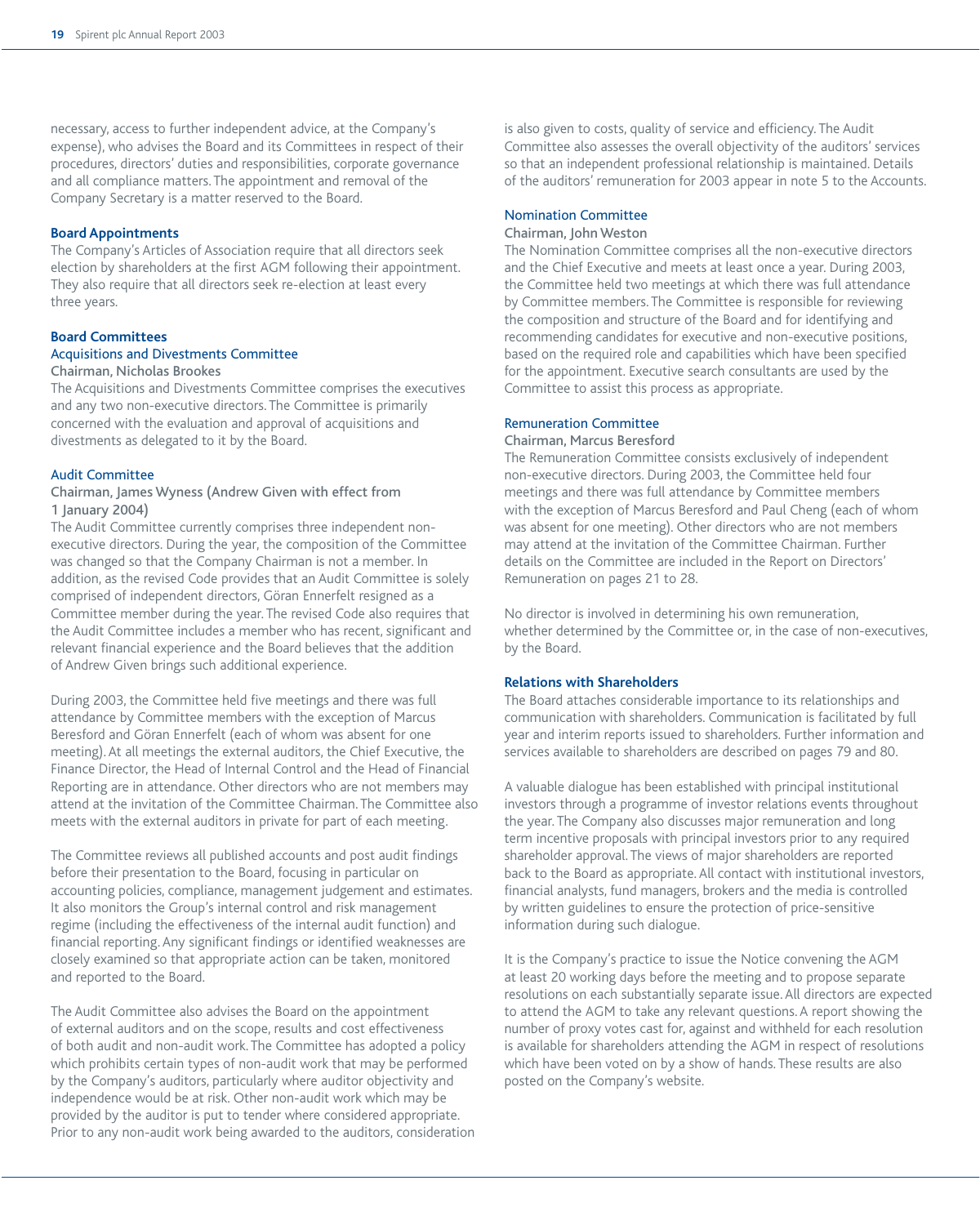## Directors' Statement on Corporate Governance continued

## **Internal Control**

#### Introduction

The Board has overall responsibility for the Group's system of internal control, which comprises a process for identifying, evaluating and managing the risks faced by the Group and for regularly reviewing its effectiveness in accordance with the Guidance for Directors on Internal Control (Turnbull). The Board confirms that this process was in place throughout the year under review and up to the date of approval of these Accounts. The primary aim is to operate a system which is appropriate to the business and which can, over time, increase shareholder value whilst safeguarding the Group's assets. The system is designed to manage, rather than eliminate, the risk of failure to achieve business objectives and can only provide reasonable and not absolute assurance against material misstatement or loss.

#### Process

The Group's 'Operational Excellence Programme' ensures that internal control and risk management processes continue to become embedded in the organisation. Day-to-day responsibility for effective internal control and risk monitoring rests with senior management at operating group and business unit level.

The Group's system of internal control and risk management comprises an integrated risk management strategy consisting of regular self-assessment encompassing all operating units and preparation of a remedial action plan, as appropriate. Significant risks are also regularly reviewed by the Audit Committee and by the Board.

In addition to this process, the following key elements are critical to the overall internal control environment:

- an organisational structure with clear operating procedures, defined lines of responsibility and delegated levels of authority;
- an Ethics Policy, which sets standards of professionalism and integrity for all employees and operations. The Ethics Policy also includes 'whistleblowing' facilities whereby employees may report, in confidence, suspected wrongdoings;
- a comprehensive strategic planning, financial control and budgeting system which is properly documented and regularly reviewed; and
- a disciplined acquisitions and divestments due diligence process and post acquisition integration programme.

Spirent's corporate internal control and risk management functions report into the Head of Internal Control, operate on a global basis and play a key role in providing an objective view and continuing assessment of the effectiveness of the internal control systems throughout the Group to operating management, the Audit Committee and the Board. The work programme of these two functions is focused on the areas perceived to be of greatest risk to the Group and is agreed annually in advance by the Audit Committee.

In April 2003, the Group disposed of its 51 per cent joint venture investment in the WAGO group of companies. Prior to the disposal, the Board believed that WAGO had appropriate internal controls in place although the review for this operation was historically less comprehensive than that for the Group's subsidiary operations. The WAGO businesses are therefore excluded from the above disclosures.

#### Review of Effectiveness

The Board, assisted by the Audit Committee, has reviewed the effectiveness of the system of internal control for the period under review, taking account of material developments since that date using the process set out above. The Board confirms that the review revealed nothing which, in its opinion, indicated that the system was ineffective or unsatisfactory.

#### **US Corporate Governance Compliance**

As the Company has a secondary listing on the New York Stock Exchange (NYSE), it is subject to certain US legislation. Following the introduction of the Sarbanes-Oxley Act 2002 in the US, the NYSE introduced new corporate governance standards. Companies which do not have their primary listing on the NYSE (such as Spirent) are permitted to follow home country practice (ie the UK Listing Rules and the Code) in lieu of NYSE's standards. Generally, NYSE's corporate governance standards do not vary significantly from those adopted in the UK, however, NYSE rules require any such significant variances to be disclosed. Following a review of the NYSE corporate governance standards, the following are considered significant variances to home country practice:

- NYSE rules provide that nomination committees should consist entirely of independent directors. Spirent's Nomination Committee (whose constitution is in accordance with the Code) includes Nicholas Brookes and Göran Ennerfelt, neither of whom are independent;
- NYSE rules provide that nomination/corporate governance committees are responsible for developing and recommending to the Board a set of corporate governance principles applicable to the Company. Spirent, however, reserves these responsibilities for the whole Board (in accordance with the Code).

The NYSE corporate governance rules also contain requirements on the role and composition of audit committees. Companies who do not have their primary listing on the NYSE will be required to comply with the audit committee requirements by July 2005 and the Board is currently reviewing these requirements.

#### **Pensions Governance**

The Group's principal pension and retirement schemes exist in the UK and the US. Scheme funds are held separately from those of the Group and are administered by Trustees (which include employees and independent members). The schemes do not lend money or lease any assets to the Group.

#### **Reporting**

The Statement of Directors' Responsibilities in respect of preparing the Accounts is set out on page 17. A report by the auditors, Ernst & Young LLP, which includes details of their responsibilities in respect of the Company's compliance with the Code, is set out on page 29.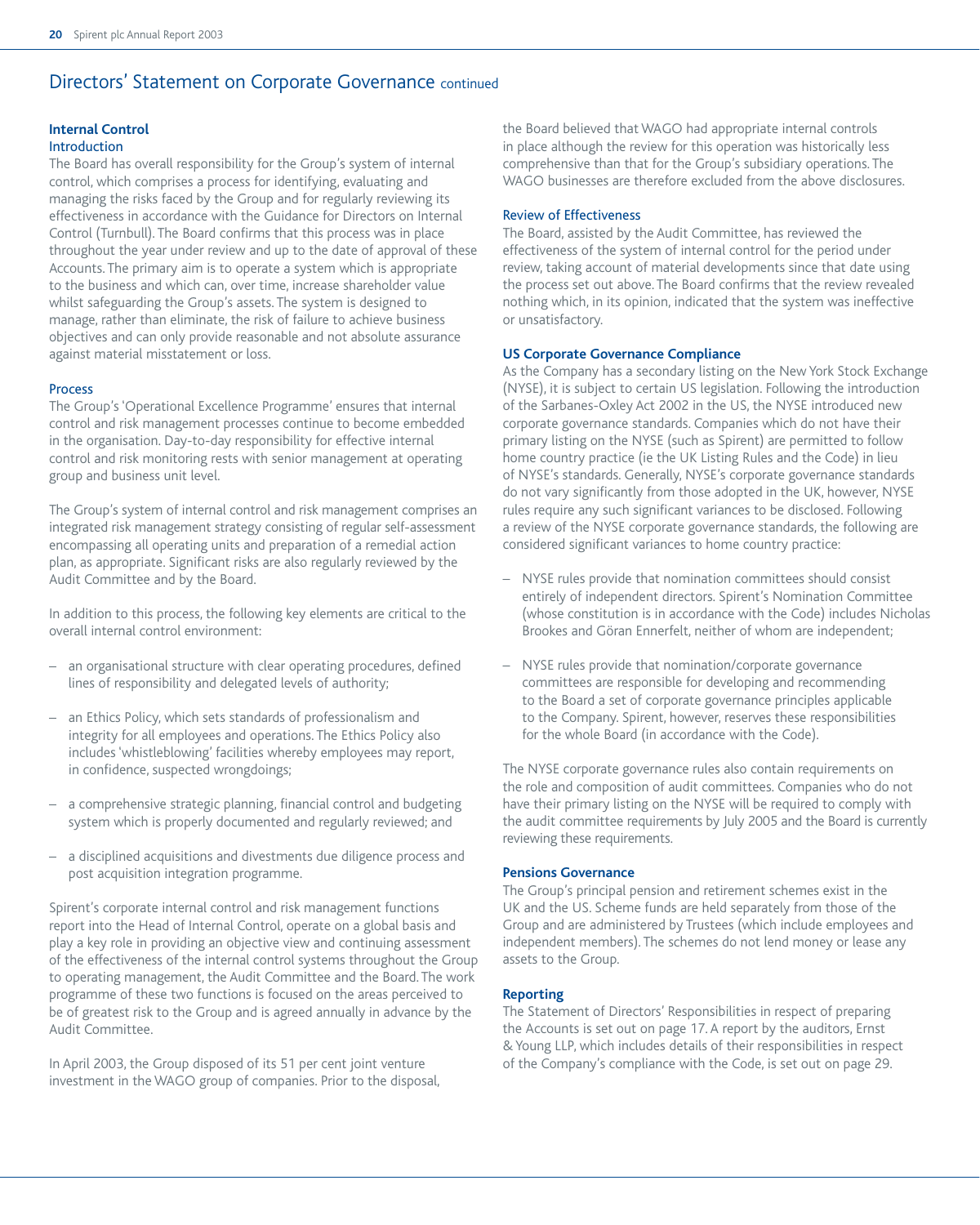## Report on Directors' Remuneration

#### **1. Introduction and Compliance**

This Report has been prepared by the Remuneration Committee (the Committee) and approved by the Board in compliance with the requirements of The Directors' Remuneration Report Regulations 2002 (the Regulations) and the Combined Code on Corporate Governance (the Code) issued in 1998 (which is applicable to the Company for the year under review). Additional disclosure has been provided below in respect of the Company's commitment towards the revised Code which was published in July 2003 (see the Directors' Statement on Corporate Governance on pages 18 to 20 for further details).

The Board considers that it has complied throughout the year under review with the requirements of the Code. The Directors' Statement on Corporate Governance and this Report describe how the principles of corporate governance set out in the Code have been applied within the Group.

#### **2. Role and Remit of the Remuneration Committee**

The composition of the Committee, made up wholly of independent non-executive directors, is given on pages 14 and 15. The Committee makes recommendations to the Board on the Company's policy and framework of executive directors' remuneration and its cost. The Committee also determines the remuneration of each executive director and each member of the Operations Management Team (see page 15 for details). In addition, the Committee is responsible on behalf of the Board for monitoring and managing shareholder dilution arising from share incentive plans.

In order to assist the Committee in carrying out its duties, during the year the Committee consulted on a regular basis with its independent external remuneration advisers. The advisers during the year were as follows (additional services provided, all by appointment of the Company, are shown alongside in brackets):

- Cazenove & Co. Ltd (who are one of the Company's brokers);
- Kepler Associates;
- Linklaters (who are one of the Company's legal advisers); and
- Watson Wyatt (who are also consultant actuaries for the Company's UK pension fund. Watson Wyatt do not provide advice to the Company on remuneration matters).

The Committee also consulted with the Company's Compensation and Benefits Manager and the Company Secretary regarding remuneration and related corporate governance issues. In addition, with respect to the remuneration of senior executives (for whom the Company's remuneration policy also applies, see below), the Committee also consulted with the Chief Executive.

#### **3. Remuneration Policy**

The Company's remuneration policy, which has not changed during the year and will apply for the following financial year, is to:

– attract, retain and motivate the high calibre professional, managerial and technological expertise necessary to realise the Group's business objectives without paying excessively;

- ensure that the remuneration framework and its constituent reward elements are competitive and where appropriate reflect the international nature of the Group's business and the markets within which it operates; and
- maintain the correct balance and linkage between individual and business performance so as to align the interests of the executive with those of shareholders, particularly that of enhancing shareholder value.

The Committee has developed remuneration packages which fit this policy on an integrated and total reward basis. This is achieved by providing base salary plus benefits, pension entitlements, an annual short term incentive bonus and discretionary awards under the Company's share incentive plans, the latter two elements of which are performance-related. In normal circumstances, it is the Committee's policy that at least 50 per cent of an executive director's target total annual remuneration package is based on performance-related elements. The Company's recent history of share price volatility and its consequent impact on the 'value' of the long term incentive component of the total remuneration package means in practice that the actual balance of performance versus non-performance elements can vary from year to year. In designing the performance-related elements of remuneration, the Committee has followed the provisions set out in Schedule A to the Code.

In subsequent years, the Committee will continue to monitor and review the level and constituent elements of remuneration packages and will consult with its major institutional shareholders as appropriate with regards to any significant proposed changes.

#### **4. Executive Directors' Remuneration** (a) Base Salary and Benefits

The level of base salary is reviewed and established annually by reference to both the performance and responsibilities of the individual and prevailing market rates for executives of similar status in comparable companies. When reviewing salaries, the Committee is mindful of and sensitive to the wider scene, especially regarding employees' pay and employment conditions elsewhere in the Group. No increase in base salary was awarded to the executive directors during 2003.

Pension and other benefits have regard to competitor practice in the home country of each executive. Benefits include a company car or car allowance, healthcare, disability and life insurance coverage. Pension details are given in paragraphs 4(c) and 7(b).

#### (b) Annual Incentive Bonus Scheme

The Committee reviews annual incentive bonus scheme targets and performance conditions each year to incentivise the executive to meet the short term strategic objectives of the Company.

In respect of 2003, Messrs Brookes and Hutchinson participated in an annual scheme which, consistent with UK market practice and levels, was structured around a formula providing for an on-target performance bonus of 50 per cent of base salary with a maximum of 100 per cent of base salary for exceptional performance. Performance was measured against targets in the Company's headline earnings per share (EPS) and other financial objectives (accounting for 80 per cent of any bonus) and also against the achievement of certain personal and strategic objectives determined by the Committee (accounting for 20 per cent of any bonus). During the year, Messrs Brookes and Hutchinson earned annual bonuses equivalent to 40 per cent of salary and 50 per cent of salary, respectively.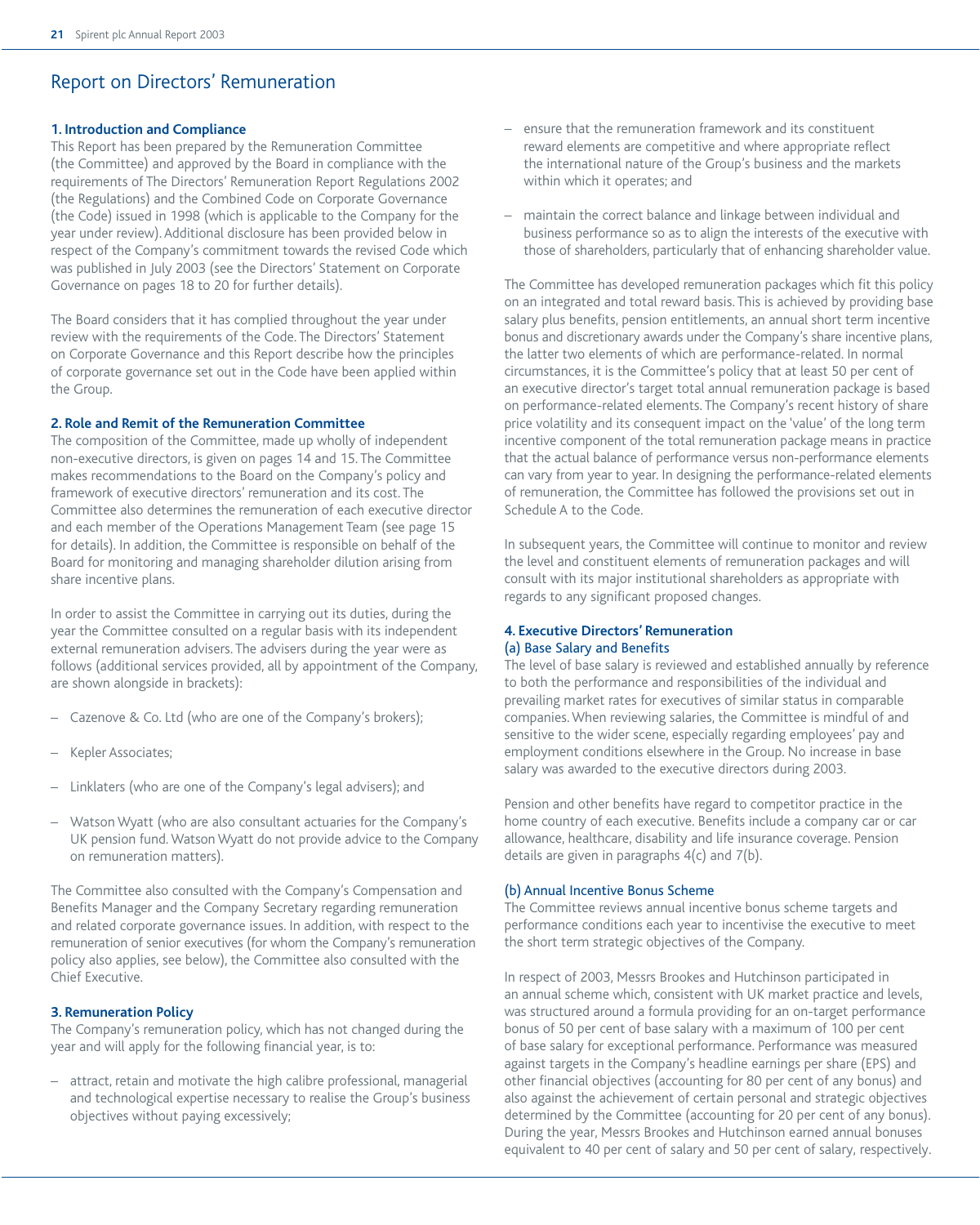## Report on Directors' Remuneration continued

My Chung (who is US-based) also participates in a similar annual incentive bonus scheme. Consistent with US market practice and levels, for 2003 he had a target bonus opportunity of 50 per cent with a maximum opportunity of 200 per cent of salary for exceptional performance. Performance was measured against profit targets for the Communications group, subject to separate threshold performance in respect of other appropriate financial measures (accounting for 90 per cent of any bonus) and also against other personal and strategic objectives as determined by the Committee (accounting for 10 per cent of any bonus). During the year, Mr Chung earned an annual bonus equivalent to 20 per cent of salary.

#### (c) Directors' Pensions

All three executive directors participate in Group pension plans as described below.

The UK executives participate in the non-contributory funded senior executive level of the Spirent Group Staff Pension and Life Assurance Plan (the Staff Plan). This defined benefit arrangement will provide them at normal retirement age of 60, and dependent on length of service, with a pension of up to two-thirds of salary, subject to Inland Revenue limits and other statutory conditions. It also provides for dependants' pensions and a cash lump sum on death. Pensionable salary is the director's base salary only.

The Company undertook to Nicholas Brookes, whose salary for approved pension purposes under the Staff Plan is capped by the provisions of the Finance Act 1989 (£97,200 and £99,000 for the tax years 2002/2003 and 2003/2004, respectively), that his benefit entitlements shall be as if the 'cap' did not apply. As Eric Hutchinson was a member of the pension plan prior to 1989, his pension entitlements are not subject to the capping provisions of the Finance Act 1989.

Nicholas Brookes has informed the Board that he intends to retire as Chief Executive and as a director of the Company at the end of June 2004. The Company has a contractual liability, as disclosed above and in previous annual reports, to pay Mr Brookes an unfunded unapproved retirement benefit (UURB) as agreed when he joined the Company in 1995. At 31 December 2003 the provision in respect of this UURB stood at £4.5 million. Conditionally upon him remaining in employment until 30 June 2004, Mr Brookes and the Company have agreed that he will commute all of his pension entitlement under the UURB in exchange for a lump sum payment of £3.7 million in cash, payable to him on 1 July 2004.

The pensions earned by the UK executives during the year under the Staff Plan are given in paragraph 7(b).

My Chung participates in the Spirent International Inc Retirement and Profit Share Plan, a defined contribution plan approved under section 401(k) of the US Internal Revenue Code (the IR Code).The Company makes matching contributions of up to 2 per cent and is permitted to make discretionary profit sharing contributions of up to 8 per cent of the maximum compensation permitted for these purposes under the IR Code. Under the IR Code, the maximum annual amount of an employee's compensation that can be taken into account in determining the employer's contribution is \$200,000 in respect of 2003. The normal retirement age under this plan is 65 and, consistent with local practice, bonuses are pensionable for all participating US employees, including Mr Chung.

#### (d) Medium and Long Term Incentive Plans

The Committee approves the grant of all options under the Executive Share Option Scheme (ESOS) and the Spirent Stock Option Plan (SSOP) in which executive directors participate (see below). All grants are subject to prior satisfactory individual performance and grant amounts vary with the individual's potential impact on longer term business results. As stated in the circular sent to shareholders in June 2003 regarding an Extraordinary General Meeting, the Committee is currently reviewing the Company's long term incentive strategy (particularly in respect of the SSOP) and new proposals will be brought forward for implementation later in 2004.

The executives are also eligible to participate in either the Company's UK or US all employee share plans, as appropriate (further details of which are provided in note 32 to the Accounts).

#### Executive Share Option Scheme (ESOS)

All ESOS grants made after 11 May 2000 to executive directors are subject to enhanced performance conditions on exercise which the Committee believes represent challenging criteria that align the interests of executives to that of shareholders. The performance conditions require the Company's headline EPS to increase over a period of three consecutive financial years within a range of 9 per cent (minimum performance for 25 per cent option vesting) and 15 per cent (for 100 per cent option vesting), with a sliding scale between these points. In addition, performance testing over the ten year option term is measured from a base point fixed at the date of grant. Performance will be tested on the third anniversary of grant and, if the target conditions at that time have not yet been met in full, performance will be tested again on the fourth and fifth anniversaries of grant only, with the performance hurdle being increased in proportion to the extended period. The Committee's current grant policy is to provide each executive director with the opportunity to receive options up to an annual limit of 3 times base salary, however, the size of grant each year will have due regard to prevailing relevant circumstances.

ESOS grants made before 11 May 2000 to executive directors are subject to a performance condition which was in line with prevailing market practice at that time. The performance condition on exercise is that, over a period of three consecutive financial years, there has been an increase in the Company's headline EPS which is at least 6 per cent more than the increase in the Retail Price Index over the same period. The same performance condition is tested on the third anniversary of grant and, if the performance condition has not been met at that time, at each subsequent anniversary of grant until the expiry of the option (on the tenth anniversary of grant).

#### Spirent Stock Option Plan (SSOP)

The SSOP was approved by shareholders in May 2000 for Communications group employees and authority to continue granting options will expire following the conclusion of the Company's Annual General Meeting in May 2004. As noted above, the Committee is currently reviewing long term incentive arrangements, particularly for employees within the Communications group (which includes My Chung) and these proposed arrangements will require shareholder approval.

In addition to participating in the ESOS, with due regard to the competitive US recruitment and retention practices to which the Company is exposed, the Committee has concluded that My Chung (who is Group President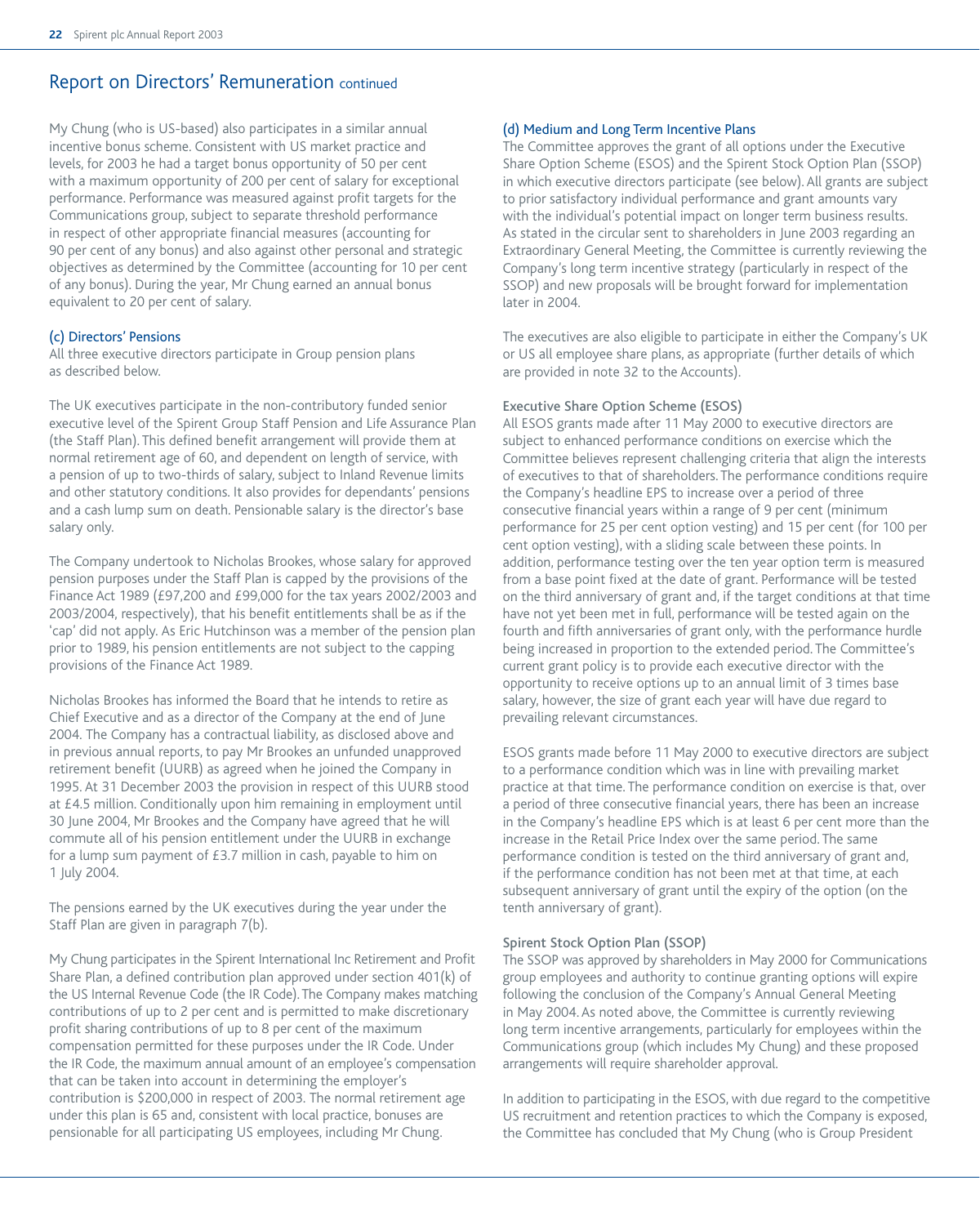of Spirent Communications, a US citizen and resident in the US) should also continue to participate in the SSOP. This plan is not open to current UK executive directors. Options normally vest over four years, with 25 per cent exercisable on the first anniversary of the date of grant, and thereafter in equal proportions on a monthly basis. In line with prevailing market practice and as previously approved by shareholders, no pre-exercise performance conditions attach to options granted under the SSOP. In normal circumstances Mr Chung will have the opportunity to receive an annual grant of up to 4.5 times base salary under the SSOP (subject to prevailing relevant circumstances) in addition to any ESOS award. The Committee reviews the most appropriate balance of awards between ESOS and SSOP options for Mr Chung prior to any grant.

#### Long Term Share Purchase Plan (LTSPP)

During the year, the executive directors had participated in the LTSPP, however, all remaining performance units under the LTSPP lapsed without value on 31 December 2003. The LTSPP was introduced in 1999 and only executive directors and members of the Operations Management Team were eligible to participate. All grants under the LTSPP were required to meet the minimum performance conditions of: (i) a real (ie above inflation) growth in the Spirent share price of at least 5 per cent per annum, and (ii) a total shareholder return (ie capital appreciation, dividends paid, plus any other issues or distributions) performance ranked above the 60th percentile against a comparator group.

Further information on the ESOS, SSOP and LTSPP is provided in note 32 to the Accounts.

The Committee believes that the grant structure, performance conditions and grant levels under the ESOS and SSOP have represented the most appropriate medium to long term incentive arrangements which will enable Spirent to compete for, motivate and retain the highest calibre executives which it needs to drive the business forward and increase shareholder value. In order to assist further in aligning the interests of executives and shareholders, shareholding guidelines were introduced in 2000 which encourage executive directors and certain senior managers to build up a meaningful level of shareholding of up to two years' salary over a period of five years.

#### (e) Service Contracts

The Committee's policy is to offer service contracts which provide for no more than 12 months' notice from the Company in normal circumstances.

Nicholas Brookes entered into a service contract on 5 May 1995 (which was amended on 1 January 2003) which currently has an unexpired term of 38 months and is terminable at any time by either party on 12 months' notice. However, as previously reported, Mr Brookes intends to retire as Chief Executive and as a director of the Company at the end of June 2004. Eric Hutchinson entered into a service contract on 13 December 1999 which currently has an unexpired term of 134 months and is terminable at any time by either party on 12 months' notice. My Chung entered into a service contract on 9 May 2001 which currently has an unexpired term of 159 months and is terminable at any time by the Company on 12 months' notice and by Mr Chung on six months' notice. All contracts contain provisions for the Company to make payment in lieu of notice and for removal of the director for poor performance or misconduct without compensation. The Company will seek to apply practical mitigation measures to any payment of compensation on termination, taking into account all relevant circumstances.

#### (f) External Appointments

Spirent recognises the mutual benefit for executive directors to serve as non-executives of companies in other industries outside the Group. Such appointments are subject to prior Board approval and, with effect from 1 January 2003, any related fee entitlements are for the account of the executive concerned. Mr Brookes serves as a non-executive director of De La Rue plc and Corporacion Financiera Alba, S.A. and during 2003 received annual fees arising from these appointments of £31,000 and €30,050 (approximately £20,720), respectively.

#### **5. Non-executive Directors' Remuneration**

The remuneration of non-executive directors is determined by the Board following a recommendation by the Chief Executive and after consultation with independent external advisers concerning competitive market practice. The Company's remuneration policy (which has not changed during the year and will apply for the following financial year) with regards to non-executive directors is to pay fees which are in line with market practice. No fee increase was awarded during 2003.

Non-executive directors are not eligible to participate in bonus or share incentive arrangements and their service does not qualify for pension purposes or other benefits. No element of their fees is performancerelated. Non-executive directors do not have service contracts and are normally appointed, subject to the Company's Articles of Association, for an initial three year term. Any subsequent extension to the term by the Board is not automatic and is subject to prior recommendation of the Nomination Committee.

Further information on non-executive directors' fees is provided in paragraph 7(a) below.

#### **6. Total Shareholder Return (TSR) Performance**

The graph below shows TSR performance (ie growth in the value of a share or index, assuming dividends and other distributions are reinvested) for the last five financial years of Spirent plc as shown against the FTSE 350 Index and the FTSE Information Technology Index (FTSE IT). The Committee believes that both the FTSE 350 and the FTSE IT provide a broad equity market index against which the performance of Spirent can be fairly compared, and that the FTSE IT index provides a particularly representative collection of comparator companies.

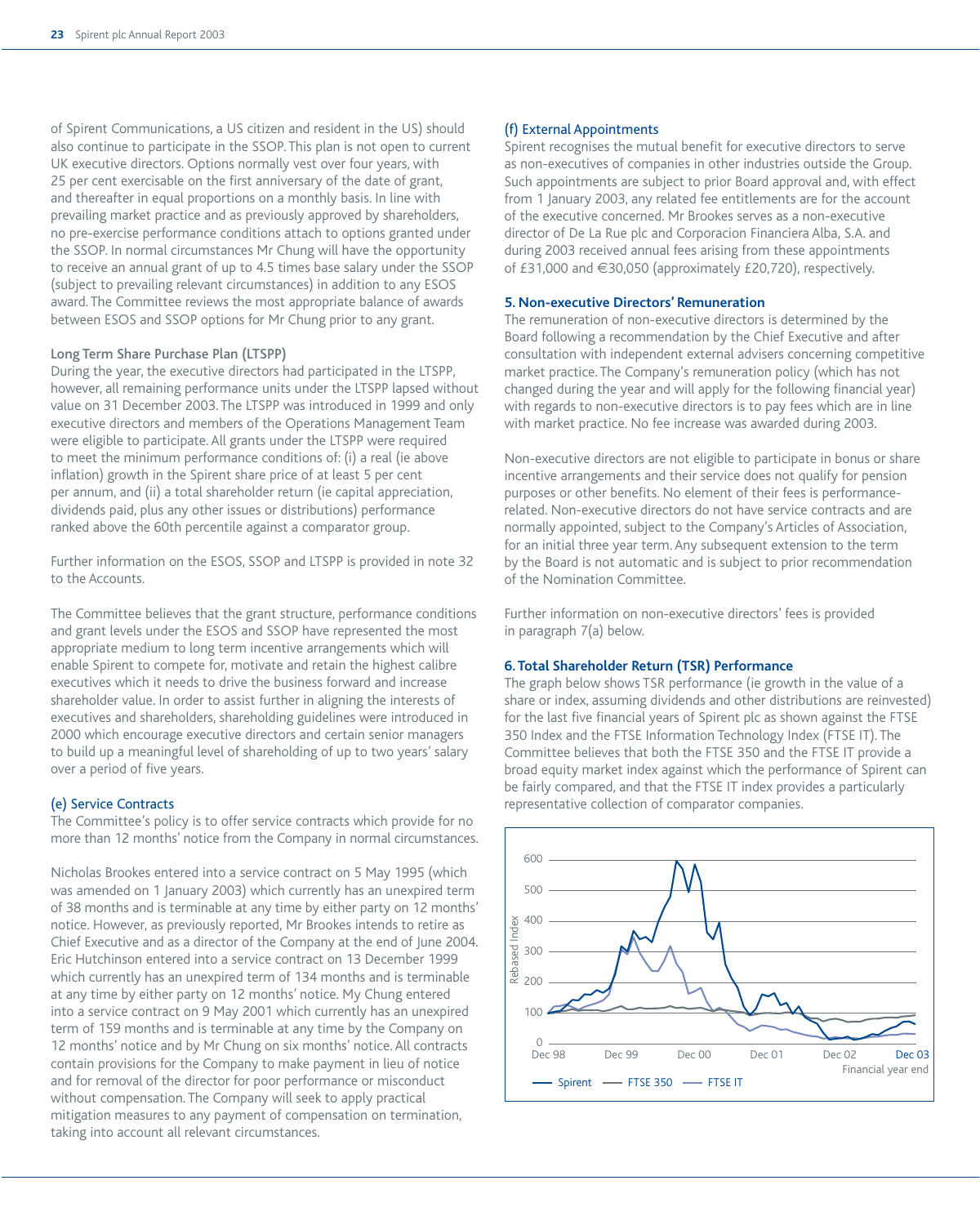## Report on Directors' Remuneration continued

#### **7. Directors' Remuneration(1)**

(a) Individual and Total Remuneration of the Directors Holding Office During 2003

|                            |                          | Fees <sup>(2)</sup> | Taxable<br>benefits <sup>(3)</sup> | Bonus <sup>(4)</sup>     | Total <sup>(5)</sup> | Total <sup>(5)</sup><br>2002 |
|----------------------------|--------------------------|---------------------|------------------------------------|--------------------------|----------------------|------------------------------|
|                            | Salary<br>£000           | £000                | £000                               | £000                     | 2003<br>£000         | £000                         |
| <b>Executive directors</b> |                          |                     |                                    |                          |                      |                              |
| $N$ Brookes <sup>(6)</sup> | 500.0                    | 0.5                 | 44.2                               | 200.0                    | 744.7                | 545.3                        |
| $M$ Chung <sup>(7)</sup>   | 213.4                    | 0.5                 | 18.7                               | 42.7                     | 275.3                | 251.2                        |
| E Hutchinson               | 250.0                    | 0.5                 | 23.2                               | 125.0                    | 398.7                | 272.9                        |
| Non-executive directors    |                          |                     |                                    |                          |                      |                              |
| M Beresford                |                          | 37.0                |                                    |                          | 37.0                 | 37.0                         |
| P Cheng                    |                          | 35.0                |                                    |                          | 35.0                 | 35.0                         |
| G Ennerfelt                | $\overline{\phantom{0}}$ | 30.0                |                                    |                          | 30.0                 | 30.0                         |
| A Given                    | $\overline{\phantom{m}}$ | 8.5                 | -                                  | $\overline{\phantom{0}}$ | 8.5                  |                              |
| R Moley                    |                          | 35.0                |                                    |                          | 35.0                 | 35.0                         |
| Weston                     | -                        | 150.0               |                                    |                          | 150.0                | 22.5                         |
| J Wyness                   |                          | 37.0                |                                    |                          | 37.0                 | 89.3                         |
| G Sarney                   |                          |                     |                                    |                          |                      | 68.1                         |
| <b>Total 2003</b>          | 963.4                    | 334.0               | 86.1                               | 367.7                    | 1,751.2              | 1,386.3                      |
| <b>Total 2002</b>          | 981.8                    | 317.0               | 87.5                               |                          | 1,386.3              |                              |

Notes

(1) Information relating to directors' remuneration has been audited by the Company's auditors.

- (2) Executive directors receive a basic annual fee of £500 in respect of their services to the Board and its Committees. The non-executive directors receive a basic annual fee of £30,000 in respect of their services. John Weston receives an annual fee of £150,000 which covers both his basic annual fee and his additional duties as Chairman. James Wyness and Marcus Beresford each received an additional £7,000 per annum in recognition of their extra responsibilities as Chairmen of the Audit Committee and Remuneration Committee, respectively. With effect from 1 January 2004, Andrew Given replaced James Wyness as Chairman of the Audit Committee and Mr Given will therefore receive the additional fee from that date. In December 2003, the Board resolved that an additional annual fee, equivalent to that paid to the Chairman of the Audit or Remuneration Committee, should be paid to the senior independent director (currently James Wyness) with effect from 1 January 2004. During 2002, Mr Wyness also received an additional £52,300 in respect of his additional duties as acting Chairman following the death of Dr Sarney. Paul Cheng and Richard Moley each received an additional £5,000 per annum in recognition of the extensive international travelling commitment required to perform their duties. Mr Cheng retired from the Board at the end of 2003.
- (3) Taxable benefits include a company car or car allowance and life, disability and healthcare insurance coverage. Nicholas Brookes' taxable benefit also includes £3,966 for personal tax advice paid by the Company and £6,389 relating to the premium paid for life assurance in excess of the statutory earnings cap (as referred to in paragraph 4(c) above).
- (4) During the year Messrs Brookes, Hutchinson and Chung earned bonuses under their respective annual incentive bonus plans (see paragraph 4(b) above) (2002 nil).
- (5) The figures relate to the period of each director's Board membership. John Weston and Andrew Given were appointed to the Board in November 2002 and October 2003, respectively. George Sarney died in April 2002.
- (6) Remuneration as shown above excludes fees received as a result of external appointments (see paragraph 4(f) above).
- (7) My Chung receives his base salary in US dollars (2003 \$350,000; 2002 \$350,000). An average exchange rate of £1 = \$1.64 was used in respect of 2003 remuneration  $(2002 \text{ f1} = $1.51)$ .

Frederick D'Alessio was appointed to the Board as a non-executive director on 26 January 2004. Mr D'Alessio will receive a basic annual fee of £30,000 per annum plus an additional £5,000 per annum in recognition of the extensive international travelling commitment required to perform his duties.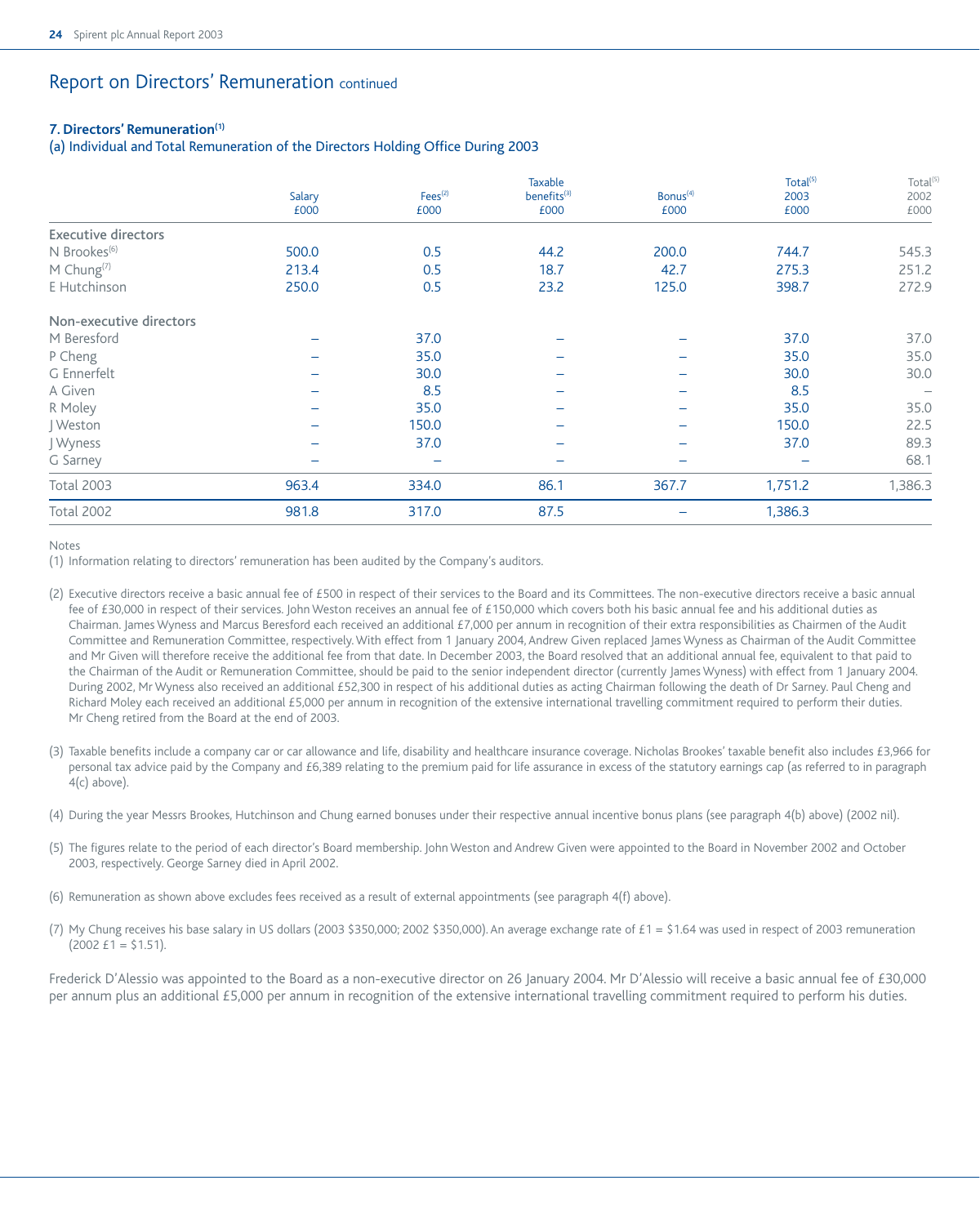#### (b) Directors' Pensions

The pensions earned from the non-contributory defined benefit arrangements in place for the UK executives during 2003 were as follows:

|                          |                               |                                    |                                                   |                                                                                                |                                           | <b>Accumulated total</b><br>accrued pension |
|--------------------------|-------------------------------|------------------------------------|---------------------------------------------------|------------------------------------------------------------------------------------------------|-------------------------------------------|---------------------------------------------|
|                          | Age at<br>31 December<br>2003 | Years of<br>pensionable<br>service | <b>Increase</b><br>in accrued<br>the year<br>£000 | Increase,<br>before inflation.<br>pension during in accrued pension<br>during the year<br>£000 | At<br>31 December<br>$2003^{(1)}$<br>£000 | At<br>31 December<br>2002<br>£000           |
| N Brookes <sup>(2)</sup> | 56                            | 16                                 | 16.7                                              | 10.1                                                                                           | 277.8                                     | 261.1                                       |
| E Hutchinson             | 48                            | 20                                 | 4.2                                               | 0.1                                                                                            | 166.7                                     | 162.5                                       |
|                          |                               | Transfer value.                    |                                                   |                                                                                                | Increase in                               | Increase, before                            |
|                          | Transfer value                | before inflation,                  |                                                   | Total transfer value                                                                           | total transfer                            | inflation, in total                         |
|                          | of the increase               | of the increase                    |                                                   | of pension(3)                                                                                  | value of                                  | transfer value of                           |
|                          | in accrued                    | in accrued                         | At 31 December                                    | At 1 January                                                                                   | pension during                            | pension during                              |
|                          | pension <sup>(3)</sup>        | pension <sup>(3)</sup>             | 2003                                              | 2003                                                                                           | the year                                  | the year                                    |
|                          | £000                          | £000                               | £000                                              | £000                                                                                           | £000                                      | £000                                        |
| N Brookes                | 287.9                         | 172.0                              | 4,876                                             | 4,425                                                                                          | 451.8                                     | 340.0                                       |
| E Hutchinson             | 45.3                          | 0.7                                | 1,811                                             | 1.703                                                                                          | 108.5                                     | 65.5                                        |

Notes

(1) The pension entitlements shown are those which would be paid annually from normal retirement age of 60 based on service to 31 December 2003. Mr Hutchinson's total accrued pension is restricted to 20 years' service.

- (2) The Company's unfunded pension provision relating to the pension undertaking in excess of the statutory earnings cap made to Nicholas Brookes (which includes an eight year pensionable service credit) was £4.5 million at 31 December 2003. See paragraph 4(c) above for further information in respect of Mr Brookes' pension entitlement.
- (3) The transfer value has been calculated on the basis of actuarial advice in accordance with Actuarial Guidance Note GN11 and represents a liability of the Company (in respect of unfunded arrangements) and of the Staff Plan (in respect of funded arrangements), not a sum paid or due to the individual. The transfer value cannot therefore be meaningfully added to annual remuneration.
- (4) No additional voluntary contributions have been included in the above table.

#### (c) Directors' Remuneration and Payments to Former Directors – Summary

|                                                                                               | 2003  | 2002  |
|-----------------------------------------------------------------------------------------------|-------|-------|
|                                                                                               | £000  | £000  |
| Total emoluments of all directors                                                             | 1.751 | 1.386 |
| Gains made on exercise of share options <sup>(1)</sup>                                        |       | 6     |
| Company contribution to 401(k) Retirement and Profit Share Plan <sup>(2)</sup>                | 12    | 13    |
| Pension and fees of the Life President (2002 £28,204 and £4,865, respectively) <sup>(3)</sup> |       | 33    |
| Emoluments and ex gratia pension to former directors <sup>(4)</sup>                           |       | 19    |
| Consultancy payments and fee payments to former directors <sup>(5)</sup>                      |       | 6     |
|                                                                                               | 1.769 | 1.463 |

#### Notes

(1) This relates to My Chung (2003) and Eric Hutchinson (2002).

(2) Prevailing average conversion rates of £1 = \$1.51 and £1 = \$1.64 were used for 2002 and 2003, respectively. These payments relate to My Chung.

(3) These payments relate to Ray Parsons, who died in April 2002.

(4) £14,000 was paid as a one time ex gratia sum during 2002 to the widow of the late Dr George Sarney, the former Chairman. Dr Sarney died in April 2002. £5,000 per annum is paid as an ex gratia pension to Geoff Bastians, who retired from the Board in 1984.

(5) The 2002 payment relates to Professor William Penny who retired from the Board in 1996. The payments were in respect of services he provided to the Company's former aerospace component businesses, which were sold in April 2002.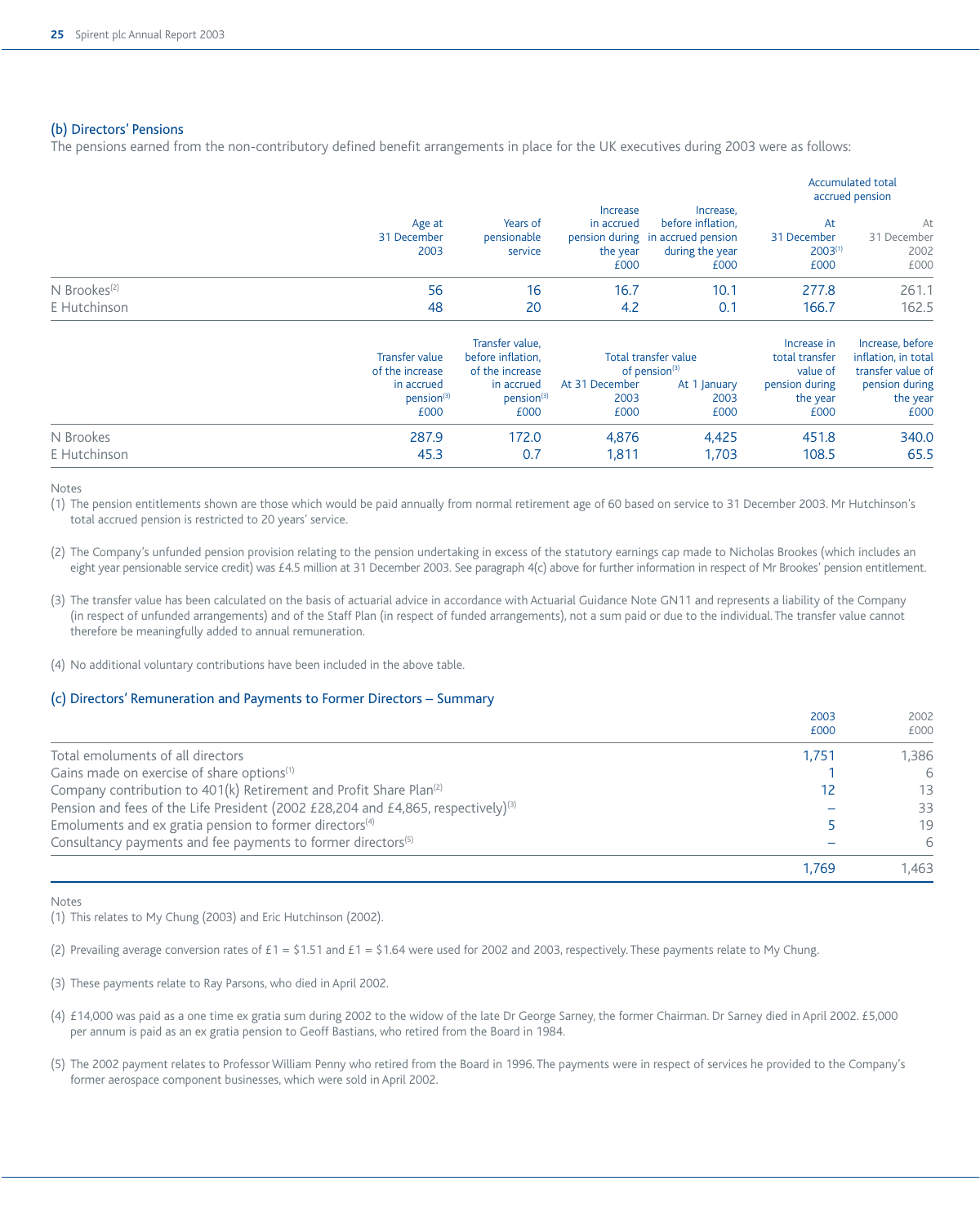## Report on Directors' Remuneration continued

#### **8. Directors' Interests(1)**

#### (a) Summary of Interests in Ordinary Share Capital

The beneficial and non-beneficial interests of the directors (and their immediate families and any connected persons) in the Ordinary share capital of the Company at the beginning and end of the year are set out below. The Company's statutory register of directors' interests contains full details of directors' shareholdings and options over shares and is available for inspection at the registered office during normal business hours on any business day.

|                                    |                                                   | At 31 December 2003                    |                                                     |                                            |                                            | At 1 January 2003(2)                   |                                                     |                                                     |  |
|------------------------------------|---------------------------------------------------|----------------------------------------|-----------------------------------------------------|--------------------------------------------|--------------------------------------------|----------------------------------------|-----------------------------------------------------|-----------------------------------------------------|--|
|                                    | Ordinary<br>shares<br>(beneficial) <sup>(3)</sup> | Ordinary<br>shares<br>(non-beneficial) | Options and<br>rights to acquire<br>Ordinary shares | <b>LTSPP</b><br>performance<br>units $(4)$ | Ordinary<br>shares<br>$(beneficial)^{(3)}$ | Ordinary<br>shares<br>(non-beneficial) | Options and<br>rights to acquire<br>Ordinary shares | <b>LTSPP</b><br>performance<br>units <sup>(4)</sup> |  |
| Executive directors <sup>(5)</sup> |                                                   |                                        |                                                     |                                            |                                            |                                        |                                                     |                                                     |  |
| N Brookes                          | 2,947,083                                         | $26,315^{(6)}$                         | 3,602,135                                           |                                            | 2,947,083                                  | $26,315^{(6)}$                         | 1,910,135                                           | 208,480                                             |  |
| M Chung                            | 31,377                                            | 39,620(7)                              | 3,174,349                                           |                                            | 8,977                                      | 39,620(7)                              | 1,937,818                                           | 88,893                                              |  |
| E Hutchinson                       | 726,210                                           | $12,171^{(6)}$                         | 2,154,447                                           |                                            | 726,210                                    | $12,171^{(6)}$                         | 1,003,190                                           | 90,849                                              |  |
| Non-executive directors            |                                                   |                                        |                                                     |                                            |                                            |                                        |                                                     |                                                     |  |
| M Beresford                        | 65,225                                            |                                        |                                                     |                                            | 15,225                                     |                                        |                                                     |                                                     |  |
| P Cheng                            | 7,250                                             |                                        |                                                     |                                            | 7,250                                      |                                        |                                                     |                                                     |  |
| G Ennerfelt <sup>(8)</sup>         | 119,000,000                                       |                                        |                                                     |                                            | 128,398,257                                |                                        |                                                     |                                                     |  |
| A Given                            |                                                   |                                        |                                                     |                                            |                                            |                                        |                                                     |                                                     |  |
| R Moley                            | 1,010,000                                         | $\overline{\phantom{0}}$               |                                                     | $\overline{\phantom{0}}$                   | 1,010,000                                  |                                        |                                                     |                                                     |  |
| Weston                             | 1,600,000                                         |                                        |                                                     |                                            | 1,600,000                                  |                                        |                                                     |                                                     |  |
| Wyness                             | 346,037                                           |                                        |                                                     |                                            | 346,037                                    |                                        |                                                     |                                                     |  |

Notes

(1) Information relating to directors' interests has been audited by the Company's auditors.

(2) In respect of Andrew Given, at 9 October 2003, being the date of his appointment.

- (3) Directors' beneficial holdings do not form part of the remuneration provided by the Company.
- (4) All remaining performance units granted under the LTSPP lapsed without value on 31 December 2003.
- (5) All three of the Company's executive directors, with other employees of the Group, are potential beneficiaries of certain Ordinary shares held in the Employee Share Ownership Trust (ESOT). The two UK executive directors, with other employees of the Group, are also potential beneficiaries of the Spirent Qualifying Employee Share Ownership Trust (QUEST). As potential beneficiaries of the ESOT and the QUEST, the respective directors are deemed by the Companies Act 1985 to be interested in some of the Ordinary shares held by those Trusts. At 31 December 2003, the deemed beneficial interests in the ESOT and the QUEST were 281,626 Ordinary shares and 3,508,136 Ordinary shares, respectively (31 December 2002 9,064,985 and 3,508,136, respectively). The change in the deemed interests in the ESOT was caused by the reallocation of shares which had lapsed under other share plans. These shares have now been reallocated to satisfy the exercise of SSOP options granted on 11 December 2003, a grant in which no executive director participated. Further details on the Company's share plans are provided in note 32 to the Accounts. The deemed interests of the executive directors in respect of the shares held in the ESOT and the QUEST are not included in the table above.
- (6) The non-beneficial interests of Messrs Brookes and Hutchinson represent their respective £100,000 and £46,250 deferred cash bonus awards made under the terms of the annual incentive bonus plan for 2000. The bonuses were used to purchase shares in the market on 28 February 2001 and are being held in the ESOT for a period of three years from that date. In normal circumstances, the directors do not obtain a beneficial interest in the shares until the expiry of that period at which time, subject to still being in the Company's employment, the beneficial share interests will be released to them. There are no other pre-release performance conditions to be satisfied.
- (7) The non-beneficial interest of My Chung over 39,620 shares exists in a similar manner to that described in note (6) above except that his interest arises from a deferred cash bonus of \$175,000 (being 50 per cent of his annual base salary) made on a discretionary basis on 9 May 2001 (in recognition of his promotion to the Board). The bonus was used to purchase the shares in the market on that date and will be released beneficially to him from the ESOT on the third anniversary, subject to him still being in the Company's employment at that time.
- (8) Göran Ennerfelt has a beneficial interest in the Company through his connected shareholding in Lexa BV, a wholly-owned subsidiary company of Axel Johnson AB of which he is also President and Chief Executive, which is the registered holder of the above mentioned shares.
- (9) Since the year end:
	- the number of rights to acquire Ordinary shares for My Chung increased by 13,392 on 1 January 2004 through the grant of purchase rights to him under the US ESPP, an all employee share plan. This is a provisional number only (based on the Company's share price at the date of grant) as the actual number of shares in which participants are interested under the ESPP cannot be determined until maturity of the 12 months savings contract;
	- the beneficial interest of My Chung increased by 17,328 to 48,705 Ordinary shares on 1 January 2004 through the exercise of matured purchase rights under the ESPP. The market price of an Ordinary share on the date of exercise was 58.25 pence (being the closing market price on 31 December 2003, the London Stock Exchange having been closed for trading on 1 January 2004). For further information on the ESPP, see note 32 to the Accounts; and
	- Frederick D'Alessio was appointed to the Board as a non-executive director on 26 January 2004. Between the date of his appointment and 25 February 2004 (the date on which the Accounts have been signed), Mr D'Alessio did not have a notifiable interest in the Ordinary share capital of the Company.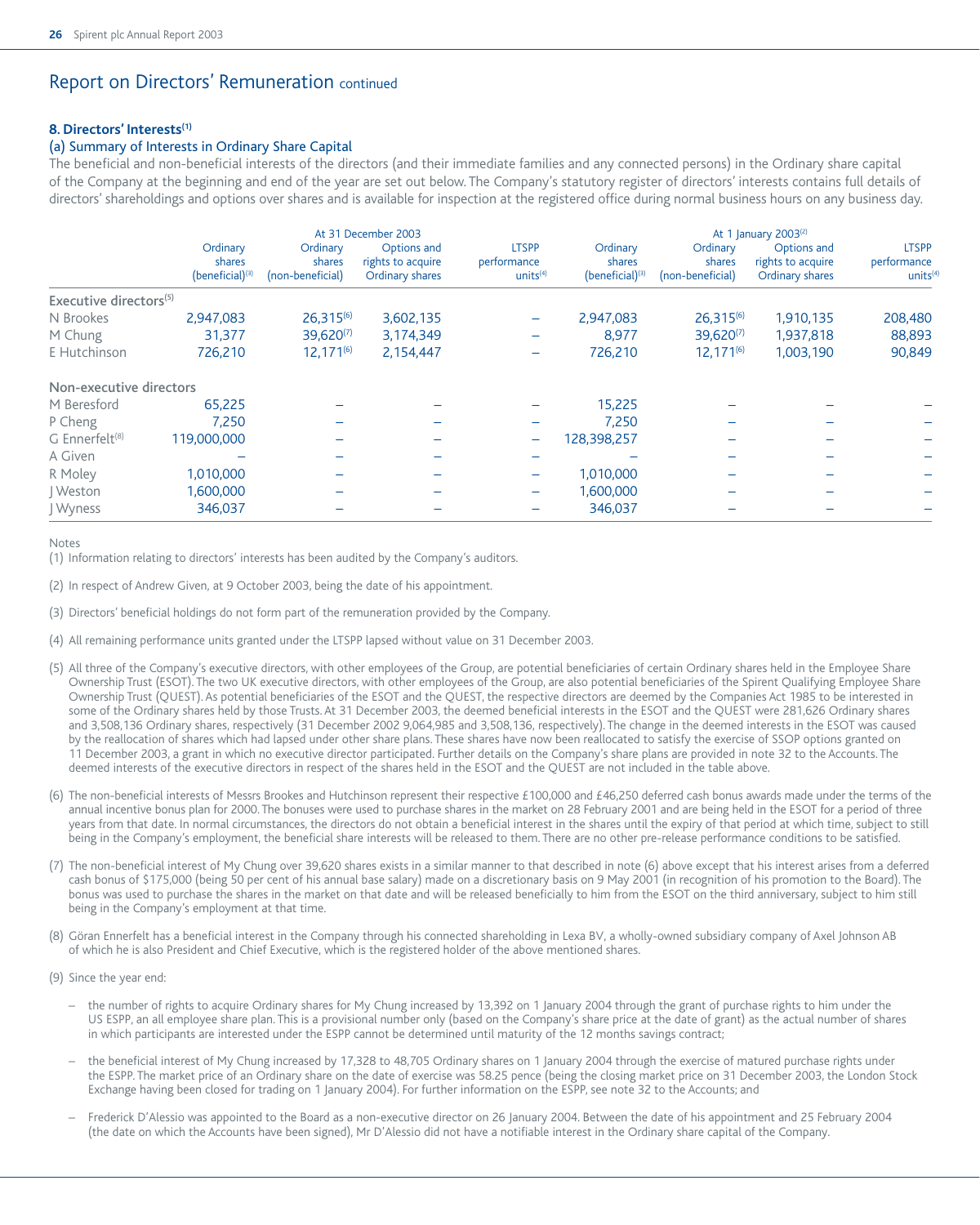|              | Plan<br>type <sup>(1)</sup> | At 31 December<br>2003 | Exercised (E)/<br>Lapsed (L)<br>during the year | Granted<br>during the year | At 1 January<br>2003 | Date of grant | <b>Exercise</b><br>price per share<br>pence | Date first<br>exercisable | <b>Expiry date</b> |
|--------------|-----------------------------|------------------------|-------------------------------------------------|----------------------------|----------------------|---------------|---------------------------------------------|---------------------------|--------------------|
| N Brookes    | <b>ESOS</b>                 | 221,068                | $\overline{\phantom{0}}$                        | ÷                          | 221,068              | 30.09.96      | 136                                         | 30.09.99                  | 29.09.06           |
|              | <b>ESOS</b>                 | 30,410                 | $\equiv$                                        | ÷                          | 30,410               | 23.04.97      | 118                                         | 23.04.00                  | 22.04.07           |
|              | <b>ESOS</b>                 | 43,922                 | $\overline{\phantom{0}}$                        | $\equiv$                   | 43,922               | 27.04.98      | 152                                         | 27.04.01                  | 26.04.08           |
|              | <b>ESOS</b>                 | 149,590                | ÷                                               | ÷                          | 149,590              | 11.05.00      | 334                                         | 11.05.03                  | 10.05.10           |
|              | <b>ESOS</b>                 | 205,000                | ÷                                               | ÷,                         | 205,000              | 09.04.01      | 305                                         | 09.04.04                  | 08.04.11           |
|              | <b>SRSOS</b>                | 18,145                 | $\overline{\phantom{0}}$                        | $\overline{\phantom{0}}$   | 18,145               | 05.10.01      | 93                                          | 01.12.06                  | 31.05.07           |
|              | <b>ESOS</b>                 | 468,000                | $\overline{\phantom{0}}$                        | $\equiv$                   | 468,000              | 02.04.02      | 134                                         | 02.04.05                  | 01.04.12           |
|              | <b>ESOS</b>                 | 774,000                | -                                               | -                          | 774,000              | 02.05.02      | 113                                         | 02.05.05                  | 01.05.12           |
|              | <b>ESOS</b>                 | 1,692,000              | $\equiv$                                        | 1,692,000                  | ÷                    | 25.03.03      | 16                                          | 25.03.06                  | 24.03.13           |
| M Chung      | <b>ESOS</b>                 | 93,482                 | ÷                                               | -                          | 93,482               | 16.07.98      | 163                                         | 16.07.01                  | 15.07.08           |
|              | <b>ESOS</b>                 | 112,734                | -                                               | -                          | 112,734              | 01.04.99      | 133                                         | 01.04.02                  | 31.03.09           |
|              | <b>SSOP</b>                 | 341,921                | $\overline{\phantom{0}}$                        | $\equiv$                   | 341,921              | 11.05.00      | 334                                         | 11.05.01                  | 10.05.07           |
|              | <b>ESOS</b>                 | 65,819                 | -                                               | ÷                          | 65,819               | 11.05.00      | 334                                         | 11.05.03                  | 10.05.10           |
|              | <b>SARP</b>                 | 42,740                 | -                                               | ÷                          | 42,740               | 12.05.00      | 335                                         | 12.05.01                  | 11.05.10           |
|              | <b>SSOP</b>                 | 250,000                | $\equiv$                                        | ÷,                         | 250,000              | 08.12.00      | 613                                         | 08.12.01                  | 07.12.07           |
|              | <b>SSOP</b>                 | 195,000                | -                                               | ÷                          | 195,000              | 09.04.01      | 305                                         | 09.04.02                  | 08.04.08           |
|              | <b>ESOS</b>                 | 80,000                 |                                                 | $\overline{\phantom{0}}$   | 80,000               | 09.04.01      | 305                                         | 09.04.04                  | 08.04.11           |
|              | $ESPP^{(2)}$                |                        | $(E)$ 22,400                                    | ÷                          | 6,122                | 01.01.02      | 14                                          | 01.01.03                  | 01.01.03           |
|              | <b>SSOP</b>                 | 750,000                |                                                 | $\qquad \qquad -$          | 750,000              | 02.04.02      | 134                                         | 02.04.03                  | 01.04.09           |
|              | $ESPP^{(3)}$                | 17,653                 | ÷                                               | 17,653                     | $\equiv$             | 01.01.03      | 14                                          | 01.01.04                  | 01.01.04           |
|              | <b>ESOS</b>                 | 225,000                | ۳                                               | 225,000                    | ÷                    | 25.03.03      | 16                                          | 25.03.06                  | 24.03.13           |
|              | <b>SSOP</b>                 | 1,000,000              | ÷,                                              | 1,000,000                  | ÷                    | 25.03.03      | 16                                          | 25.03.04                  | 24.03.10           |
| E Hutchinson | <b>ESOS</b>                 | 17,652                 |                                                 |                            | 17,652               | 27.04.95      | 108                                         | 27.04.98                  | 26.04.05           |
|              | <b>SRSOS</b>                | $\equiv$               | (L) 1,464                                       | $\equiv$                   | 1,464                | 31.10.95      | 106                                         | 01.12.02                  | 31.05.03           |
|              | <b>ESOS</b>                 | 42,928                 | $\overline{\phantom{0}}$                        | ÷                          | 42,928               | 29.04.96      | 140                                         | 29.04.99                  | 28.04.06           |
|              | <b>ESOS</b>                 | 33,786                 |                                                 | ÷                          | 33,786               | 23.04.97      | 118                                         | 23.04.00                  | 22.04.07           |
|              | <b>ESOS</b>                 | 29,586                 |                                                 | ÷,                         | 29,586               | 27.04.98      | 152                                         | 27.04.01                  | 26.04.08           |
|              | <b>SRSOS</b>                | 12,363                 | $\overline{\phantom{0}}$                        | ÷                          | 12,363               | 22.10.98      | 83                                          | 01.01.06                  | 30.06.06           |
|              | <b>ESOS</b>                 | 75,156                 | -                                               | ÷                          | 75,156               | 01.04.99      | 133                                         | 01.04.02                  | 31.03.09           |
|              | <b>ESOS</b>                 | 55,562                 | $\equiv$                                        | ÷                          | 55,562               | 11.05.00      | 334                                         | 11.05.03                  | 10.05.10           |
|              | <b>ESOS</b>                 | 105,000                | $\equiv$                                        | $\overline{\phantom{m}}$   | 105,000              | 09.04.01      | 305                                         | 09.04.04                  | 08.04.11           |
|              | <b>SRSOS</b>                | 8,693                  | $\equiv$                                        | ÷                          | 8,693                | 05.10.01      | 93                                          | 01.12.08                  | 31.05.09           |
|              | <b>ESOS</b>                 | 234,000                | $\overline{\phantom{0}}$                        | -                          | 234,000              | 02.04.02      | 134                                         | 02.04.05                  | 01.04.12           |
|              | <b>ESOS</b>                 | 387,000                | ÷                                               | $\qquad \qquad -$          | 387,000              | 02.05.02      | 113                                         | 02.05.05                  | 01.05.12           |
|              | <b>ESOS</b>                 | 1,128,000              | $\overline{\phantom{0}}$                        | 1,128,000                  | ÷,                   | 25.03.03      | 16                                          | 25.03.06                  | 24.03.13           |
|              | <b>SRSOS</b>                | 24,721                 | ÷,                                              | 24,721                     | $\qquad \qquad -$    | 26.09.03      | 38                                          | 01.12.10                  | 31.05.11           |

#### (b) Options and Rights to Acquire Ordinary Shares

Notes

(1) Key to plan type:

ESOS – Executive Share Option Scheme

ESPP – US Employee Stock Purchase Plan

SARP – Stock Appreciation Rights Plan

SRSOS – UK Savings Related Share Option Scheme

SSOP – Spirent Stock Option Plan

An explanation of each plan and its operation is given in note 32 to the Accounts.

(2) The final exercise price and number of purchase rights under the ESPP, an all employee share plan, cannot be determined until maturity (ie 12 months following the date of grant). The 6,122 purchase rights calculation was based on the market price of an Ordinary share (less a 15 per cent discount) at the date of grant and the rate of exchange between the US dollar and sterling on the date of grant. In accordance with the rules of the ESPP, these purchase rights were exercised automatically as part of a maturity on 1 January 2003. The actual number of shares acquired (issued in the form of 5,600 ADRs) was 22,400 Ordinary shares. The closing middle market price of an Ordinary share on the date of exercise was 16.75 pence (being the closing market price on 31 December 2002, the London Stock Exchange having been closed for trading on 1 January 2003).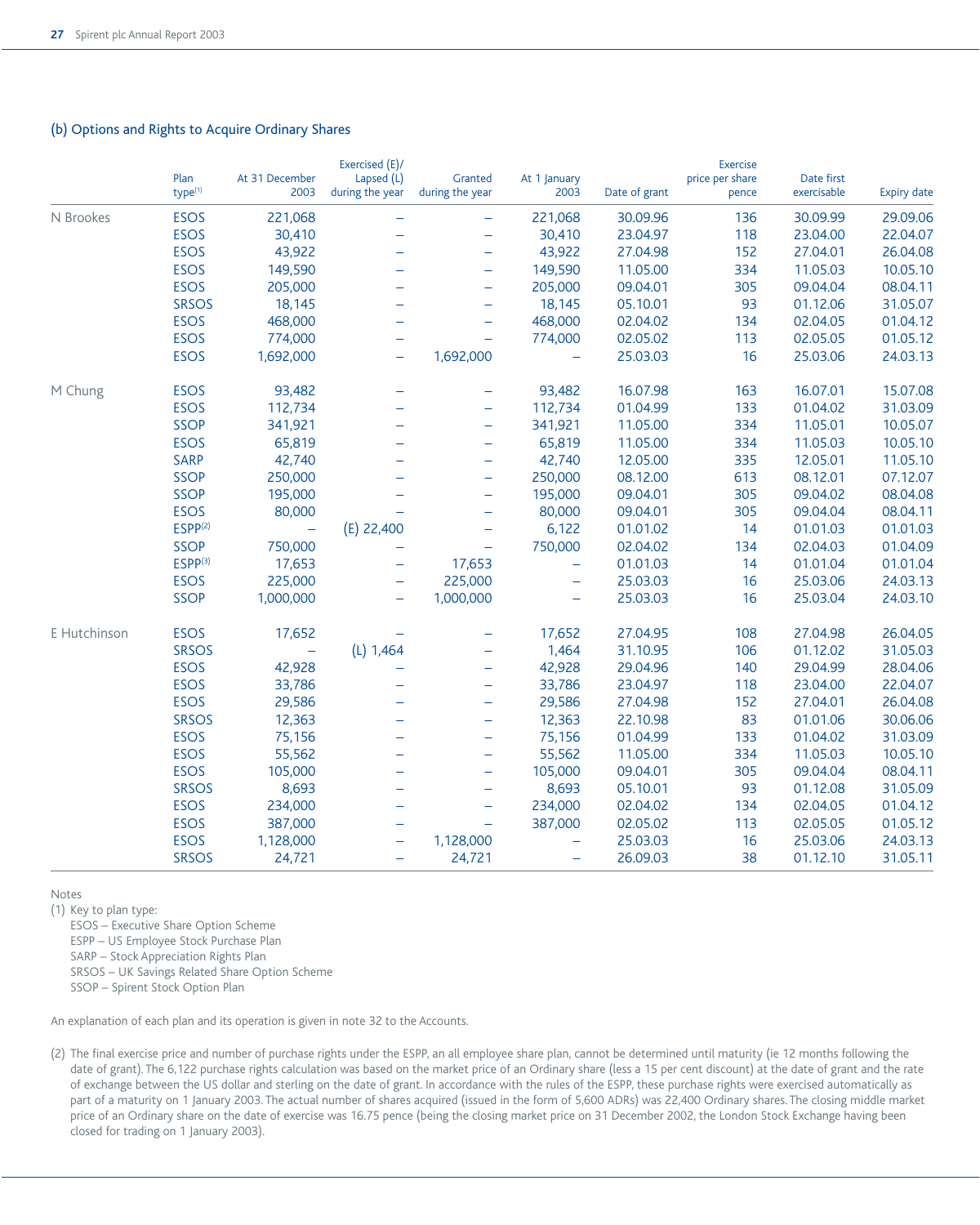## Report on Directors' Remuneration continued

(3) As mentioned in note (2) above, the final exercise price and number of purchase rights under the ESPP cannot be determined until maturity. In accordance with the rules of the ESPP, My Chung's purchase rights were exercised automatically as part of a maturity on 1 January 2004 over 17,328 Ordinary shares in respect to his 2003 ESPP account. The small difference between the rights outstanding at the year end and the amount purchased was caused by exchange rate fluctuations between US dollars and sterling.

The middle market price of an Ordinary share on 2 January 2003 (the London Stock Exchange having been closed for trading on 1 January 2003) and 31 December 2003 was 17.5 pence and 58.25 pence, respectively, and during that period ranged between a high of 72.75 pence and a low of 10 pence.

Save as disclosed, there have been no changes between the year end and 25 February 2004 (the date on which the Accounts have been signed) in the directors' beneficial or non-beneficial interests in the Ordinary share or loan capital of the Company or any subsidiary.

#### **9. Shareholder Advisory Resolution in Respect of the Report on Directors' Remuneration**

In accordance with the Regulations, an ordinary resolution to approve this Remuneration Report will be proposed at the forthcoming 2004 Annual General Meeting.

Signed on behalf of the Board

#### **Marcus Beresford CBE**

**Chairman of the Remuneration Committee** 25 February 2004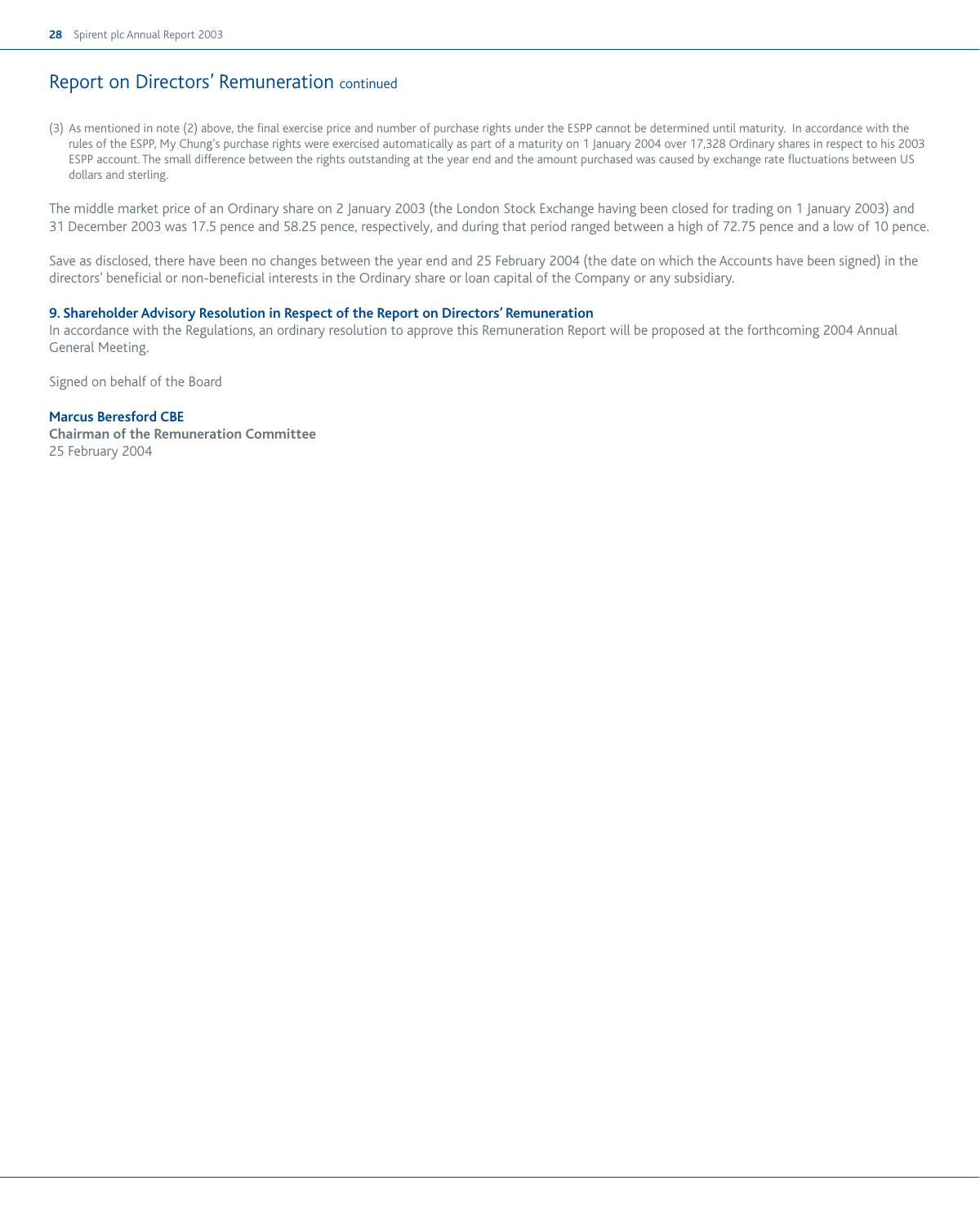## Independent Auditors' Report to the Members of Spirent plc

We have audited the Group's accounts for the year ended 31 December 2003 which comprise the Consolidated Profit and Loss Account, Consolidated Statement of Total Recognised Gains and Losses, Reconciliation of Movements in Shareholders' Funds, Consolidated Balance Sheet, Consolidated Cash Flow Statement, Reconciliation of Net Cash Flow to Movement in Net Debt, Company Balance Sheet, the related notes 1 to 35 and the schedule of Principal Divisions, Subsidiaries and Associates. These accounts have been prepared on the basis of the accounting policies set out therein. We have also audited the information in the Report on Directors' Remuneration that is described as having been audited.

This report is made solely to the Company's members, as a body, in accordance with Section 235 of the Companies Act 1985. Our audit work has been undertaken so that we might state to the Company's members those matters we are required to state to them in an auditors' report and for no other purpose. To the fullest extent permitted by law, we do not accept or assume responsibility to anyone other than the Company and the Company's members as a body, for our audit work, for this report, or for the opinions we have formed.

#### **Respective Responsibilities of Directors and Auditors**

The directors' responsibilities for preparing the Annual Report, the Report on Directors' Remuneration and the accounts in accordance with applicable United Kingdom law and accounting standards are set out in the Statement of Directors' Responsibilities in Respect of the Accounts.

Our responsibility is to audit the accounts and the part of the Report on Directors' Remuneration to be audited in accordance with relevant legal and regulatory requirements, United Kingdom Auditing Standards and the Listing Rules of the Financial Services Authority (the Listing Rules).

We report to you our opinion as to whether the accounts give a true and fair view and whether the accounts and the part of the Report on Directors' Remuneration to be audited have been properly prepared in accordance with the Companies Act 1985. We also report to you if, in our opinion, the Report of the Directors is not consistent with the accounts, if the Company has not kept proper accounting records, if we have not received all the information and explanations we require for our audit, or if information specified by law or the Listing Rules regarding directors' remuneration and transactions with the Group is not disclosed.

We review whether the Directors' Statement on Corporate Governance reflects the Company's compliance with the seven provisions of the Combined Code on Corporate Governance specified for our review by the Listing Rules, and we report if it does not. We are not required to consider whether the Board's statements on internal control cover all risks and

controls, or form an opinion on the effectiveness of the Group's corporate governance procedures or its risk and control procedures.

We read the other information contained in the Annual Report and consider whether it is consistent with the audited accounts. This other information comprises the Financial Summary, Chairman's Letter, Our Business at a Glance, Chief Executive's Operating Review, Financial Review, Corporate Social Responsibility Statement, Board of Directors and Operations Management Team, Report of the Directors, Directors' Statement on Corporate Governance, the unaudited part of the Report on Directors' Remuneration, Financial History, Shareholder Information, Financial Calendar and Contact Details. We consider the implications for our report if we become aware of any apparent misstatements or material inconsistencies with the accounts. Our responsibilities do not extend to any other information.

#### **Basis of Audit Opinion**

We conducted our audit in accordance with United Kingdom Auditing Standards issued by the Auditing Practices Board. An audit includes examination, on a test basis, of evidence relevant to the amounts and disclosures in the accounts and the part of the Report on Directors' Remuneration to be audited. It also includes an assessment of the significant estimates and judgements made by the directors in the preparation of the accounts, and of whether the accounting policies are appropriate to the Group's circumstances, consistently applied and adequately disclosed.

We planned and performed our audit so as to obtain all the information and explanations which we considered necessary in order to provide us with sufficient evidence to give reasonable assurance that the accounts and the part of the Report on Directors' Remuneration to be audited are free from material misstatement, whether caused by fraud or other irregularity or error. In forming our opinion we also evaluated the overall adequacy of the presentation of information in the accounts and the part of the Report on Directors' Remuneration to be audited.

#### **Opinion**

In our opinion the accounts give a true and fair view of the state of affairs of the Company and of the Group as at 31 December 2003 and of the loss of the Group for the year then ended, and the accounts and the part of the Report on Directors' Remuneration to be audited have been properly prepared in accordance with the Companies Act 1985.

#### **Ernst & Young LLP**

**Registered Auditor** London 25 February 2004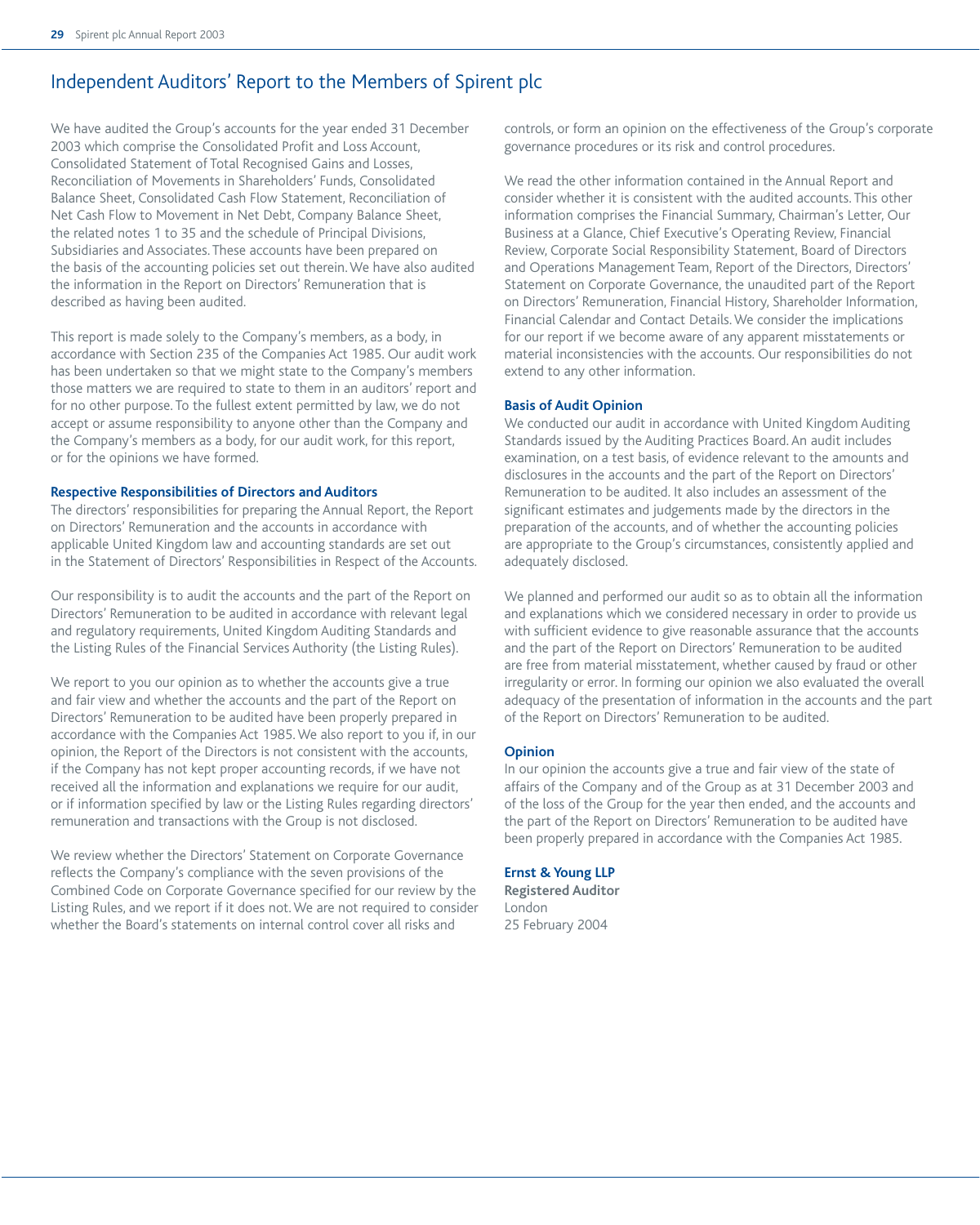## Consolidated Profit and Loss Account

| Year to 31 December                                                                                                                                               |                      |                                       |                                                             | 2003<br>£ million                      | Restated<br>2002<br>£ million |
|-------------------------------------------------------------------------------------------------------------------------------------------------------------------|----------------------|---------------------------------------|-------------------------------------------------------------|----------------------------------------|-------------------------------|
|                                                                                                                                                                   | Notes                | <b>Before</b><br>exceptional<br>items | Exceptional<br>items                                        | Total                                  | Total                         |
| Turnover: Group and share of joint venture<br>Less: share of joint venture's turnover                                                                             |                      | 488.6<br>(22.4)                       |                                                             | 488.6<br>(22.4)                        | 634.5<br>(75.6)               |
| <b>Turnover</b><br>Cost of sales                                                                                                                                  | 2, 3                 | 466.2<br>(279.8)                      | $\overline{\phantom{0}}$<br>÷                               | 466.2<br>(279.8)                       | 558.9<br>(340.8)              |
| <b>Manufacturing Margin</b><br>Operating expenses                                                                                                                 | $\overline{4}$       | 186.4<br>(160.1)                      | $\rightarrow$<br>(7.5)                                      | 186.4<br>(167.6)                       | 218.1<br>(1, 188.7)           |
| <b>Operating Profit/(Loss)</b>                                                                                                                                    | 2, 3, 5              | 26.3                                  | (7.5)                                                       | 18.8                                   | (970.6)                       |
| Operating exceptional items<br>Goodwill impairment<br>Other<br>Goodwill amortisation<br>Operating profit before goodwill amortisation and exceptional items       | 6                    | 9.7<br>36.0                           | 7.5<br>$\overline{\phantom{0}}$<br>$\overline{\phantom{0}}$ | 7.5<br>9.7<br>36.0                     | 923.3<br>41.6<br>56.1<br>50.4 |
| Income from interests in joint ventures<br>Income from interests in associates<br>Amortisation of goodwill on associate                                           |                      | 2.7<br>2.1                            |                                                             | 2.7<br>2.1<br>$\overline{\phantom{0}}$ | 7.4<br>1.0<br>(0.2)           |
| Operating Profit/(Loss) of the Group, Joint Ventures and Associates<br>Non-operating exceptional items<br>Profit/(loss) on the disposal and closure of operations | 34                   | 31.1                                  | (7.5)<br>3.6                                                | 23.6<br>3.6                            | (962.4)<br>(48.4)             |
| Profit/(Loss) before Interest                                                                                                                                     |                      | 31.1                                  | (3.9)                                                       | 27.2                                   | (1,010.8)                     |
| Net interest payable<br>Other finance expense                                                                                                                     | 8<br>10              | (9.3)<br>(1.5)                        | (16.1)                                                      | (25.4)<br>(1.5)                        | (12.3)<br>(0.3)               |
| Profit/(Loss) before Taxation<br><b>Taxation</b>                                                                                                                  | $\overline{c}$<br>11 | 20.3<br>(2.3)                         | (20.0)<br>1.7                                               | 0.3<br>(0.6)                           | (1,023.4)<br>(26.9)           |
| <b>Loss after Taxation</b><br>Minority shareholders' interest - equity<br>Minority shareholders' interest - joint venture                                         |                      | 18.0                                  | (18.3)                                                      | (0.3)<br>(0.2)<br>$\equiv$             | (1,050.3)<br>(0.1)<br>(0.3)   |
| Loss Attributable to Shareholders<br><b>Dividends</b><br>Interim nil (2002 1.35 pence)                                                                            |                      |                                       |                                                             | (0.5)<br>$\overline{\phantom{0}}$      | (1,050.7)<br>(12.5)           |
| Loss for the Year                                                                                                                                                 | 32                   |                                       |                                                             | (0.5)                                  | (1,063.2)                     |
| <b>Basic and Diluted Loss per Share</b><br><b>Headline Earnings per Share</b>                                                                                     | 12<br>12             |                                       |                                                             | (0.05)p<br>2.31 <sub>p</sub>           | (113.90)p<br>3.36p            |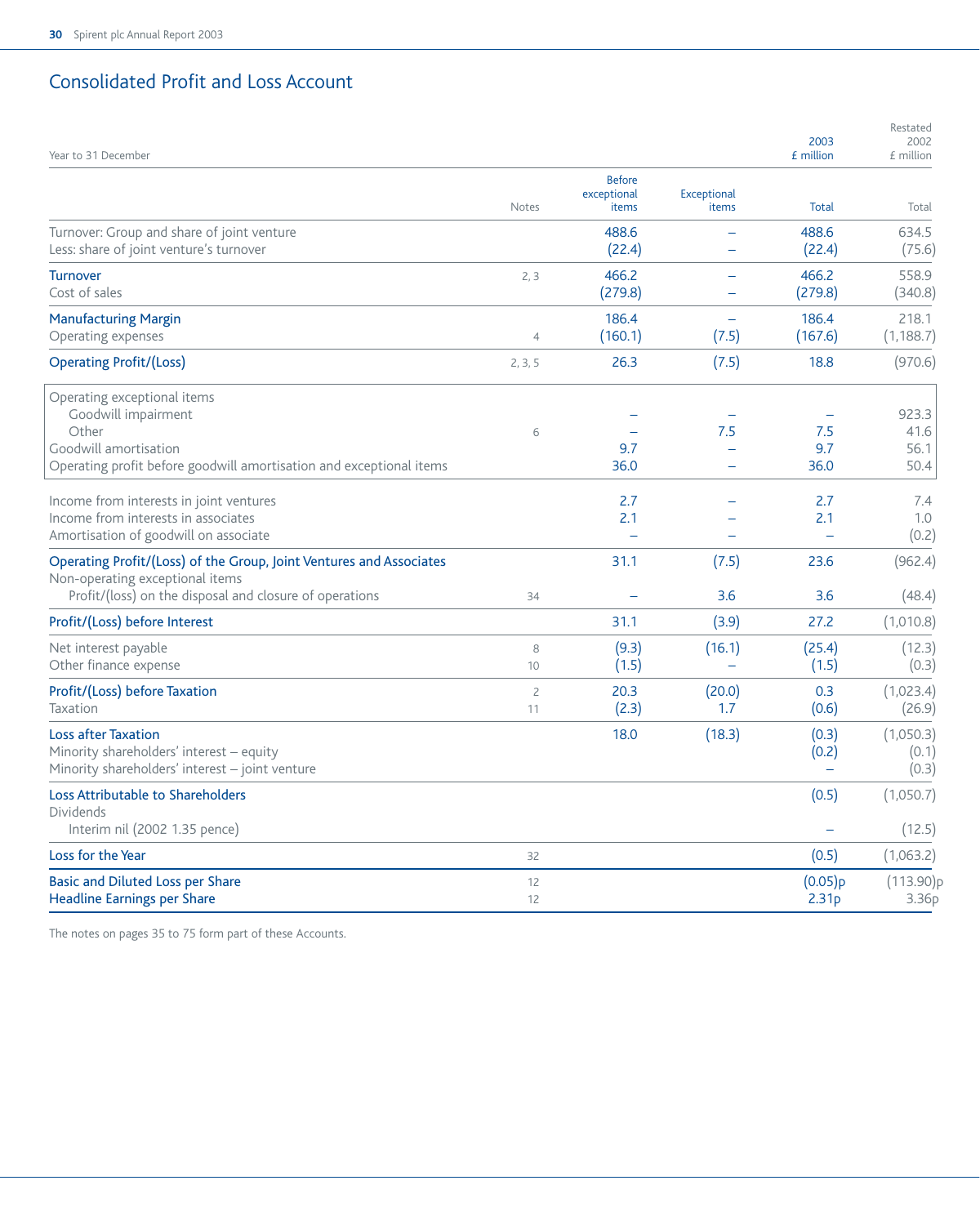# Consolidated Statement of Total Recognised Gains and Losses

|                                                                     |              | 2003        | Restated<br>2002 |
|---------------------------------------------------------------------|--------------|-------------|------------------|
| Year to 31 December                                                 | <b>Notes</b> | $f$ million | £ million        |
| Loss Attributable to Shareholders                                   |              | (0.5)       | (1,050.7)        |
| Gain on lapsed options                                              | 32           | 1.2         | 5.2              |
| Exchange adjustment on subsidiaries, joint ventures and associates  | 32           | 6.1         | (23.0)           |
| UK current taxation on exchange adjustment                          | 32           |             | 0.1              |
| Overseas taxation on exchange adjustment                            | 32           | (0.2)       |                  |
| Reinstatement/(reversal) of deferred tax asset on pension liability | 11, 32       | 12.6        | (5.4)            |
| Actuarial gain/(loss) recognised on pension schemes                 | 10, 32       | 0.3         | (23.6)           |
| Taxation on actuarial gain/(loss)                                   | 11, 32       | (0.1)       |                  |
| Total Recognised Gains and Losses for the Year                      |              | 19.4        | (1,097.4)        |
| Prior year adjustment                                               |              |             |                  |
| Implementation of UITF 38                                           | 32           | (32.2)      |                  |
| Implementation of FRS 17                                            | 32           | (41.9)      |                  |
| Total Recognised Gains and Losses since Last Annual Report          |              | (54.7)      | (1,097.4)        |

# Reconciliation of Movements in Shareholders' Funds

| Year to 31 December                                                      | Notes | 2003<br>£ million | Restated<br>2002<br>£ million |
|--------------------------------------------------------------------------|-------|-------------------|-------------------------------|
| Shareholders' funds at 1 January as previously reported                  |       | 139.1             | 1.094.4                       |
| Prior year adjustment                                                    |       |                   |                               |
| Implementation of UITF 38                                                | 32    | (32.2)            | (34.1)                        |
| Implementation of FRS 17                                                 | 32    | (41.9)            | (12.5)                        |
| Transfer in respect of provision against investment in own shares        | 32    | 30.1              |                               |
| Shareholders' funds at 1 January restated                                |       | 95.1              | 1.047.8                       |
| Total recognised gains and losses                                        |       | 19.4              | (1,097.4)                     |
| <b>Dividends</b>                                                         |       |                   | (12.5)                        |
| Other movements                                                          |       |                   |                               |
| New shares issued                                                        | 32    | 0.7               | 3.4                           |
| Other                                                                    | 32    | 2.1               | (5.9)                         |
| Goodwill on disposal and impairment of subsidiaries acquired before 1998 | 32    | 2.6               | 157.8                         |
| Movement on investment in own shares                                     |       |                   | 1.9                           |
| Shareholders' Funds at 31 December                                       |       | 119.9             | 95.1                          |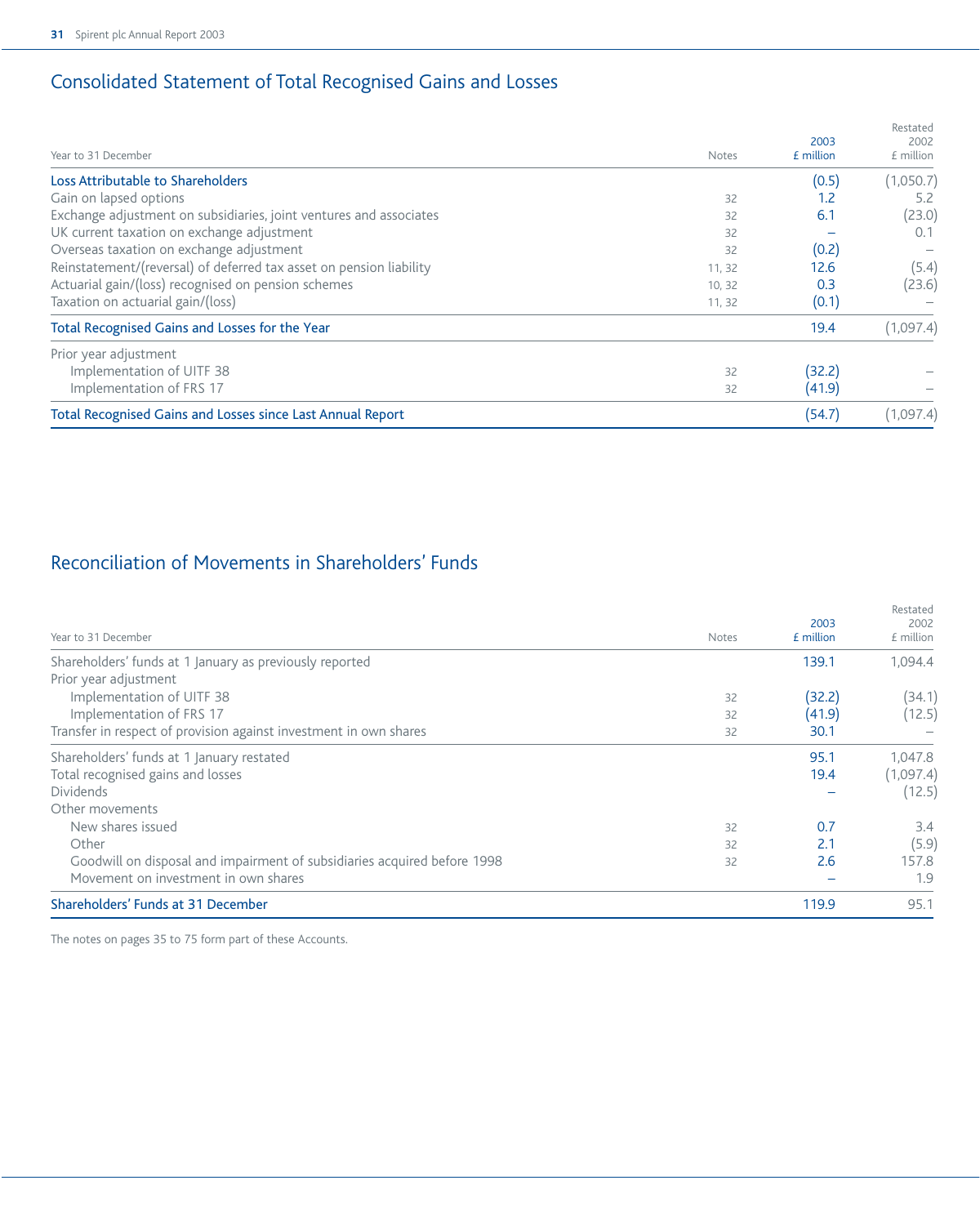# Consolidated Balance Sheet

| At 31 December                                              | Notes |         | £ million |         | £ million |
|-------------------------------------------------------------|-------|---------|-----------|---------|-----------|
| <b>Fixed Assets</b>                                         |       |         |           |         |           |
| Intangible assets                                           | 13    |         | 101.6     |         | 113.6     |
| Tangible assets                                             | 14    |         | 90.2      |         | 110.0     |
| Investments                                                 | 18    |         |           |         |           |
| Investment in joint venture                                 |       |         |           |         |           |
| Share of gross assets                                       |       | 0.3     |           | 72.9    |           |
| Share of gross liabilities                                  |       |         |           | (22.8)  |           |
|                                                             |       | 0.3     |           | 50.1    |           |
| Investment in associates                                    |       | 14.6    |           | 13.3    |           |
|                                                             |       |         | 14.9      |         | 63.4      |
| <b>Total Fixed Assets</b>                                   |       |         | 206.7     |         | 287.0     |
| <b>Current Assets</b>                                       |       |         |           |         |           |
| Stocks                                                      | 19    | 55.0    |           | 61.5    |           |
| Debtors                                                     | 20    | 86.9    |           | 97.3    |           |
| Investments                                                 | 23    |         |           | 0.1     |           |
| Cash at bank and in hand                                    | 22    | 37.6    |           | 83.5    |           |
|                                                             |       | 179.5   |           | 242.4   |           |
| <b>Current Liabilities</b>                                  |       |         |           |         |           |
| Creditors due within one year                               | 24    | (111.3) |           | (107.5) |           |
| Loans and overdrafts                                        | 25    | (1.8)   |           | (1.8)   |           |
|                                                             |       | (113.1) |           | (109.3) |           |
| <b>Net Current Assets</b>                                   |       |         | 66.4      |         | 133.1     |
| <b>Assets less Current Liabilities</b>                      |       |         | 273.1     |         | 420.1     |
| Long Term Liabilities                                       |       |         |           |         |           |
| Creditors due after more than one year                      | 26    |         | (95.6)    |         | (248.3)   |
| Provisions for Liabilities and Charges<br>Deferred taxation | 27    | (2.3)   |           | (2.4)   |           |
| Other provisions                                            |       | (17.9)  |           | (26.0)  |           |
|                                                             |       |         | (20.2)    |         | (28.4)    |
| Assets less Liabilities (excluding Pension Liability)       |       |         | 157.3     |         | 143.4     |
| <b>Pension Liability</b>                                    | 10    |         | (35.2)    |         | (46.2)    |
| Assets less Liabilities (including Pension Liability)       |       |         | 122.1     |         | 97.2      |
| <b>Capital and Reserves</b>                                 | 32    |         |           |         |           |
| Called up share capital                                     |       | 31.5    |           | 31.3    |           |
| Share premium account                                       |       | 697.5   |           | 696.1   |           |
| Capital reserve                                             |       | 11.7    |           | 17.6    |           |
| Capital redemption reserve                                  |       | 0.7     |           | 0.7     |           |
| Investment in own shares                                    |       | (2.6)   |           | (2.1)   |           |
| Profit and loss account                                     |       | (624.9) |           | (648.5) |           |
| Shareholders' Funds - Equity                                |       |         | 119.9     |         | 95.1      |
| Minority Interests - Equity                                 |       |         | 2.2       |         | 2.1       |
| <b>Total Equity</b>                                         |       |         | 122.1     |         | 97.2      |

Signed on behalf of the Board

## **Nicholas K Brookes**

**Director**

25 February 2004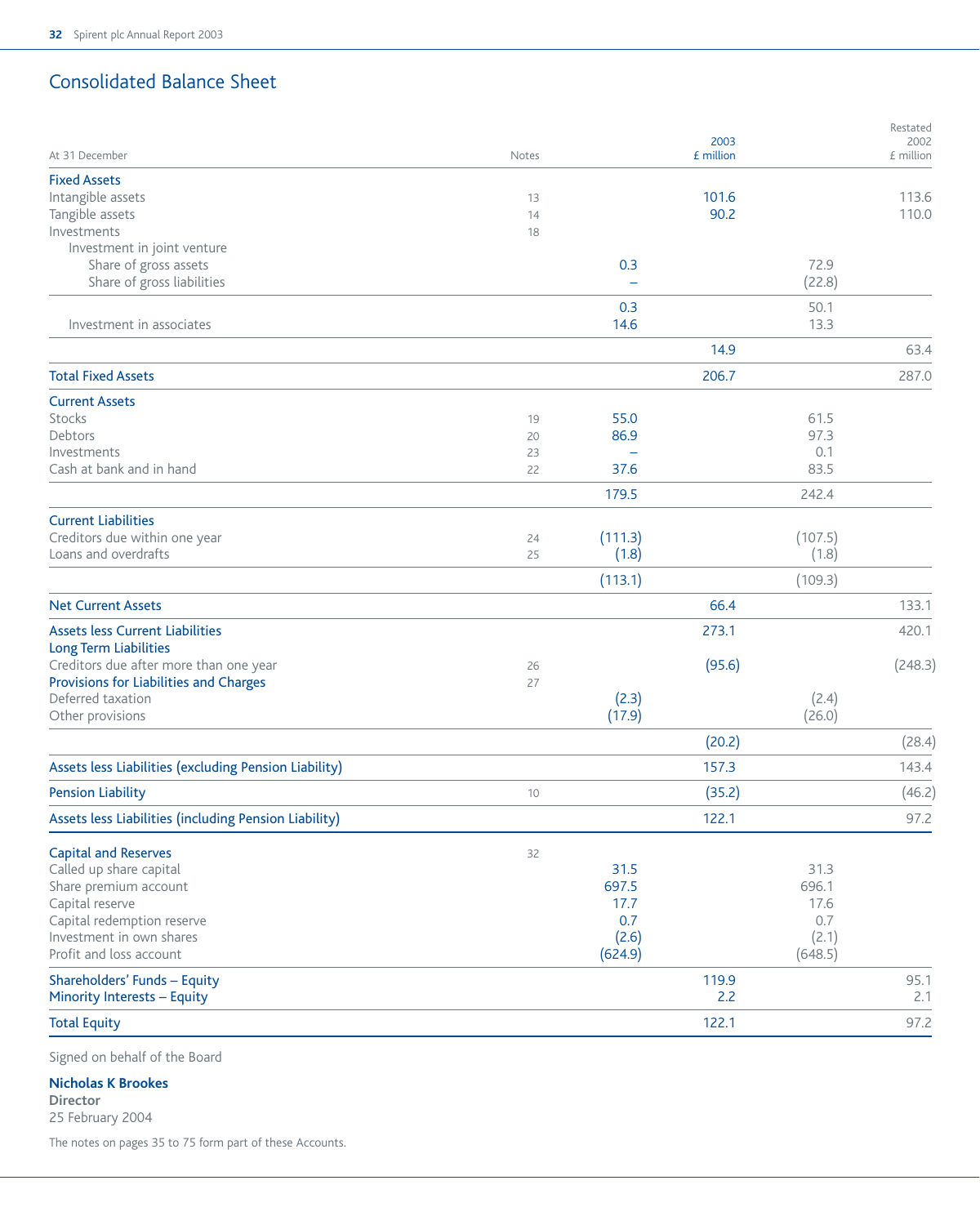# Consolidated Cash Flow Statement

| Year to 31 December                             | Notes | 2003<br>£ million | 2002<br>£ million |
|-------------------------------------------------|-------|-------------------|-------------------|
| Net Cash Inflow from Operating Activities       |       | 68.2              | 76.9              |
| Dividends received from:                        |       |                   |                   |
| Joint venture                                   |       |                   | 0.2               |
| Associates                                      |       | 0.1               | 0.1               |
| Returns on investments and servicing of finance | 21    | (23.2)            | (10.8)            |
| Taxation                                        | 21    | 8.9               | (4.2)             |
| Capital expenditure and financial investment    | 21    | (15.8)            | (25.8)            |
| Acquisitions and disposals                      | 21    | 60.4              | 6.4               |
| Equity dividends paid                           |       |                   | (40.2)            |
| Management of liquid resources                  | 21    | 0.1               | 0.2               |
| Financing                                       | 21    | (143.6)           | 53.8              |
| Net Cash (Outflow)/Inflow                       |       | (44.9)            | 56.6              |

# Reconciliation of Net Cash Flow to Movement in Net Debt

| Year to 31 December                                                                                                                  | Notes | 2003<br>£ million | 2002<br>£ million |
|--------------------------------------------------------------------------------------------------------------------------------------|-------|-------------------|-------------------|
| Net Cash (Outflow)/Inflow                                                                                                            |       | (44.9)            | 56.6              |
| Cash outflow/(inflow) arising from the change in debt and lease financing<br>Cash inflow arising from the change in liquid resources |       | 144.3<br>(0.1)    | (51.4)<br>(0.2)   |
| Movement arising from Cash Flows                                                                                                     | 22    | 99.3              | 5.0               |
| Debt issue costs                                                                                                                     | 22    | (0.8)             |                   |
| Loans and finance leases acquired with subsidiary                                                                                    | 33    |                   | (0.2)             |
| New finance leases                                                                                                                   | 22    | (0.3)             | (0.2)             |
| Exchange adjustment                                                                                                                  | 22    | 6.1               | 12.7              |
| Movement in Net Debt                                                                                                                 |       | 104.3             | 17.3              |
| Net debt at 1 January                                                                                                                | 22    | (161.8)           | (179.1)           |
| Net Debt at 31 December                                                                                                              | 22    | (57.5)            | (161.8)           |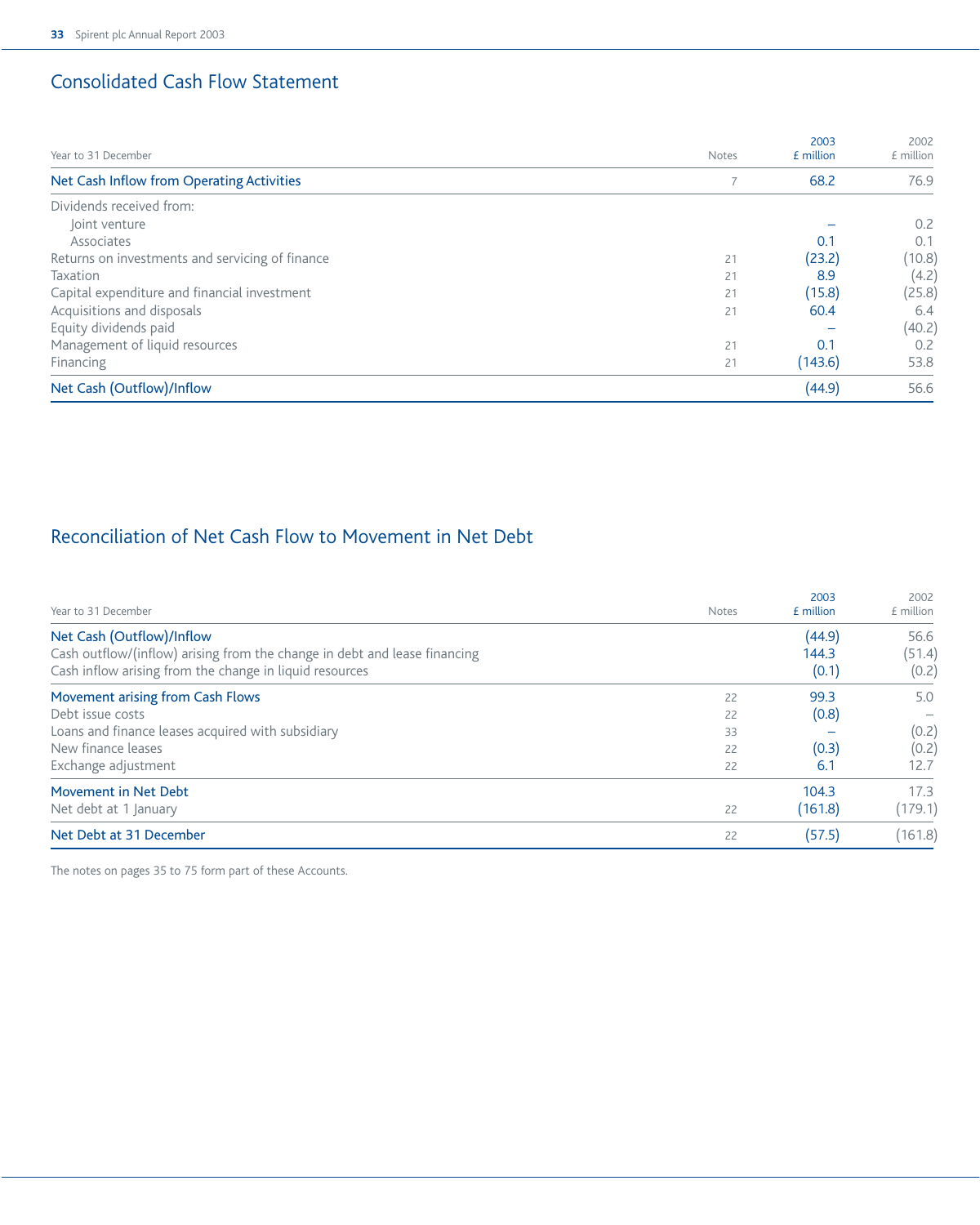# Company Balance Sheet

|                                                       |       |         | 2003      |         | Restated<br>2002 |
|-------------------------------------------------------|-------|---------|-----------|---------|------------------|
| At 31 December                                        | Notes |         | £ million |         | £ million        |
| <b>Fixed Assets</b>                                   |       |         |           |         |                  |
| Tangible assets                                       | 14    |         | 15.2      |         | 16.3             |
| Shares in subsidiaries                                | 16    |         | 542.2     |         | 452.5            |
| Loans to subsidiaries                                 | 17    |         | 218.2     |         | 71.1             |
| Investments                                           | 18    |         |           |         |                  |
| Investment in associate                               |       |         | 0.1       |         | 0.1              |
| <b>Total Fixed Assets</b>                             |       |         | 775.7     |         | 540.0            |
| <b>Current Assets</b>                                 |       |         |           |         |                  |
| Stocks                                                | 19    | 3.5     |           | 3.7     |                  |
| Debtors                                               | 20    | 18.8    |           | 19.9    |                  |
| Cash at bank and in hand                              |       | 13.8    |           | 59.1    |                  |
|                                                       |       | 36.1    |           | 82.7    |                  |
| <b>Current Liabilities</b>                            |       |         |           |         |                  |
| Creditors due within one year                         | 24    | (18.1)  |           | (18.7)  |                  |
| Loans and overdrafts                                  | 25    |         |           | (0.2)   |                  |
|                                                       |       | (18.1)  |           | (18.9)  |                  |
| <b>Net Current Assets</b>                             |       |         | 18.0      |         | 63.8             |
| <b>Assets less Current Liabilities</b>                |       |         | 793.7     |         | 603.8            |
| <b>Long Term Liabilities</b>                          |       |         |           |         |                  |
| Creditors due after more than one year                | 26    |         | (595.5)   |         | (378.8)          |
| Provisions for Liabilities and Charges                | 27    |         | (0.5)     |         | (0.7)            |
| Assets less Liabilities (excluding Pension Liability) |       |         | 197.7     |         | 224.3            |
| <b>Pension Liability</b>                              | 10    |         | (35.2)    |         | (46.2)           |
| Assets less Liabilities (including Pension Liability) |       |         | 162.5     |         | 178.1            |
| <b>Capital and Reserves</b>                           | 32    |         |           |         |                  |
| Called up share capital                               |       | 31.5    |           | 31.3    |                  |
| Share premium account                                 |       | 697.5   |           | 696.1   |                  |
| Capital reserve                                       |       | 17.7    |           | 17.6    |                  |
| Capital redemption reserve                            |       | 0.7     |           | 0.7     |                  |
| Merger reserve                                        |       | 1.2     |           | 1.2     |                  |
| Investment in own shares                              |       | (2.6)   |           | (2.1)   |                  |
| Profit and loss account                               |       | (583.5) |           | (566.7) |                  |
| <b>Total Equity</b>                                   |       |         | 162.5     |         | 178.1            |

Signed on behalf of the Board

## **Nicholas K Brookes**

**Director** 25 February 2004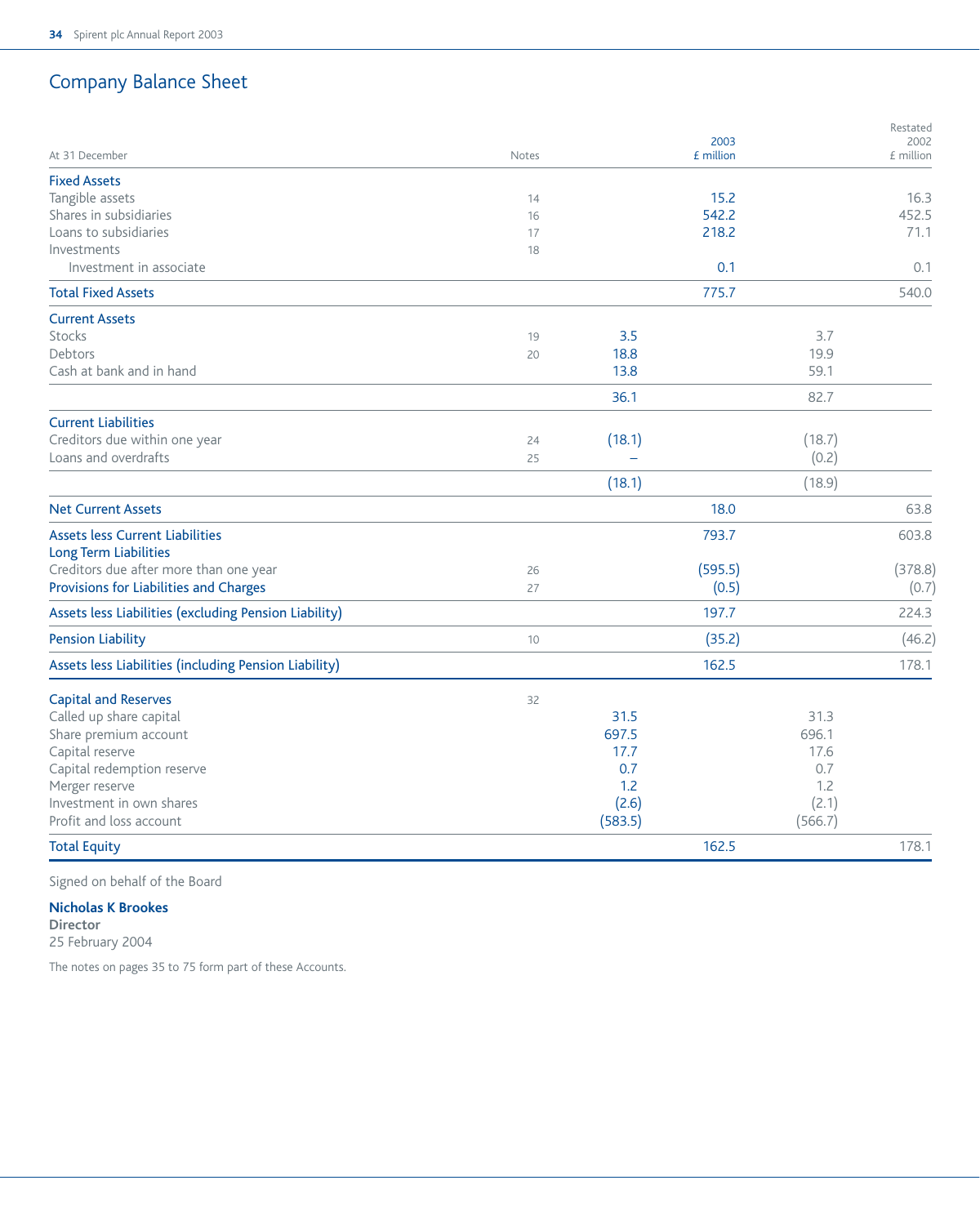## Notes to the Accounts

#### **1. Accounting Policies**

#### Basis of Accounting

The Accounts have been prepared under the historical cost convention and in accordance with applicable accounting standards.

In preparing the accounts for the current year the Group has adopted Financial Reporting Standard (FRS) 17 'Retirement Benefits'. The adoption of the standard is a change in accounting policy and the comparative figures have been restated accordingly. Details of the effect of adopting FRS 17 are set out in note 32.

The Group has also implemented Urgent Issues Task Force (UITF) Abstract 38 'Accounting for ESOP Trusts' which requires that the cost of own shares, previously reported as a fixed asset investment, be shown as a deduction from shareholders' funds. A prior year adjustment has been made to reflect this change. Details of the effect of adopting UITF 38 are set out in note 32.

#### Basis of Consolidation

The consolidated profit and loss account and balance sheet incorporate the audited accounts of the Company and all its subsidiaries made up to the balance sheet date. The Company is not required to present a separate profit and loss account as provided by Section 230 of the Companies Act 1985.

Results of subsidiaries acquired in the year are consolidated from the date of acquisition. The consolidated accounts include the Group's share of profits and losses of its joint ventures and associates.

Associates are entities in which the Group has a continuing participating interest, other than subsidiaries, and exercises significant influence over their operating and financial policies. Results are based on management accounts to 31 December.

Entities in which the Group holds an interest on a long term basis and which are jointly controlled by the Group and other parties are treated as joint ventures. Joint ventures are accounted for using the gross equity method. Results are based on management accounts to 31 December.

#### Foreign Currencies

Transactions in foreign currencies are recorded at the exchange rate ruling on the date of the transaction. The operating results of overseas subsidiaries, joint ventures and associates are translated into sterling using average exchange rates.

Monetary assets and liabilities denominated in foreign currencies are translated at the exchange rates ruling at the balance sheet date. Profits and losses arising from the retranslation of opening net assets of overseas subsidiaries, treating long term intra-group loans as part of the equity investment, and exchange adjustments arising from the translation of the operating results of overseas subsidiaries, joint ventures and associates, are dealt with through reserves.

All other profits and losses on exchange are taken to the profit and loss account, with the exception of differences on foreign currency borrowings used to finance or provide a hedge against Group equity investments in overseas subsidiaries, which are taken directly to reserves together with the exchange differences on the carrying amount of the related investments.

#### Financial Instruments

The Group uses derivative financial instruments to hedge its exposures to fluctuations in interest and foreign exchange rates. The Group's policy is not to undertake any trading activity in financial instruments. Financial instruments will be accounted for as hedges when designated as hedges at the inception of the contract.

Forward exchange contracts are used to hedge foreign exchange exposures arising on forecast receipts and payments in foreign currencies. The rates under these contracts are used to record the hedged item and, as such, gains and losses on foreign currency contracts are offset against the foreign exchange gains and losses on the related financial assets and liabilities. Where the contract is a hedge against future transactions, gains and losses are deferred until the transaction occurs.

Interest rate swaps are occasionally used to hedge the Group's exposure to movements in interest rates. Receipts and payments on interest rate instruments are recognised on an accruals basis over the life of the underlying financial instrument. Interest rate swaps are not revalued to fair value or shown in the Group balance sheet at the year end but are disclosed in the fair value table in note 30.

Gains or losses arising on hedging instruments, which are cancelled due to the termination of the underlying exposure, are taken to the profit and loss account immediately.

Finance costs associated with debt issuances are charged to the profit and loss account over the life of the instruments.

The aggregate fair values at the balance sheet date of the hedging instruments described above are disclosed in note 30.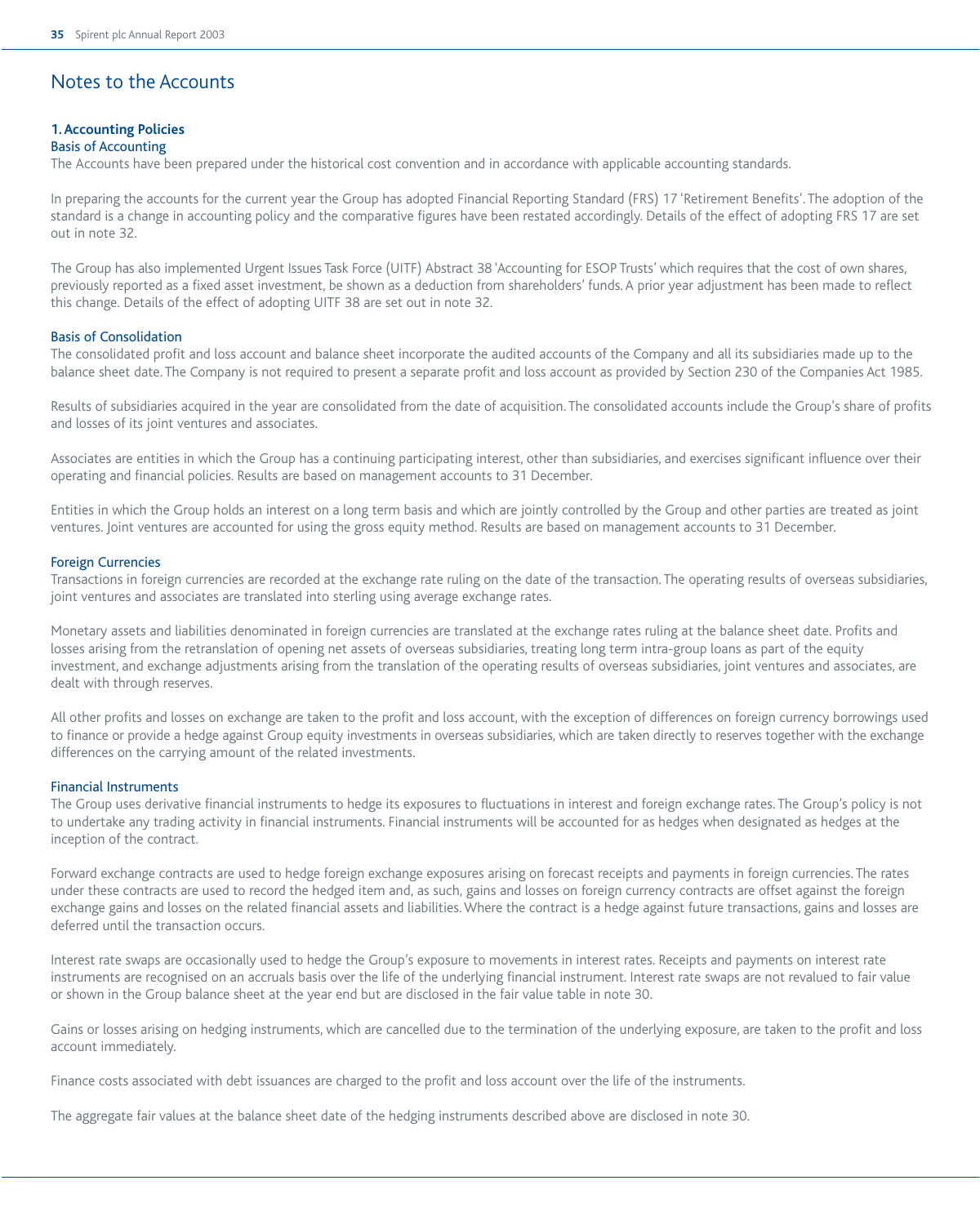#### **1. Accounting Policies** continued

Liquid resources include short term deposits, government securities and similar securities, which are readily convertible into known amounts of cash.

Short term debtors and creditors that meet the definition of a financial asset or liability, respectively, have been excluded from all analyses prepared under FRS 13 'Derivatives and Other Financial Instruments: Disclosures', including numerical disclosures except for the analysis of net currency exposure, as permitted by the Standard.

#### **Turnover**

Represents the amounts invoiced to customers for goods and services during the year, excluding tax and intra-group transactions.

#### Revenue Recognition

Revenue from product sales of hardware and software is recognised at the time of delivery and acceptance.

Terms of acceptance are dependent upon the specific contractual arrangement agreed with the customer. Where the sale is to a new customer and installation is to be performed, revenue recognition is deferred until acceptance has occurred. Revenue recognition is also deferred until acceptance where a new product is supplied to an existing customer.

Revenue from multiple element contracts is allocated based on prices charged for each individual element when sold separately.

Revenue from services is recognised ratably over the period of performance.

The Group does not enter into a significant number of long term contracts. Revenue and estimated profits on long term contracts are recognised under the percentage-of-completion method of accounting. When estimates of total contract revenues and costs indicate a loss, a provision for the entire amount of the contract loss is recognised in the period in which the loss becomes evident.

The Group does not enter into bill and hold transactions.

In addition, revenue is only recognised when collectibility is probable.

#### Product Development

Expenditure is charged to the profit and loss account in the year in which it is incurred.

#### Pension Contributions

In the UK the Group operates two defined benefit pension schemes for the benefit of employees. These schemes require contributions to be made to separately administered funds, based on triennial actuarial valuations. Other schemes are defined contribution in nature.

The Group has fully adopted FRS 17 'Retirement Benefits' in the accounts for the year to 31 December 2003. This is a change in accounting policy and results in a restatement to the previous year's accounts as described in note 32. The assets of the defined benefit schemes are measured at their market value at the balance sheet date and the liabilities of the schemes are measured using the projected unit method. The discount rate used to measure the schemes' liabilities is the current rate of return on an AA corporate bond of equivalent term and currency to the liabilities. The extent to which the schemes' assets exceed or fall short of the schemes' liabilities is shown as a surplus or deficit in the balance sheet net of deferred tax.

The regular service cost of providing retirement benefits to employees in defined benefit schemes is charged to operating profit in the year together with the cost of providing benefit improvements in respect of past service and gains or losses arising on settlements and curtailments.

A credit for the expected return on the schemes' assets and a charge for the increase during the period in the present value of the schemes' liabilities because the benefits are one year closer to settlement, are included in other finance expense in the profit and loss account. Differences arising between the actual and expected returns on the schemes' assets together with changes in the actuarial assumptions are included in the statement of total recognised gains and losses.

Contributions payable to the other overseas defined contribution plans are charged to the profit and loss account in the year for which they are due.

#### Deferred Taxation

Deferred taxation is provided on an undiscounted basis on all timing differences that have originated but not reversed at the balance sheet date except as referred to below. Amounts provided are calculated with reference to tax rates that are expected to apply in the periods in which the timing differences are expected to reverse, based on tax rates and laws that have been enacted or substantively enacted by the balance sheet date.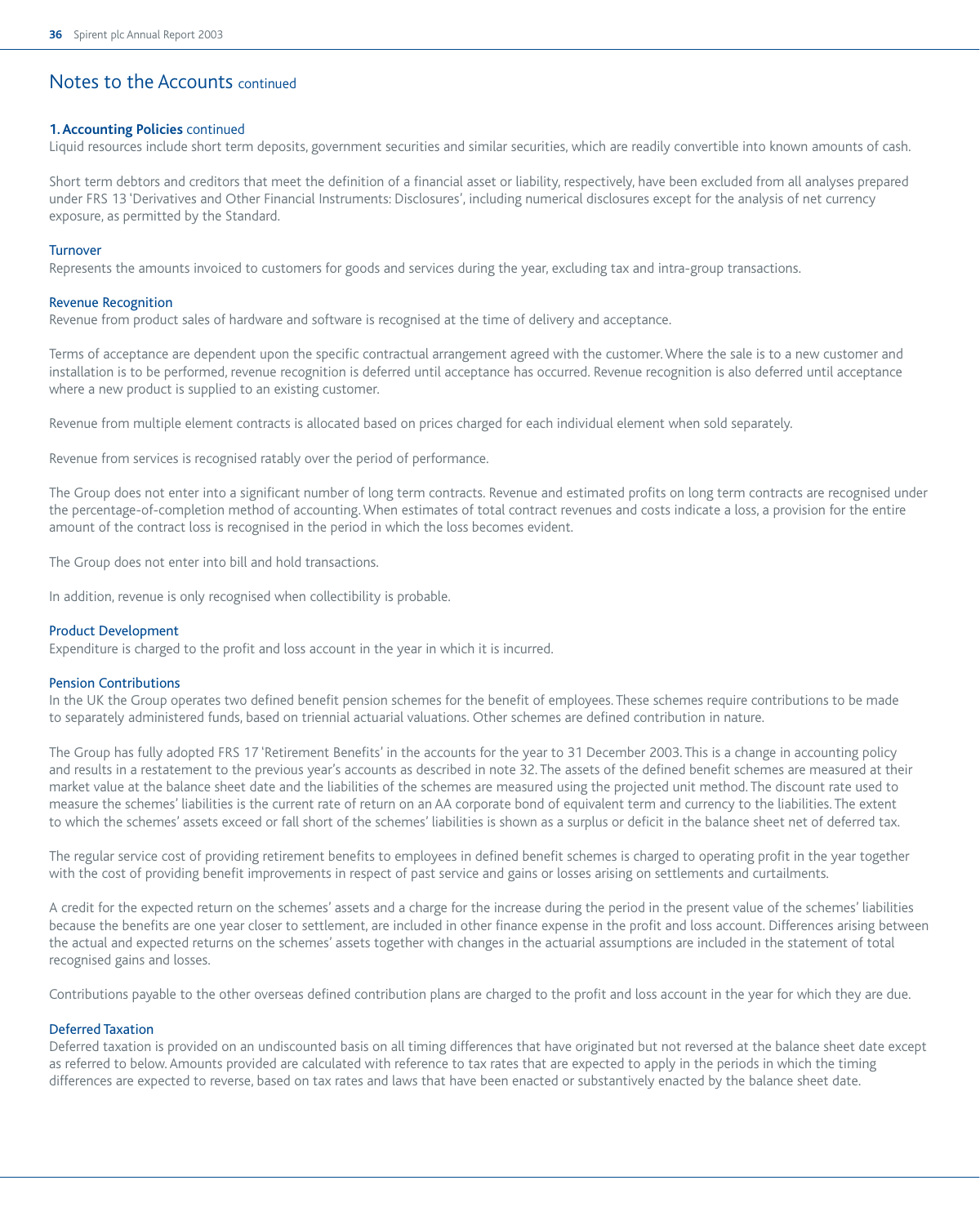#### **1. Accounting Policies** continued

Provision is made for tax that would arise on the remittance of the retained earnings of overseas subsidiaries, associates and joint ventures, only to the extent that, at the balance sheet date, the dividends have been accrued as receivable.

Deferred tax assets are recognised only to the extent that it is considered more likely than not that there will be suitable taxable profits from which the future reversal of the underlying timing differences can be deducted.

Deferred tax is not provided on gains on fair value adjustments to fixed assets arising at acquisition, or gains on disposal of fixed assets that have been rolled over into replacement assets, unless there is a binding agreement to dispose of the assets concerned. Provision will not be made where it is considered more likely than not that the taxable gain will be rolled over into replacement assets and charged to tax only when the replacement assets are sold.

#### Goodwill

Goodwill arising on the acquisition of subsidiaries and representing the excess of cost over the fair value of the attributable assets and liabilities acquired is capitalised as an intangible asset and amortised over its estimated useful economic life up to a maximum of 20 years. Goodwill is reviewed for impairment at the end of the first full financial year following acquisition and in other periods if events or changes in circumstances indicate the carrying value may not be recoverable. Goodwill arising prior to 1998 and previously written off against reserves has not been reinstated but, in accordance with FRS 10 'Goodwill and Intangible Assets', would be charged to the profit and loss account on the subsequent disposal of the business to which it related. Where impairment has been identified in accordance with FRS 11 'Impairment of Fixed Assets and Goodwill', goodwill arising prior to 1998 has also been reviewed for impairment.

#### Other Intangible Assets

Other separately identifiable intangible assets such as patent fees, licence fees and trade marks are capitalised in the balance sheet only when the intangible asset is purchased in the acquisition of a business and the value can be measured reliably or the intangible asset is purchased separately. Such intangible assets are amortised over their useful economic lives up to a maximum of 20 years. The carrying values of intangible assets are reviewed for impairment at the end of the first full year following acquisition and in other periods if events or changes in circumstances indicate the carrying value may not be recoverable.

#### Tangible Assets

Depreciation is not provided on freehold land. Depreciation is provided to write off all other assets over their estimated useful lives at rates which take into account commercial conditions at their location. Usual asset lives are as follows:

| Freehold buildings                |                           | 50 years                         |
|-----------------------------------|---------------------------|----------------------------------|
| Leasehold properties              |                           | 50 years or lease period if less |
| Plant and machinery               |                           | 3 to 8 years                     |
| Fixtures, fittings and equipment: | Building installations    | 20 years or lease period if less |
|                                   | Fittings and equipment    | 3 to 8 years                     |
|                                   | Motor vehicles            | 3 to 5 years                     |
|                                   | Business systems software | 4 years                          |

The carrying values of tangible fixed assets are reviewed for impairment in periods if events or changes in circumstances indicate the carrying value may not be recoverable.

Capital grants are treated as deferred income and are released to the profit and loss account over the estimated useful lives of the assets to which they relate.

Assets obtained under finance leases and hire purchase contracts are capitalised in the balance sheet and are depreciated over their estimated useful lives. The interest elements of the rental obligations are charged to the profit and loss account over the periods of the leases and hire purchase contracts in proportion to the balance of capital repayments outstanding.

Operating lease rentals are charged to the profit and loss account over the period of the lease.

#### **Stocks**

Stocks are valued at the lower of cost and estimated net realisable value. Cost includes all costs in bringing each product to its present location and condition, being the full manufacturing cost on a first-in-first-out basis, including all attributable overheads based on a normal level of activity. Net realisable value represents the selling price less further costs to be incurred to completion and on sale.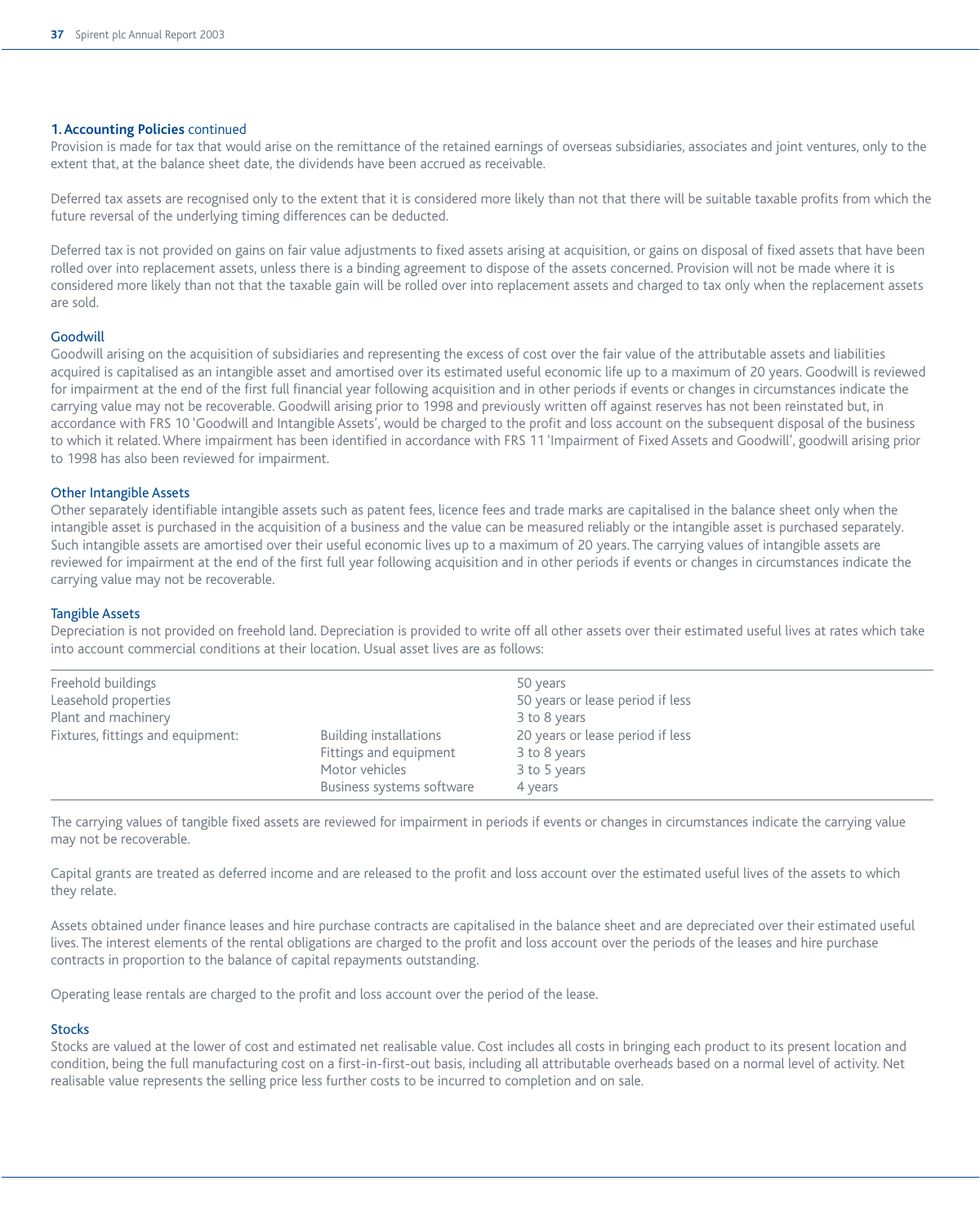## **2. Segmental Analysis**

|                                                                     |            | Restated     |
|---------------------------------------------------------------------|------------|--------------|
|                                                                     | 2003       | 2002         |
|                                                                     | £ million  | £ million    |
| <b>Turnover</b>                                                     |            |              |
| Performance Analysis                                                | 148.7      | 184.0        |
| Service Assurance                                                   | 91.7       | 131.4        |
| Communications                                                      | 240.4      | 315.4        |
| Network Products                                                    | 174.4      | 164.7        |
| Systems                                                             | 51.4       | 78.8         |
|                                                                     | 466.2      | 558.9        |
|                                                                     |            |              |
| Profit/(Loss) before Taxation                                       |            |              |
| Operating profit before goodwill amortisation and exceptional items |            |              |
| Performance Analysis<br>Service Assurance                           | 4.4<br>9.4 | 10.0<br>20.8 |
|                                                                     |            |              |
| Communications                                                      | 13.8       | 30.8         |
| Network Products                                                    | 16.7       | 15.0         |
| Systems                                                             | 5.5        | 4.6          |
|                                                                     | 36.0       | 50.4         |
| Operating exceptional items - goodwill impairment                   |            |              |
| Performance Analysis                                                |            | (330.7)      |
| Service Assurance                                                   | <u>—</u>   | (530.4)      |
| Communications                                                      |            | (861.1)      |
| <b>Network Products</b>                                             |            | (21.7)       |
| Systems                                                             | -          | (40.5)       |
|                                                                     |            |              |
|                                                                     |            | (923.3)      |
| Operating exceptional items - other                                 |            |              |
| Performance Analysis                                                | (5.1)      | (28.3)       |
| Service Assurance                                                   | (0.1)      | (8.6)        |
| Communications                                                      | (5.2)      | (36.9)       |
| <b>Network Products</b>                                             |            | (3.3)        |
| Systems                                                             |            | (1.4)        |
| Non-segmental                                                       | (2.3)      |              |
|                                                                     | (7.5)      | (41.6)       |
|                                                                     |            |              |
| Goodwill amortisation<br>Performance Analysis                       | (3.9)      | (20.8)       |
| Service Assurance                                                   | (5.5)      | (33.5)       |
|                                                                     |            |              |
| Communications                                                      | (9.4)      | (54.3)       |
| <b>Network Products</b>                                             | (0.3)      | (1.5)        |
| Systems                                                             |            | (0.3)        |
|                                                                     | (9.7)      | (56.1)       |
| <b>Operating Profit/(Loss)</b>                                      | 18.8       | (970.6)      |
| Income from interests in joint ventures                             | 2.7        | 7.4          |
| Income from interests in associates                                 | 2.1        | 1.0          |
| Amortisation of goodwill on associate                               |            | (0.2)        |
| Profit/(loss) on the disposal and closure of operations             | 3.6        | (48.4)       |
| Net interest payable                                                | (25.4)     | (12.3)       |
| Other finance expense                                               | (1.5)      | (0.3)        |
| Profit/(Loss) before Taxation                                       | 0.3        | (1,023.4)    |
|                                                                     |            |              |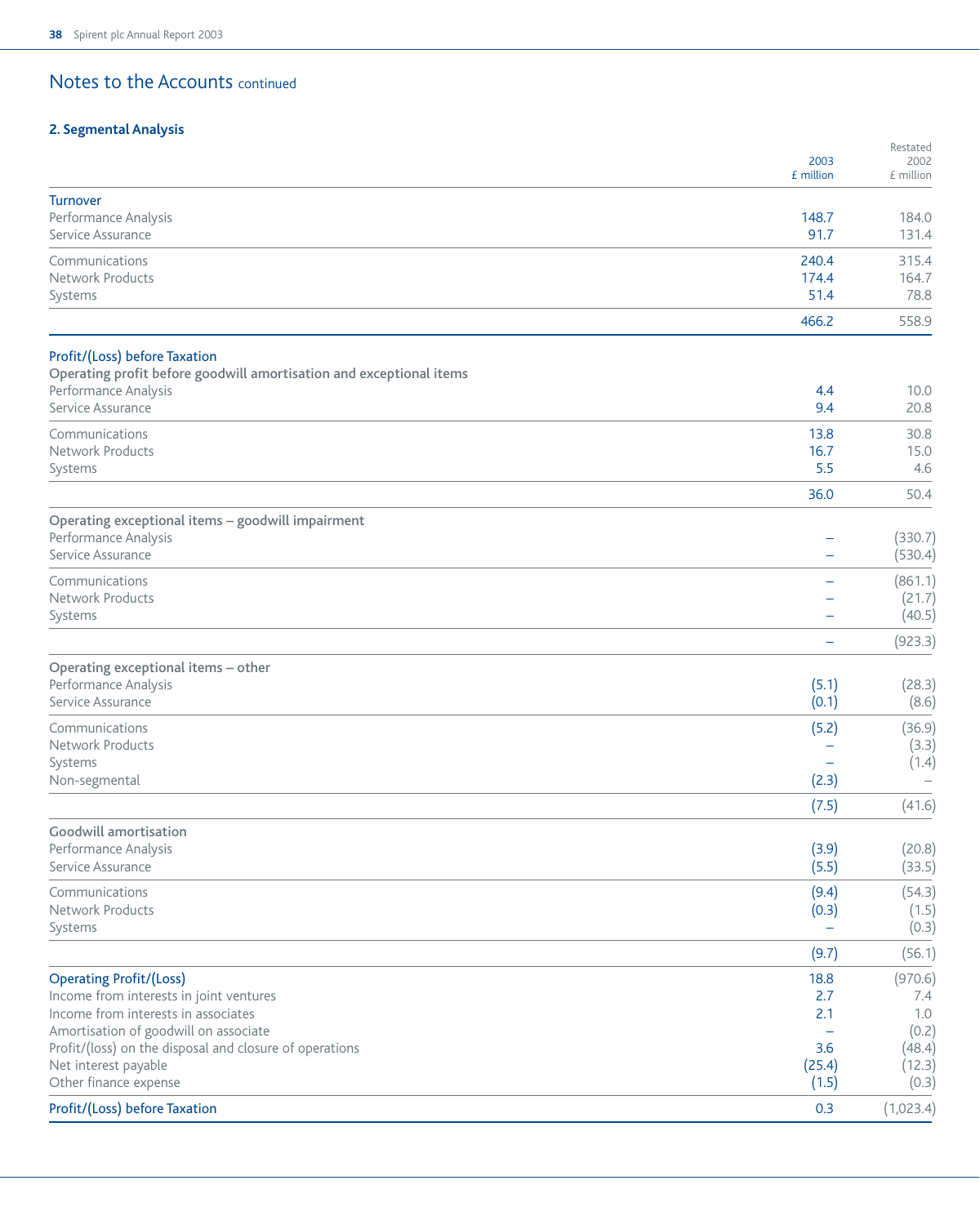## **2. Segmental Analysis** continued

|                                                       | 2003              | Restated<br>2002  |
|-------------------------------------------------------|-------------------|-------------------|
|                                                       | $E$ million       | £ million         |
| <b>Operating Assets</b>                               |                   |                   |
| Performance Analysis                                  | 85.6              | 113.8             |
| Service Assurance                                     | 60.5              | 72.0              |
| Communications                                        | 146.1             | 185.8             |
| Network Products                                      | 93.7              | 98.3              |
| Systems                                               | 5.0               | 5.6               |
| Segmental operating assets note 3                     | 244.8             | 289.7             |
| Investment in joint venture note 18                   | 0.3               | 50.1              |
| Investment in associates note 18                      | 14.6              | 13.3              |
| Tax payable note 24                                   | (24.7)            | (19.5)            |
| <b>Operating Assets</b>                               | 235.0             | 333.6             |
| Net debt note 22                                      | (57.5)            | (161.8)           |
| Provisions for liabilities and charges note 27        | (20.2)            | (28.4)            |
| Assets less Liabilities (excluding Pension Liability) | 157.3             | 143.4             |
| Pension liability note 10                             | (35.2)            | (46.2)            |
| Assets less Liabilities (including Pension Liability) | 122.1             | 97.2              |
| 3. Geographical Analysis                              |                   |                   |
|                                                       | 2003<br>£ million | 2002<br>£ million |
|                                                       |                   |                   |
| <b>Turnover by Market</b>                             | 149.6             | 149.4             |
| Europe<br>North America                               | 229.3             | 322.4             |
| Asia Pacific, Rest of Americas, Africa                | 87.3              | 87.1              |
|                                                       |                   |                   |
|                                                       | 466.2             | 558.9             |
| <b>Turnover by Source</b>                             |                   |                   |
| Europe                                                | 168.2             | 157.7             |

North America 262.1 368.9 Asia Pacific, Rest of Americas, Africa 32.3 32.3

466.2 558.9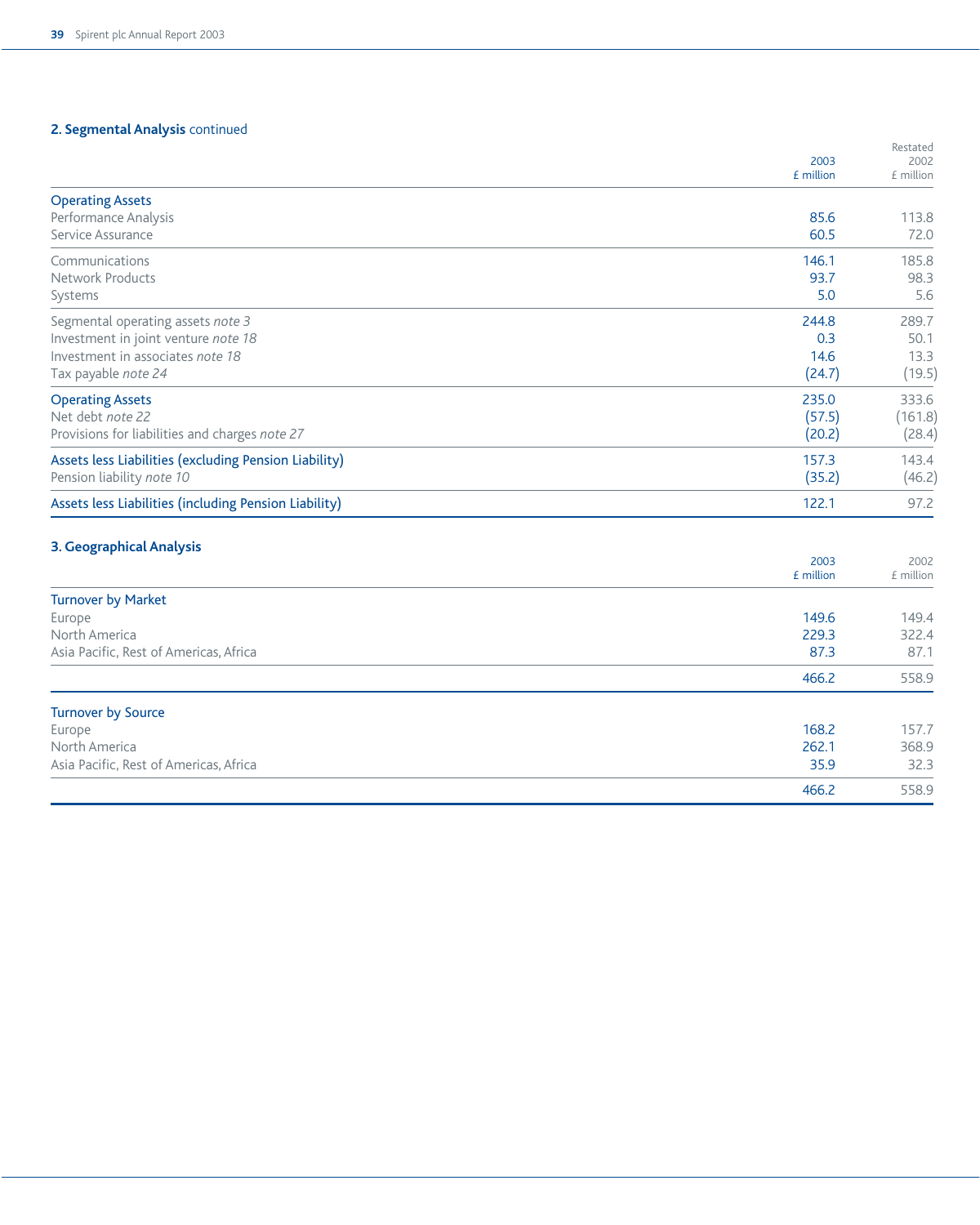## **3. Geographical Analysis** continued

|                                                                     | 2003<br>£ million        | Restated<br>2002<br>£ million |
|---------------------------------------------------------------------|--------------------------|-------------------------------|
| <b>Operating Profit/(Loss)</b>                                      |                          |                               |
| Operating profit before goodwill amortisation and exceptional items |                          |                               |
| Europe                                                              | 21.7                     | 19.3                          |
| North America                                                       | 13.0                     | 30.2                          |
| Asia Pacific, Rest of Americas, Africa                              | 1.3                      | 0.9                           |
|                                                                     | 36.0                     | 50.4                          |
| Operating exceptional items - goodwill impairment                   |                          |                               |
| Europe                                                              |                          | (19.5)                        |
| North America                                                       |                          | (901.8)                       |
| Asia Pacific, Rest of Americas, Africa                              |                          | (2.0)                         |
|                                                                     | $\overline{\phantom{0}}$ | (923.3)                       |
| Operating exceptional items - other                                 |                          |                               |
| Europe                                                              | (2.3)                    | (3.6)                         |
| North America                                                       | (5.2)                    | (37.3)                        |
| Asia Pacific, Rest of Americas, Africa                              |                          | (0.7)                         |
|                                                                     | (7.5)                    | (41.6)                        |
| Goodwill amortisation                                               |                          |                               |
| Europe                                                              | (1.5)                    | (1.6)                         |
| North America                                                       | (8.2)                    | (54.4)                        |
| Asia Pacific, Rest of Americas, Africa                              |                          | (0.1)                         |
|                                                                     | (9.7)                    | (56.1)                        |
| <b>Operating Profit/(Loss)</b>                                      | 18.8                     | (970.6)                       |
| <b>Operating Assets</b>                                             |                          |                               |
| Europe                                                              | 74.0                     | 68.8                          |
| North America                                                       | 158.8                    | 208.0                         |
| Asia Pacific, Rest of Americas, Africa                              | 12.0                     | 12.9                          |
| Segmental operating assets note 2                                   | 244.8                    | 289.7                         |

### **4. Net Operating Expenses**

|                                                                                                                             |                                    |                      | 2003<br>£ million | Restated<br>2002<br>£ million |
|-----------------------------------------------------------------------------------------------------------------------------|------------------------------------|----------------------|-------------------|-------------------------------|
|                                                                                                                             | <b>Before</b><br>exceptional items | Exceptional<br>items | Total             | Total                         |
| Selling and distribution                                                                                                    | 110.0                              |                      | 110.0             | 124.6                         |
| Administration                                                                                                              | 50.8                               | 7.5                  | 58.3              | 1.064.7                       |
| Other operating income                                                                                                      | (0.7)                              |                      | (0.7)             | (0.6)                         |
| Net operating expenses including goodwill amortisation and exceptional items<br>Included within administration costs above: | 160.1                              | 7.5                  | 167.6             | 1.188.7                       |
| Operating exceptional items                                                                                                 |                                    |                      |                   |                               |
| Goodwill impairment                                                                                                         |                                    |                      |                   | 923.3                         |
| Other                                                                                                                       |                                    | 7.5                  | 7.5               | 37.2                          |
| Goodwill amortisation                                                                                                       | 9.7                                |                      | 9.7               | 56.1                          |
| Net operating expenses before goodwill amortisation and exceptional items                                                   | 150.4                              |                      | 150.4             | 172.1                         |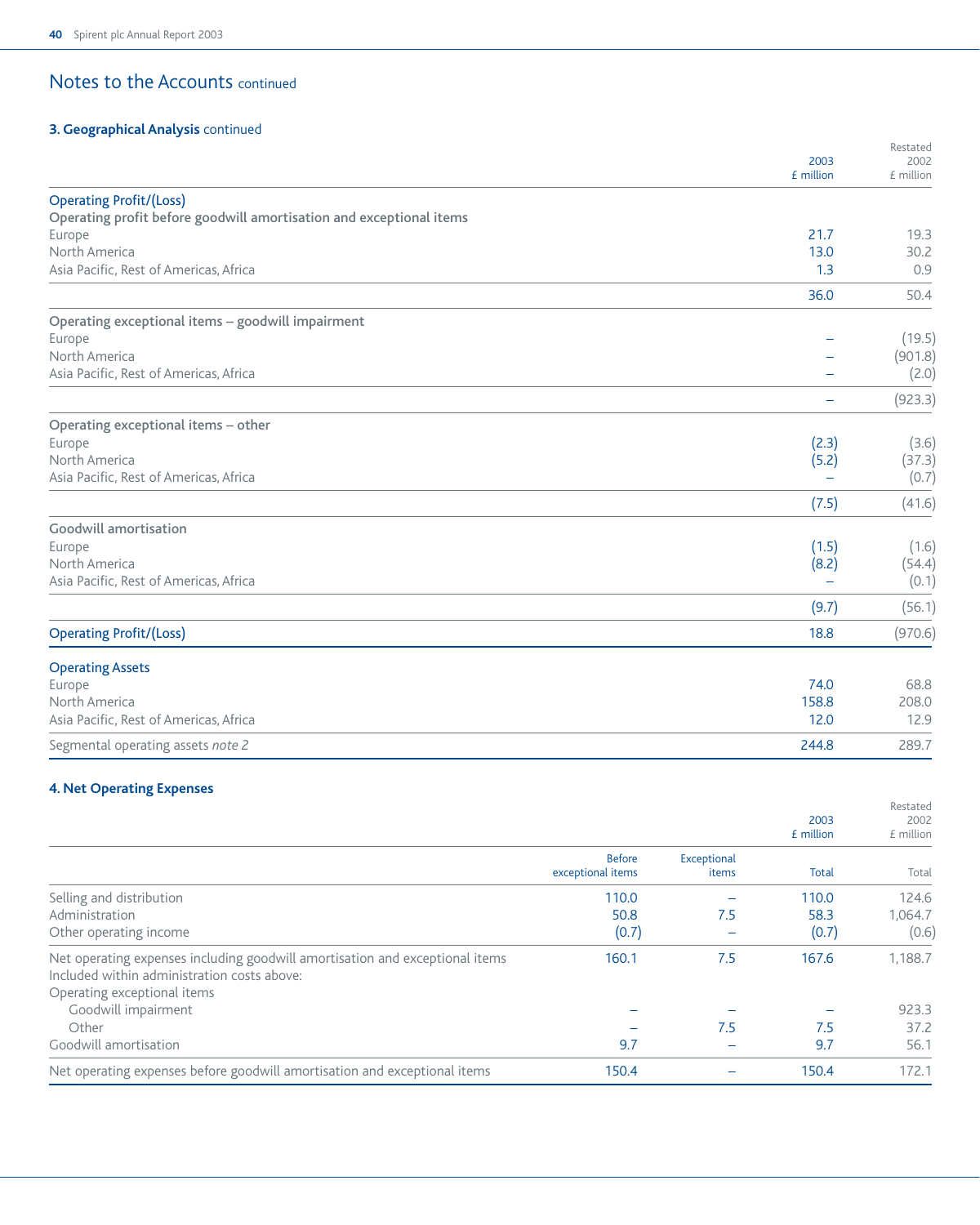## **5. Operating Profit/(Loss)**

Operating profit/(loss) is arrived at after charging:

|                                        | 2003<br>$E$ million | 2002<br>£ million |
|----------------------------------------|---------------------|-------------------|
| Operating exceptional items            |                     |                   |
| Goodwill impairment                    |                     | 923.3             |
| Other note 6                           | 7.5                 | 41.6              |
| Goodwill amortisation                  | 9.7                 | 56.1              |
| Depreciation                           |                     |                   |
| Owned assets                           | 29.0                | 33.2              |
| Finance leased assets                  | 0.3                 | 0.4               |
| Operating lease costs                  |                     |                   |
| Plant and equipment                    | 0.4                 | 0.3               |
| Land and buildings                     | 11.3                | 10.4              |
| Product development costs              | 66.0                | 77.7              |
| Disclosure of fees paid to auditors    |                     |                   |
| Audit services:                        |                     |                   |
| Audit fees - Ernst & Young LLP         | 1.2                 | 1.2               |
| Other fees paid to Ernst & Young       |                     |                   |
| Further assurance services             | 0.1                 | 0.3               |
| Tax services                           | 0.6                 | 1.2               |
|                                        | 0.7                 | 1.5               |
| Other fees were paid to:               |                     |                   |
| Ernst & Young LLP                      | 0.5                 | 0.5               |
| Ernst & Young overseas                 | 0.2                 | 1.0               |
|                                        | 0.7                 | 1.5               |
| 6. Operating Exceptional Items - Other |                     |                   |
| Finance renegotiation costs            | 2.3                 |                   |
| Restructuring costs                    | 3.8                 | 8.6               |
| Tangible fixed asset write-downs       | 2.2                 | 3.6               |
| Lease provisions                       | (0.8)               | 20.2              |
| Stock provisions                       |                     | 4.4               |
| Acquisition retention bonuses          |                     | 4.8               |
|                                        | 7.5                 | 41.6              |

### **7. Reconciliation of Operating Profit/(Loss) to Net Cash Inflow from Operating Activities**

|                                                    | 2003<br>£ million | Restated<br>2002<br>£ million |
|----------------------------------------------------|-------------------|-------------------------------|
| Operating profit/(loss)                            | 18.8              | (970.6)                       |
| Depreciation                                       | 29.3              | 33.6                          |
| (Profit)/loss on disposal of tangible fixed assets | (0.1)             | 0.5                           |
| Tangible fixed asset write-downs                   | 2.2               | 3.6                           |
| Goodwill impairment                                |                   | 923.3                         |
| Goodwill amortisation                              | 9.7               | 56.1                          |
| Stock compensation expense                         | 0.6               | 0.5                           |
| Deferred income received/(released)                | 0.2               | (4.8)                         |
| Decrease in debtors                                | 3.8               | 2.9                           |
| Decrease in stocks                                 | 3.1               | 15.2                          |
| Increase/(decrease) in creditors                   | 5.7               | (1.7)                         |
| Non-cash movement on pension fund liability        | 0.8               | (0.1)                         |
| (Decrease)/increase in provisions                  | (5.9)             | 18.4                          |
| Net Cash Inflow from Operating Activities          | 68.2              | 76.9                          |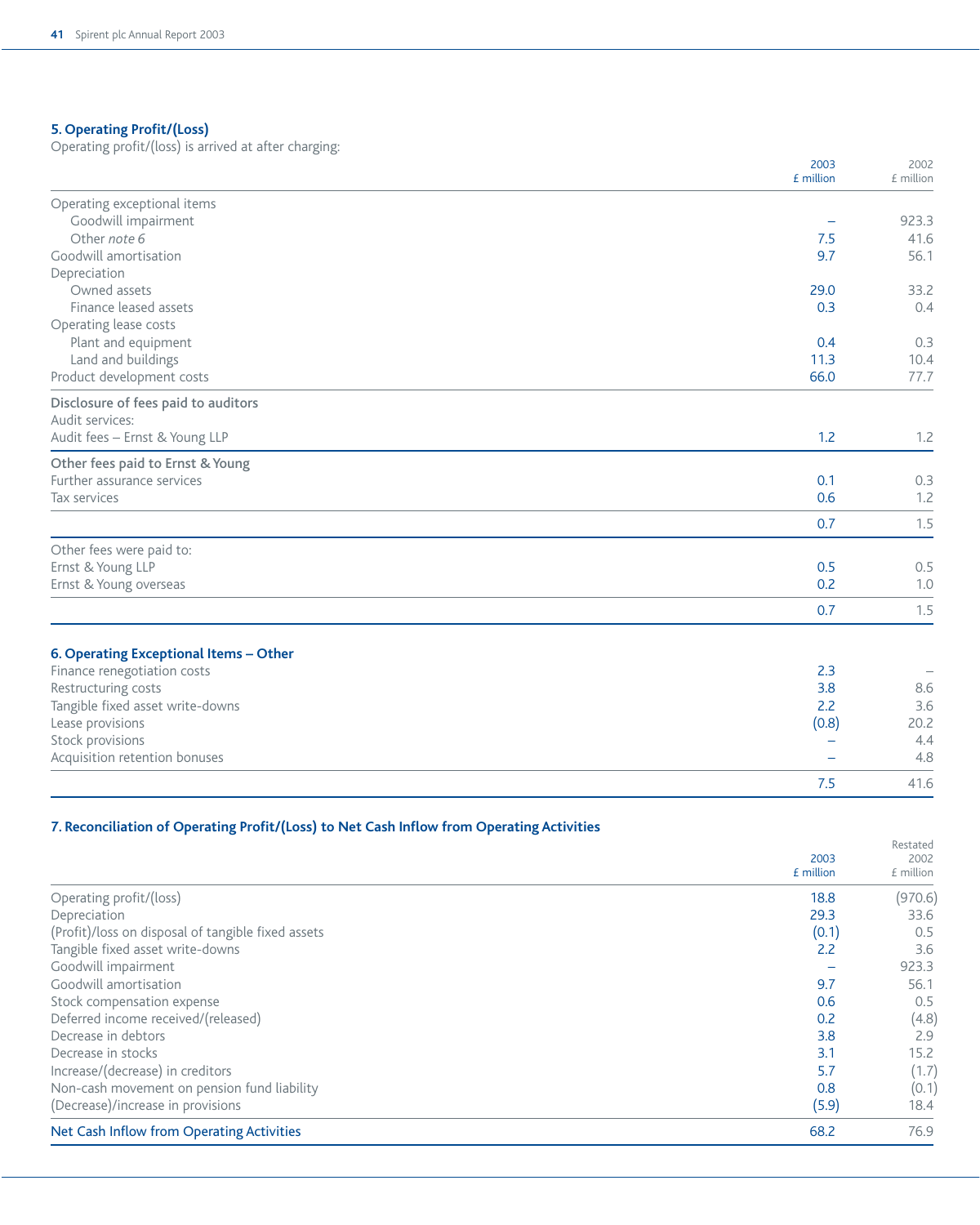#### **8. Net Interest Payable**

|                                        | 2003<br>£ million | 2002<br>£ million |
|----------------------------------------|-------------------|-------------------|
| Interest receivable and similar income | 3.1               | 4.0               |
| Interest payable                       |                   |                   |
| Senior unsecured loan notes            | (8.8)             | (11.8)            |
| Bank loans and overdrafts              | (2.6)             | (3.1)             |
| Other loans                            | (0.3)             | (0.6)             |
| Interest on finance leases             | (0.5)             | (0.1)             |
| Exceptional interest expense           | (16.1)            |                   |
|                                        | (25.2)            | (11.6)            |
| Share of joint venture's interest      | (0.2)             | (0.7)             |
| Net Interest Payable                   | (25.4)            | (12.3)            |

On prepayment of the senior unsecured loan notes a make-whole amount becomes due. These amounts, together with fees in relation to certain amendments made to the terms of the loan notes and bank facility, are included above in the exceptional interest expense of £16.1 million.

#### **9. Employees**

The average number of people employed by the Group during the year was:

|                          | <b>Number</b> | Number |
|--------------------------|---------------|--------|
| Manufacturing            | 2,768         | 3,276  |
| Selling and distribution | 1.310         | 1,397  |
| Administration           | 420           | 506    |
|                          | 4.498         | 5,179  |

Their payroll costs were:

|                       | £ million | £ million |
|-----------------------|-----------|-----------|
| Remuneration          | 154.5     | 76.7      |
| Social security costs | 17.3      | 19.7      |
| Other pension costs   | 6.4       | 5.3       |
|                       | 178.2     | 201.7     |

Please refer to the Report on Directors' Remuneration on pages 21 to 28 for disclosures relating to the remuneration, share options, long term incentives and pensions of the directors.

#### **10. Pensions**

#### Defined Benefit Schemes

The Group has adopted FRS 17 'Retirement Benefits' in these financial statements.

The only significant defined benefit plans under FRS 17 are in the UK and comprise the Staff Pension Plan and the Retirement Cash Plan. These plans have been combined for the purposes of the following disclosures.

The most recent actuarial valuation at 1 April 2003 has been used and updated by our independent actuaries.

(i) The financial assumptions used to calculate the schemes' liabilities under FRS 17 were:

|                                                            | UK defined benefit plans |                |               |  |
|------------------------------------------------------------|--------------------------|----------------|---------------|--|
|                                                            | 2003<br>2002             |                | 2001          |  |
|                                                            | %                        | %              | %             |  |
| Valuation method                                           |                          | Projected unit |               |  |
| Inflation                                                  | 2.8                      | 2.3            | $2.5^{\circ}$ |  |
| Rate of increase in salaries                               | 3.5                      | 3.0            | 4.0           |  |
| Rate of increase for pensions in payment pre 2001 service  | 3.0                      | 3.0            | 3.5           |  |
| Rate of increase for pensions in payment post 2001 service | 2.7                      | 2.3            | 2.5           |  |
| Rate of increase in deferred pensions                      | 2.8                      | 2.3            | 2.5           |  |
| Rate used to discount scheme liabilities                   | 5.4                      | 5.5            | 6.0           |  |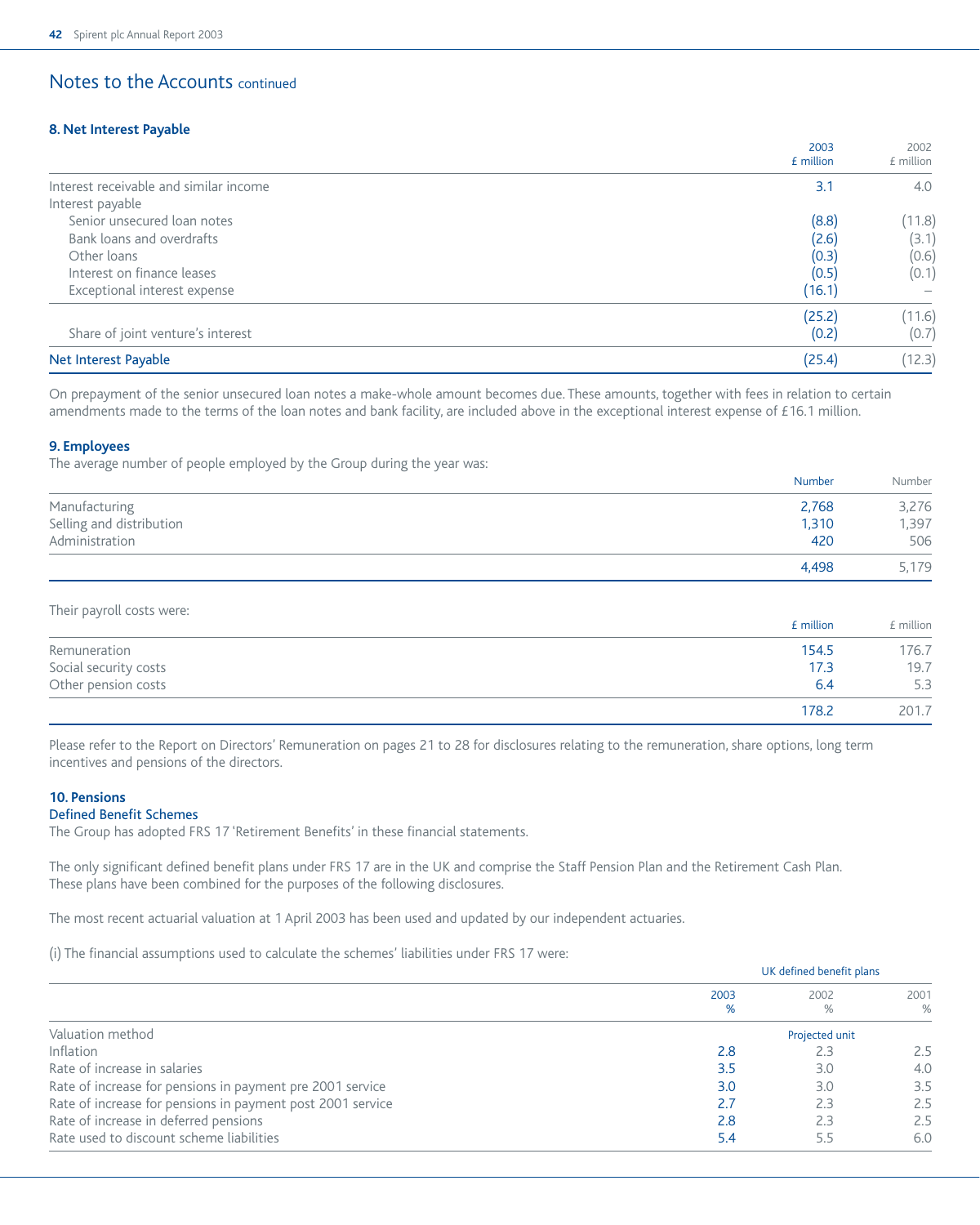### **10. Pensions** continued

(ii) The assets and the liabilities in the schemes for the Group and Company were as follows:

|                                                                             | Long term<br>rate of return<br>expected<br>% | 2003<br>£ million | Long term<br>rate of return<br>expected<br>% | 2002<br>£ million | Long term<br>rate of return<br>expected<br>% | 2001<br>£ million |
|-----------------------------------------------------------------------------|----------------------------------------------|-------------------|----------------------------------------------|-------------------|----------------------------------------------|-------------------|
| Equities                                                                    | 7.8                                          | 61.3              | 7.5                                          | 52.5              | 7.5                                          | 76.2              |
| Gilts                                                                       | 4.8                                          | 15.3              | 4.5                                          | 15.7              | 5.0                                          | 12.1              |
| <b>Bonds</b>                                                                | 5.1                                          | 9.6               | 5.0                                          | 7.4               | 6.0                                          | 1.3               |
| Cash                                                                        | 4.3                                          | 4.5               | 4.0                                          | 2.3               | 3.5                                          | 4.7               |
| Property                                                                    | 6.8                                          | 1.8               | 6.5                                          | 4.3               | 6.0                                          | 3.8               |
| Other                                                                       | 5.6                                          | 6.3               | 5.5                                          | 6.8               | 6.5                                          | 7.3               |
| Total market value of assets<br>Actuarial value of liability                |                                              | 98.8<br>(142.2)   |                                              | 89.0<br>(130.9)   |                                              | 105.4<br>(123.3)  |
| Net deficit in the schemes<br>Related deferred tax asset                    |                                              | (43.4)<br>13.0    |                                              | (41.9)            |                                              | (17.9)<br>5.4     |
| Deficit in schemes, net of tax                                              |                                              | (30.4)            |                                              | (41.9)            |                                              | (12.5)            |
| Actuarial value of unfunded pension liability<br>Related deferred tax asset |                                              | (4.8)             |                                              | (4.3)             |                                              | (4.5)<br>1.4      |
| Net pension liability                                                       |                                              | (35.2)            |                                              | (46.2)            |                                              | (15.6)            |

## (iii) Analysis of the amounts charged to the profit and loss account

|                                                                                        | 2003<br>$E$ million | 2002<br>£ million |
|----------------------------------------------------------------------------------------|---------------------|-------------------|
| Analysis of amount charged to operating costs:                                         |                     |                   |
| Current service cost                                                                   | 2.2                 | 1.8               |
| Analysis of amount charged to other finance expense:                                   |                     |                   |
| Expected return on pension scheme assets                                               | 5.7                 | 6.7               |
| Interest on pension scheme liabilities                                                 | (7.2)               | (7.0)             |
| Other finance expense                                                                  | (1.5)               | (0.3)             |
| Net profit and loss charge                                                             | 3.7                 | 2.1               |
| Analysis of amount recognised in the statement of total recognised gains and losses:   |                     |                   |
| Actual return less expected return on pension schemes' assets                          | 5.5                 | (20.3)            |
| Experience gains/(losses) arising on the schemes' liabilities                          | 6.8                 | (0.9)             |
| Changes in assumptions underlying the present value of the schemes' liabilities        | (12.0)              | (2.4)             |
| Actuarial gain/(loss) recognised in the statement of total recognised gains and losses | 0.3                 | (23.6)            |
| Movement in the deficit in the year:                                                   |                     |                   |
| Deficit in schemes at 1 January                                                        | (41.9)              | (17.9)            |
| Current service cost                                                                   | (2.2)               | (1.8)             |
| Employer contributions paid                                                            | 1.9                 | 1.7               |
| Other finance expense                                                                  | (1.5)               | (0.3)             |
| Actuarial gain/(loss)                                                                  | 0.3                 | (23.6)            |
| Net deficit in the schemes at 31 December                                              | (43.4)              | (41.9)            |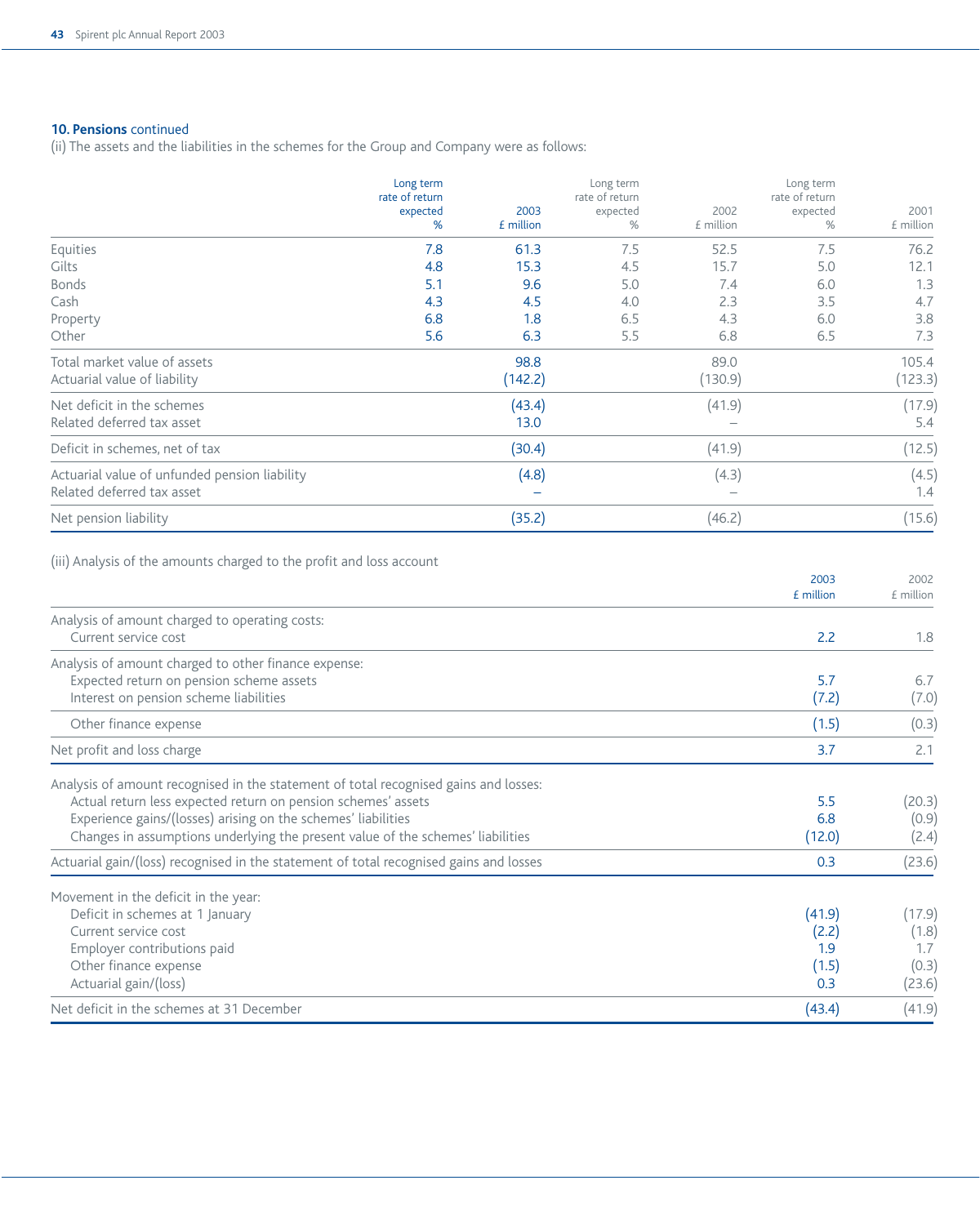#### **10. Pensions** continued

(iv) History of experience gains and losses

|                                                                                | 2003 | 2002   |
|--------------------------------------------------------------------------------|------|--------|
| Difference between the expected and actual return on scheme assets:            |      |        |
| Amount $(f$ million)                                                           | 5.5  | (20.3) |
| Percentage of scheme assets (per cent)                                         | 5.6  | (22.8) |
| Experience gains and losses on scheme liabilities:                             |      |        |
| Amount (£ million)                                                             | 6.8  | (0.9)  |
| Percentage of the present value of scheme liabilities (per cent)               | 4.8  | (0.7)  |
| Total amount recognised in the statement of total recognised gains and losses: |      |        |
| Amount $(f$ million)                                                           | 0.3  | (23.6) |
| Percentage of the present value of scheme liabilities (per cent)               | 0.2  | (18.0) |

The Group will be making additional annual pension contributions of £3.5 million commencing on 1 July 2004 in order to comply with the Minimum Funding Requirements for the UK defined benefit plans.

The above plans are funded and have full UK Inland Revenue tax-exempt approval by which benefits are limited due to the statutory earnings cap (an Inland Revenue limit on the amount of earnings that can be made pensionable under the plans for members who joined after May 1989). Certain members, whose salaries are in excess of this cap, have had their benefits increased through unapproved unfunded arrangements to the level that would otherwise have applied in respect of the basic salary only. The Company has contractually agreed to pay the additional retirement benefits itself and a provision at 31 December 2003 of £4.8 million (2002 £4.3 million) is included in the net pension liability above. This represents the actuarial value, as confirmed by the Company's pension advisers, of the unapproved benefit entitlements accrued at that date. The value is assessed and reviewed on a Market Value basis in line with the Main Plan Valuation and adjusted each year by the charge for the year (equivalent to a contribution to a funded plan) of £0.2 million (2002 £0.1 million) and interest on the unfunded liability of £0.3 million (2002 £0.3 million). Of this liability £4.5 million (2002 £4.1 million) is in respect of Nicholas Brookes and is discussed below. The additional death-in-service benefits over the statutory cap are separately insured by the Company under an unapproved scheme.

Spirent has a contractual liability to pay Mr Brookes an unfunded unapproved retirement benefit (UURB) as agreed when he joined the Company in 1995. At 31 December 2003 the provision in respect of this UURB stood at £4.5 million. Conditionally upon him remaining in employment until 30 June 2004, Mr Brookes and the Company have agreed that he will commute all of his pension entitlement under the UURB in exchange for a lump sum payment of £3.7 million in cash, payable to him on 1 July 2004.

#### Defined Contribution Schemes

#### United Kingdom

The Group maintains defined contribution pension schemes for employees in the UK. These plans are known as 'Cash Builder' or 'Pension Builder' and employer contributions into these schemes for 2003 were £0.1 million (2002 nil).

#### United States

The Group maintains defined contribution pension benefit plans for employees of its US subsidiaries. These plans, also known as 401(k) plans, allow employees to defer a percentage of their salary for retirement. There are five different 401(k) plans within the US businesses and each of these plans has different features regarding Company contributions, maximum deferral percentages and investment choices. The investment choices offered are among a selection of diversified mutual funds offering a broad mix of investment return potential with varying levels of risk. In aggregate the Company contributions to the various US plans totalled \$4.4 million for 2003 (2002 \$4.8 million). Total assets in the defined contribution plans at the end of 2003 were \$103.1 million (2002 \$88.0 million). There were no defined benefit plans in the US at 31 December 2003.

#### Other Jurisdictions

Outside the UK and US employees are provided with pension arrangements determined in accordance with approved local practice and regulations and these arrangements are defined contribution schemes. Total contributions for 2003 in respect of these schemes amounted to £0.2 million (2002 £0.1 million).

Total contributions to defined contribution schemes were £3.0 million (2002 £3.6 million).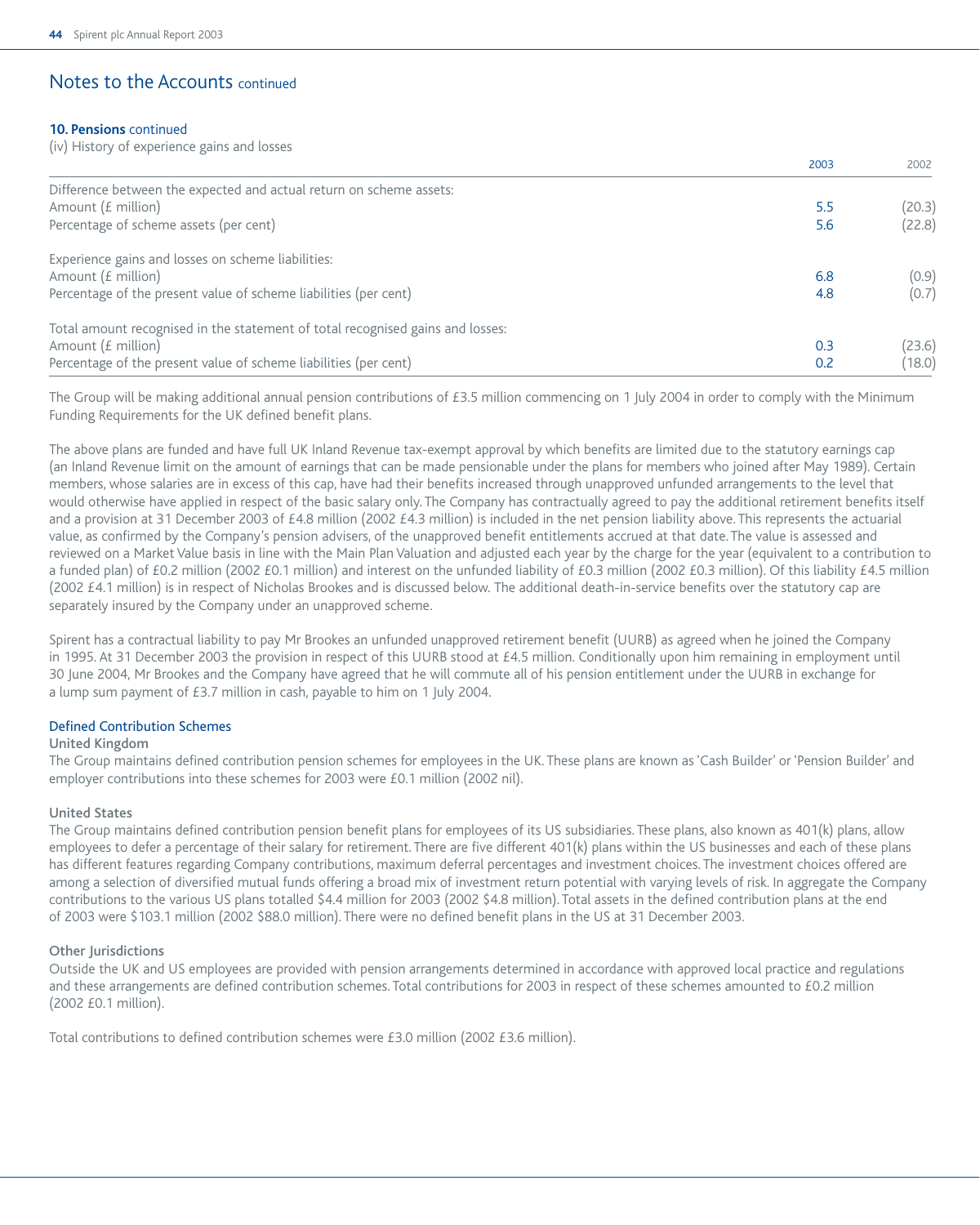#### **11. Taxation** (a) Analysis of Charge for the Period

|                                                  | 2003        | 2002        |
|--------------------------------------------------|-------------|-------------|
|                                                  | $E$ million | $E$ million |
| Current tax                                      |             |             |
| Corporation tax                                  |             | 4.8         |
| Overseas taxation                                | 4.9         | (4.4)       |
| Tax arising on disposals - overseas taxation     |             | 3.0         |
| Under/(over) provision in prior years $-$ UK tax | 1.1         | (1.3)       |
| - overseas taxation                              | (7.1)       | (4.9)       |
|                                                  | (1.1)       | (2.8)       |
| Share of joint venture's taxation                | 1.1         | 2.7         |
| Share of associates' taxation                    | 0.9         | 0.6         |
| Total current tax charge                         | 0.9         | 0.5         |
| Deferred tax                                     |             |             |
| Origination and reversal of timing differences   | (0.3)       | 7.4         |
| Reversal of deferred tax assets                  |             | 19.0        |
| Total deferred tax (credit)/charge               | (0.3)       | 26.4        |
| Total tax charge for the year                    | 0.6         | 26.9        |

The tax effect of the operating exceptional items was a tax credit of £1.7 million (2002 £3.5 million credit). In respect of the non-operating exceptional items no charge arises (2002 £3.0 million charge).

An exceptional deferred tax charge of £19.0 million arose in the period to 31 December 2002, as previously recognised deferred tax assets were reversed due to insufficient evidence to support recognition of a deferred tax asset under FRS 19 'Deferred Tax'.

In 2003 £12.6 million of deferred tax assets have been recognised on the pension fund deficit and credited to the statement of total recognised gains and losses. In 2002 a charge of £5.4 million arises in the restated statement of total recognised gains and losses as the deferred tax asset, which would have previously been recognised on the pension fund deficit had FRS 17 'Retirement Benefits' been implemented, has been written off due to the reasons discussed above.

A charge of £0.1 million (2002 nil) arises on the actuarial gain and this has been included in the statement of total recognised gains and losses.

#### (b) Factors Affecting Tax Charge for the Period

The current tax charge for the year is higher than the standard rate of corporation tax in the UK (30 per cent). The differences are explained as follows:

|                                                                                                                         | 2003<br>£ million | Restated<br>2002<br>£ million |
|-------------------------------------------------------------------------------------------------------------------------|-------------------|-------------------------------|
| Profit/(loss) before tax                                                                                                | 0.3               | (1,023.4)                     |
| Profit/(loss) before tax multiplied by the standard rate of corporation tax in the UK of 30 per cent (2002 30 per cent) | 0.1               | (307.0)                       |
| Expenses not deductible for tax (primarily goodwill impairment and amortisation)                                        | 7.3               | 317.5                         |
| Movement in timing differences                                                                                          | 0.3               | (7.4)                         |
| Tax arising on disposals                                                                                                |                   | 3.0                           |
| Different tax rates on overseas earnings and other adjustments                                                          | (0.8)             | 0.6                           |
| Tax overprovided in previous years                                                                                      | (6.0)             | (6.2)                         |
| Total current tax charge                                                                                                | 0.9               | 0.5                           |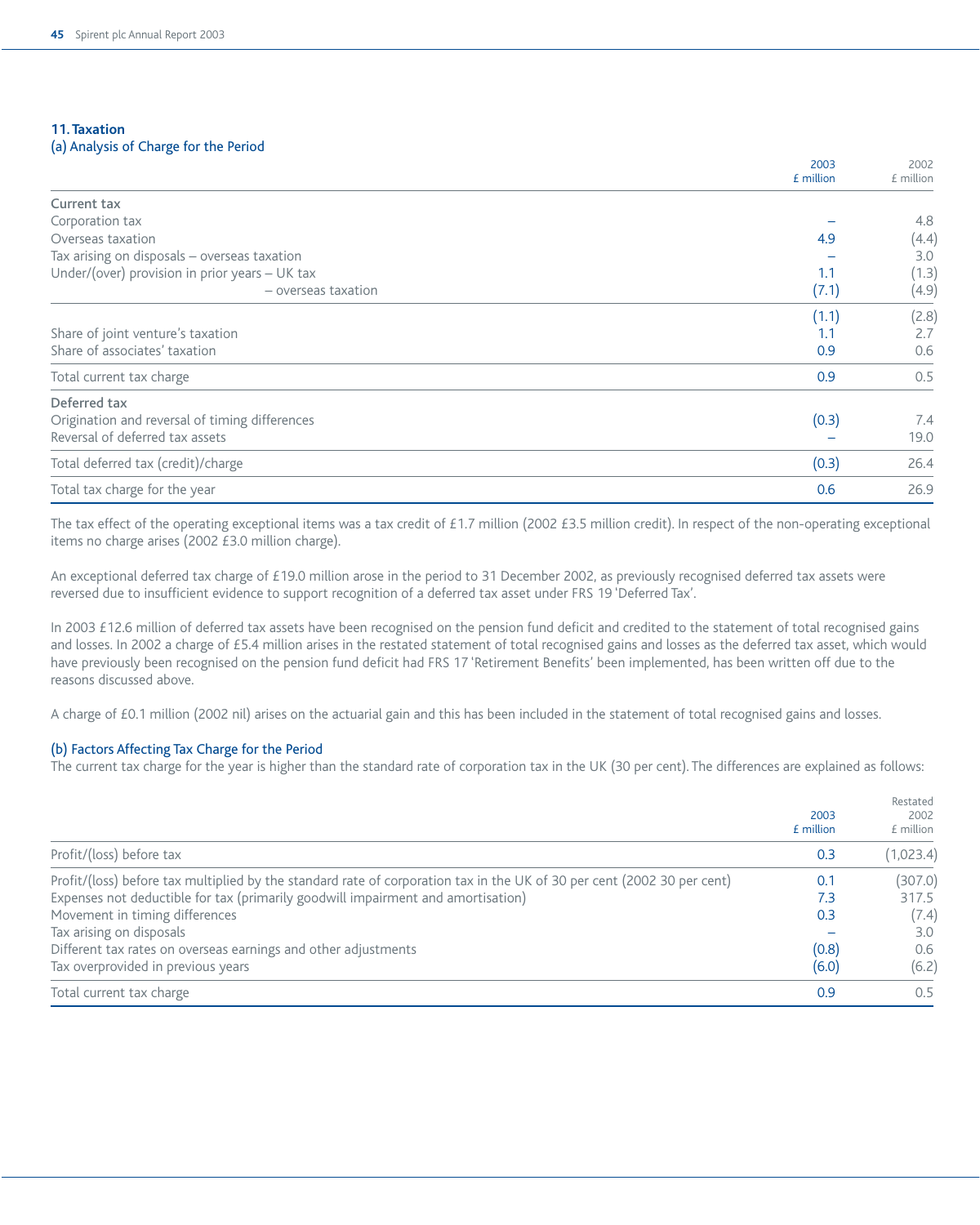#### **11. Taxation** continued

### (c) Factors that may Affect Future Tax Charges

Deferred tax assets of £18.3 million (2002 £20.1 million) arising principally on timing differences in the US and UK have not been recognised. These assets can only be realised when they reverse against suitable taxable profits. Although the directors ultimately expect to realise these assets, there is currently insufficient evidence under FRS 19 'Deferred Tax' to recognise a deferred tax asset in respect of these timing differences.

In addition, the Group has tax losses arising in the US of £70.1 million (2002 £23.1 million) and in the UK of £24.8 million (2002 £10.2 million) that are available for offset against future taxable profits. A deferred tax asset has not been recognised in respect of these losses as their future recovery is uncertain.

In total, deferred tax assets amounting to £50.3 million (2002 £31.2 million) have not been recognised on unutilised losses and timing differences.

No deferred tax is recognised on the unremitted earnings of overseas subsidiaries, associates and joint ventures. No deferred tax asset has been recognised in respect of the tax deduction which may be available on the future exercise of stock options.

#### **12. Loss per Share**

Loss per share is calculated by reference to the loss for the year and the number of Ordinary shares in issue during the year as follows:

|                                                                 | 2003<br>£ million | Restated<br>2002<br>£ million |
|-----------------------------------------------------------------|-------------------|-------------------------------|
| Basic loss attributable to shareholders                         | (0.5)             | (1,050.7)                     |
| Operating exceptional items                                     |                   |                               |
| Goodwill impairment                                             |                   | 923.3                         |
| Other                                                           | 7.5               | 41.6                          |
| Goodwill amortisation                                           | 9.7               | 56.1                          |
| (Profit)/loss on disposal and closure of operations             | (3.6)             | 48.4                          |
| Exceptional interest charge                                     | 16.1              |                               |
| Prior year tax credit                                           | (6.0)             | (6.2)                         |
| Reversal of deferred tax assets                                 |                   | 19.0                          |
| Attributable taxation on exceptional items                      | (1.7)             | (3.5)                         |
| Attributable taxation on the disposal of operations             |                   | 3.0                           |
| Headline earnings attributable to shareholders                  | 21.5              | 31.0                          |
|                                                                 | Number<br>million | Number<br>million             |
| Weighted average number of shares in issue – basic and headline | 929.3             | 922.5                         |
| Dilutive potential of employee share options                    |                   |                               |
| Weighted average number of shares in issue – diluted            | 929.3             | 922.5                         |

The shares in issue used to calculate basic and headline (loss)/earnings per share exclude the shares held by the Spirent Qualifying Employee Share Ownership Trust (QUEST) and the Spirent Employee Share Ownership Trust (ESOT) in accordance with FRS 14 'Earnings per Share'.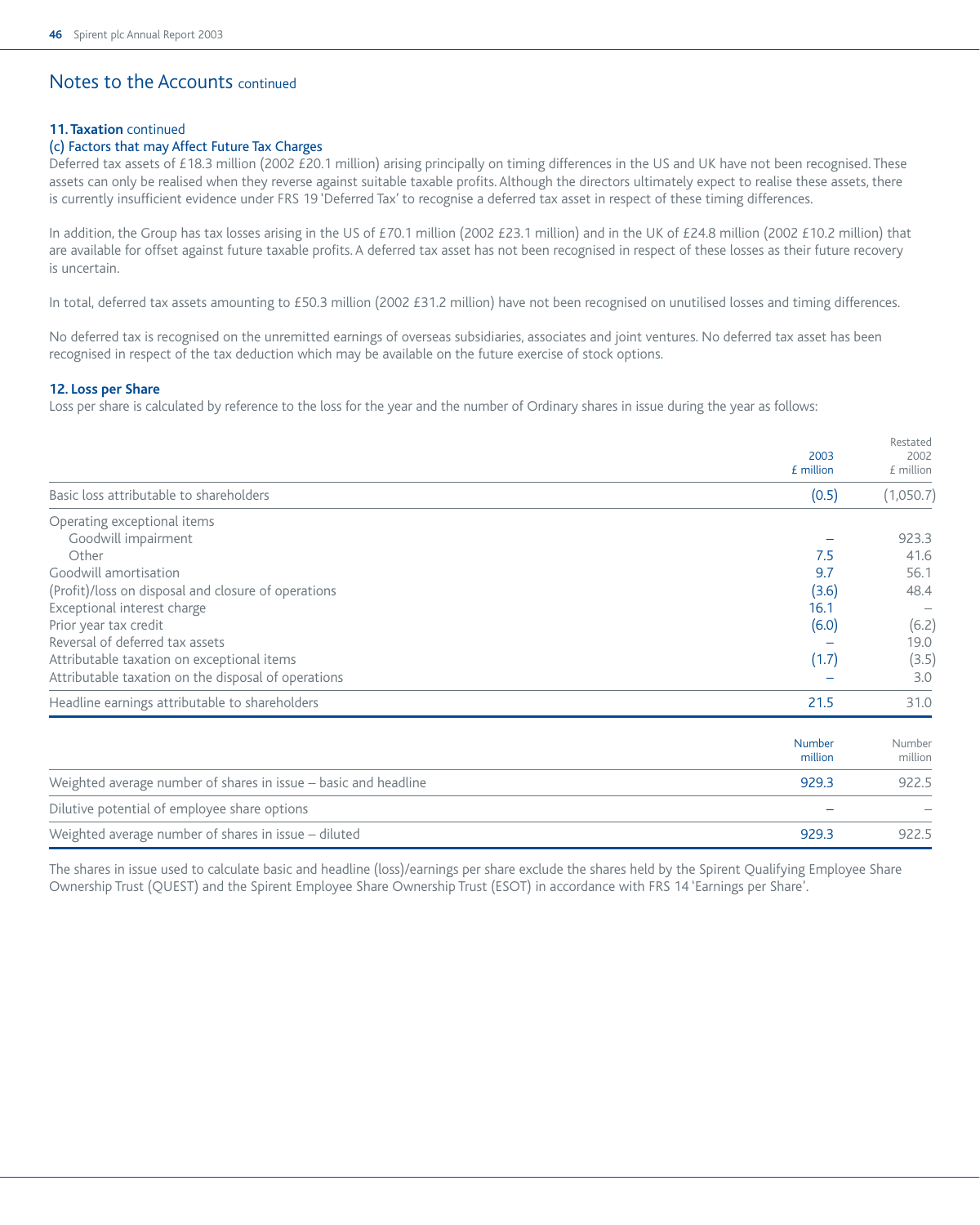# **13. Intangible Assets**

|  |  | Goodwill |  |
|--|--|----------|--|
|  |  |          |  |
|  |  |          |  |

|                                    | 2003      |
|------------------------------------|-----------|
|                                    | £ million |
|                                    | Group     |
| Cost                               |           |
| At 1 January                       | 1,842.9   |
| Increase during the year note 33   | 2.7       |
| Disposal of operations note 34     | (4.1)     |
| Exchange adjustment                | (56.0)    |
| At 31 December                     | 1,785.5   |
| Amortisation                       |           |
| At 1 January                       | 1,729.3   |
| Provided during the year           | 9.7       |
| Disposal of operations note 34     | (3.5)     |
| Exchange adjustment                | (51.6)    |
| At 31 December                     | 1,683.9   |
| Net book value at 31 December 2003 | 101.6     |
| Net book value at 31 December 2002 | 113.6     |

## **14. Tangible Assets**

|                                |          |                    |             |                        |                           | £ million    |
|--------------------------------|----------|--------------------|-------------|------------------------|---------------------------|--------------|
|                                |          | Land and buildings |             |                        | Fixtures.                 |              |
|                                | Freehold | Long lease         | Short lease | Plant and<br>machinery | fittings and<br>equipment | <b>Total</b> |
|                                |          |                    |             |                        |                           | Group        |
| Cost                           |          |                    |             |                        |                           |              |
| At 1 January                   | 16.9     | 10.9               | 24.1        | 118.0                  | 70.7                      | 240.6        |
| Exchange adjustment            | (0.8)    | 0.1                | (0.9)       | (4.1)                  | (4.0)                     | (9.7)        |
| Additions - owned assets       | 0.3      |                    | 0.2         | 11.6                   | 4.6                       | 16.7         |
| - leased assets                |          |                    |             |                        | 0.3                       | 0.3          |
| Disposals                      |          |                    | (0.4)       | (4.0)                  | (3.8)                     | (8.2)        |
| Disposal of operations note 34 |          | -                  | (0.6)       | (0.8)                  | (1.2)                     | (2.6)        |
| At 31 December                 | 16.4     | 11.0               | 22.4        | 120.7                  | 66.6                      | 237.1        |
| Depreciation                   |          |                    |             |                        |                           |              |
| At 1 January                   | 2.7      | 1.5                | 4.3         | 81.0                   | 41.1                      | 130.6        |
| Exchange adjustment            | (0.2)    |                    | (0.6)       | (2.8)                  | (3.3)                     | (6.9)        |
| Provided during the year       | 0.4      | 0.3                | 2.0         | 14.6                   | 12.0                      | 29.3         |
| Fixed asset write-down         |          | -                  | 3.2         |                        |                           | 3.2          |
| <b>Disposals</b>               |          |                    | (0.2)       | (3.6)                  | (3.6)                     | (7.4)        |
| Disposal of operations note 34 |          | -                  | (0.2)       | (0.7)                  | (1.0)                     | (1.9)        |
| At 31 December                 | 2.9      | 1.8                | 8.5         | 88.5                   | 45.2                      | 146.9        |
| Net book value at 31 December  | 13.5     | 9.2                | 13.9        | 32.2                   | 21.4                      | 90.2         |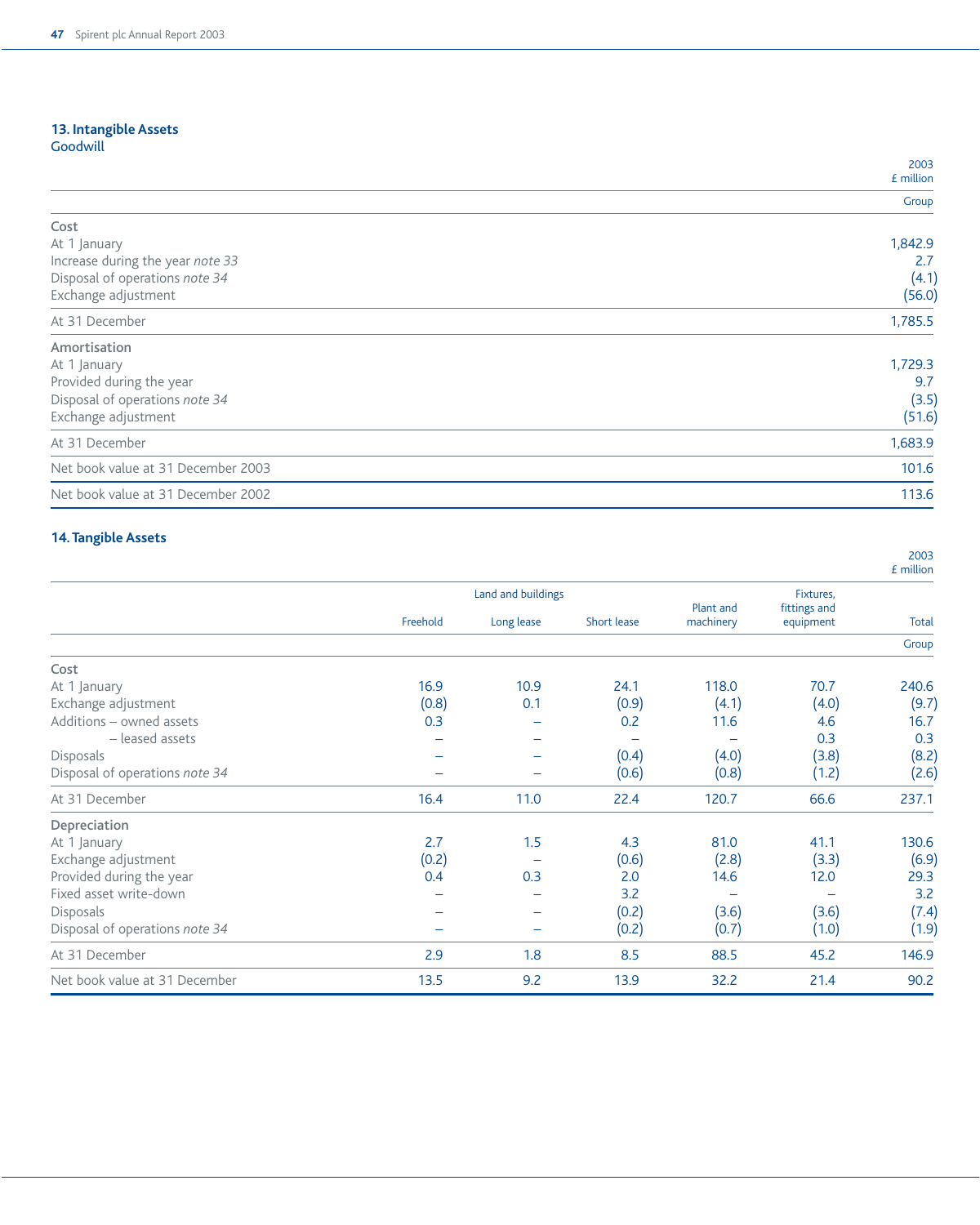### **14. Tangible Assets** continued

|                                                              | Land and buildings |            | Plant and   | Fixtures,<br>fittings and |           |              |
|--------------------------------------------------------------|--------------------|------------|-------------|---------------------------|-----------|--------------|
|                                                              | Freehold           | Long lease | Short lease | machinery                 | equipment | <b>Total</b> |
|                                                              |                    |            |             |                           |           | Company      |
| Cost                                                         |                    |            |             |                           |           |              |
| At 1 January                                                 | 1.0                | 9.0        | 0.4         | 27.3                      | 6.4       | 44.1         |
| Additions                                                    |                    |            |             | 1.9                       | 0.4       | 2.3          |
| <b>Disposals</b>                                             |                    |            |             | (0.8)                     | (0.2)     | (1.0)        |
| At 31 December                                               | 1.0                | 9.0        | 0.4         | 28.4                      | 6.6       | 45.4         |
| Depreciation                                                 |                    |            |             |                           |           |              |
| At 1 January                                                 | 0.4                | 1.1        | 0.1         | 21.7                      | 4.5       | 27.8         |
| Provided during the year                                     |                    | 0.3        | 0.1         | 2.0                       | 1.0       | 3.4          |
| Disposals                                                    |                    |            |             | (0.8)                     | (0.2)     | (1.0)        |
| At 31 December                                               | 0.4                | 1.4        | 0.2         | 22.9                      | 5.3       | 30.2         |
| Net book value at 31 December                                | 0.6                | 7.6        | 0.2         | 5.5                       | 1.3       | 15.2         |
| Tangible assets include the following finance leased assets: |                    |            |             |                           |           |              |
|                                                              |                    |            |             |                           |           | Group        |
| Net book value at 1 January                                  |                    |            |             | 0.4                       | 0.7       | 1.1          |
| Depreciation provided during the year                        |                    |            |             |                           | 0.3       | 0.3          |
| Net book value at 31 December                                |                    |            |             | 0.4                       | 0.6       | 1.0          |
| 15. Capital Commitments and Contingent Liabilities           |                    |            |             |                           |           |              |
|                                                              |                    |            |             | 2003                      |           | 2002         |
|                                                              |                    |            |             | £ million                 |           | £ million    |
|                                                              |                    |            | Group       | Company                   | Group     | Company      |
| Capital expenditure commitments:                             |                    |            |             |                           |           |              |
| Contracted but not provided                                  |                    |            | 1.5         | 0.8                       | 1.4       | 0.5          |

Spirent plc, the parent company, has provided indemnities of £1.0 million (2002 nil) for certain ongoing business obligations under letters of credit for subsidiary companies.

Bank guarantees – 2.3 – 2.3 – 2.3 – 2.3 – 2.3 – 2.3 – 2.3 – 2.3 – 2.3 – 2.3 – 2.3 – 2.3 – 2.3 – 2.3 – 2.3 – 2.3 – 2.3 – 2.3 – 2.3 – 2.3 – 2.3 – 2.3 – 2.3 – 2.3 – 2.3 – 2.3 – 2.3 – 2.3 – 2.3 – 2.3 – 2.3 – 2.3 – 2.3 – 2.3 –

#### **16. Shares in Subsidiaries**

Contingent liabilities:

|                               | 2003<br>£ million |
|-------------------------------|-------------------|
|                               | Company           |
| Cost                          |                   |
| At 1 January                  | 1,906.6           |
| Additions                     | 302.2             |
| Transfers to subsidiaries     | (212.5)           |
| At 31 December                | 1,996.3           |
| Provisions                    |                   |
| At 1 January and 31 December  | 1,454.1           |
| Net book value at 31 December | 542.2             |
|                               |                   |

2003 £ million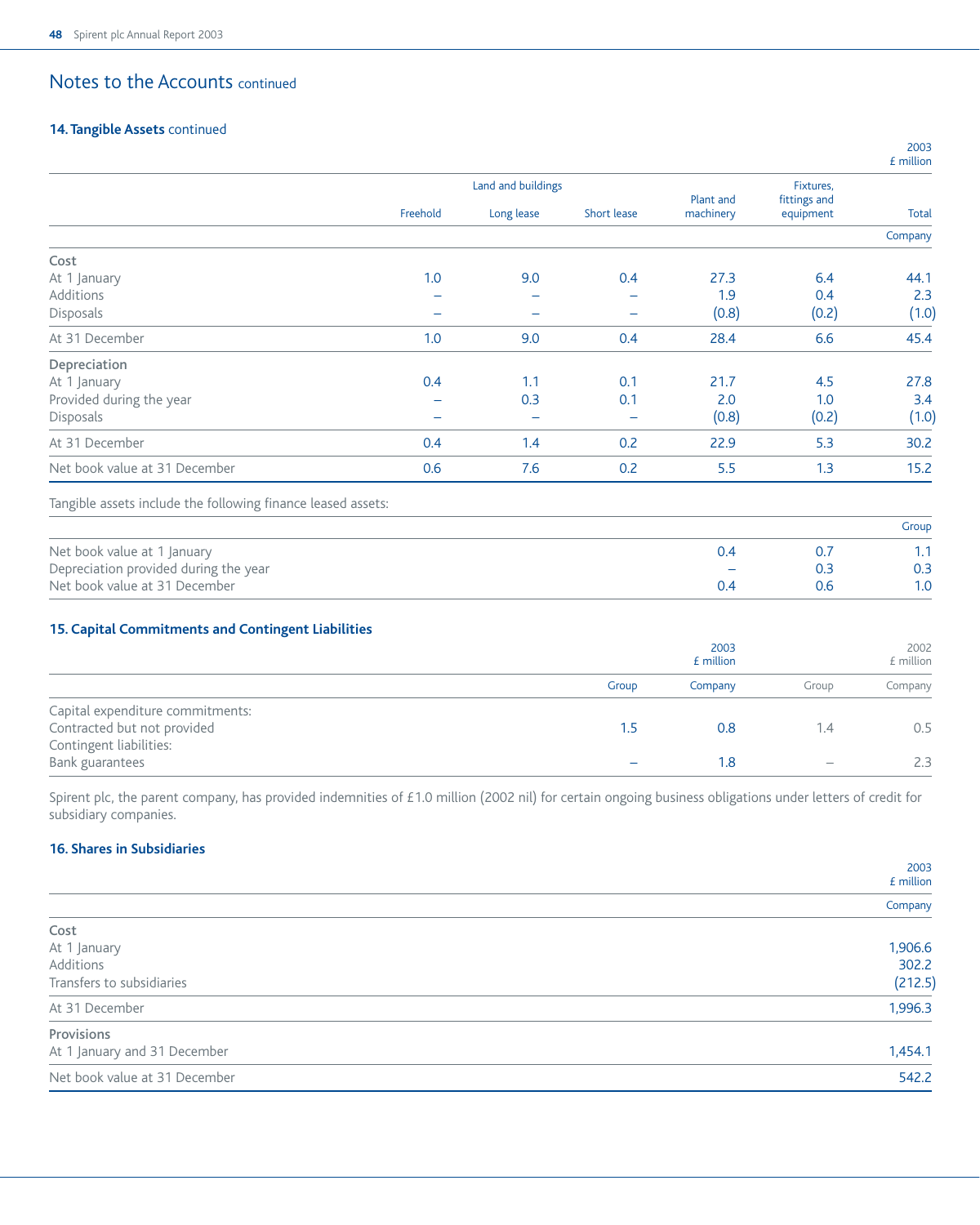### **17. Loans to Subsidiaries**

|                     | 2003<br>£ million |
|---------------------|-------------------|
|                     | Company           |
| At 1 January        | 71.1              |
| Exchange adjustment | 7.3               |
| Advances            | 151.5             |
| Repayments          | (11.7)            |
| At 31 December      | 218.2             |

### **18. Fixed Asset Investments** Joint Ventures

|                          | 2003<br>£ million |
|--------------------------|-------------------|
|                          | Group             |
| At 1 January             | 50.1              |
| Share of retained profit | 1.4               |
| Additions                | 0.5               |
| Disposal note 34         | (54.3)            |
| Exchange adjustment      | 2.6               |
| At 31 December           | 0.3               |

The joint venture company at 31 December 2003 was:

|                                                       | % holding | Nature of business                                   |  |
|-------------------------------------------------------|-----------|------------------------------------------------------|--|
| Spirent DM Ltd                                        | 40        | Communications                                       |  |
| The joint venture companies at 31 December 2002 were: |           |                                                      |  |
| WAGO Kontakttechnik GmbH<br>WAGO Contact SA           | 51<br>51  | Interconnection products<br>Interconnection products |  |

On 4 April 2003 Spirent divested of its 51 per cent interests in WAGO.

|                                          | 2003<br>$E$ million | 2002<br>£ million |
|------------------------------------------|---------------------|-------------------|
| Profit and loss account                  |                     |                   |
| Share of turnover                        | 22.4                | 75.6              |
| Profit before taxation                   | 2.5                 | 6.7               |
| Taxation                                 | 1.1                 | 2.7               |
| Share of profit after taxation           | 1.4                 | 4.0               |
| <b>Balance sheet</b>                     |                     |                   |
| Fixed assets                             | 0.3                 | 34.4              |
| Current assets                           |                     | 38.5              |
| Share of gross assets                    | 0.3                 | 72.9              |
| Liabilities due within one year          |                     | 9.8               |
| Liabilities due after more than one year |                     | 11.3              |
| Minority interests                       |                     | 1.7               |
| Share of gross liabilities               |                     | 22.8              |
| Share of net assets                      | 0.3                 | 50.1              |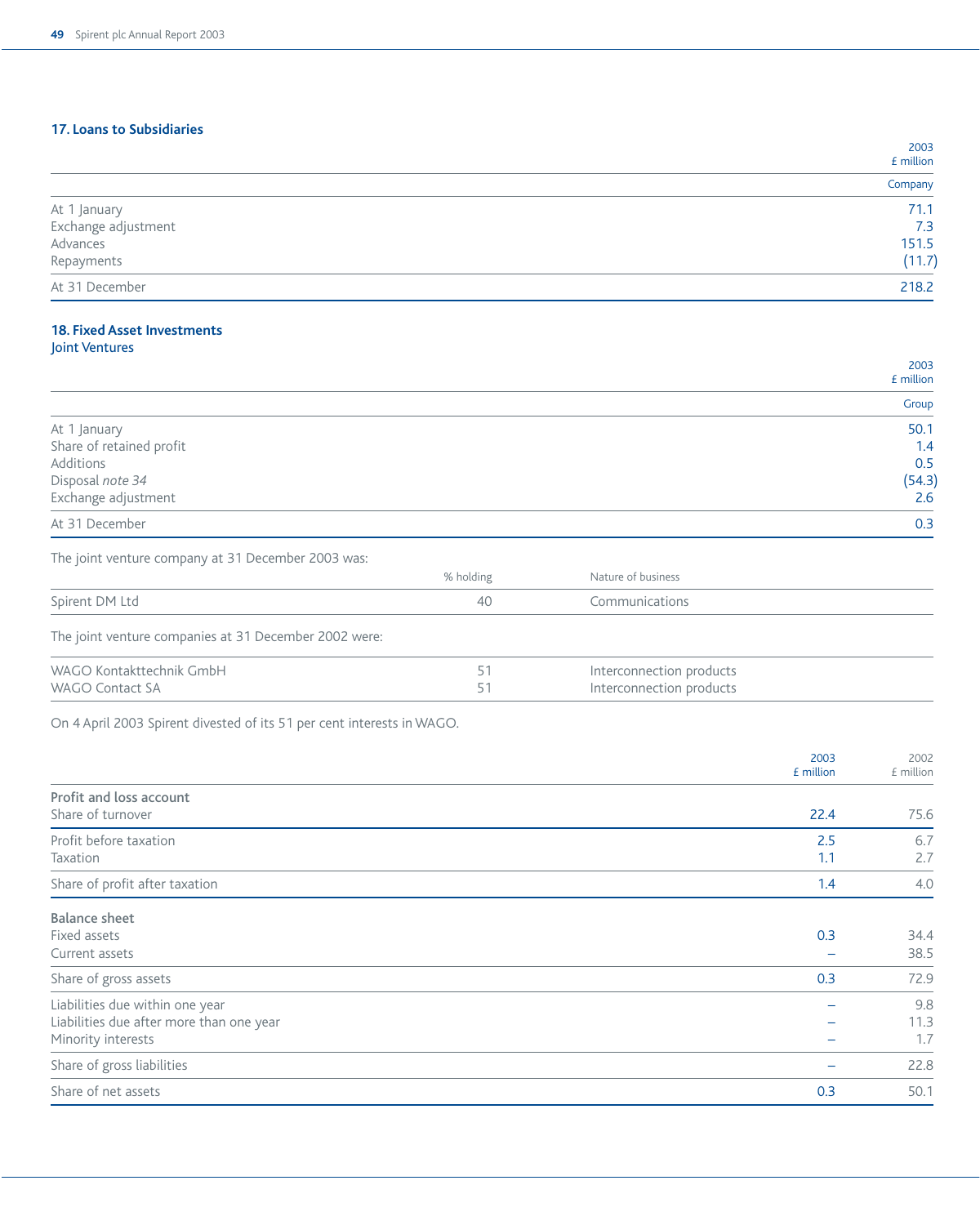#### **18. Fixed Asset Investments** continued Associates

|                                        |       | 2003<br>$E$ million |
|----------------------------------------|-------|---------------------|
|                                        | Group | Company             |
| Cost                                   |       |                     |
| At 1 January and 31 December           |       | 0.1                 |
| Share of retained profits and reserves |       |                     |
| At 1 January                           | 13.3  |                     |
| Exchange adjustment                    | 0.2   |                     |
| Share of retained profits for the year | 1.1   |                     |
| At 31 December                         | 14.6  |                     |
| Net book value at 31 December          | 14.6  | 0.1                 |

The associated companies at 31 December 2003 and 31 December 2002 were as follows:

|                        | % holding | Nature of business        |
|------------------------|-----------|---------------------------|
| Tyton Company of Japan | 49        | Cable management products |
| 3M/ECC                 |           | Cable management products |

### **19. Stocks**

|                  |       | 2003<br>$E$ million |       | 2002<br>£ million |
|------------------|-------|---------------------|-------|-------------------|
|                  | Group | Company             | Group | Company           |
| Raw materials    | 12.6  | 0.5                 | 16.6  | 0.3               |
| Work in progress | 5.0   | 0.1                 | 8.9   | 0.1               |
| Finished goods   | 37.4  | 2.9                 | 36.0  | 3.3               |
|                  | 55.0  | 3.5                 | 61.5  | 3.7               |
|                  |       |                     |       |                   |

### **20. Debtors**

| Due within one year:           |      |      |      |      |
|--------------------------------|------|------|------|------|
| Trade debtors                  | 69.5 | 6.3  | 79.1 | 6.8  |
| Owed by subsidiaries           |      | 8.2  |      | 7.2  |
| Owed by associates             | 0.2  |      | 0.4  | 0.2  |
| Other debtors                  | 8.2  | 0.4  | 6.3  | 1.2  |
| Tax recoverable                |      | 2.6  |      | 2.4  |
| Prepayments and accrued income | 7.3  | 1.3  | 9.5  | 2.0  |
|                                | 85.2 | 18.8 | 95.3 | 19.8 |
| Due after one year:            |      |      |      |      |
| Other debtors                  | 0.2  |      | 0.2  |      |
| Prepayments                    | 1.5  |      | 1.8  | 0.1  |
|                                | 1.7  |      | 2.0  | 0.1  |
| Total debtors                  | 86.9 | 18.8 | 97.3 | 19.9 |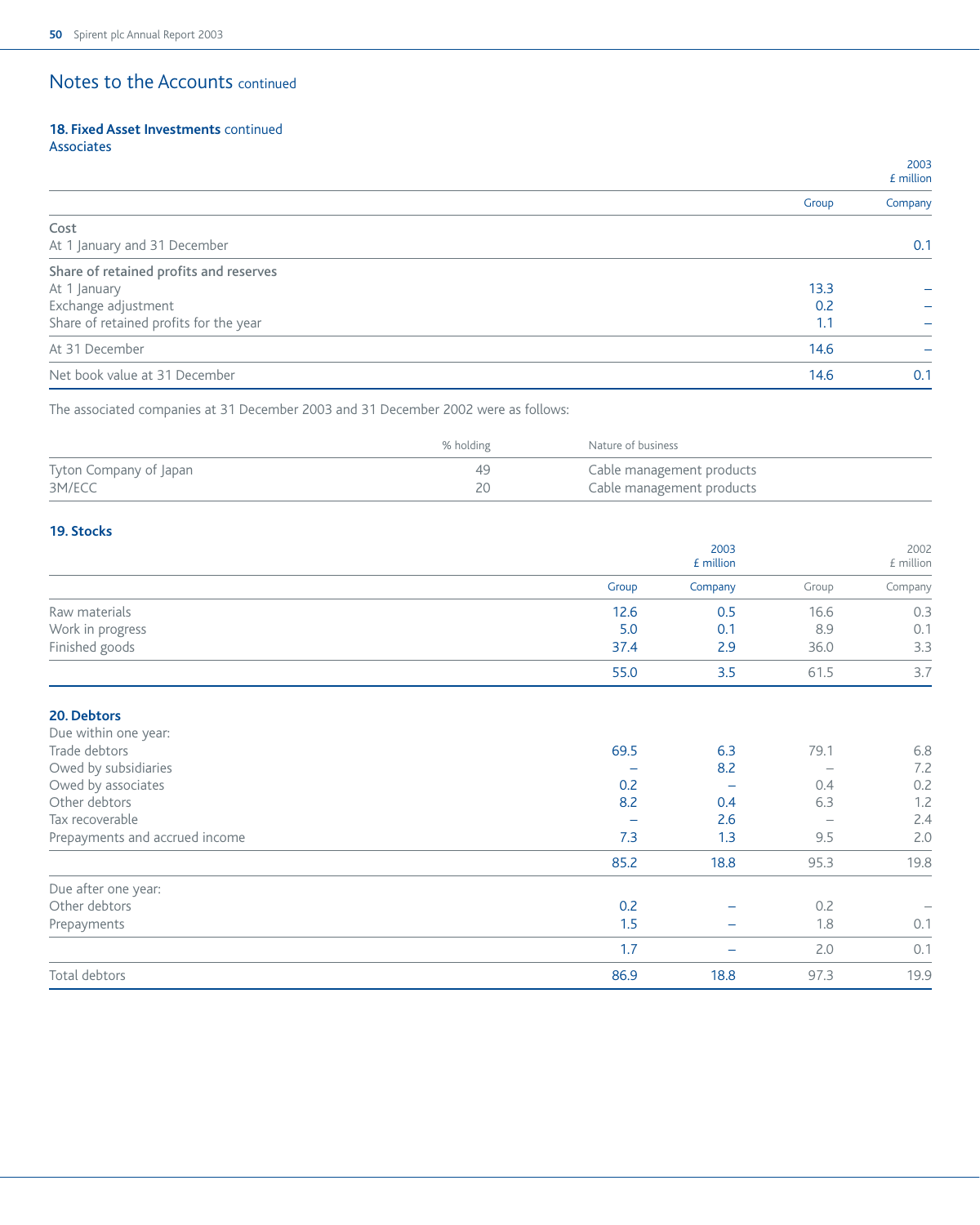### **21. Notes to the Cash Flow Statement**

|                                                                      | 2003<br>£ million | 2002<br>£ million |
|----------------------------------------------------------------------|-------------------|-------------------|
| Returns on Investments and Servicing of Finance                      |                   |                   |
| Interest received                                                    | 3.6               | 4.0               |
| Interest paid                                                        | (12.6)            | (14.7)            |
| Interest element of finance lease rental payments                    | (0.5)             | (0.1)             |
| Exceptional interest paid                                            | (13.7)            |                   |
| Net cash outflow for returns on investments and servicing of finance | (23.2)            | (10.8)            |
| <b>Taxation</b>                                                      |                   |                   |
| Corporation tax paid                                                 | (3.3)             | (11.9)            |
| Overseas tax received                                                | 12.2              | 7.7               |
| Tax received/(paid)                                                  | 8.9               | (4.2)             |
| Capital Expenditure and Financial Investment                         |                   |                   |
| Capital expenditure                                                  | (16.7)            | (27.6)            |
| Receipts from sales of tangible assets                               | 0.9               | 1.8               |
| Net cash outflow for capital expenditure and financial investment    | (15.8)            | (25.8)            |
| <b>Acquisitions and Disposals</b>                                    |                   |                   |
| Acquisition of subsidiaries note 33                                  | (1.1)             | (49.2)            |
| Acquisition of joint venture                                         | (0.5)             |                   |
| Disposal of operations note 34                                       | 62.0              | 55.6              |
| Net cash inflow for acquisitions and disposals                       | 60.4              | 6.4               |
| <b>Management of Liquid Resources</b>                                |                   |                   |
| Sale of investments                                                  | 0.1               | 0.2               |
| <b>Financing</b>                                                     |                   |                   |
| Issue of share capital                                               | 0.7               | 2.4               |
| New loans                                                            | 9.4               | 75.7              |
| Repayment of loans                                                   | (152.9)           | (23.6)            |
| Repayment of capital element of finance lease rentals                | (0.8)             | (0.7)             |
| Net cash (outflow)/inflow from financing                             | (143.6)           | 53.8              |

## **22. Analysis of Changes in Net Debt**

|                                                                                                                                                                     |                                   |                               |                         |                              | £ million                        |
|---------------------------------------------------------------------------------------------------------------------------------------------------------------------|-----------------------------------|-------------------------------|-------------------------|------------------------------|----------------------------------|
|                                                                                                                                                                     | 1 January<br>2003                 | Cash<br>flow                  | Non-cash<br>changes     | Exchange<br>adjustment       | 31 December<br>2003              |
| Cash at bank and in hand<br>Overdrafts                                                                                                                              | 83.5<br>(0.6)                     | (44.8)<br>(0.1)               |                         | (1.1)                        | 37.6<br>(0.7)                    |
| Net cash<br>Current asset investments<br>Bank loans due within one year<br>Other loans and finance lease obligations due within one year                            | 82.9<br>0.1<br>(0.4)<br>(0.8)     | (44.9)<br>(0.1)<br>0.1        |                         | (1.1)                        | 36.9<br>(0.4)<br>(0.7)           |
| Net liquid funds<br>Senior unsecured loan notes due after one year<br>Bank loans due after one year<br>Other loans and finance lease obligations due after one year | 81.8<br>135.0)<br>(99.4)<br>(9.2) | (44.9)<br>47.0<br>96.6<br>0.6 | (0.2)<br>(0.6)<br>(0.3) | (1.1)<br>7.4<br>0.1<br>(0.3) | 35.8<br>(80.8)<br>(3.3)<br>(9.2) |
| Net debt                                                                                                                                                            | (161.8)                           | 99.3                          | (1.1)                   | 6.1                          | (57.5)                           |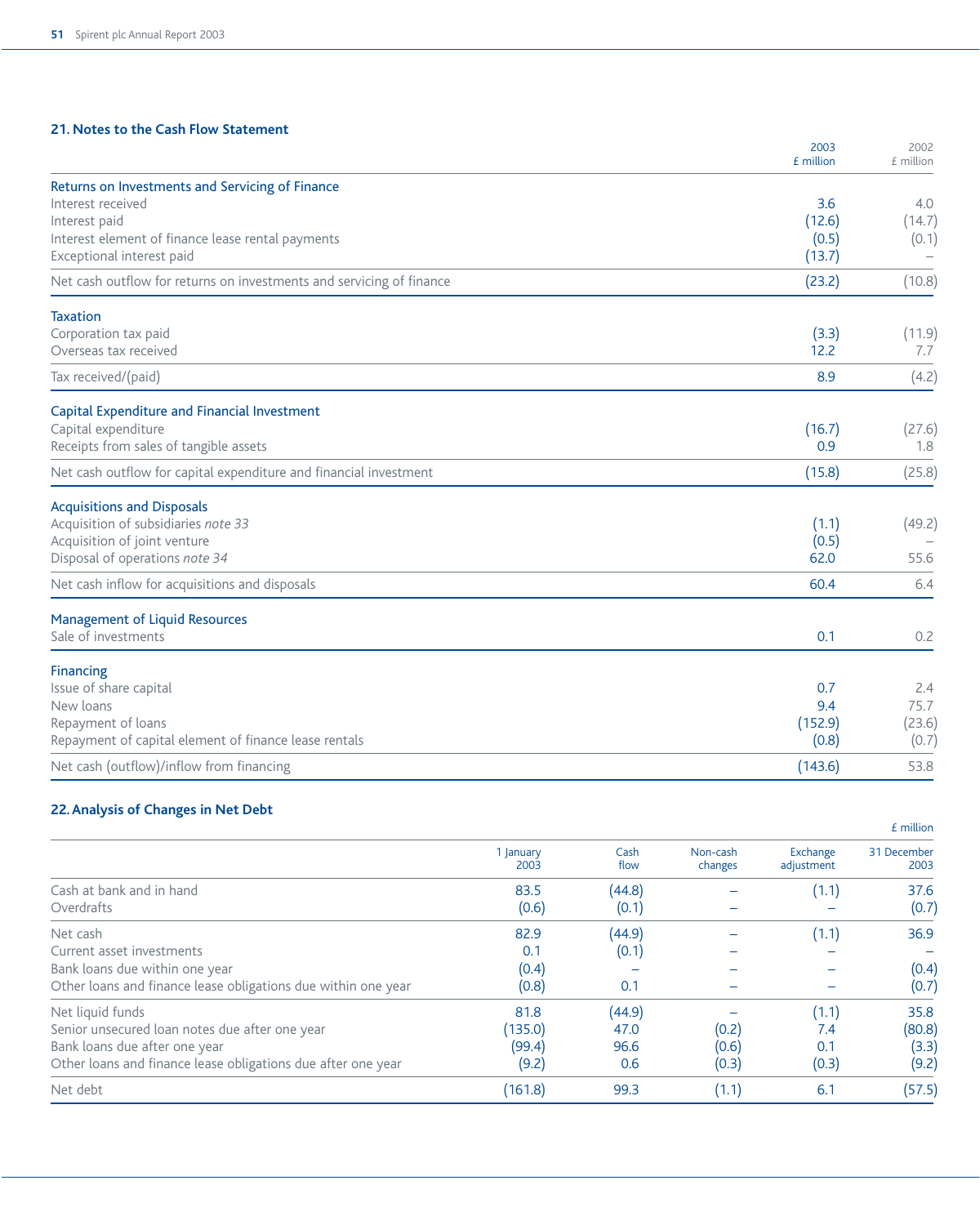### **23. Current Asset Investments**

|                                |       | 2003<br>£ million |       | 2002<br>£ million |
|--------------------------------|-------|-------------------|-------|-------------------|
|                                | Group | Company           | Group | Company           |
| Listed                         |       |                   | U. 1  |                   |
| Market value listed securities |       |                   | O.    | $\qquad \qquad$   |
|                                |       |                   |       |                   |

The investments at 31 December 2002 were US and UK Treasury Stock.

### **24. Creditors Due Within One Year**

| Trade creditors                                                       | 27.6  | 5.3  | 23.6  | 4.9  |
|-----------------------------------------------------------------------|-------|------|-------|------|
| Payments received on account                                          |       |      | 0.4   |      |
| Owed to subsidiaries                                                  |       | 2.0  |       | 1.4  |
| Owed to joint venture                                                 |       |      | 0.3   |      |
| Owed to associates                                                    | 0.8   |      | 0.6   |      |
| Other creditors                                                       | 10.0  | 1.2  | 8.7   | 1.4  |
| Accruals and deferred income                                          | 42.9  | 8.8  | 50.1  | 9.8  |
| Corporation tax - UK and overseas                                     | 24.7  |      | 19.5  | 0.2  |
| Other taxes and social security costs                                 | 5.3   | 0.8  | 4.3   | 1.0  |
|                                                                       | 111.3 | 18.1 | 107.5 | 18.7 |
| <b>25. Loans and Overdrafts</b>                                       |       |      |       |      |
| Bank overdrafts                                                       |       |      |       |      |
| Secured                                                               | 0.7   |      | 0.5   |      |
| Unsecured                                                             |       |      | 0.1   | 0.1  |
| Bank loans due within one year note 28                                | 0.4   |      | 0.4   |      |
| Other loans and finance lease obligations due within one year note 28 | 0.7   |      | 0.8   | 0.1  |
|                                                                       | 1.8   |      | 1.8   | 0.2  |

Where applicable, overdrafts are secured either by mortgages on the freehold properties or by floating charges on the assets of the borrowing subsidiaries.

### **26. Creditors Due After More Than One Year**

|                                                   | 2003  |           |       | Restated<br>2002 |
|---------------------------------------------------|-------|-----------|-------|------------------|
|                                                   |       | £ million |       | £ million        |
|                                                   | Group | Company   | Group | Company          |
| Senior unsecured loan notes note 29               | 80.8  | 80.8      | 135.0 | 135.0            |
| Bank loans note 28                                | 3.3   |           | 99.4  | 95.4             |
| Other loans and finance lease obligations note 28 | 9.2   |           | 9.2   |                  |
| Owed to subsidiaries                              |       | 514.4     |       | 147.6            |
| Other creditors                                   | 1.3   |           | 1.6   |                  |
| Deferred income                                   | 0.4   | 0.3       | 2.6   | 0.4              |
| Pension                                           | 0.6   |           | 0.5   | 0.4              |
|                                                   | 95.6  | 595.5     | 248.3 | 378.8            |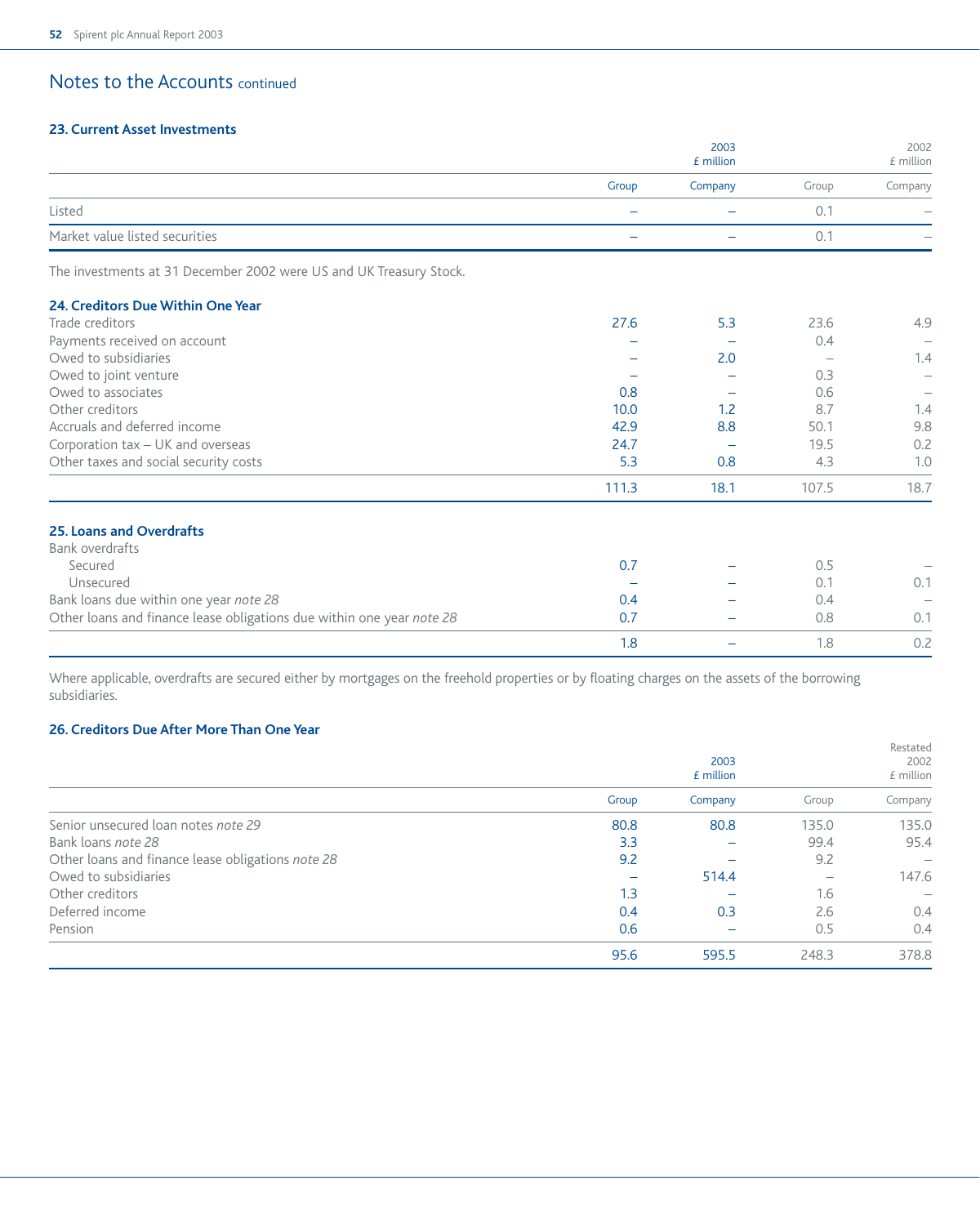#### **27. Provisions for Liabilities and Charges**

|                                                                             |       | 2003<br>£ million |       | 2002<br>£ million |
|-----------------------------------------------------------------------------|-------|-------------------|-------|-------------------|
|                                                                             | Group | Company           | Group | Company           |
| <b>Deferred Taxation</b>                                                    |       |                   |       |                   |
| At 1 January                                                                | 2.4   |                   |       |                   |
| Exchange adjustment                                                         | (0.3) |                   |       |                   |
| Transfer to pension liability                                               | 0.5   |                   |       |                   |
| Credit for the year note 11                                                 | (0.3) |                   |       |                   |
| At 31 December                                                              | 2.3   |                   |       |                   |
| Deferred taxation provided:                                                 |       |                   |       |                   |
| Capital allowances in advance of the corresponding charges for depreciation | 1.4   |                   | 1.7   |                   |
| Other short term timing differences                                         | 0.9   |                   | 0.7   |                   |
|                                                                             | 2.3   |                   | 2.4   |                   |

In accordance with FRS 19 'Deferred Tax', deferred tax assets have not been recognised in respect of total tax losses of £94.9 million (2002 £33.3 million). In addition deferred tax assets of £18.3 million (2002 £20.1 million) arising principally in respect of timing differences have not been recognised (see note 11).

| <b>Other Provisions</b>  |       |       |
|--------------------------|-------|-------|
| Lease provisions         |       |       |
| At 1 January             | 26.0  | 0.7   |
| Charged during the year  | 1.0   |       |
| Released during the year | (1.8) |       |
| Transfers out            | (1.0) |       |
| Utilised during the year | (5.1) | (0.2) |
| Exchange adjustment      | (1.2) |       |
| At 31 December           | 17.9  | 0.5   |

The lease provisions are for the continuing obligations under leases in respect of properties which have been vacated by the Group.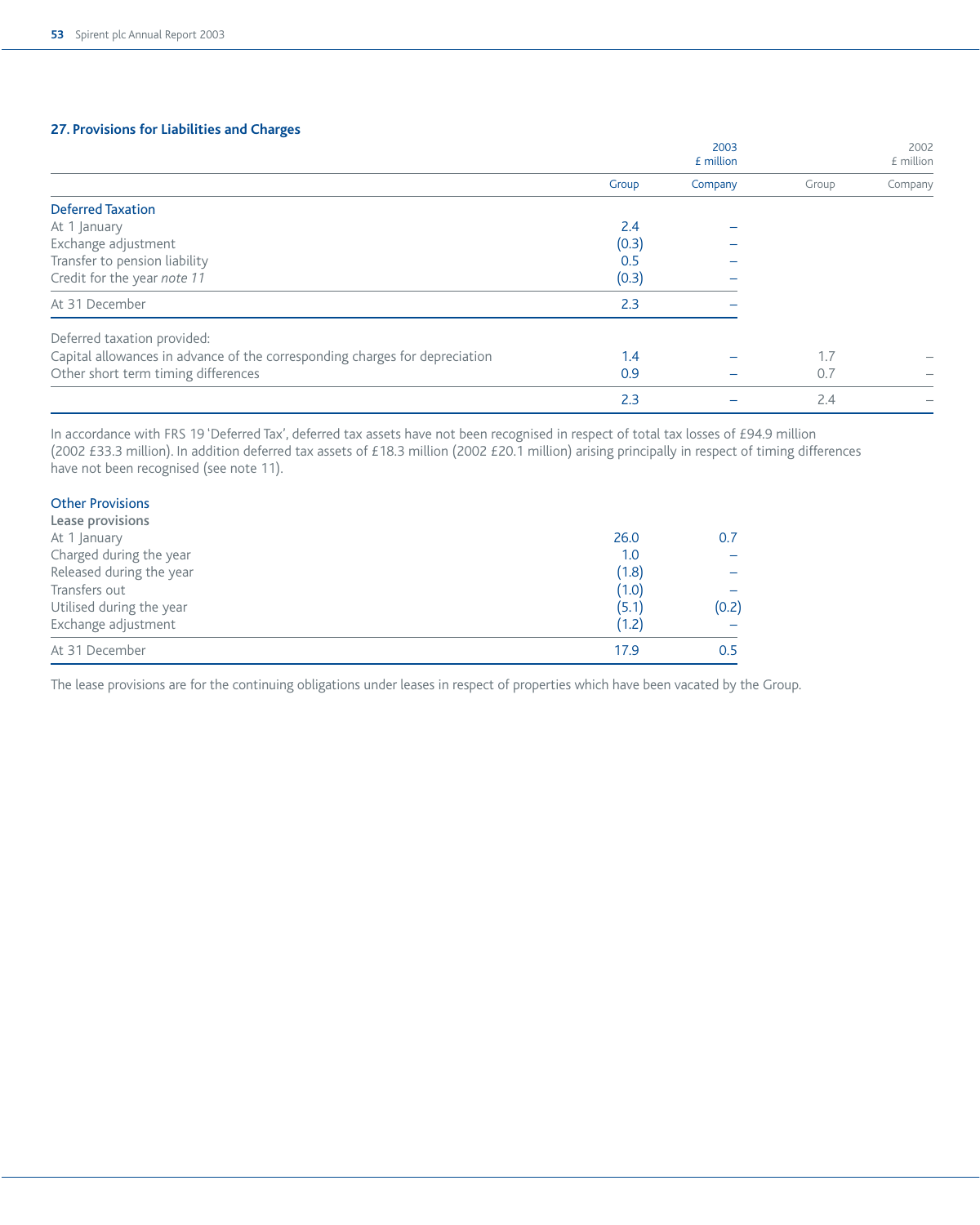### **28. Loans and Finance Lease Obligations**

|                                                                                   |          | 2003<br>$E$ million      |       | 2002<br>£ million |
|-----------------------------------------------------------------------------------|----------|--------------------------|-------|-------------------|
|                                                                                   | Group    | Company                  | Group | Company           |
| Secured:<br>Bank loans not wholly repayable within five years                     |          |                          | 2.2   |                   |
| Bank loans wholly repayable within five years                                     | 3.7      |                          | 2.1   |                   |
| Other loans not wholly repayable within five years                                | 0.7      |                          |       |                   |
| Finance lease obligations                                                         | 9.2      |                          | 9.5   |                   |
|                                                                                   | 13.6     |                          | 13.8  |                   |
| Unsecured:                                                                        |          |                          |       |                   |
| Bank loans wholly repayable within five years                                     |          |                          | 96.2  | 96.1              |
| Other loans wholly repayable within five years                                    |          |                          | 0.5   | 0.1               |
|                                                                                   |          |                          | 96.7  | 96.2              |
| Less debt issuance costs                                                          |          |                          | (0.7) | (0.7)             |
|                                                                                   | 13.6     |                          | 109.8 | 95.5              |
| Repayment schedules for amounts due at 31 December are as follows:<br>Bank loans: |          |                          |       |                   |
| After five years                                                                  |          |                          | 2.2   |                   |
| Between two and five years                                                        | 2.8      |                          | 1.3   |                   |
| Between one and two years                                                         | 0.5      |                          | 96.6  | 96.1              |
| Due after more than one year                                                      | 3.3      |                          | 100.1 | 96.1              |
| Less debt issuance costs                                                          | $\equiv$ |                          | (0.7) | (0.7)             |
| Due after more than one year note 26                                              | 3.3      | $\overline{\phantom{0}}$ | 99.4  | 95.4              |
| Due within one year note 25                                                       | 0.4      |                          | 0.4   |                   |
| Total bank loans                                                                  | 3.7      | $\overline{\phantom{0}}$ | 99.8  | 95.4              |
| Other loans and finance leases:                                                   |          |                          |       |                   |
| After five years                                                                  | 7.0      |                          | 7.1   |                   |
| Between two and five years                                                        | 1.5      |                          | 1.5   |                   |
| Between one and two years                                                         | 0.7      |                          | 0.6   |                   |
| Due after more than one year note 26                                              | 9.2      |                          | 9.2   |                   |
| Due within one year note 25                                                       | 0.7      |                          | 0.8   | 0.1               |
| Total other loans and finance leases                                              | 9.9      | $\overline{\phantom{0}}$ | 10.0  | 0.1               |
| Total loans                                                                       | 13.6     |                          | 109.8 | 95.5              |

Where applicable loans are secured either by mortgages on the freehold properties or by floating charges on the assets of the borrowing subsidiaries. The long term secured loans are repayable in 2017 and bear interest at an average rate of 4 per cent.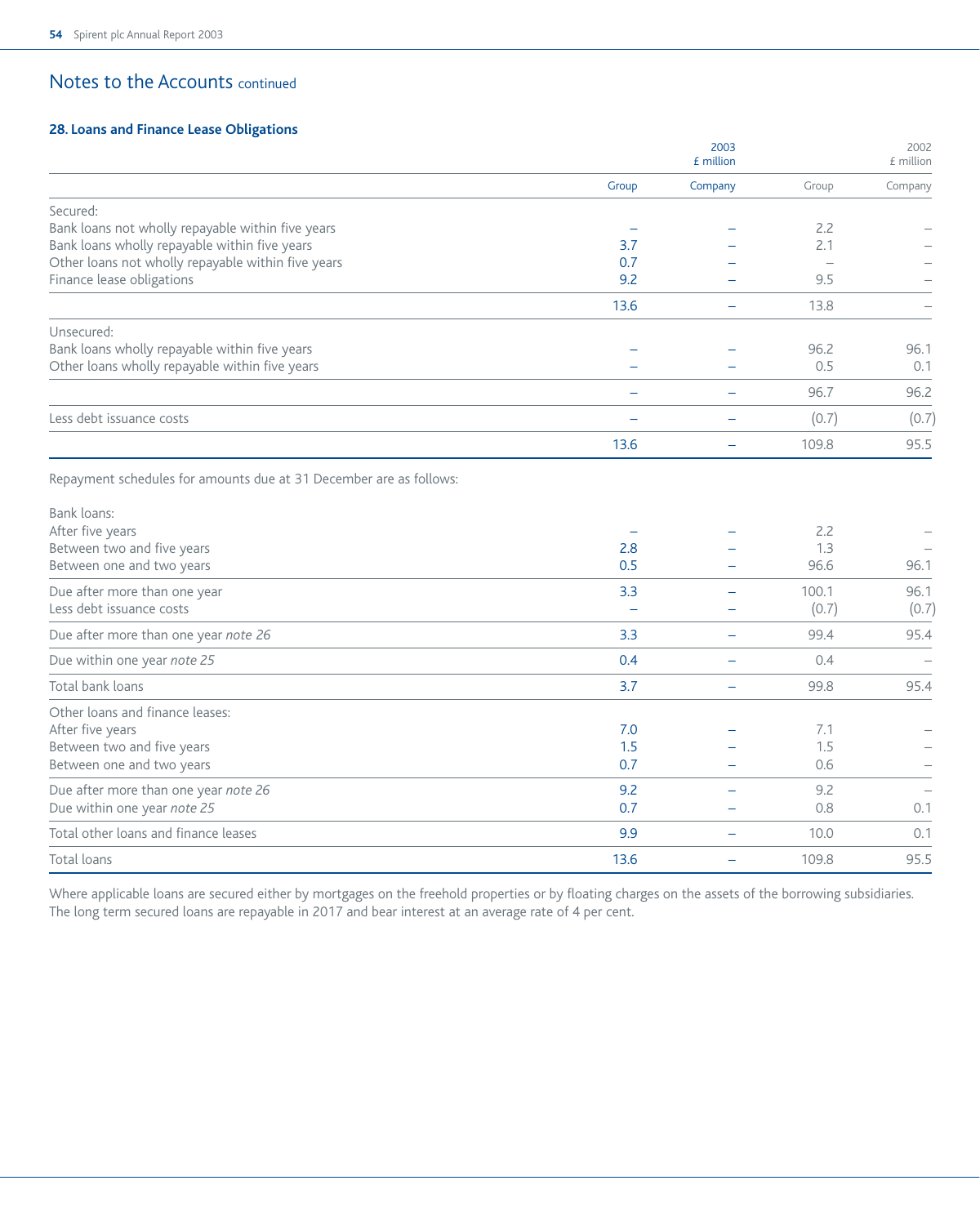#### **29. Senior Unsecured Loan Notes**

|                                      |       | 2003<br>£ million |       | 2002<br>£ million |
|--------------------------------------|-------|-------------------|-------|-------------------|
|                                      | Group | Company           | Group | Company           |
| Senior unsecured loan notes 2006     | 3.6   | 3.6               | 6.2   | 6.2               |
| Senior unsecured loan notes 2009     | 77.4  | 77.4              | 129.2 | 129.2             |
|                                      | 81.0  | 81.0              | 135.4 | 135.4             |
| Less debt issuance costs             | (0.2) | (0.2)             | (0.4) | (0.4)             |
| Due after more than one year note 26 | 80.8  | 80.8              | 135.0 | 135.0             |

At 31 December 2003 the following loan notes were in issue:

(i) \$6.4 million bearing interest at 9.19 per cent repayable on 23 November 2006;

(ii) \$41.9 million bearing interest at 9.31 per cent repayable on 23 November 2009;

(iii) \$76.1 million bearing interest at 9.41 per cent repayable on 23 November 2009;

(iv) \$19.8 million bearing interest at 10.00 per cent repayable on 23 November 2009. An interest rate derivative was entered into in 1999 to reduce the effective interest rate to 9.53%.

Loan notes are repayable:

(i) at maturity; or

(ii) at any time at the Company's option in an amount of not less than 5 per cent of the aggregate principal amount then outstanding plus a make-whole amount.

#### **30. Financial Risk Management**

The Group's approach to managing financial risk is described in the Financial Review on pages 8 to 11.

#### (a) Interest Rate Risk

The interest rate profile of the Group's financial assets and liabilities at 31 December after taking into account interest rate swaps was as follows:

|                         |                               |                         | 2003<br>£ million   |
|-------------------------|-------------------------------|-------------------------|---------------------|
|                         | At floating<br>interest rates | Non-interest<br>bearing | <b>Total</b>        |
| <b>Financial assets</b> |                               |                         |                     |
| Sterling                | 8.5                           | 0.4                     | 8.9                 |
| US dollar               | 17.2                          | 1.1                     | 18.3                |
| Euro                    | 4.0                           | 0.6                     | 4.6                 |
| Others                  | 4.3                           | 1.7                     | 6.0                 |
|                         | 34.0                          | 3.8                     | 37.8                |
|                         |                               |                         | 2002<br>$E$ million |
|                         | At floating<br>interest rates | Non-interest<br>bearing | Total               |
| <b>Financial assets</b> |                               |                         |                     |
| Sterling                | 61.1                          | 0.1                     | 61.2                |
| US dollar               | 10.1                          | 1.0                     | 11.1                |
| Euro                    | 5.6                           | 1.3                     | 6.9                 |
| Others                  | 3.5                           | 1.1                     | 4.6                 |
|                         | 80.3                          | 3.5                     | 83.8                |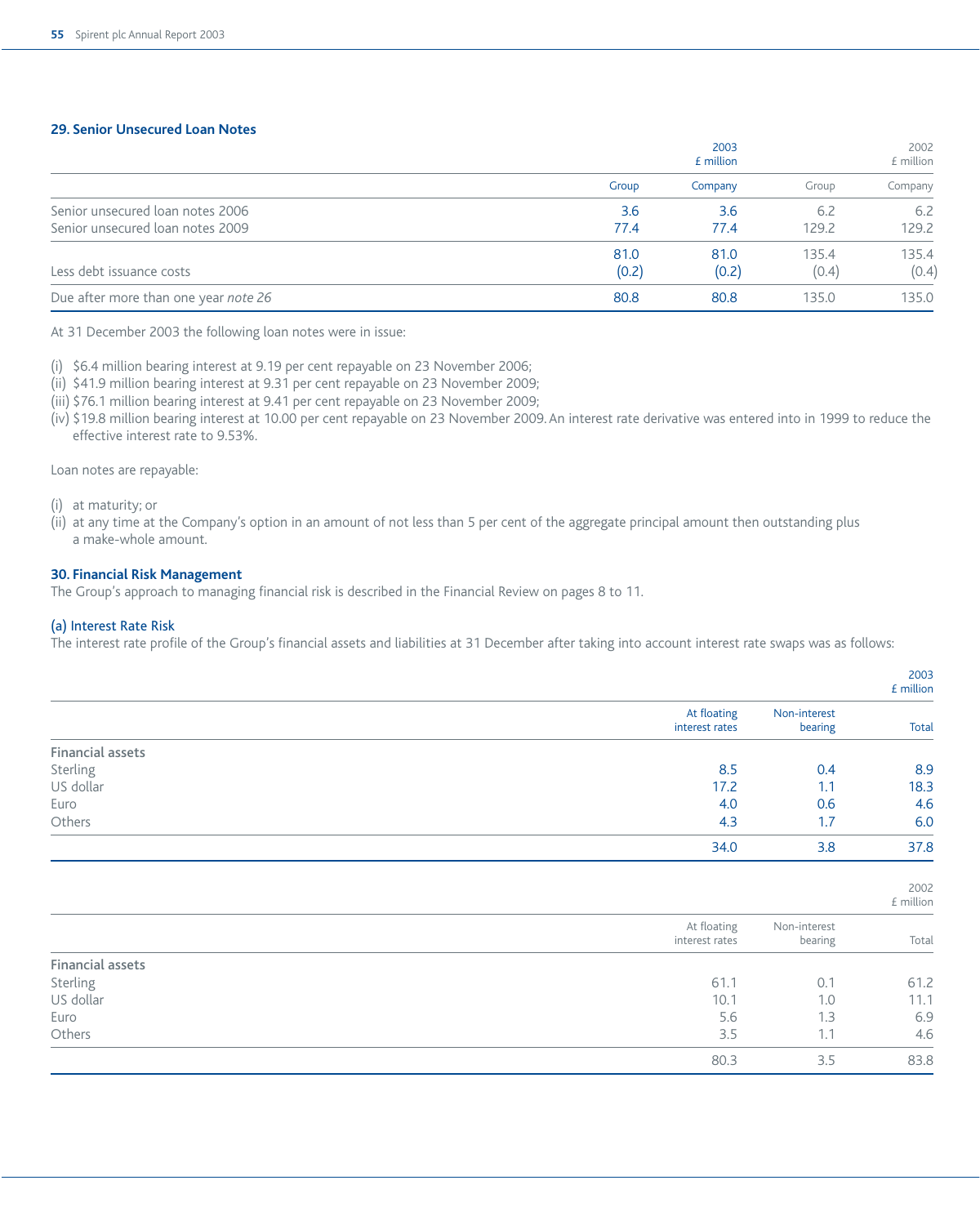### **30. Financial Risk Management** continued

The financial assets of the Group comprise:

|                                                                      | 2003<br>£ million | 2002<br>£ million |
|----------------------------------------------------------------------|-------------------|-------------------|
| Debtors due after more than one year (excluding prepayments) note 20 | 0.2               | 0.2               |
| Current asset investments note 23                                    |                   | 0.1               |
| Cash at bank and in hand note 22                                     | 37.6              | 83.5              |
|                                                                      | 37.8              | 83.8              |

Floating rate financial assets comprised cash deposits at call, seven day and monthly rates. The weighted average period to maturity for financial assets on which no interest is paid is less than one year.

|                              |                                                                |                                                                                    |                                                                                                      |                                                                |                                                                                    | 2003<br>£ million                                                                                    |
|------------------------------|----------------------------------------------------------------|------------------------------------------------------------------------------------|------------------------------------------------------------------------------------------------------|----------------------------------------------------------------|------------------------------------------------------------------------------------|------------------------------------------------------------------------------------------------------|
|                              |                                                                |                                                                                    | At fixed<br>interest rates                                                                           | At floating<br>interest rates                                  | Non-interest<br>bearing                                                            | <b>Total</b>                                                                                         |
| <b>Financial liabilities</b> |                                                                |                                                                                    |                                                                                                      |                                                                |                                                                                    |                                                                                                      |
| US dollar                    |                                                                |                                                                                    | 43.7                                                                                                 | 40.4                                                           | 1.3                                                                                | 85.4                                                                                                 |
| Euro                         |                                                                |                                                                                    | 10.0                                                                                                 | 0.4                                                            |                                                                                    | 10.4                                                                                                 |
| Others                       |                                                                |                                                                                    | 0.2                                                                                                  | 0.4                                                            |                                                                                    | 0.6                                                                                                  |
|                              |                                                                |                                                                                    | 53.9                                                                                                 | 41.2                                                           | 1.3                                                                                | 96.4                                                                                                 |
|                              |                                                                |                                                                                    |                                                                                                      |                                                                |                                                                                    | 2002<br>£ million                                                                                    |
|                              |                                                                |                                                                                    | At fixed<br>interest rates                                                                           | At floating<br>interest rates                                  | Non-interest<br>bearing                                                            | Total                                                                                                |
| <b>Financial liabilities</b> |                                                                |                                                                                    |                                                                                                      |                                                                |                                                                                    |                                                                                                      |
| Sterling                     |                                                                |                                                                                    | $\overline{\phantom{0}}$                                                                             | 84.4                                                           |                                                                                    | 84.4                                                                                                 |
| US dollar                    |                                                                |                                                                                    | 37.8                                                                                                 | 112.3                                                          | 1.6                                                                                | 151.7                                                                                                |
| Euro                         |                                                                |                                                                                    | 10.1                                                                                                 | 0.4                                                            |                                                                                    | 10.5                                                                                                 |
| Others                       |                                                                |                                                                                    | 0.2                                                                                                  | 0.2                                                            |                                                                                    | 0.4                                                                                                  |
|                              |                                                                |                                                                                    | 48.1                                                                                                 | 197.3                                                          | 1.6                                                                                | 247.0                                                                                                |
|                              | Average<br>interest rates<br>of fixed rate<br>liabilities<br>% | Weighted<br>average period<br>to maturity<br>of fixed rate<br>liabilities<br>years | 2003<br>Weighted<br>average period<br>to maturity<br>of non-interest<br>bearing liabilities<br>years | Average<br>interest rates<br>of fixed rate<br>liabilities<br>% | Weighted<br>average period<br>to maturity<br>of fixed rate<br>liabilities<br>years | 2002<br>Weighted<br>average period<br>to maturity<br>of non-interest<br>bearing liabilities<br>years |
| <b>Financial liabilities</b> |                                                                |                                                                                    |                                                                                                      |                                                                |                                                                                    |                                                                                                      |
| Sterling                     | 11.5                                                           | 2.3                                                                                | $\overline{\phantom{0}}$                                                                             | 11.5                                                           | 3.3                                                                                |                                                                                                      |
| US dollar                    | 9.2                                                            | 5.6                                                                                | 5.2                                                                                                  | 8.3                                                            | 6.2                                                                                | 4.9                                                                                                  |
| Euro                         | 5.7                                                            | 12.8                                                                               |                                                                                                      | 5.8                                                            | 13.3                                                                               |                                                                                                      |
| Others                       | 11.2                                                           | 2.1                                                                                |                                                                                                      | 13.9                                                           | 2.8                                                                                |                                                                                                      |
| Group                        | 8.6                                                            | 6.9                                                                                | 5.2                                                                                                  | 7.8                                                            | 7.7                                                                                | 4.9                                                                                                  |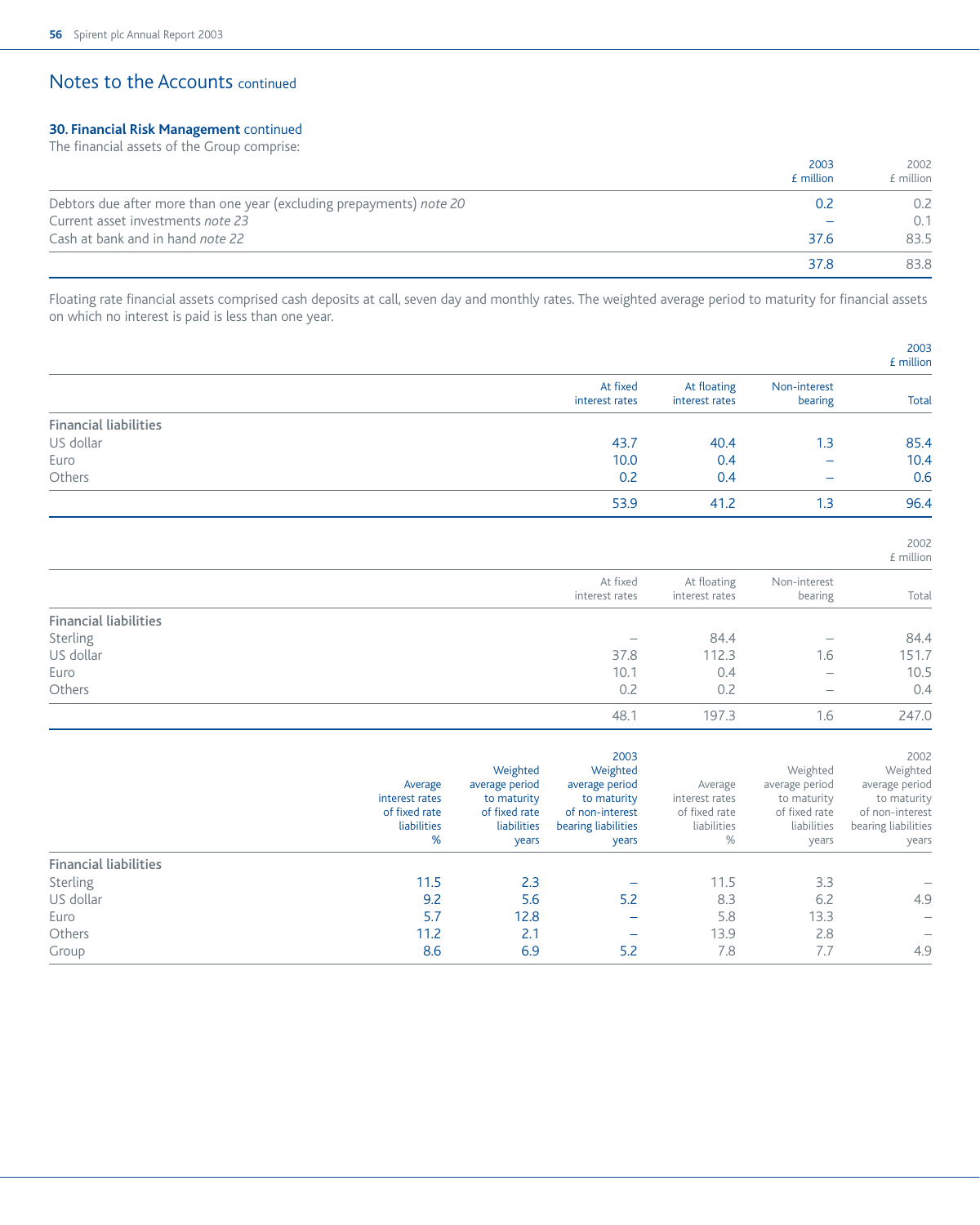#### **30. Financial Risk Management** continued

The financial liabilities of the Group comprise:

|                                                                                    | 2003<br>£ million | 2002<br>$E$ million |
|------------------------------------------------------------------------------------|-------------------|---------------------|
| Bank overdrafts, current instalment of loans and finance lease obligations note 25 | 1.8               | 1.8                 |
| Senior unsecured loan notes due after more than one year note 26                   | 80.8              | 135.0               |
| Bank loans due after more than one year note 26                                    | 3.3               | 99.4                |
| Other loans and finance lease obligations due after more than one year note 26     | 9.2               | 9.2                 |
| Other creditors falling due after more than one year note 26                       | 1.3               | 1.6                 |
|                                                                                    | 96.4              | 247.0               |

The floating rate liabilities at 31 December 2003 comprise primarily \$72.1 million (2002 \$163.4 million) of the senior unsecured loan notes for which an interest rate swap is in place. Other floating rate liabilities bear interest at various rates set with reference to the prevailing LIBOR or equivalent for the time period and country.

#### (b) Maturity of Financial Liabilities

The maturity profile of the Group's financial liabilities at 31 December was as follows:

| In one year or less, or on demand<br>In more than one year but not more than two years<br>In more than two years but not more than five years<br>In more than five years | 1.8<br>1.2<br>7.8<br>85.6 | 1.9<br>96.5<br>9.0<br>139.6 |
|--------------------------------------------------------------------------------------------------------------------------------------------------------------------------|---------------------------|-----------------------------|
|                                                                                                                                                                          | 96.4                      | 247.0                       |
| The undrawn committed borrowing facilities at 31 December were as follows:                                                                                               |                           |                             |
| Expiring in one year or less                                                                                                                                             | 61.5                      | 24.8                        |
| Expiring in more than one year but not more than two years                                                                                                               |                           | 73.4                        |

The committed borrowing facilities are comprised primarily of a £60 million multi-currency revolving credit facility.

As discussed in the Financial Review on pages 8 to 11, the Group put in place a £30 million 364-day working capital facility effective from 18 February 2004 with a six month term-out option to replace this £60 million facility.

61.5 98.2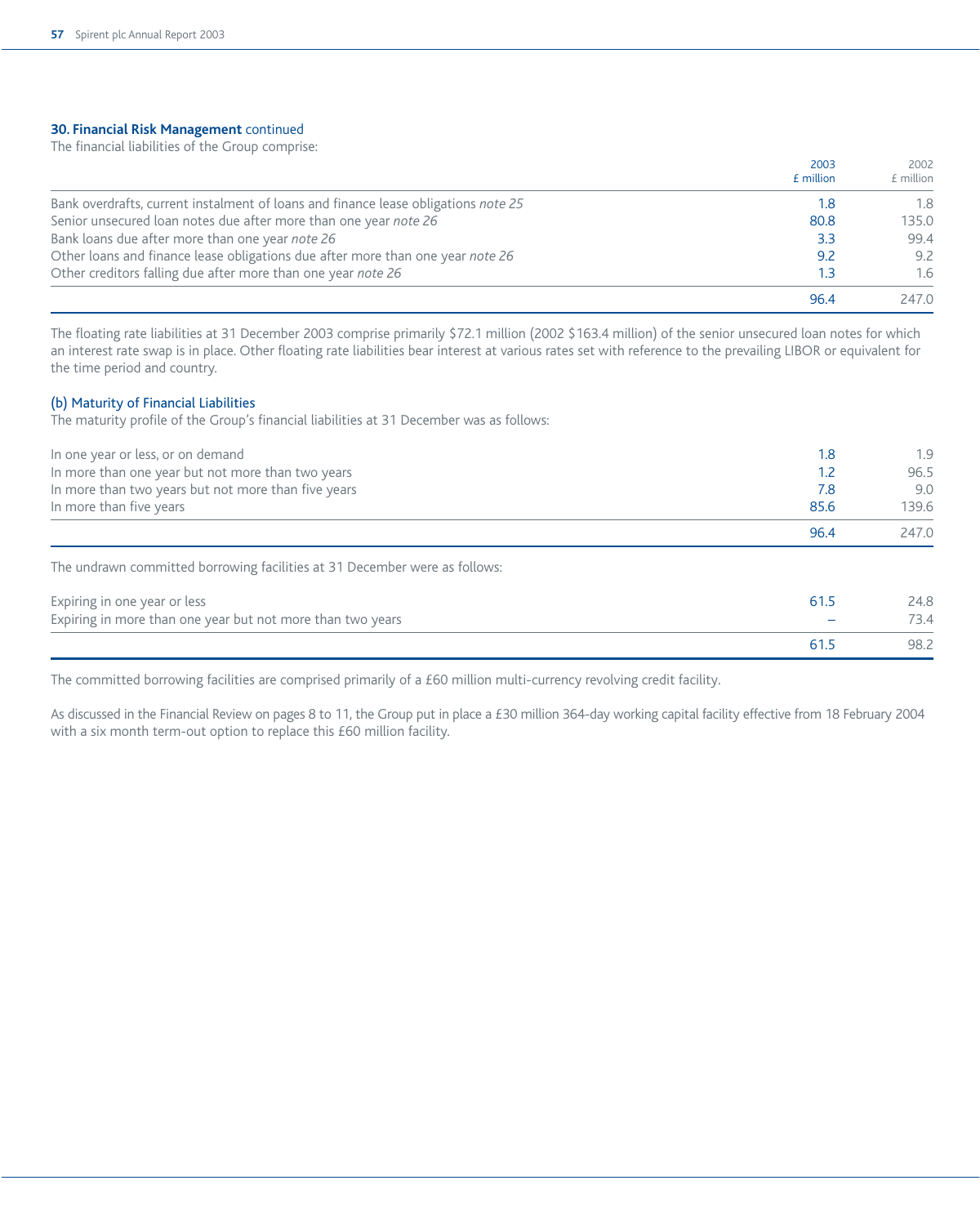#### **30. Financial Risk Management** continued

### (c) Currency Exposure of Financial Assets and Liabilities

The table below shows the net unhedged monetary assets and liabilities of Group companies at 31 December. These monetary assets and liabilities are not denominated in their functional currency and therefore give rise to exchange gains and losses in the profit and loss account.

|                                        | Net foreign currency monetary assets/(liabilities) |           |       | 2003<br>£ million |              |
|----------------------------------------|----------------------------------------------------|-----------|-------|-------------------|--------------|
|                                        | <b>Sterling</b>                                    | US dollar | Euro  | Other             | <b>Total</b> |
| Functional currency of Group operation |                                                    |           |       |                   |              |
| Sterling                               |                                                    | (1.0)     | 0.6   |                   | (0.4)        |
| US dollar                              | (0.3)                                              |           | (0.1) |                   | (0.4)        |
| Euro                                   | (0.8)                                              | (1.5)     |       | 0.2               | (2.1)        |
| Other                                  | (1.9)                                              | 1.7       | (0.9) | 0.6               | (0.5)        |
|                                        | (3.0)                                              | (0.8)     | (0.4) | 0.8               | (3.4)        |

|                                        | Net foreign currency monetary assets/(liabilities) |                   |                          | 2002<br>£ million |       |
|----------------------------------------|----------------------------------------------------|-------------------|--------------------------|-------------------|-------|
|                                        | Sterling                                           | US dollar         | Euro                     | Other             | Total |
| Functional currency of Group operation |                                                    |                   |                          |                   |       |
| Sterling                               |                                                    | 0.2               | 1.0                      | (0.1)             | 1.1   |
| US dollar                              | (0.3)                                              | $\hspace{0.05cm}$ | (0.1)                    | $\hspace{0.05cm}$ | (0.4) |
| Euro                                   | 0.3                                                | 0.3               | $\overline{\phantom{a}}$ | 0.2               | 0.8   |
| Other                                  | (0.4)                                              | 2.8               |                          | 0.1               | 2.5   |
|                                        | (0.4)                                              | 3.3               | 0.9                      | 0.2               | 4.0   |

#### (d) Fair Value of Financial Instruments

|                                                                                        |                      | 2003<br>$E$ million |               | 2002<br>£ million |
|----------------------------------------------------------------------------------------|----------------------|---------------------|---------------|-------------------|
|                                                                                        | <b>Book</b><br>value | Fair<br>value       | Book<br>value | Fair<br>value     |
| Primary financial instruments held or issued to finance the Group's operations         |                      |                     |               |                   |
| Short term borrowings and current portion of long term borrowings                      | (1.8)                | (1.8)               | (1.8)         | (1.8)             |
| Long term senior unsecured loan notes                                                  | (80.8)               | (97.0)              | (135.0)       | (153.1)           |
| Other long term borrowings                                                             | (12.5)               | (11.8)              | (108.6)       | 107.7)            |
| Cash and other liquid funds                                                            | 37.6                 | 37.6                | 83.5          | 83.5              |
| Current asset investments                                                              |                      |                     | 0.1           | 0.1               |
| Other financial assets                                                                 | 0.2                  | 0.2                 | 0.2           | 0.2               |
| Other financial liabilities                                                            | (1.3)                | (1.3)               | (1.6)         | (1.6)             |
|                                                                                        | (58.6)               | (74.1)              | (163.2)       | (180.4)           |
| Derivative financial instruments held to manage the interest rate and currency profile |                      |                     |               |                   |
| Interest rate swaps                                                                    |                      | (1.3)               |               | 0.4               |
| Forward foreign exchange contracts                                                     |                      | 0.4                 |               | 0.5               |
|                                                                                        | (58.6)               | (75.0)              | (163.2)       | (179.5)           |

The derivative financial instruments are as follows:

(i) Interest rate swaps for \$72.1 million (£40.5 million). The swaps terminate on 23 November 2009 and can be cancelled at the banks' option at six monthly intervals with no mark to market settlement. The swaps have been transacted with two banks and are split \$48.0 million and \$24.1 million between them. The terms of the \$48.0 million swap allow for either party to exercise a break on 23 November 2005 or 23 November 2008. The swap for \$24.1 million allows for either party to exercise a break at 23 November 2005. If a break is exercised a mark to market settlement is made at the fair value. At 31 December 2003 the fair value was £1.3 million which would have been payable by Spirent to the banks.

(ii) Forward foreign exchange contracts are used to hedge material transactional exposures.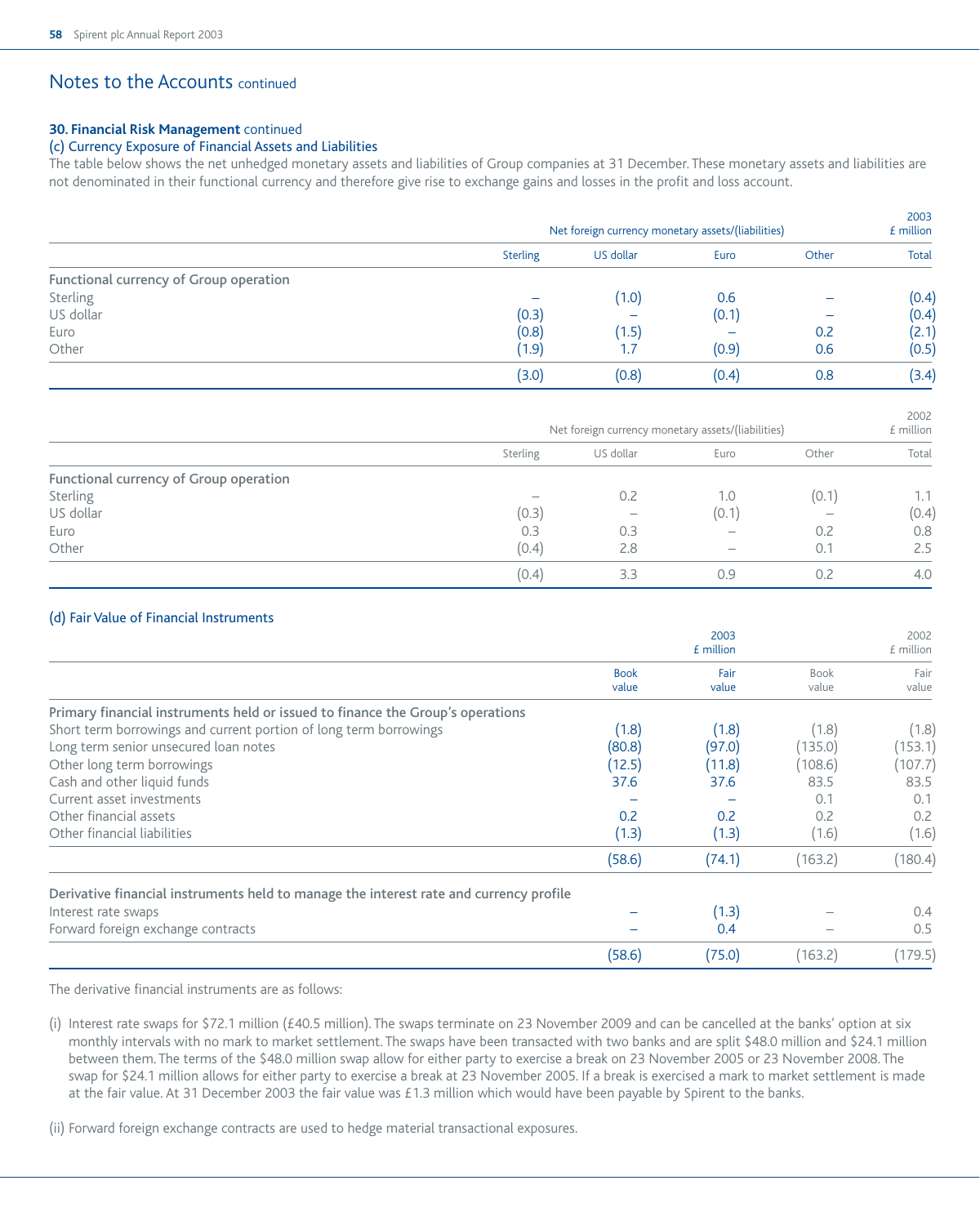### **30. Financial Risk Management** continued

#### (e) Hedges

As explained in the Financial Review on pages 8 to 11, it is the Group's policy to hedge a proportion of its transactional currency exchange exposures using forward foreign currency contracts and its interest rate exposures by using interest rate swaps. Gains and losses on instruments used for hedging are not recognised until the exposure that is being hedged itself is recognised.

Unrecognised gains and losses on instruments used for hedging are as follows:

|                                                                                                                                             |            |                | 2003<br>£ million           | 2002<br>£ million           |
|---------------------------------------------------------------------------------------------------------------------------------------------|------------|----------------|-----------------------------|-----------------------------|
|                                                                                                                                             | Gains      | Losses         | Total net<br>gains/(losses) | Total net<br>gains/(losses) |
| Unrecognised gains/(losses) at 1 January<br>Gains/(losses) arising in previous years recognised in the year                                 | 1.1<br>1.1 | (0.2)<br>(0.2) | 0.9<br>0.9                  | (1.2)<br>(1.2)              |
| Gains/(losses) arising before 1 January that were not recognised in the year<br>Gains/(losses) arising in the year that were not recognised | 0.4        | (1.3)          | (0.9)                       | 0.9                         |
| Unrecognised gains/(losses) on hedges at 31 December                                                                                        | 0.4        | (1.3)          | (0.9)                       | 0.9                         |
| Expected to be recognised:<br>In one year or less<br>In later years                                                                         | 0.4        | (1.3)          | 0.4<br>(1.3)                | 0.5<br>0.4                  |
|                                                                                                                                             | 0.4        | (1.3)          | (0.9)                       | 0.9                         |

### **31. Operating Lease Commitments**

Annual commitments which expire:

|                                                                      | 2003<br>£ million |         | 2002<br>$E$ million |         |
|----------------------------------------------------------------------|-------------------|---------|---------------------|---------|
|                                                                      | Group             | Company | Group               | Company |
| In respect of land and buildings (subject to periodic rent reviews): |                   |         |                     |         |
| Within one year                                                      | 0.3               |         | 0.6                 |         |
| In the second to fifth years                                         | 5.2               | 0.1     | 5.7                 |         |
| Over five years                                                      | 4.4               | 0.6     | 5.8                 | 0.8     |
|                                                                      | 9.9               | 0.7     | 12.1                | 0.8     |
| In respect of plant and equipment:                                   |                   |         |                     |         |
| Within one year                                                      | 0.4               |         | 0.1                 |         |
| In the second to fifth years                                         | 0.1               |         | 0.4                 |         |
|                                                                      | 0.5               |         | 0.5                 |         |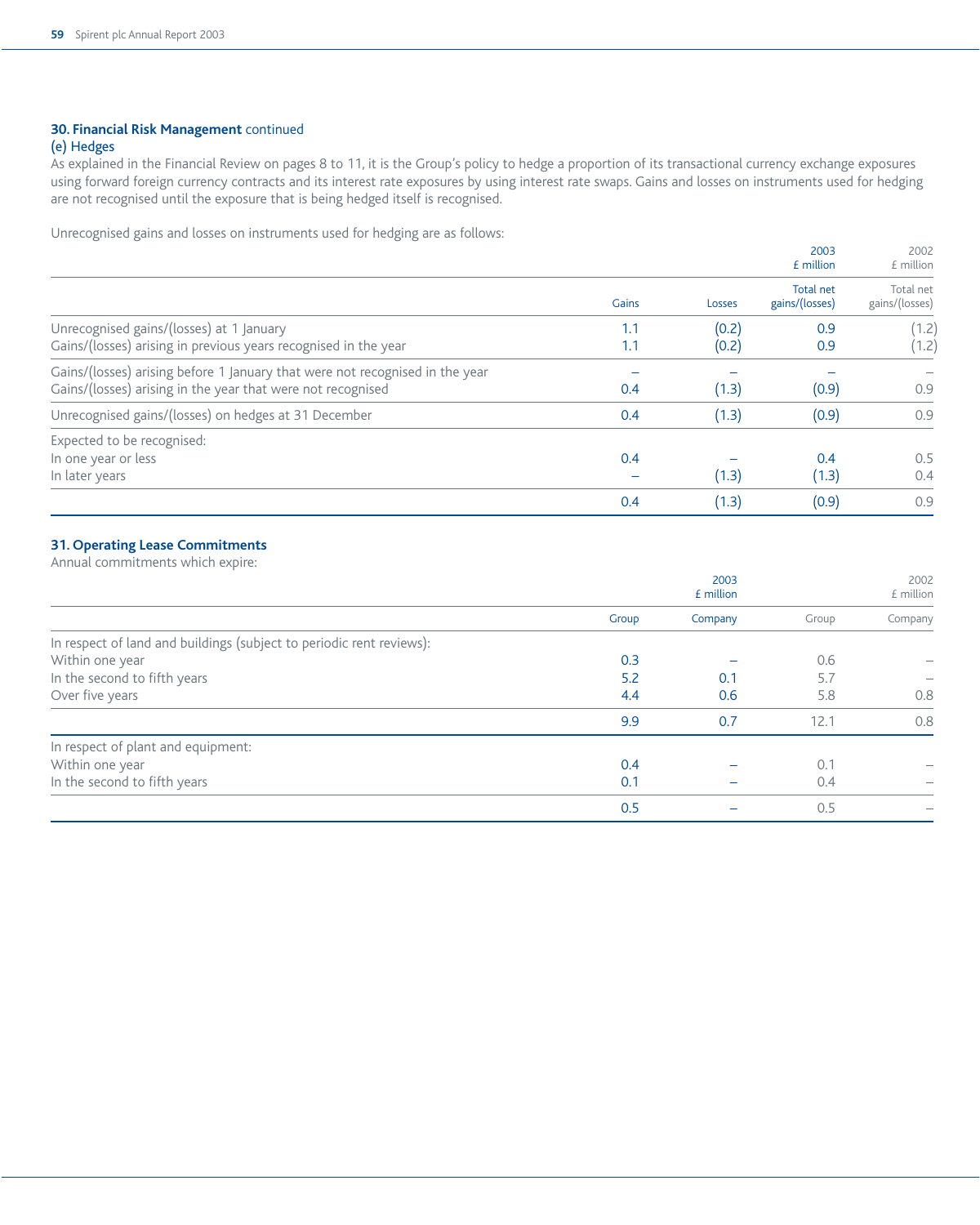## **32. Capital and Reserves**

|                                                          |                               |                             |                    |                                  |                                | £ million                     |
|----------------------------------------------------------|-------------------------------|-----------------------------|--------------------|----------------------------------|--------------------------------|-------------------------------|
|                                                          | Called up<br>share<br>capital | Share<br>premium<br>account | Capital<br>reserve | Capital<br>redemption<br>reserve | Investment<br>in own<br>shares | Profit<br>and loss<br>account |
|                                                          |                               |                             |                    |                                  |                                | Group                         |
| At 1 January                                             | 31.3                          | 696.1                       | 17.6               | 0.7                              |                                | (606.6)                       |
| Prior year adjustment - UITF 38                          |                               |                             |                    |                                  | (32.2)                         | 30.1                          |
| Transfer in respect of provision against investment      |                               |                             |                    |                                  |                                |                               |
| in own shares                                            |                               |                             |                    |                                  | 30.1                           | (30.1)                        |
| Prior year adjustment - FRS 17                           |                               |                             |                    |                                  |                                | (41.9)                        |
| At 1 January as restated                                 | 31.3                          | 696.1                       | 17.6               | 0.7                              | (2.1)                          | (648.5)                       |
| Exchange adjustment on subsidiaries, joint ventures      |                               |                             |                    |                                  |                                |                               |
| and associates                                           |                               |                             |                    |                                  |                                | 6.1                           |
| Overseas taxation on exchange adjustment                 |                               |                             |                    |                                  |                                | (0.2)                         |
| New shares issued                                        | 0.2                           | 1.4                         | (0.9)              |                                  |                                |                               |
| Obligation to issue share capital - stock compensation   |                               |                             | 0.6                |                                  |                                |                               |
| Obligation to issue share capital - Caw Networks, Inc.   |                               |                             | 2.7                |                                  |                                |                               |
| Loss for the year                                        |                               |                             |                    |                                  |                                | (0.5)                         |
| Goodwill on disposal of subsidiaries                     |                               |                             |                    |                                  |                                |                               |
| acquired before 1998                                     |                               |                             |                    |                                  |                                | 2.6                           |
| Shares transferred to ESOT                               |                               |                             | 0.5                |                                  | (0.5)                          |                               |
| Gain on lapsed options                                   |                               |                             | (1.2)              |                                  |                                | 1.2                           |
| Actuarial gain recognised on pension schemes             |                               |                             |                    |                                  |                                | 0.3                           |
| Taxation on actuarial gain                               |                               |                             |                    |                                  |                                | (0.1)                         |
| Reinstatement of deferred tax asset on pension liability |                               |                             |                    |                                  |                                | 12.6                          |
| Transfer                                                 |                               |                             | (1.6)              |                                  |                                | 1.6                           |
| At 31 December                                           | 31.5                          | 697.5                       | 17.7               | 0.7                              | (2.6)                          | (624.9)                       |

2003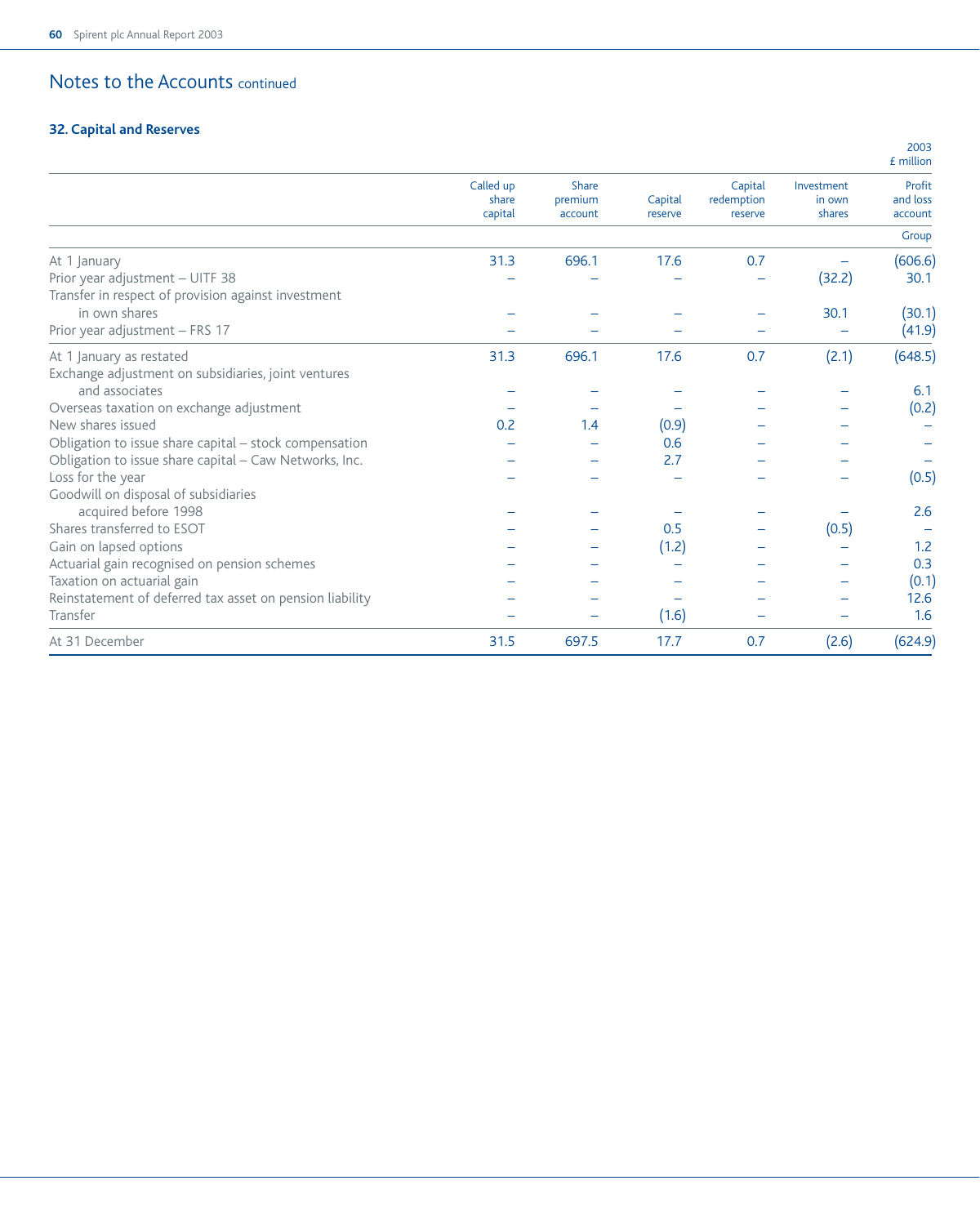#### **32. Capital and Reserves** continued

|                                                          |                               |                             |                    |                                  |                   |                                | £ million                     |
|----------------------------------------------------------|-------------------------------|-----------------------------|--------------------|----------------------------------|-------------------|--------------------------------|-------------------------------|
|                                                          | Called up<br>share<br>capital | Share<br>premium<br>account | Capital<br>reserve | Capital<br>redemption<br>reserve | Merger<br>reserve | Investment<br>in own<br>shares | Profit<br>and loss<br>account |
|                                                          |                               |                             |                    |                                  |                   |                                | Company                       |
| At 1 January                                             | 31.3                          | 696.1                       | 17.6               | 0.7                              | 1.2               |                                | (524.8)                       |
| Prior year adjustment - UITF 38                          |                               |                             |                    |                                  |                   | (32.2)                         | 30.1                          |
| Transfer in respect of provision against investment      |                               |                             |                    |                                  |                   |                                |                               |
| in own shares                                            |                               |                             |                    |                                  |                   | 30.1                           | (30.1)                        |
| Prior year adjustment - FRS 17                           |                               |                             |                    |                                  |                   |                                | (41.9)                        |
| At 1 January as restated                                 | 31.3                          | 696.1                       | 17.6               | 0.7                              | 1.2               | (2.1)                          | (566.7)                       |
| New shares issued                                        | 0.2                           | 1.4                         | (0.9)              |                                  |                   |                                |                               |
| Obligation to issue share capital – stock compensation   |                               |                             | 0.6                |                                  |                   |                                |                               |
| Obligation to issue share capital - Caw Networks, Inc.   |                               |                             | 2.7                |                                  |                   |                                |                               |
| Loss for the year                                        |                               |                             |                    |                                  |                   |                                | (32.4)                        |
| Shares transferred to ESOT                               |                               |                             | 0.5                |                                  |                   | (0.5)                          |                               |
| Gain on lapsed options                                   |                               |                             | (1.2)              |                                  |                   |                                | 1.2                           |
| Actuarial gain recognised on pension schemes             |                               |                             |                    |                                  |                   |                                | 0.3                           |
| Taxation on actuarial gain                               |                               |                             |                    |                                  |                   |                                | (0.1)                         |
| Reinstatement of deferred tax asset on pension liability |                               |                             |                    |                                  |                   |                                | 12.6                          |
| Transfer                                                 |                               |                             | (1.6)              |                                  |                   |                                | 1.6                           |
| At 31 December                                           | 31.5                          | 697.5                       | 17.7               | 0.7                              | 1.2               | (2.6)                          | (583.5)                       |

The Company's profit and loss account deficit of £583.5 million (2002 £566.7 million deficit) includes non distributable reserves of £51.1 million (2002 £51.1 million).

At 31 December 2003 the cumulative amount of goodwill charged to reserves since 1977, net of goodwill relating to subsidiaries disposed of or impaired, is £41.3 million (2002 £43.9 million).

The loss after taxation of the Company for the year was £32.4 million (2002 loss £960.2 million).

Amounts included within reserves in respect of the defined benefit pension schemes are as follows:

|                                                        | 2003<br>£ million |         |         | Restated<br>2002<br>£ million |  |
|--------------------------------------------------------|-------------------|---------|---------|-------------------------------|--|
|                                                        | Group             | Company | Group   | Company                       |  |
| Profit and loss account excluding pension fund deficit | (594.5)           | (553.1) | (606.6) | (524.8)                       |  |
| Actuarial value of unfunded pension liability note 10  | 4.8               | 4.8     | 4.3     | 4.3                           |  |
| Pension fund deficit note 10                           | (35.2)            | (35.2)  | (46.2)  | (46.2)                        |  |
| Profit and loss account including pension fund deficit | (624.9)           | (583.5) | (648.5) | (566.7)                       |  |

2003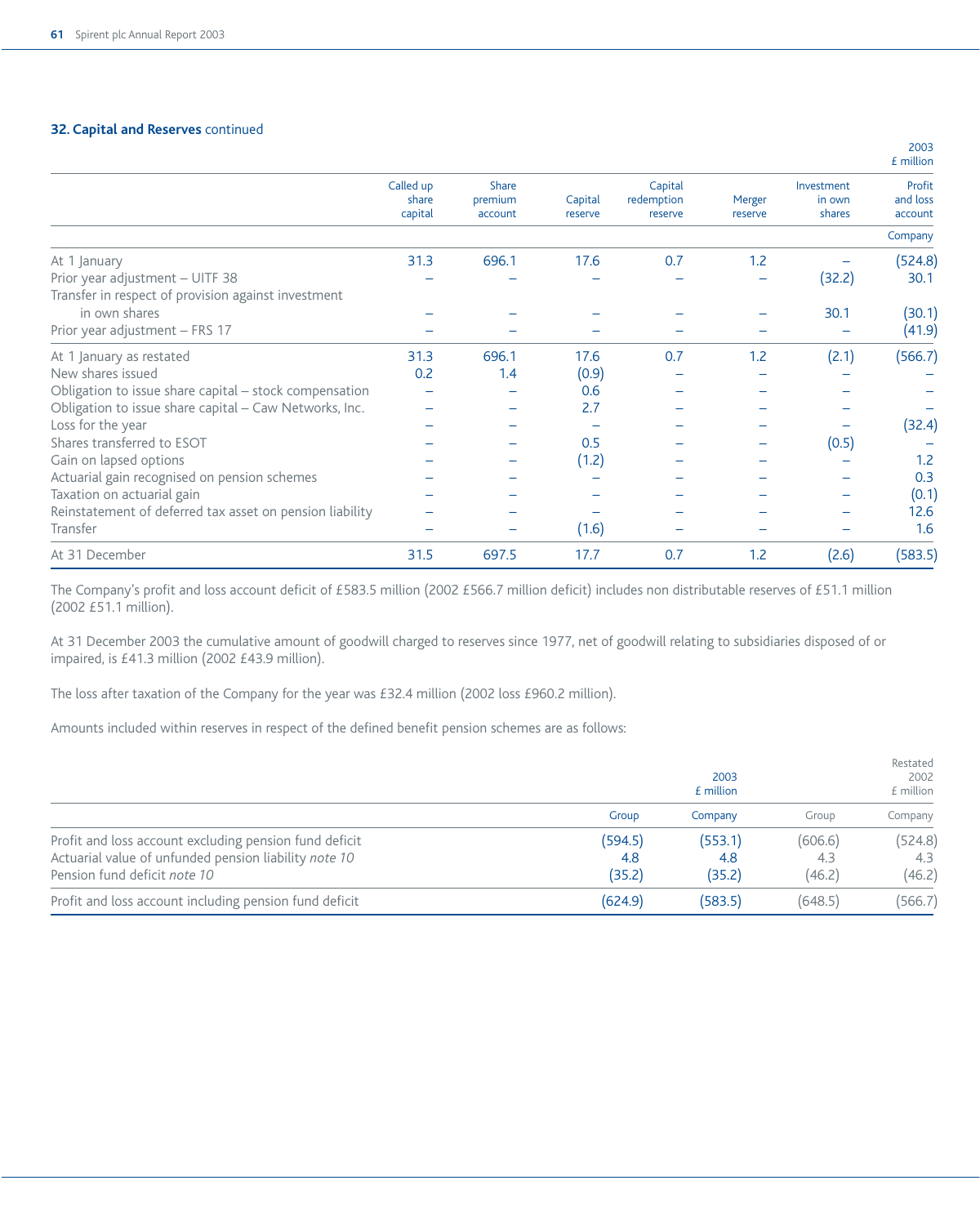#### **32. Capital and Reserves** continued

#### Prior Year Adjustment and Restatement of Comparatives

The implementation of FRS 17 'Retirement Benefits' and UITF 38 'Accounting for ESOP Trusts' has required a change to the accounting treatment for defined benefit pension schemes and for the investment in own shares. Prior year results have been restated accordingly.

#### (a) Profit and loss account

|                              |                    |                             |                                                     | £ million                                               |
|------------------------------|--------------------|-----------------------------|-----------------------------------------------------|---------------------------------------------------------|
|                              | Operating<br>costs | Other<br>finance<br>expense | Provision<br>against<br>investment in<br>own shares | Loss for the<br>year<br>attributable to<br>shareholders |
| As previously reported       | (1, 188.6)         |                             | (30.1)                                              | (1,080.4)                                               |
| Implementation of UITF 38    |                    |                             | 30.1                                                | 30.1                                                    |
| Implementation of FRS 17     | (0.1)              | (0.3)                       | $\overline{\phantom{m}}$                            | (0.4)                                                   |
| 31 December 2002 as restated | (1, 188.7)         | (0.3)                       | —                                                   | 1,050.7                                                 |

The profit and loss charge under the previous standard SSAP 24 comprised a regular pension cost with the surplus or deficit spread over the remaining service lives of the employees. Under FRS 17, three new items are included in the profit and loss account.

The full regular service cost of providing benefits to employees in defined benefit schemes is included as an operating cost in the year together with the cost of providing benefit improvements in respect of past service and gains or losses arising on settlements or curtailments. A credit for the expected return on the schemes' assets and a charge for the increase during the year of the present value of the schemes' liabilities because the benefits are one year closer to settlement, is included as other finance expense in the profit and loss account. Differences arising between the actual and expected returns on the schemes' assets together with changes to the actuarial assumptions are included in the statement of total recognised gains and losses.

#### (b) Consolidated balance sheet

|                              |                              |                                                                          |                      |                                             | £ million                     |
|------------------------------|------------------------------|--------------------------------------------------------------------------|----------------------|---------------------------------------------|-------------------------------|
|                              | Fixed asset<br>investments – | Creditors due<br>after more than<br>other investments one year - pension | Pension<br>liability | $Reserves -$<br>investment in<br>own shares | Profit<br>and loss<br>account |
| As previously reported       | 2.1                          | (4.8)                                                                    |                      |                                             | (606.6)                       |
| Implementation of UITF 38    | (2.1)                        |                                                                          |                      | (2.1)                                       |                               |
| Implementation of FRS 17     |                              | 4.3                                                                      | (46.2)               | $\overline{\phantom{m}}$                    | (41.9)                        |
| 31 December 2002 as restated |                              | (0.5)                                                                    | (46.2)               | (2.1)                                       | (648.5)                       |

Under FRS 17 the assets of the defined benefit schemes are measured at market value at the balance sheet date and the liabilities of the schemes are measured using the projected unit method. The discount rate used to measure the schemes' liabilities is the current rate of return on an AA corporate bond of equivalent term and currency to the liabilities. The extent to which the schemes' assets exceed or fall short of the schemes' liabilities is shown as a surplus or deficit on the balance sheet net of deferred tax. Deferred tax assets were not recognised in 2002 as there was insufficient evidence at that time to support recognition under FRS 19 'Deferred Tax'. The unfunded pension obligation, previously provided for and disclosed as a creditor due after more than one year, is included in the pension fund liability.

#### (c) Company balance sheet

|                              |                              |                                                                          |                      |                                             | £ million                     |
|------------------------------|------------------------------|--------------------------------------------------------------------------|----------------------|---------------------------------------------|-------------------------------|
|                              | Fixed asset<br>investments – | Creditors due<br>after more than<br>other investments one year – pension | Pension<br>liability | $Reserves -$<br>investment in<br>own shares | Profit<br>and loss<br>account |
| As previously reported       | 2.1                          | (4.7)                                                                    |                      |                                             | (524.8)                       |
| Implementation of UITF 38    | (2.1)                        |                                                                          |                      | (2.1)                                       |                               |
| Implementation of FRS 17     |                              | 4.3                                                                      | (46.2)               | $\overline{\phantom{m}}$                    | (41.9)                        |
| 31 December 2002 as restated |                              | (0.4)                                                                    | (46.2)               | (2.1)                                       | (566.7)                       |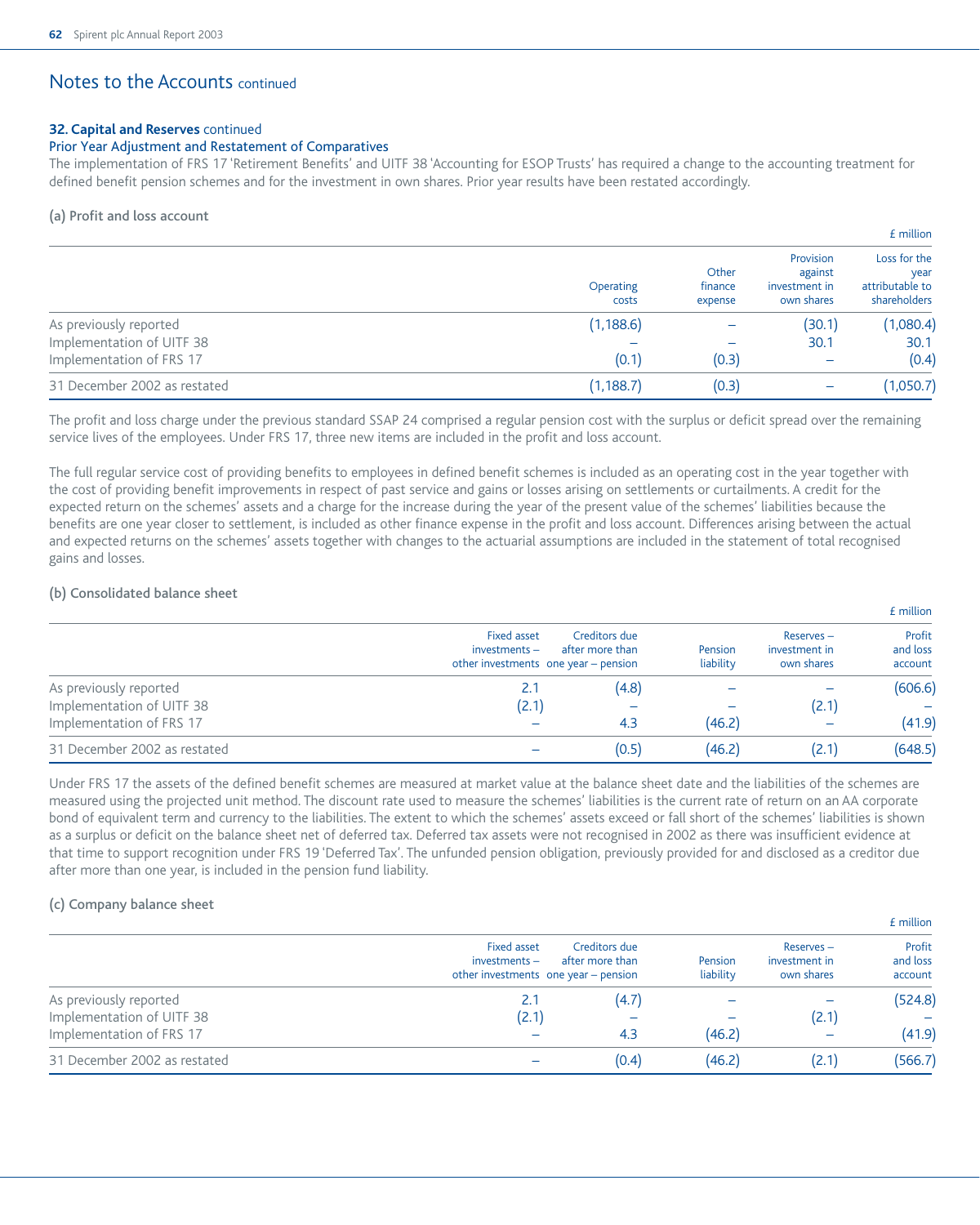#### **32. Capital and Reserves** continued

#### (d) Effect on the current year

The adoption of UITF 38 has had no effect on the results for the current year.

The charge to pension costs would be £0.6 million higher in 2003 under the previous standard, SSAP 24, compared to FRS 17. However, £1.5 million of the pension charge for 2003, which would have previously been included within operating costs, has been classified as other finance expense in the profit and loss account under FRS 17.

#### Investment in Own Shares

The investment in own shares related to 3.5 million Ordinary shares (2002 3.5 million) held by QUEST and 9.5 million Ordinary shares (2002 9.1 million) shares held by the ESOT. Shares held by QUEST will be used to satisfy options under the Company's Savings Related Share Option Scheme. Shares in the ESOT are primarily held to hedge awards under the Stock Appreciation Rights Plan (SARP) and provide awards under the Spirent Stock Option Plan (SSOP).

The market value of own shares held in trust at 31 December 2003 was £7.6 million (2002 £2.1 million).

#### Share Capital

|                                                                       | Authorised        | Issued and fully paid |                   |                   |
|-----------------------------------------------------------------------|-------------------|-----------------------|-------------------|-------------------|
|                                                                       | 2003<br>£ million | 2002<br>£ million     | 2003<br>£ million | 2002<br>E million |
| Called up share capital: Ordinary shares of $3\frac{1}{3}$ pence each | <b>41</b>         | 41                    |                   | 31.3              |

Changes during the year in the Ordinary share capital were as follows:

|                                                                  | <b>INGHIDEL OF</b><br>Ordinary shares<br>million |
|------------------------------------------------------------------|--------------------------------------------------|
| Issued and fully paid at 1 January 2003                          | 939.4                                            |
| Allotted pursuant to share options and purchase rights exercised | 4.6                                              |
| Issued and fully paid at 31 December 2003                        | 944.0                                            |

Number of

At the Annual General Meeting held on 20 May 2003, shareholders gave authority for the Company to purchase up to 47.1 million of its own Ordinary shares in the market subject to certain specified conditions. At 25 February 2004, no purchases have been made or are contracted to be made under such authority.

In accordance with the rules of the following share schemes, options and purchase rights were exercised during the year which resulted in new Ordinary shares being allotted by the Company or existing shares being transferred from Spirent QUEST Limited as follows:

|                                                    | Number of<br>Ordinary shares<br>million | Consideration<br>received<br>£000 |
|----------------------------------------------------|-----------------------------------------|-----------------------------------|
| <b>Executive Schemes</b>                           |                                         |                                   |
| Spirent Stock Option Plan                          | 0.4                                     | 66.3                              |
| Netcom Amended and Restated Stock Option Plan      | 0.7                                     | 128.8                             |
| Zarak Amended and Restated Stock Option Plan       |                                         |                                   |
| Caw Amended and Restated Stock Plan <sup>(1)</sup> | 0.2                                     | 23.9                              |
| All Employee Share Schemes                         | 3.3                                     | 471.5                             |
|                                                    | 4.6                                     | 690.5                             |

#### Note

(1) The exercise consideration for options under this plan is paid in US dollars and has been converted into sterling in the above table at an exchange rate of £1 = \$1.78, being the exchange rate on 31 December 2003.

During the year, no shares were transferred from Spirent QUEST Limited to option holders against the valid exercise of share options under the Company's UK Savings Related Share Option Scheme.

On 1 January 2004, 3.3 million Ordinary shares were allotted following the automatic exercise of purchase rights under the Company's US Employee Stock Purchase Plan and the Global All Employee Share Purchase Plan. Between 1 January 2004 and 25 February 2004 approximately 1.1 million Ordinary shares were allotted following exercises under other option schemes. With the exception of the foregoing, there has been no material increase in the issued share capital, whether by exercise of options, purchase rights or otherwise, between the year end and 25 February 2004, the date on which these Accounts have been signed.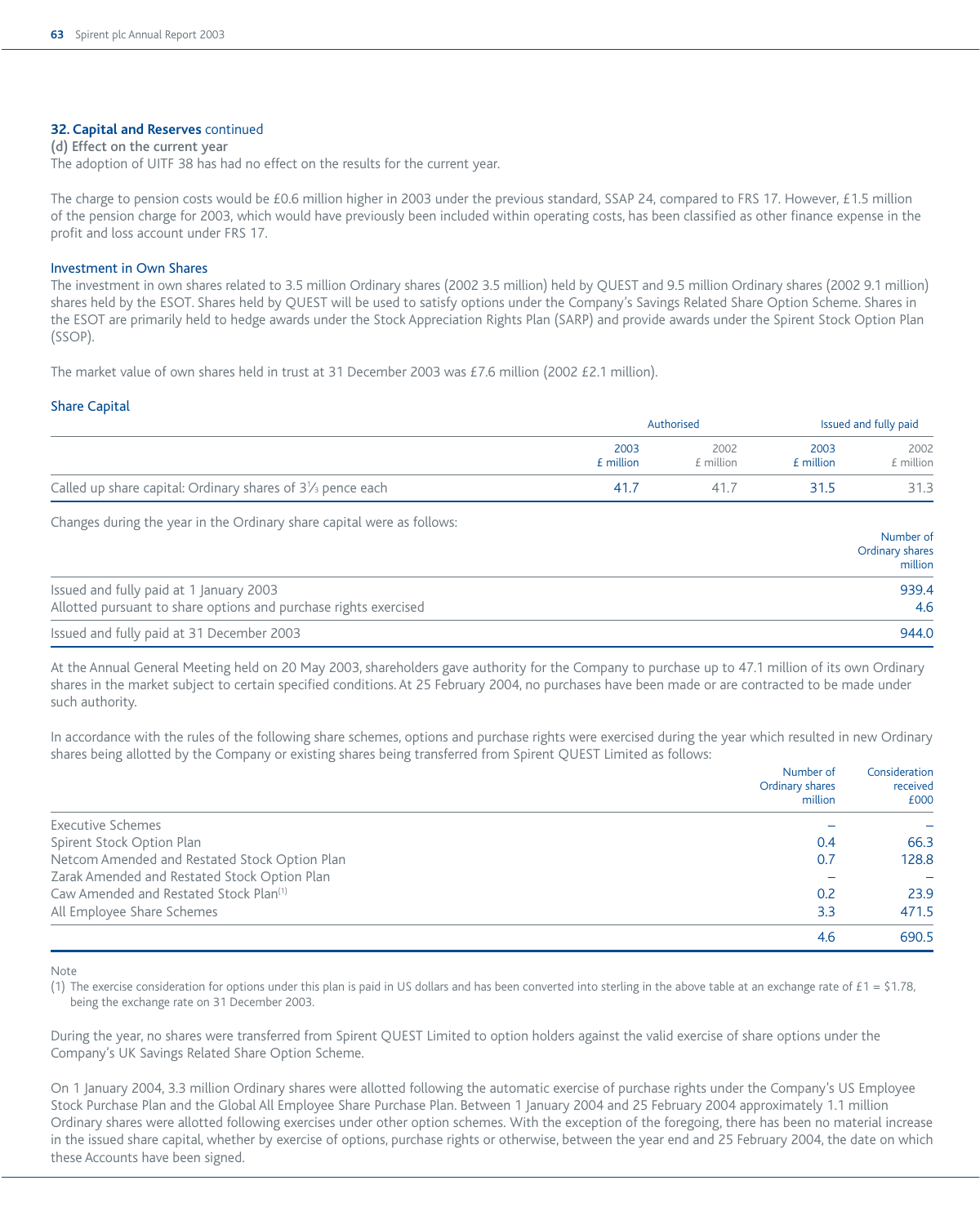#### **32. Capital and Reserves** continued

#### Share Option Schemes

At 31 December 2003 the following options and purchase rights over Ordinary shares have been granted and remained outstanding under the Company's various employee share schemes. Figures for the options outstanding and the exercise price per Ordinary share have each been adjusted, where relevant, for the 3:1 subdivision of share capital in 2000 and for the rights issues effected in 1993 and 2000.

|                                                        |                | Option/purchase<br>right exercise dates | Exercise<br>price per share<br>pence | Number of<br>outstanding options/<br>purchase rights<br>million |
|--------------------------------------------------------|----------------|-----------------------------------------|--------------------------------------|-----------------------------------------------------------------|
| Discretionary schemes                                  |                |                                         |                                      |                                                                 |
| 1985 Executive Share Option Scheme                     | (a)            | 22.04.97-26.04.05                       | $102 - 108$                          | 0.1                                                             |
| 1995 Executive Share Option Scheme                     | (a)            | 29.04.99-24.03.13                       | $16 - 598$                           | 22.4                                                            |
| International Executive Share Option Scheme            | (b)            | 11.04.98-10.04.05                       | 104                                  | 0.2                                                             |
| Spirent Stock Option Plan <sup>(1)</sup>               | (c)            | 11.05.01-11.12.10                       | $6 - 617$                            | 62.7                                                            |
| Acquisition related schemes                            |                |                                         |                                      |                                                                 |
| Netcom Amended and Restated Stock Option Plan          | $(\mathsf{d})$ | 23.07.99-19.07.09                       | $15 - 151$                           | 11.2                                                            |
| Zarak Amended and Restated Stock Option Plan           | (e)            | 14.11.00-12.11.10                       | 79-572                               | 0.8                                                             |
| Caw Amended and Restated Stock Plan                    |                | 15.08.02-26.06.12                       | $17.7 - 23.6^{(2)}$                  | 0.7                                                             |
| All employee share save schemes <sup>(3)</sup>         |                |                                         |                                      |                                                                 |
| UK Savings Related Share Option Scheme                 | (g)            | 01.12.02-31.05.11                       | 38-583                               | 7.1                                                             |
| US Employee Stock Purchase Plan <sup>(4)</sup>         | (h)            | 01.01.05                                | 50                                   | 3.0                                                             |
| Global All Employee Share Purchase Plan <sup>(4)</sup> | (i)            | 01.01.05                                | 50                                   | 0.3                                                             |
| Total                                                  |                |                                         |                                      | 108.5                                                           |

Notes

(1) A grant of options awarded in December 2003 under the SSOP is partially covered by 6.1 million Ordinary shares currently held in the ESOT. These shares were originally purchased in the market to cover awards made under the Company's Long Term Share Purchase Plan and the SARP but the awards relating to the shares lapsed before exercise. Although 6.1 million Ordinary shares are included above in the number of options outstanding, market-purchased shares held for the purpose of satisfying SSOP awards do not count towards the Company's overall dilution calculations.

(2) Exercise prices per share for options under the Caw Amended and Restated Stock Plan are denominated in US dollars and are expressed as US cents in the above table.

- (3) The Company has taken advantage of the exemption within Urgent Issues Task Force (UITF) Abstract 17 'Employee Share Schemes' in accounting for all employee share schemes.
- (4) The exercise price and number of shares subject to the purchase rights outstanding cannot ultimately be determined until the maturity of each respective offering period (ie normally 12 months following the date of grant). The exercise price and number of purchase rights outstanding as shown above are based on the market price of an Ordinary share (less the applicable 15 per cent discount) at the date of grant.

#### (a) 1985 and 1995 Executive Share Option Schemes (ESOS)

The Inland Revenue approved 1995 ESOS was introduced on the expiry of the 1985 ESOS and incorporates the guidelines issued by the Association of British Insurers (ABI) at that time. It was subsequently amended by the Board to facilitate the award of unapproved share options both in the UK and overseas. There are currently 593 participating executives in the ESOS.

Awards under the 1995 ESOS, normally determined annually, are at the sole discretion of the Remuneration Committee after considering recommendations made to it by the Chief Executive. No price is payable on the grant of an option and no options have been, or can be, granted at a discount to the market price.

The normal exercise period for options granted under the 1985 and 1995 ESOS is between the third and tenth anniversary of the date of grant. Options awarded under the 1995 ESOS are subject to the achievement of an earnings per share (EPS) performance condition before they can be exercised. The condition is that over a period of three consecutive financial years, there has been an increase in the Company's headline EPS which is at least 6 per cent more than the increase in the Retail Price Index over the same period.

All ESOS grants made after 11 May 2000 to the executive directors and senior management (principally members of the Company's Operations Management Team) are subject to enhanced performance conditions on exercise. These are more fully explained in the Report on Directors' Remuneration on pages 21 to 28.

The Remuneration Committee may in future impose different performance targets which they consider to be no less demanding. Options granted under the 1985 ESOS are exercisable unconditionally.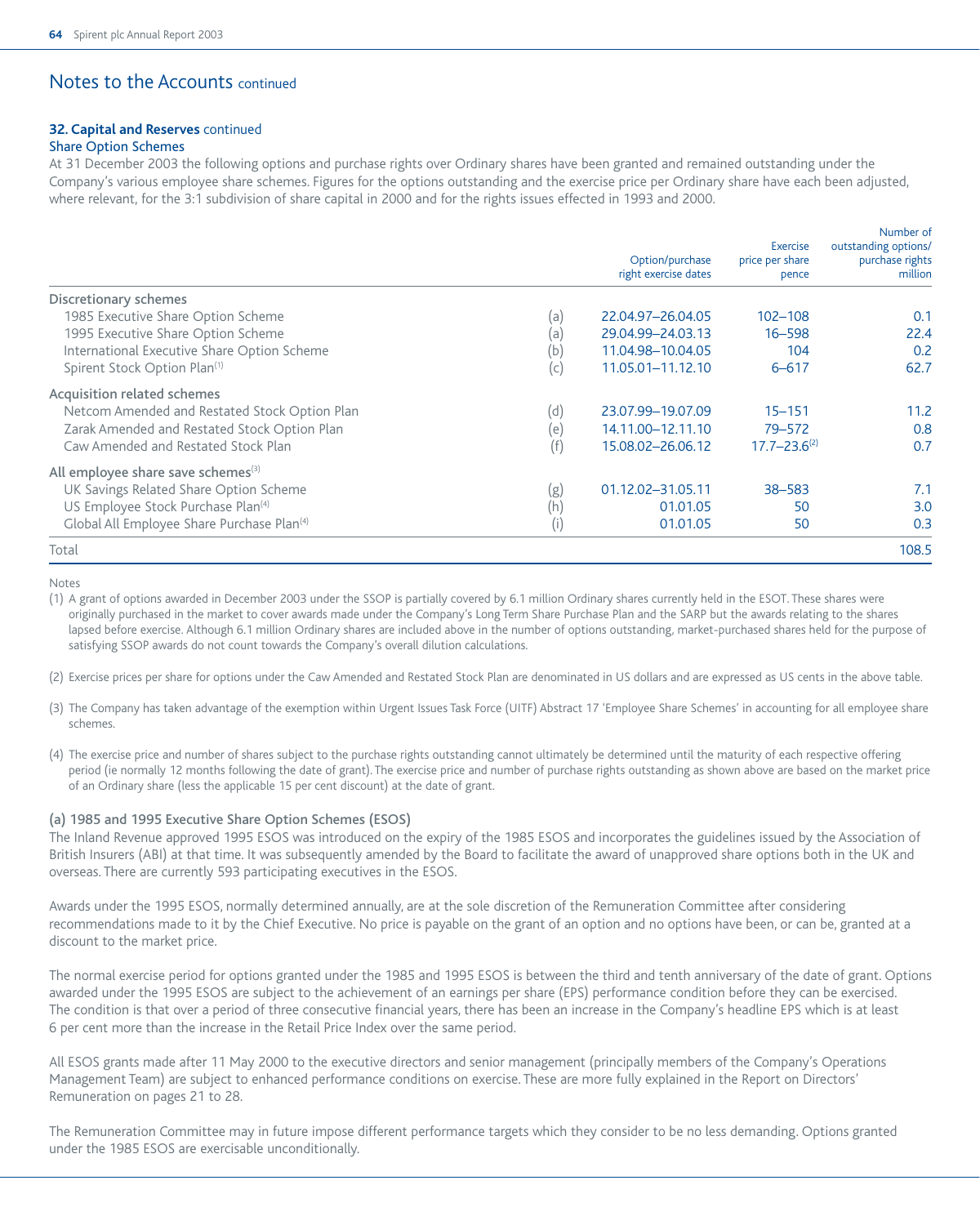#### **32. Capital and Reserves** continued

#### (b) International Executive Share Option Scheme (IESOS)

Certain US executives have previously been granted unapproved options under the IESOS with participation and awards being at the discretion of the Remuneration Committee. Options are exercisable unconditionally and normally between the third and tenth anniversary of the date of grant. Again, no options have been granted at a discount to the market price. The IESOS is closed and has been replaced by the unapproved arrangements to the 1995 ESOS referred to in (a) above.

#### (c) Spirent Stock Option Plan (SSOP)

The SSOP was introduced following shareholder approval at the Company's 2000 Annual General Meeting (AGM). This discretionary plan is primarily targeted at selected employees in the Communications group with grants normally determined annually by reference to the seniority and contribution of the individual, together with the performance of the relevant business and prevailing local market practice. Under the SSOP, grants are also permitted to selected newly hired and promoted employees on a monthly basis.

Options normally vest over four years, provided that the employee remains in employment. The options become 25 per cent exercisable on the first anniversary of the date of grant, and thereafter in equal proportions on a monthly basis. Any options not exercised will lapse on the seventh anniversary of grant. No pre-exercise performance conditions attach to options granted under the SSOP.

Following an Extraordinary General Meeting (EGM) held in July 2003, shareholder approval was received for an Option Exchange Programme under which existing qualifying SSOP options with an exercise price of 140 pence per share or greater (Underwater Options) were exchanged for a reduced number of newly-issued options (Replacement Options). On 18 September 2003, the Company accepted for exchange 27.5 million Underwater Options in exchange for the grant of 4.9 million Replacement Options. In accordance with the EGM authority, the exercise price per Ordinary share of a Replacement Option was 67.5 pence, being the fair market value of an Ordinary share on the date of grant plus 20 per cent of that market value.

In December 2003, the Remuneration Committee approved an annual grant of approximately 12 million options under the SSOP. In accordance with the terms of the EGM circular, the exercise of options will be partially satisfied by using 6.1 million Ordinary shares which were previously marketpurchased and are currently held as unallocated by the Company's ESOT. The remainder of the options will be satisfied by new-issued shares utilising a combination of existing share capital headroom and a limited use of headroom released through the Option Exchange Programme.

No further grants may be made under the SSOP after the 2004 AGM. However, the Remuneration Committee is currently reviewing long term incentive arrangements, particularly for employees within the Communications group and these proposed arrangements will require shareholder approval.

No price is payable on the grant of an option and no options have been, or can be, granted at a discount to the market price.

#### (d) Netcom Amended and Restated Stock Option Plan (NARSOP)

Spirent completed the acquisition of Netcom Systems, Inc. (Netcom) in July 1999. \$44.5 million of the total consideration was satisfied through the roll-over of outstanding vested and unvested options over Netcom shares, primarily held by Netcom employees, into options over approximately 23.8 million Ordinary shares (as adjusted) on substantially similar terms as previously existed under the NARSOP. The outstanding unvested options vested monthly from the date of acquisition during the remaining term of each individual grant and are not subject to any pre-exercise performance condition. All remaining outstanding options under the NARSOP became fully vested and exercisable from July 2003 onwards until they expire.

#### (e) Zarak Amended and Restated Stock Option Plan (ZARSOP)

Out of a total consideration of approximately 44.9 million Ordinary shares issued for the acquisition of Zarak Systems Corporation (Zarak) in November 2000, approximately 3.8 million shares arose in connection with the roll-over of outstanding options over Zarak shares into options over Spirent Ordinary shares which will vest over a period expiring in 2004 on substantially similar terms as previously existed under the ZARSOP. These options are primarily held by Zarak employees and have either a five or ten year life from the original date of grant.

Unvested rolled-over options are capable of immediate exercise (ie prior to their respective vesting date) and any shares arising from such an event are held in trust until the relevant vesting date. The option holder is entitled to the beneficial (but not legal) interest in the shares whilst they are held in trust but they remain subject to forfeiture (with the original option exercise prices being refunded to the participant) if the participant's employment is terminated prior to the vesting date.

#### (f) Caw Amended and Restated Stock Plan (CARSP)

Out of a total initial consideration for the acquisition of Caw Networks, Inc. (Caw) in August 2002 of \$49 million, approximately \$4 million was in respect of Spirent Ordinary shares and options which arose on the roll-over of outstanding options and shares under the previous Caw employee stock plan. The options and shares will vest over a period expiring in 2006 on substantially similar terms as previously existed under the CARSP. The options are held by Caw employees and have a ten year life from the original date of grant. Pursuant to the terms of the Merger Agreement for Caw, an additional cash payment of 78.8 US cents is payable as each Ordinary share vests or upon the vesting of an exercised option.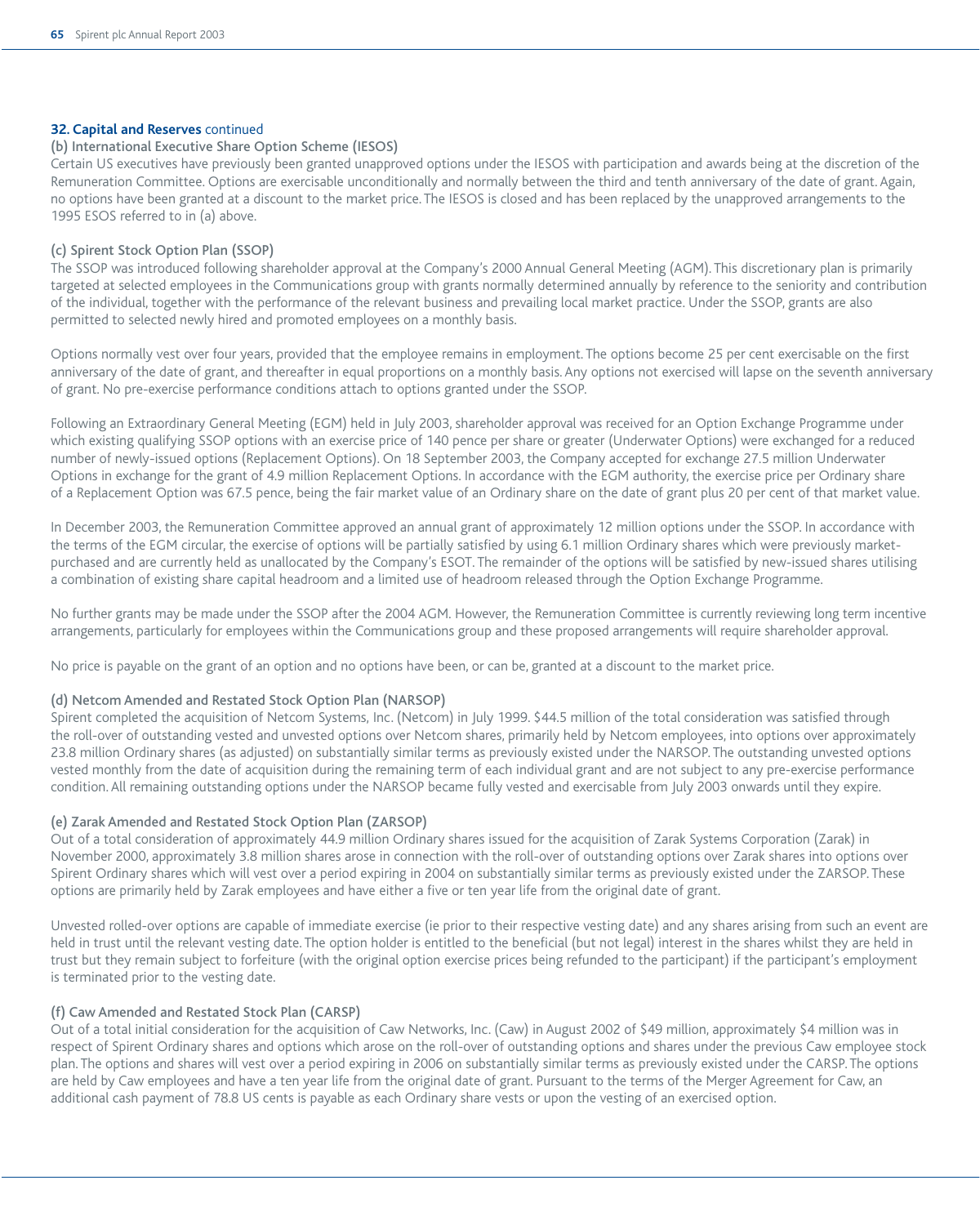#### **32. Capital and Reserves** continued

Pursuant to individual agreements signed by participating Caw employees, any Ordinary shares issued under the CARSP are restricted until they have vested or are not at risk from forfeiture under the plan rules. Unvested rolled-over options are capable of immediate exercise (ie prior to their respective vesting date) and any shares arising from such an event are held in trust until the relevant vesting date. The option holder is entitled to the beneficial (but not legal) interest in the shares whilst they are held in trust but they remain subject to forfeiture (with the original option exercise prices being refunded to the participant) if the participant's employment is terminated prior to the vesting date.

In accordance with the rules of the ESOS noted in (a) above, the Ordinary shares subject to rolled-over options from the acquisition of Netcom, Zarak, and Caw, or granted under the SSOP, do not count toward ABI scheme limits. The plans mentioned in (d) to (f) above are now closed to new entrants and no further awards of options can be made under them.

#### (g) UK Savings Related Share Option Scheme (SRSOS)

The SRSOS is an Inland Revenue approved scheme and is open to all UK employees, subject to a qualifying service period. The employee enters into a Save-As-You-Earn contract with the Company's savings carrier to save a regular sum of between £5 and £250 per month for a fixed period of either three or five years.

No price is payable on the grant of an option. The option exercise price is calculated by reference to the middle market price of an Ordinary share on the business day prior to the beginning of the Invitation Period, discounted by up to 20 per cent at the Board's discretion. Options are normally exercisable within six months of the third, fifth or seventh anniversary of the contract commencement date, as elected by the option holder at the start of the contract.

The Company has established an employee share ownership trust (QUEST) to honour the contractual commitment to deliver Ordinary shares against the valid exercise of outstanding options under the SRSOS. Spirent QUEST Limited, a wholly-owned subsidiary of Spirent plc, acts as sole trustee to the QUEST. During the year no shares were transferred to participants. Spirent QUEST Limited has waived all rights to receive dividends payable on its registered shareholding except for 0.01 pence per annum in aggregate and accordingly such shareholding is not included in the Company's EPS calculation as referred to in note 12.

#### (h) US Employee Stock Purchase Plan (ESPP)

The ESPP operates on a broadly similar basis to the SRSOS. It enables the Company to grant eligible US employees the right to acquire Spirent American Depositary Shares using proceeds of a savings contract. When joining the ESPP, participants enter into a contract to save up to 15 per cent of basic salary (gross), subject to an individual maximum of \$1,000 (net) per month, over a contract period of 12 months by way of regular payroll deductions.

No price is payable on the grant of a purchase right. The purchase price will be based on the market value of an Ordinary share either on the first day of the Offering Period or on the last day of the Offering Period, whichever is lower, less a 15 per cent discount or, where shares are to be subscribed, their nominal value (if greater).

#### (i) Global All Employee Share Purchase Plan (GAESPP)

The GAESPP was approved by shareholders in 2001 and offers employees in countries other than the UK or US an opportunity to share in the Company's performance through share ownership. The GAESPP was implemented in Canada in January 2002 and operates on similar terms to the ESPP above, with participants entering into a 12 month contract to save up to 15 per cent of basic salary (gross), subject to an individual maximum of Cdn \$1,000 (net) per month.

The Company also operated the following incentive schemes during 2003, both of which utilised Ordinary shares purchased in the market (ie they have not involved the issue of new shares). No awards were made under either plan in the year to 31 December 2003.

#### (j) Stock Appreciation Rights Plan (SARP)

The SARP was introduced in September 1999 as an interim incentive arrangement for the employees of Netcom following the closure of the NARSOP described in (d) above and subsequently for certain other employees in the Communications group. Under the SARP, recruitment, promotion and recognition awards over Ordinary shares have been made in line with historic and local competitive market practice on a quarterly basis at the discretion of a committee of senior executives. The operation of the SARP reflects as far as practicable the now closed NARSOP. Accordingly, rights under the SARP vest over four years, 25 per cent vesting one year after the date of grant and the remainder vesting on a monthly basis over a further 36 months. Rights granted are not subject to the fulfilment of any pre-exercise performance conditions.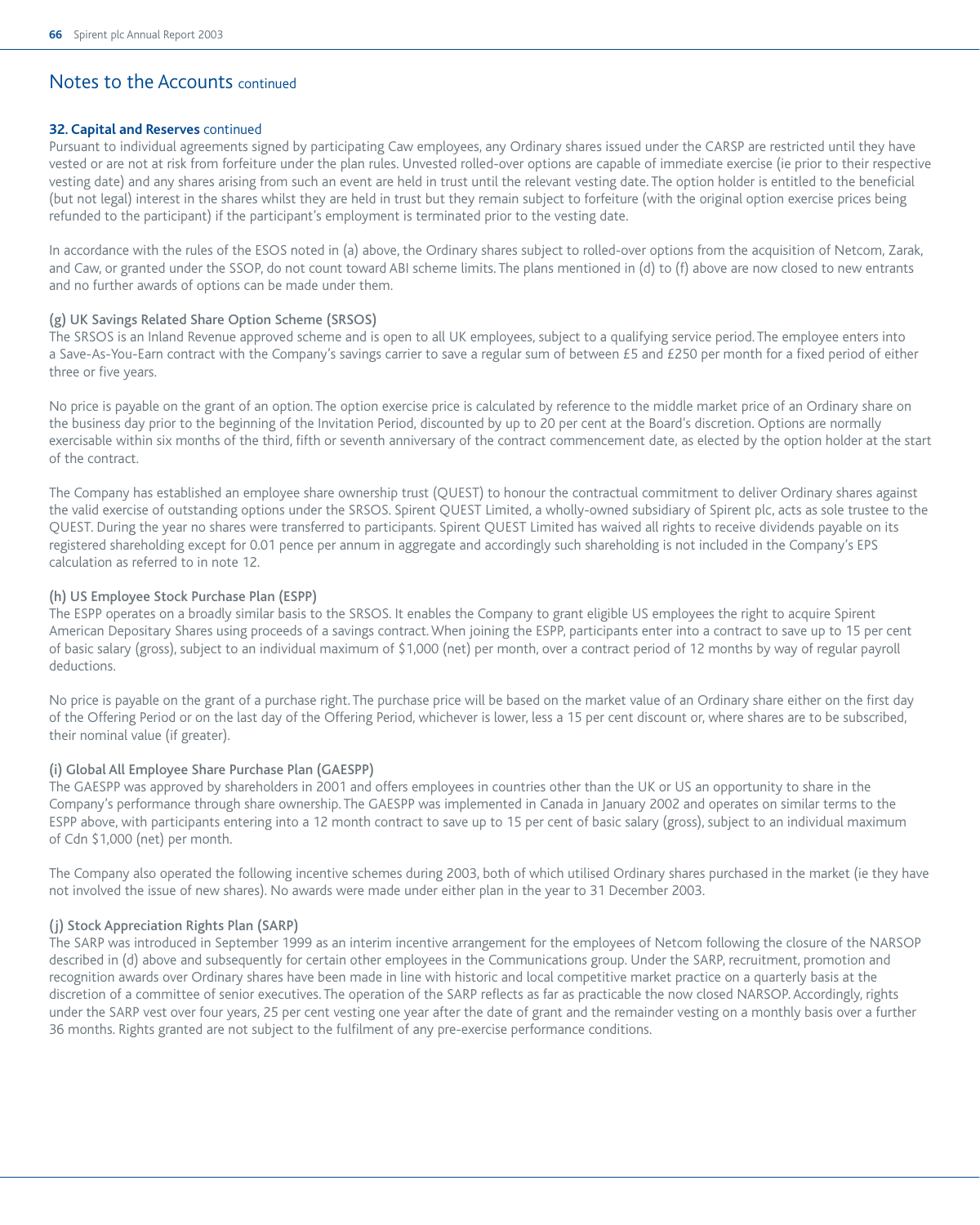#### **32. Capital and Reserves** continued

The SARP will deliver the appreciation value (ie the aggregated increase in the market value of an Ordinary share over the rights price) in the form of existing Ordinary shares which have been purchased in the market by the Company's ESOT. The maximum number of shares over which SARP awards can be made is 5.25 million.

At 31 December 2003, the following rights were outstanding under the SARP:

| Rights exercise dates | Rights price<br>pence | Number of rights outstanding<br>million |
|-----------------------|-----------------------|-----------------------------------------|
| 10.09.00-29.06.10     | 182-416               |                                         |

#### (k) Long Term Share Purchase Plan (LTSPP)

At an Extraordinary General Meeting of the Company held on 2 May 2002, shareholders approved the future closure of the LTSPP and the substitution of further annual awards with a supplemental grant of options of equivalent value under the ESOS (see (a) above). Following a review of the LTSPP performance conditions (see below), it was determined that the initial performance conditions for the remaining performance units had not been met and all remaining LTSPP performance units lapsed on 31 December 2003.

Grants under the LTSPP had a six year performance period comprising two periods of three years each. Performance units, equivalent to shadow options, granted at the outset could only vest (in the form of an award split between Ordinary shares and cash) at the end of the first performance period. This was provided that the challenging performance criteria of both total shareholder return (TSR), as measured against a comparator group of companies (or other relevant index), and real share price growth (ie after taking inflation into account) had been met. One-third of the award had to be retained in the form of Ordinary shares until the end of the second performance period. These shares would have been matched on a ratio of two shares for every one share retained. In order to encourage superior performance and to strengthen further the alignment of interest of participants with those of shareholders, participants may have chosen to invest some or all of their remaining cash award (ie up to two-thirds of the award) in shares and these would have been matched on a higher ratio of up to four shares for each one retained. No reward under the LTSPP could have been made at the end of either performance period unless the Company's real share price growth was at least 5 per cent per annum and also its TSR performance ranked above the 60th percentile against the comparator group.

The Company established an ESOT as one method through which it could deliver Ordinary shares committed under the LTSPP with shares being held in trust prior to any vesting of awards.

No price was payable on the grant of a LTSPP performance unit and no performance units were granted at a discount to the market price.

At 31 December 2003, no performance units were outstanding under the LTSPP and the plan has now closed.

#### Spirent Employee Share Ownership Trust (ESOT)

At 31 December 2003 the ESOT held 11.2 million Ordinary shares to satisfy awards under various share based incentive schemes as described above. Of this number, 1.3 million Ordinary shares were unconditionally vested at 31 December 2003.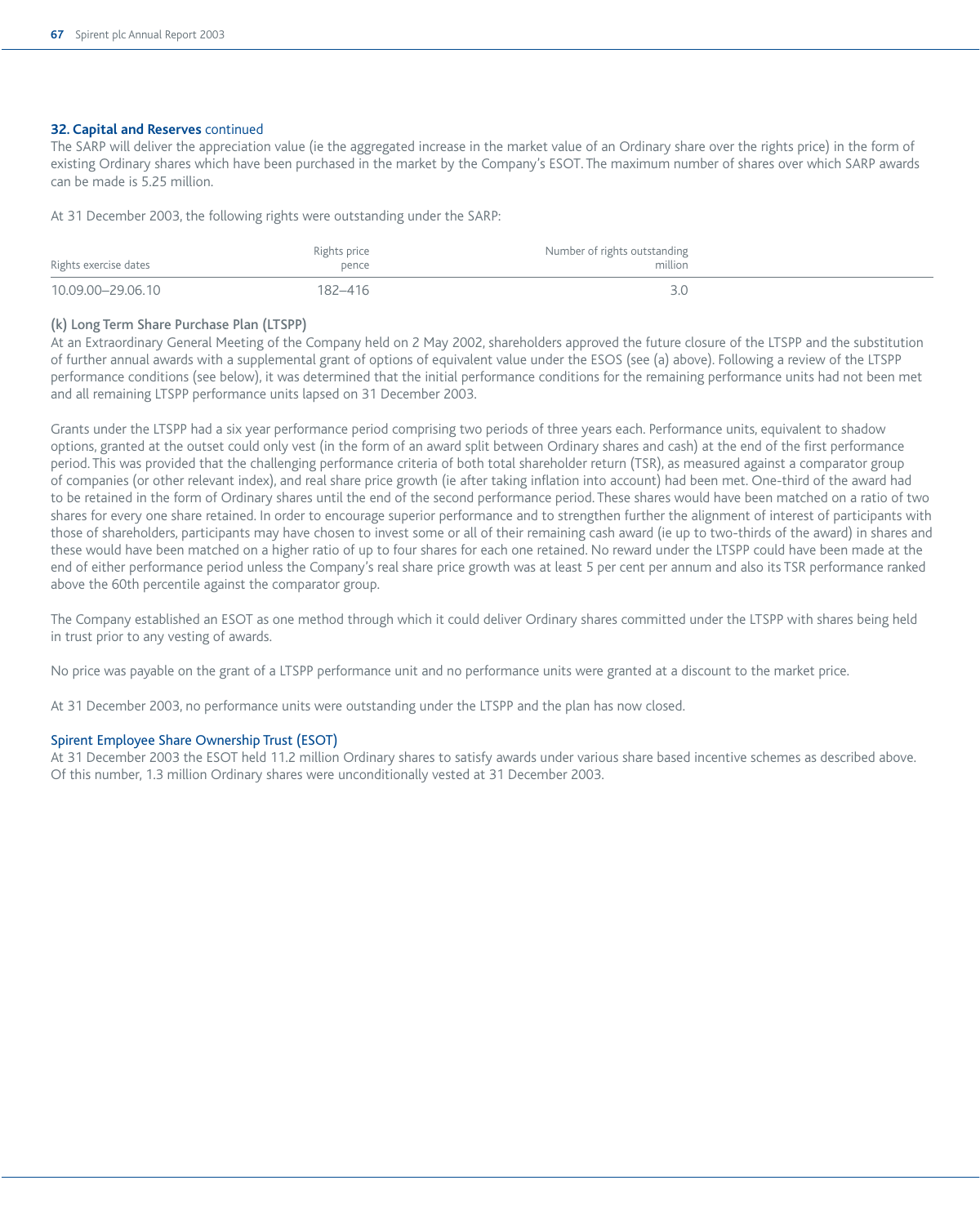#### **33. Acquisition of Subsidiaries**

|                                                                              | 2003<br>£ million | 2002<br>£ million |
|------------------------------------------------------------------------------|-------------------|-------------------|
|                                                                              | <b>Total</b>      | Total             |
| Tangible assets                                                              |                   | 0.8               |
| Stocks                                                                       |                   | 0.6               |
| Debtors                                                                      |                   | 3.6               |
| Creditors                                                                    |                   | (1.5)             |
| Cash                                                                         |                   | 3.2               |
| Loans and finance leases                                                     |                   | (0.2)             |
| Minority interest                                                            |                   | 0.4               |
| Net assets                                                                   |                   | 6.9               |
| Less: previously included as an associate                                    |                   | (5.2)             |
| Goodwill                                                                     | 2.7               | 51.0              |
|                                                                              | 2.7               | 52.7              |
| Consideration:                                                               |                   |                   |
| Restricted stock                                                             |                   | 1.2               |
| Options to acquire shares                                                    |                   | 0.1               |
| Obligation to issue Ordinary shares - Caw Networks, Inc.                     | 2.7               |                   |
| Cash (including expenses)                                                    |                   | 53.4              |
| Accrued                                                                      |                   | (0.9)             |
| Consideration to be charged as compensation expense                          |                   | (1.1)             |
|                                                                              | 2.7               | 52.7              |
| The cash flows in respect of the acquisition of subsidiaries are as follows: |                   |                   |
| Cash (including expenses)                                                    |                   | (53.4)            |
| Cash (accrued in prior years)                                                | (1.1)             | 1.0               |
| Cash and overdrafts acquired                                                 |                   | 3.2               |
| Net cash outflow on acquisitions                                             | (1.1)             | (49.2)            |

The obligation to issue Ordinary shares relates to deferred consideration pursuant to the acquisition agreement with Caw Networks, Inc. made in August 2002. A certain level of the earn-out targets has been achieved. The amount of deferred consideration due is \$10.0 million which the Company has elected to satisfy by the issue of new Ordinary shares. These shares will be issued in 2004 with reference to an Ordinary share price of 120 pence in accordance with the terms of the agreement and with reference to the then prevailing US dollar to sterling exchange rate.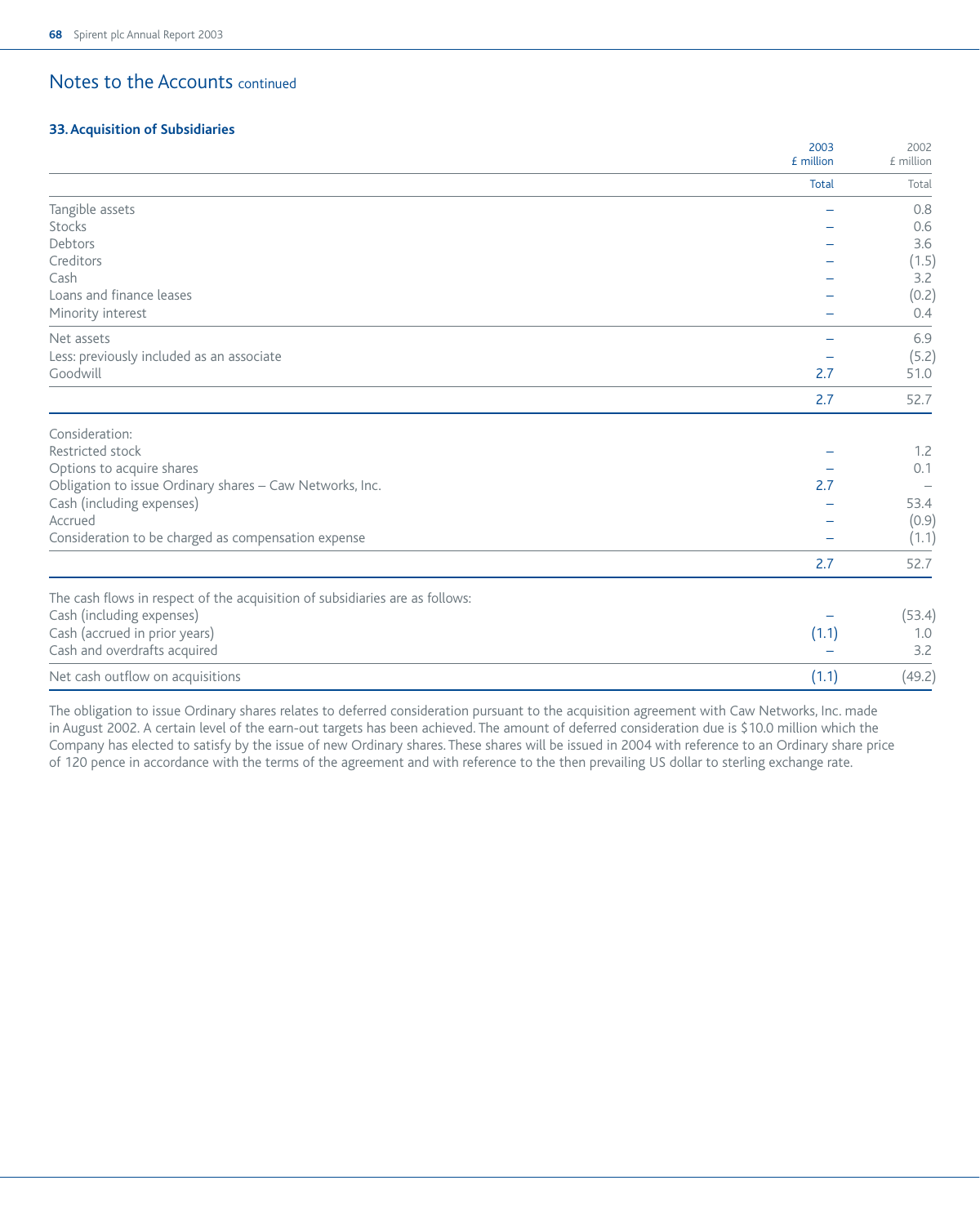#### **34. Disposal of Operations**

|                                                       | 2003<br>£ million | 2002<br>£ million        |
|-------------------------------------------------------|-------------------|--------------------------|
|                                                       | Total             | Total                    |
| Net assets disposed of:                               |                   |                          |
| Fixed assets                                          |                   |                          |
| Intangible assets                                     | 0.6               | 6.5                      |
| Tangible assets                                       | 0.7               | 8.2                      |
| Stocks                                                | 2.3               | 13.0                     |
| Debtors                                               | 2.4               | 13.0                     |
| Creditors                                             | (4.5)             | (7.8)                    |
| Deferred taxation                                     |                   | 0.3                      |
| Investment in joint venture                           | 54.3              | $\overline{\phantom{0}}$ |
| Net assets                                            | 55.8              | 33.2                     |
| Goodwill reinstated                                   | 2.6               | 70.8                     |
|                                                       | 58.4              | 104.0                    |
| Profit/(loss) on disposal of operations               | 3.6               | (48.4)                   |
|                                                       | 62.0              | 55.6                     |
| Satisfied by:                                         |                   |                          |
| Cash (less expenses) – net cash inflow from disposals | 62.0              | 55.6                     |

The businesses sold during the year contributed £0.7 million to the Group's operating cash flows, contributed nil in respect of net returns on investments and servicing of finance, paid no taxation and utilised £0.1 million for capital expenditure.

During the year the Group disposed of its Aviation Information Solutions businesses from within its Systems group and its interests in the WAGO joint venture.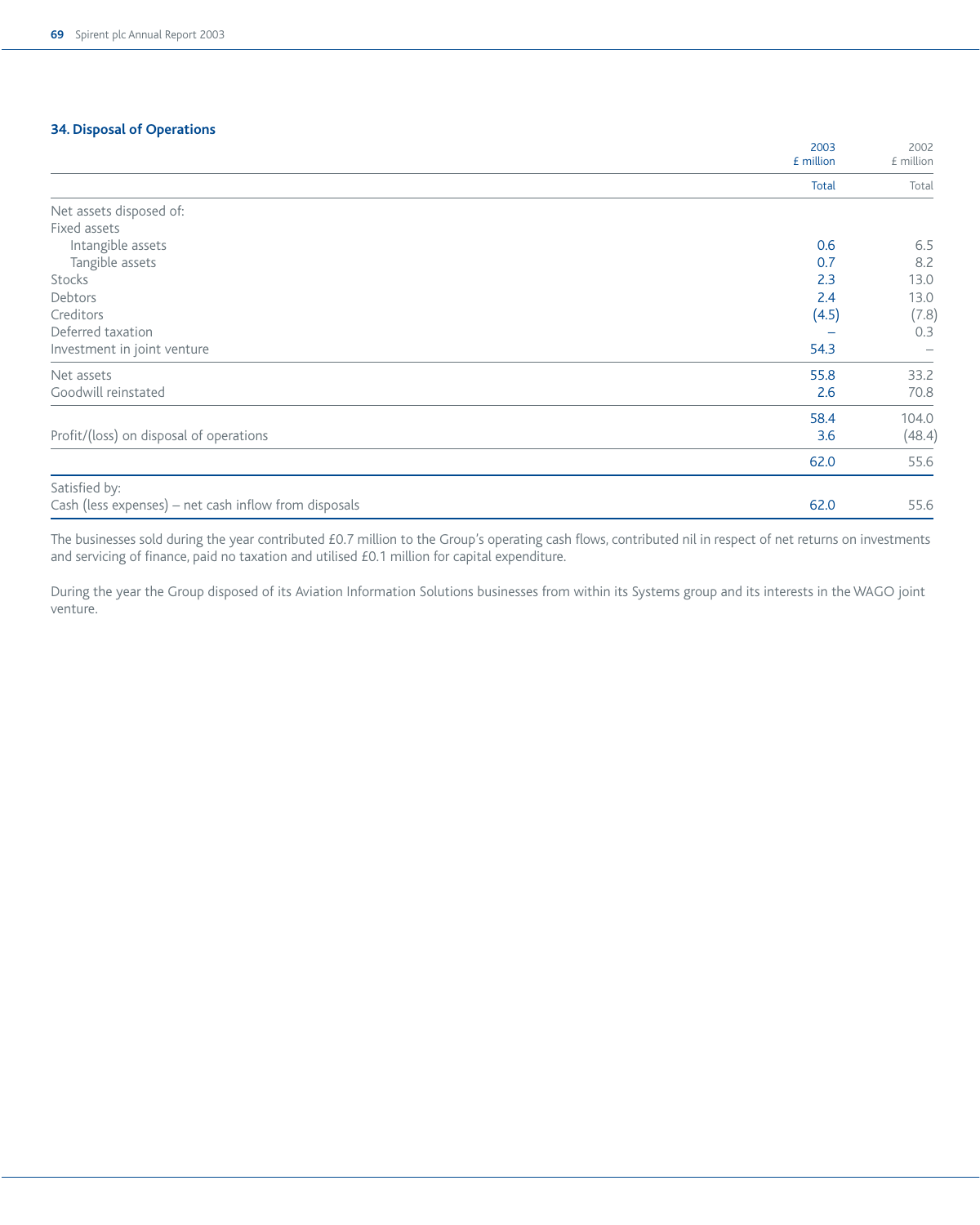#### **35. US GAAP**

The Group's consolidated accounts are prepared in accordance with accounting principles generally accepted in the United Kingdom (UK GAAP), which differ in certain respects from those generally accepted in the United States (US GAAP). The following are the main differences between UK GAAP and US GAAP which are relevant to the Group's accounts.

In preparing the accounts for the current year the Group has adopted FRS 17 'Retirement Benefits' and UITF Abstract 38 'Accounting for ESOP Trusts'. The adoption of FRS 17 is a change in accounting policy and the comparative figures in the reconciliation of the net income/(loss) under UK GAAP to US GAAP and the reconciliation of shareholders' equity under UK GAAP to US GAAP have been restated accordingly. Details of the effect of adopting FRS 17 on the UK GAAP accounts are set out in note 32. UITF 38 requires that the cost of own shares, previously reported as a fixed asset investment, be shown as a deduction from shareholders' funds. The adoption of UITF 38 has effectively eliminated a UK GAAP to US GAAP difference and again the comparative figures in the reconciliations have been restated accordingly.

#### Goodwill and Other Intangible Fixed Assets

Under UK GAAP, goodwill arising on acquisitions prior to 1998 was written off to retained earnings on acquisition. In accordance with FRS 10, goodwill arising on acquisitions subsequent to 1 January 1998 is capitalised and amortised over its estimated useful economic life which is defined as the period over which the value of the underlying business acquired is expected to exceed the values of its identifiable net assets and is presumed to be limited to 20 years. The estimated useful lives are between 10 and 20 years. In reconciling to US GAAP, amounts of goodwill arising on acquisitions prior to 1998 written off to retained earnings on acquisition, have been capitalised and amortised over their estimated useful economic lives, until 1 January 2002.

Under US GAAP, with the adoption of Financial Accounting Standard (FAS) 142, effective 1 January 2002, goodwill is no longer amortised but is subject to periodic review for impairment.

Other intangible assets included in, and accounted for as, goodwill under UK GAAP, but reclassified as intangible assets under US GAAP, continue to be amortised over their individually determined estimated useful economic lives, subject to the provisions of FAS 141, which clarifies the criteria to recognise these intangible assets separately from goodwill, and FAS 144, which requires review for impairment if events or changes in circumstances indicate the carrying value may not be recoverable. The Group considered these conditions to have been met at 30 November 2002 and obtained independent valuations for FAS 144 purposes which ultimately resulted in impairment of other intangible assets and goodwill within the Service Assurance division during 2002. At 30 November 2003 independent valuations obtained by the Group did not indicate further impairment.

Under UK GAAP, FRS 10 requires goodwill to be reviewed for impairment at the end of the first full financial year following acquisition and in other periods if events or changes in circumstances indicate the carrying value may not be recoverable. Under US GAAP, FAS 142 requires periodic review of goodwill for impairment on a reporting unit basis. The Group identified its reporting units for FAS 142 purposes and obtained independent valuations at 30 November 2002 and 30 November 2003. These valuations resulted in impairment of goodwill in the Performance Analysis division during 2002, in addition to the impairment in the Service Assurance division under FAS 144. No further impairment arose as a result of the valuations performed at 30 November 2003.

Under UK GAAP, impairment charges on goodwill and other intangible assets are recorded as an increase in accumulated amortisation. Under US GAAP, impairment charges are recorded as a reduction in cost. The presentation of goodwill and intangible assets within the reconciliation of shareholders' equity reflects this classification difference.

#### Stock-based Compensation

UK corporate governance recommends the inclusion of performance criteria in UK discretionary or executive share plans. Accordingly, the UK Executive Share Option Scheme (ESOS) includes certain performance criteria which give rise to variable plan accounting under US GAAP. Notwithstanding these performance criteria, under UK GAAP no compensation expense arises under the Group's various share option plans, with the exception of the Caw Amended and Restated Stock Plan (CARSP).

In reconciling to US GAAP, the Group has elected to use the intrinsic value basis of calculating compensation expense for the ESOS, as set forth in Accounting Principles Board Opinion (APB) 25, determined by reference to Spirent's share price at each reporting date. An expense also arises under US GAAP in respect of the CARSP and the Zarak Amended and Restated Stock Option Plan, based on the intrinsic value of unvested stock awards at each reporting date and at the date of acquisition, respectively, recognised over the remaining future vesting period.

#### Disposal of Operations

The different treatment of goodwill arising on acquisitions prior to 1998 under UK GAAP and US GAAP, together with the use of different goodwill amortisation periods and the adoption of FAS 142, result in adjustments to the profit or loss on disposal of businesses as the determination of the profit or loss on disposal takes into account the unamortised balance of goodwill released. In addition, differences between UK GAAP and US GAAP as described in this note (including stock-based compensation and derivative financial instruments) may also affect the carrying value of the disposed subsidiary, resulting in a different profit or loss on disposal. Under US GAAP, the profit or loss on disposal is also stated net of any related cumulative currency retranslation differences and the effect of pension curtailment under FAS 88.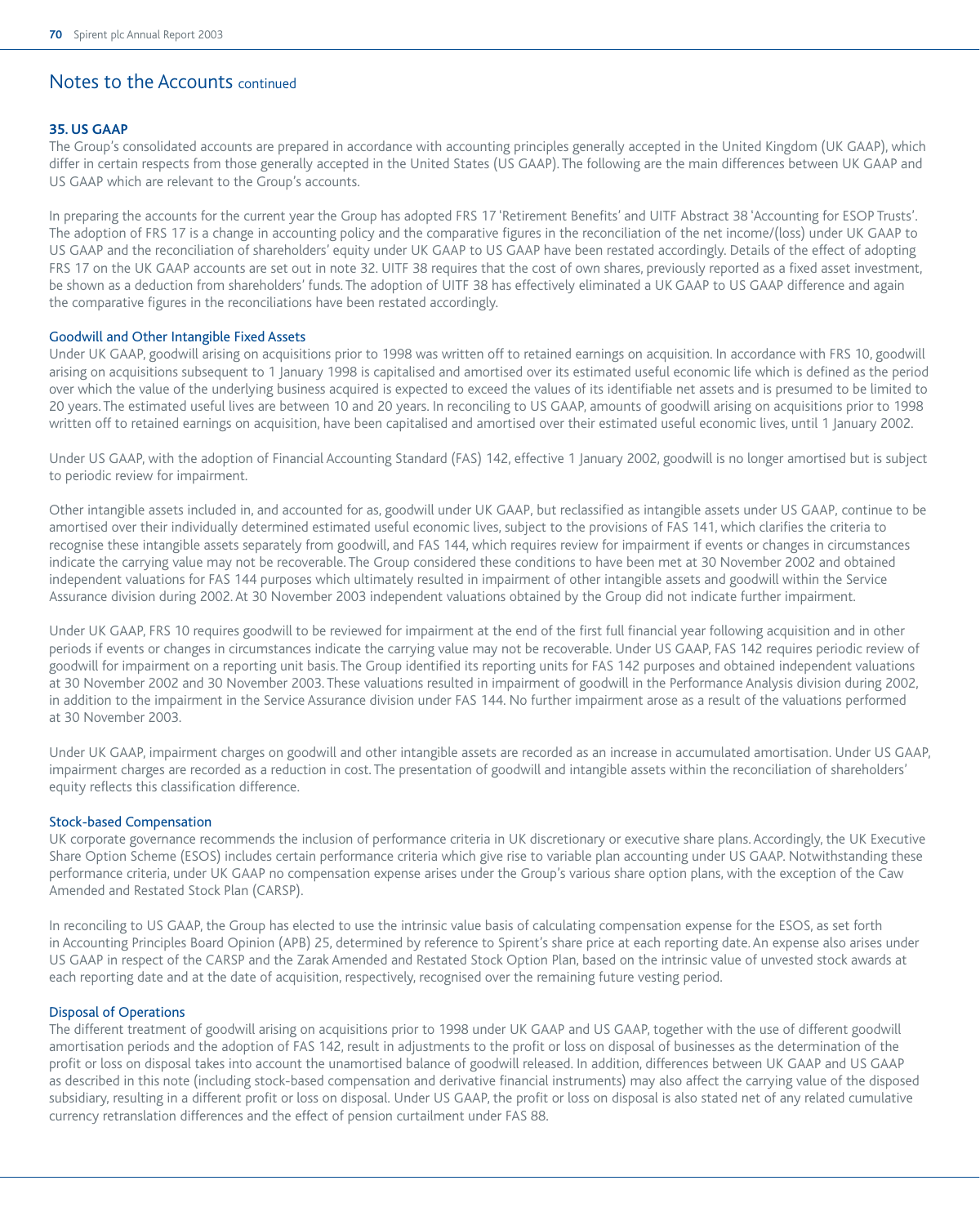### **35. US GAAP** continued

#### Pensions

Under UK GAAP, the Group has fully adopted FRS 17 'Retirement Benefits' in the accounts for the year to 31 December 2003. This is a change in accounting policy and results in a restatement of the previous year's accounts as described in note 32. The assets of the Group's significant defined benefit schemes are measured at their market value at the balance sheet date and the liabilities of the schemes measured using the projected unit method. The extent to which the schemes' assets exceed/fall short of the schemes' liabilities is shown as a surplus/deficit on the balance sheet net of deferred tax.

The regular service cost of providing retirement benefits to employees in defined benefit schemes is charged to operating profit in the year together with the cost of providing benefit improvements in respect of past service and gains or losses arising on settlements and curtailments. A credit for the expected return on the schemes' assets and a charge for the increase during the period in the present value of the schemes' liabilities are included in other finance expense in the profit and loss account. Differences arising between the actual and expected returns on the schemes' assets together with changes in the actuarial assumptions are included in the statement of total recognised gains and losses.

Under US GAAP, the projected benefit obligation is matched against the fair value of the pension plans' assets and adjusted to reflect any unrecognised obligations or assets in determining the pension cost or credit for the year. Recognition of an additional minimum liability is required if the accumulated benefit obligation exceeds the fair value of plan assets.

#### Vacation Accrual

An accrual is made under UK GAAP in respect of certain subsidiaries for vacation earned but not taken at the year end. Under US GAAP, this accrual must be calculated to include all subsidiaries within the Group.

#### Derivative Financial Instruments

Under UK GAAP, the fair value of the Group's financial instruments are not reported on the Group balance sheet and the gain or loss arising is reported in earnings as the instrument crystallises. Under US GAAP, in accordance with FAS 133, the fair value of all derivative financial instruments must be recorded as part of shareholders' equity. As none of the Group's derivative financial instruments have been designated as hedges under FAS 133, any changes in the fair value of the derivative financial instrument must be reported through net income.

#### Investment in Joint Venture

Under UK GAAP, the Group's interests in its interconnection joint venture, WAGO, at 31 December 2002 were accounted for using the gross equity method which required the Group to recognise its share of the gross assets and liabilities, offset by minority interest, and certain components of income and expenses of the joint venture in the Group's consolidated accounts. Under US GAAP, in accordance with APB 18, the Group's interests in its joint venture were accounted for under the equity method which only required the Group to recognise its share of the after tax profits or losses of the joint venture. Therefore, in reconciling to US GAAP, it was necessary to adjust for the Group's share of any differences between UK GAAP and US GAAP with respect to the after tax profits and the shareholders' equity of the joint venture. The only differences arising related to stock-based compensation and the application of FAS 133 in the joint venture's US GAAP basis financial statements. The Group disposed of its interests in WAGO during 2003.

#### Deferred Taxation

Under UK GAAP, the Company provides for deferred tax in accordance with FRS 19 on all timing differences with the exception of gains on revaluations of fixed assets or where potentially taxable amounts have been rolled over where there is no commitment to dispose of the relevant asset. Deferred tax assets are recognised where it is considered more likely than not that there will be suitable taxable profits from which to offset the timing differences. Under US GAAP, deferred taxation is provided on a full liability basis on all temporary differences between the book and tax bases of the Group's assets and liabilities.

Under UK GAAP, a deferred tax asset arises in respect of the pension fund deficit calculated in accordance with FRS 17. Similarly, under US GAAP, a deferred tax asset has been recognised in respect of the additional minimum liability, which arises under FAS 87. However, under UK GAAP, the pension fund deficit is shown net of the deferred tax asset on the balance sheet, whereas under US GAAP the deferred tax asset is shown separately to the additional minimum liability. The presentation of the pension and deferred tax adjustments within the reconciliation of shareholders' equity reflects this classification difference.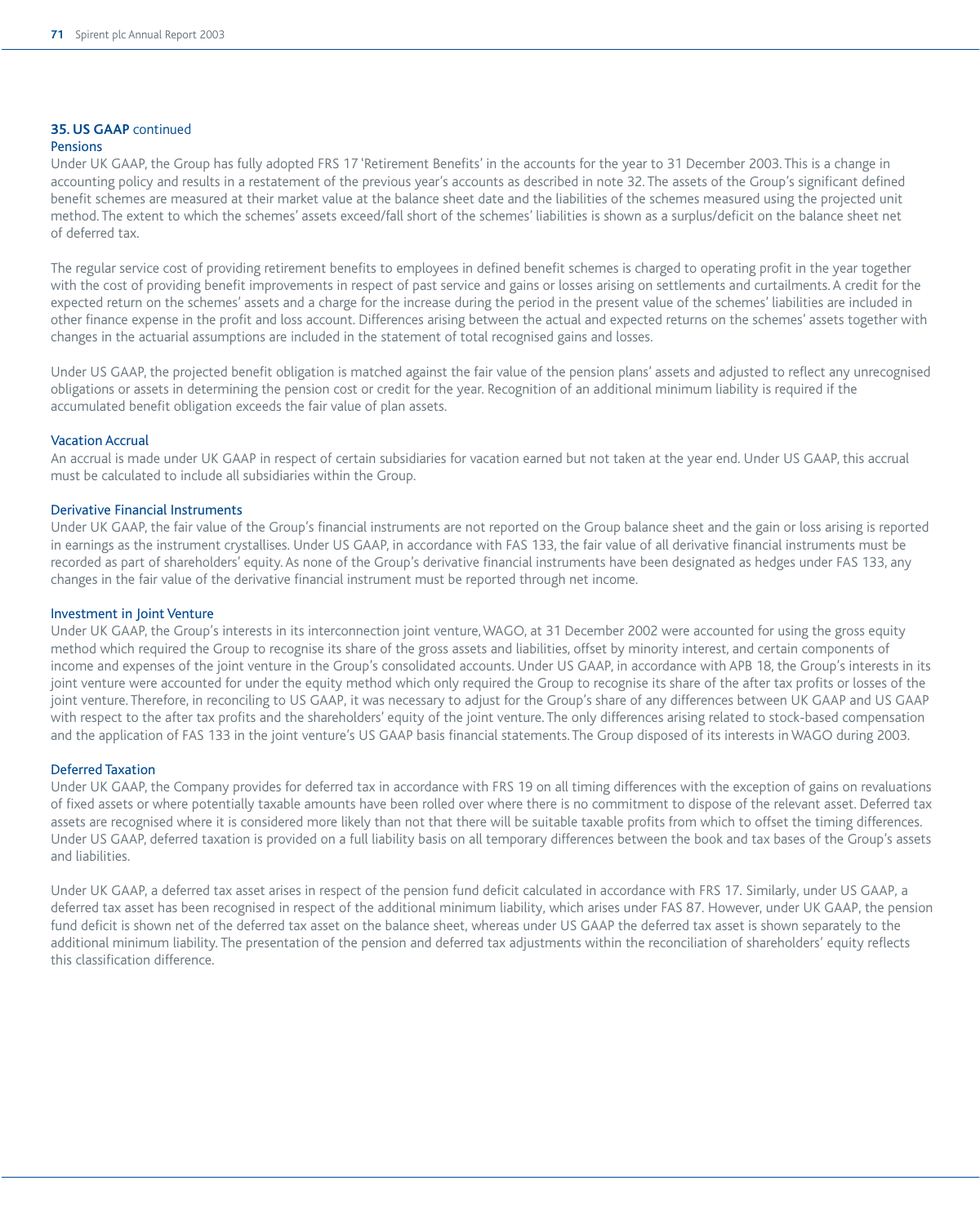# Notes to the Accounts continued

### **35. US GAAP** continued

### Unamortised Debt Issue Costs

Under UK GAAP, debt issue costs are shown as a reduction in the associated capital proceeds and amortised over the life of the related debt. Under US GAAP, these costs are disclosed as a separate asset and similarly amortised. Accordingly, a reclassification from borrowings has been made to show these costs in other debtors for US GAAP disclosure purposes.

### Net Income/(Loss) Under US GAAP

The following is a summary of the adjustments to loss attributable to shareholders which would be required if US GAAP were to be applied instead of UK GAAP.

Restated

|                                                              | 2003<br>£ million | nestated<br>2002<br>£ million |
|--------------------------------------------------------------|-------------------|-------------------------------|
| Loss attributable to shareholders in accordance with UK GAAP | (0.5)             | (1,050.7)                     |
| Adjustments:                                                 |                   |                               |
| Goodwill and other intangible fixed assets                   | (0.7)             | 197.6                         |
| Stock-based compensation                                     | (0.9)             | 0.2                           |
| Disposal of operations                                       | (1.0)             | 49.4                          |
| Pension costs                                                | 2.2               | (2.2)                         |
| Vacation payroll costs                                       |                   | 0.5                           |
| Derivative financial instruments                             | (1.9)             | 2.1                           |
| Income from interests in joint venture                       |                   | 0.2                           |
| Deferred taxation on above adjustments                       | 2.8               | 28.6                          |
| Total adjustments                                            | 0.5               | 276.4                         |
| Net income/(loss) as adjusted to accord with US GAAP         |                   | (774.3)                       |
| Net earnings/(loss) per share (pence)<br>Basic and diluted:  |                   |                               |
| Continuing operations                                        |                   | (83.93)                       |
| Net earnings/(loss) per ADS (pence)                          |                   |                               |
| Basic and diluted:                                           |                   |                               |
| Continuing operations                                        |                   | (335.72)                      |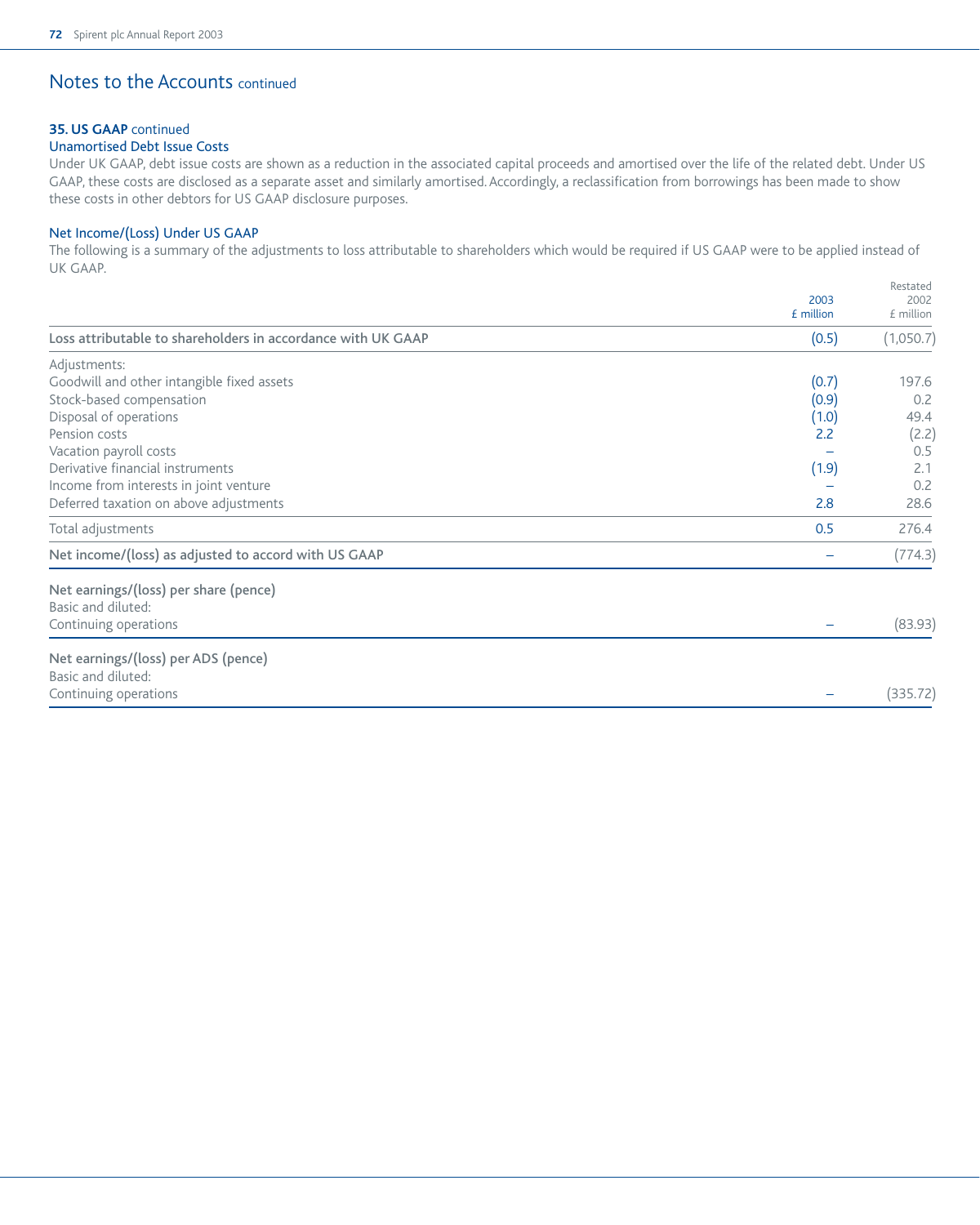## **35. US GAAP** continued

# Shareholders' Equity Under US GAAP

The following is a summary of the adjustments to shareholders' funds which would be required if US GAAP were to be applied instead of UK GAAP.

|                                                         | 2003<br>£ million | Restated<br>2002<br>£ million |
|---------------------------------------------------------|-------------------|-------------------------------|
| Shareholders' funds in accordance with UK GAAP          | 119.9             | 95.1                          |
| Adjustments:<br>Intangible assets<br>Goodwill           |                   |                               |
| Cost                                                    | (1,741.3)         | (1,797.4)                     |
| Accumulated amortisation                                | 1,683.6           | 1,729.3                       |
|                                                         | (57.7)            | (68.1)                        |
| Other intangible assets                                 |                   |                               |
| Cost                                                    | 84.2              | 96.8                          |
| Accumulated amortisation                                | (49.1)            | (47.9)                        |
|                                                         | 35.1              | 48.9                          |
| Other investments<br>Investment in joint venture        |                   | 0.8                           |
| Current assets                                          |                   |                               |
| Other debtors                                           | 0.2               | 1.1                           |
| Current liabilities                                     |                   |                               |
| Accruals                                                |                   |                               |
| Contingent compensation                                 |                   | 1.4                           |
| Vacation<br>Derivative financial instruments            | (1.0)             | (1.0)                         |
|                                                         | (0.9)             | 0.9                           |
|                                                         | (1.9)             | 1.3                           |
| Long term liabilities                                   |                   |                               |
| Pension                                                 | (12.7)            | 0.7                           |
| <b>Borrowings</b>                                       | (0.2)             | (1.1)                         |
|                                                         | (12.9)            | (0.4)                         |
| Provisions for liabilities and charges                  |                   |                               |
| Deferred taxation                                       | 1.2               |                               |
| On above adjustments                                    |                   | (15.1)                        |
| Total adjustments                                       | (36.0)            | (31.5)                        |
| Shareholders' equity as adjusted to accord with US GAAP | 83.9              | 63.6                          |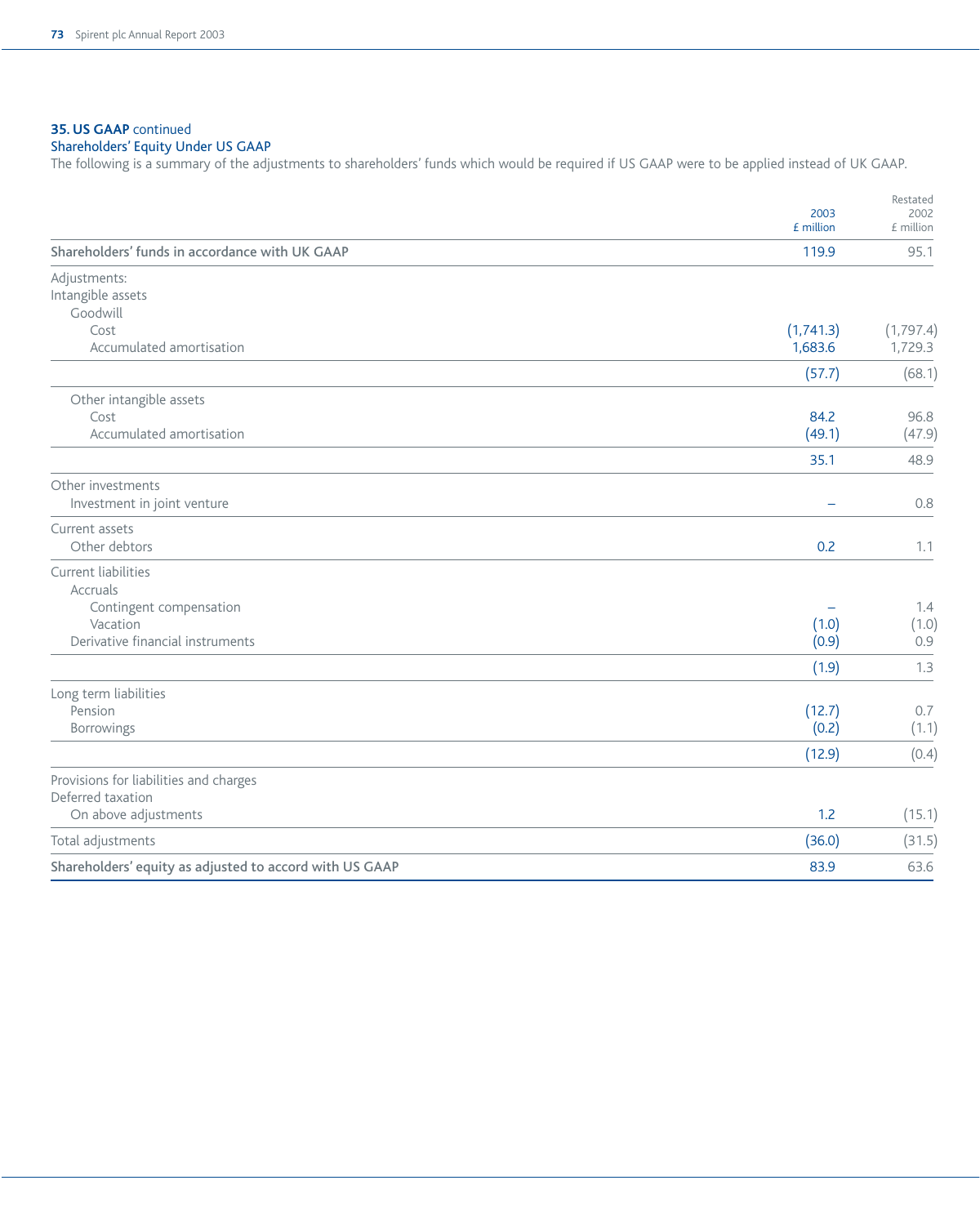# Principal Divisions, Subsidiaries and Associates

|                                                                                                                                                                                                                 | % held at<br>31 December 2003 | Principal activity                                                                    |
|-----------------------------------------------------------------------------------------------------------------------------------------------------------------------------------------------------------------|-------------------------------|---------------------------------------------------------------------------------------|
| <b>Communications</b><br>Performance Analysis division<br><b>Spirent Communications Inc</b><br>Calabasas, California, USA<br>Eatontown, New Jersey, USA<br>Honolulu, Hawaii, USA<br>Sunnyvale, California, USA+ | 100                           | Communications performance analysis systems                                           |
| Spirent Communications of Ottawa Ltd<br>Nepean, Ontario, Canada                                                                                                                                                 | 100                           | Communications performance analysis systems                                           |
| Spirent Communications (SW) Ltd*<br>Paignton, Devon, UK                                                                                                                                                         | 100                           | Satellite simulation systems                                                          |
| Service Assurance division<br>Spirent Communications of Rockville, Inc.<br>Rockville, Maryland, USA                                                                                                             | 100                           | Communications service assurance systems                                              |
| Spirent Communications (Scotland) Ltd*<br>Hamilton, Glasgow, UK                                                                                                                                                 | 100                           | Communications network fault detection systems                                        |
| Spirent Communications Ltd*<br>Crawley, West Sussex, UK                                                                                                                                                         | 100                           | Communications service assurance and performance<br>analysis systems                  |
| <b>Network Products</b><br>Trading divisions of Spirent plc:<br>HellermannTyton<br>Aldridge, West Midlands, UK<br>Plymouth, Devon, UK<br>Wythenshawe, Manchester, UK                                            |                               | Electrical and data network cable management and connectivity<br>products and systems |
| HellermannTyton (Pty) Ltd<br>Johannesburg, South Africa                                                                                                                                                         | 90                            | Electrical and data network cable management and connectivity<br>products and systems |
| HellermannTyton SA<br>Paris, France                                                                                                                                                                             | 100                           | Electrical and data network cable management and connectivity<br>products and systems |
| HellermannTyton AB<br>Järfälla, Sweden                                                                                                                                                                          | 100                           | Electrical and data network cable management and connectivity<br>products and systems |
| HellermannTyton GmbH<br>Vienna, Austria                                                                                                                                                                         | 100                           | Electrical and data network cable management and connectivity<br>products and systems |
| HellermannTyton GmbH<br>Tornesch, Germany                                                                                                                                                                       | 100                           | Electrical and data network cable management and connectivity<br>products and systems |
| HellermannTyton Ltda<br>Jundaí, Brazil                                                                                                                                                                          | 100                           | Electrical and data network cable management and connectivity<br>products and systems |
| HellermannTyton Pte Ltd<br>Yishun, Singapore                                                                                                                                                                    | 75                            | Electrical and data network cable management and connectivity<br>products and systems |
| HellermannTyton Data Ltd*<br>Northampton, UK                                                                                                                                                                    | 100                           | Data network connectivity and cable management<br>products and systems                |
| HellermannTyton Corporation<br>Milwaukee, Wisconsin, USA                                                                                                                                                        | 97                            | Electrical and data network cable management and connectivity<br>products and systems |
| Tyton Company of Japan Ltd*‡<br>Tokyo, Japan                                                                                                                                                                    | 49                            | Electrical and data network cable management and connectivity<br>products and systems |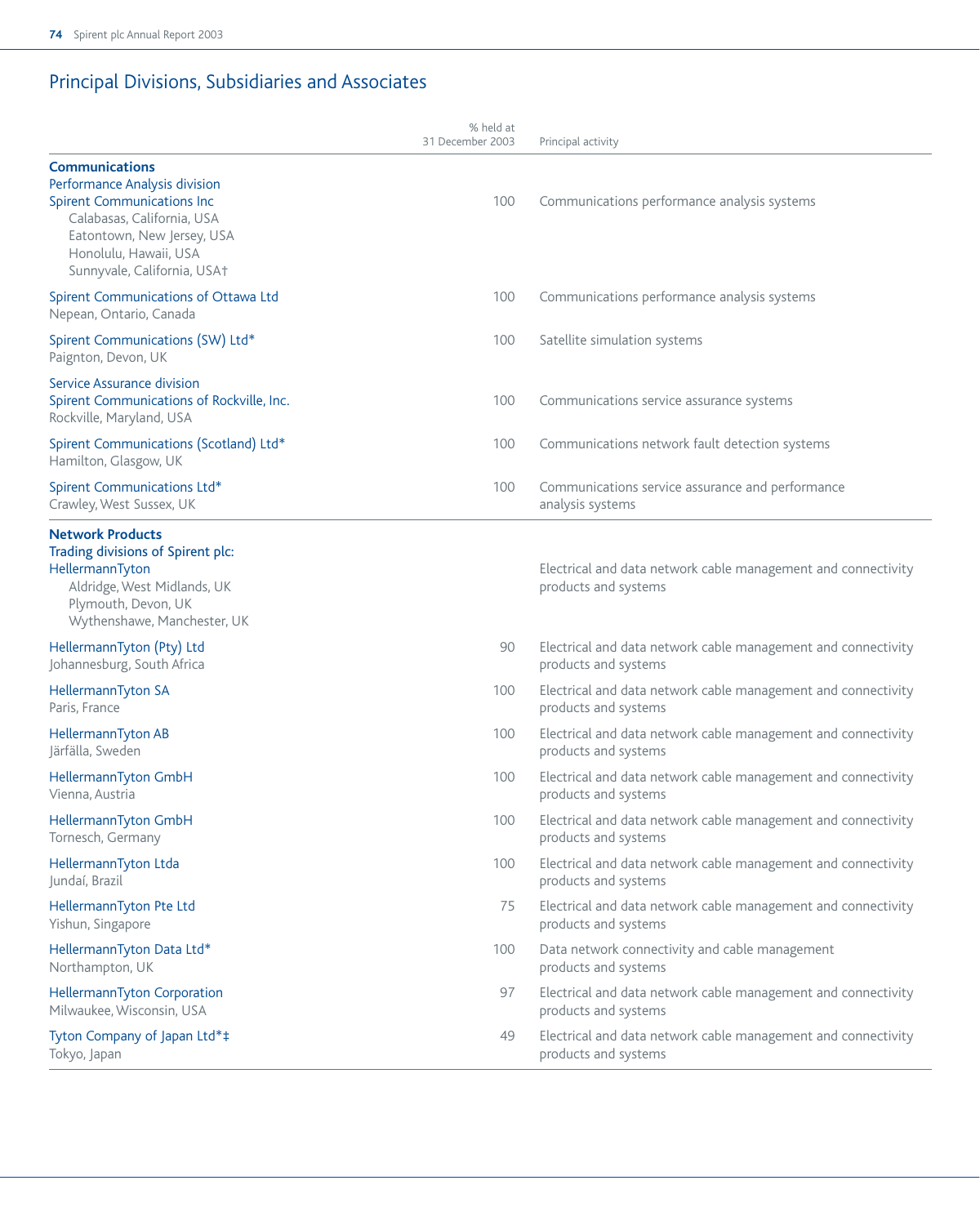|                                                                        | % held at<br>31 December 2003 | Principal activity                                                 |
|------------------------------------------------------------------------|-------------------------------|--------------------------------------------------------------------|
| <b>Systems</b><br>PG Drives Technology Ltd<br>Christchurch, Dorset, UK | 100                           | Control systems for the mobility and industrial markets            |
| PG Drives Technology Inc<br>Anaheim, California, USA                   | 100                           | Control systems for the mobility and industrial markets            |
| Spirent Systems San Diego Inc<br>La Jolla, California, USA             | 100                           | Maintenance, repair and overhaul management<br>information systems |
| WPDS Software Ltd*<br>Yeovil, Somerset, UK                             | 100                           | Maintenance, repair and overhaul management<br>information systems |
| <b>Financial</b><br>Spirent BV<br>Rotterdam, Netherlands               | 100                           | Investment company                                                 |
| Spirent GmbH<br>Tornesch, Germany                                      | 100                           | Investment company                                                 |
| <b>Spirent Holdings Corporation</b><br>Hauppauge, New York, USA        | 100                           | Investment company                                                 |

The above companies operate and are incorporated in the countries listed. All shareholdings in the companies are held indirectly by Spirent plc, except where indicated by an asterisk (\*) where the shareholding is held directly by Spirent plc. The principal activity mentioned is indicative and not comprehensive.

The percentage held reflects the proportion of shares controlled and not the beneficial interest.

† Caw Networks, Inc. was merged into Spirent Communications Inc on 31 December 2003.

‡ Associate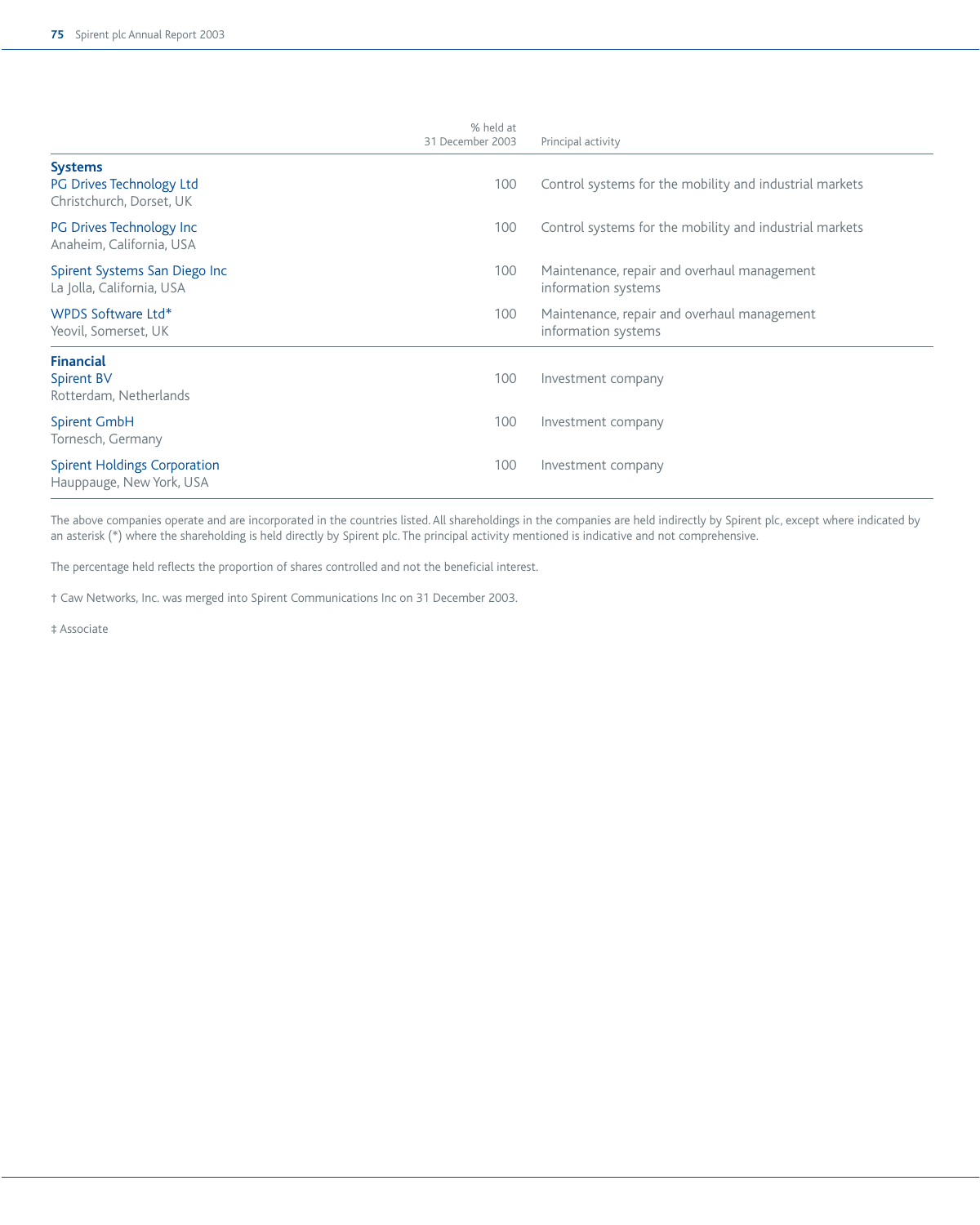# Financial History

|                                                                                              |             |                          |               |               | £ million   |
|----------------------------------------------------------------------------------------------|-------------|--------------------------|---------------|---------------|-------------|
|                                                                                              | 2003        | 2002*                    | 2001*         | 2000*         | 1999*       |
| <b>Consolidated Profit and Loss Account</b>                                                  |             |                          |               |               |             |
| Turnover: Group and share of joint venture                                                   | 488.6       | 634.5                    | 880.1         | 772.7         | 611.5       |
| Less: share of joint venture's turnover                                                      | (22.4)      | (75.6)                   | (78.3)        | (76.0)        | (67.0)      |
| <b>Turnover</b>                                                                              | 466.2       | 558.9                    | 801.8         | 696.7         | 544.5       |
| <b>Operating Profit/(Loss)</b>                                                               | 18.8        | (970.6)                  | (734.3)       | 110.0         | 81.4        |
| Operating exceptional items                                                                  |             |                          |               |               |             |
| Goodwill impairment                                                                          |             | 923.3                    | 724.6         |               |             |
| Other                                                                                        | 7.5         | 41.6                     | 34.9          | 2.2           |             |
| Goodwill amortisation<br>Operating profit before goodwill amortisation and exceptional items | 9.7<br>36.0 | 56.1<br>50.4             | 86.6<br>111.8 | 25.7<br>137.9 | 8.6<br>90.0 |
|                                                                                              |             |                          |               |               |             |
| Joint ventures' profit                                                                       | 2.7         | 7.4                      | 9.6           | 13.3          | 9.5         |
| Associates' profit net of goodwill amortisation                                              | 2.1         | 0.8                      | 1.2           | 2.7           | 2.3         |
| Non-operating exceptional items<br>Profit/(loss) on disposal and closure of operations       | 3.6         | (48.4)                   | 14.5          | (18.1)        | (6.7)       |
| Profit on disposal of tangible fixed assets                                                  |             |                          |               | 3.2           |             |
| Profit/(Loss) before Interest                                                                | 27.2        | (1,010.8)                | (709.0)       | 111.1         | 86.5        |
| Net interest expense                                                                         | (9.3)       | (12.3)                   | (22.8)        | (29.3)        | (12.8)      |
| Exceptional interest expense                                                                 | (16.1)      |                          |               |               |             |
| Other finance expense                                                                        | (1.5)       | (0.3)                    | 0.4           |               |             |
| Profit/(Loss) before Taxation                                                                | 0.3         | (1,023.4)                | (731.4)       | 81.8          | 73.7        |
| Taxation                                                                                     | (0.6)       | (26.9)                   | (32.4)        | (30.6)        | (30.2)      |
| Minority interest                                                                            | (0.2)       | (0.4)                    | (0.2)         | (0.5)         |             |
| (Loss)/Profit Attributable to Shareholders                                                   | (0.5)       | (1,050.7)                | (764.0)       | 50.7          | 43.5        |
| Dividends                                                                                    |             | (12.5)                   | (40.0)        | (36.1)        | (27.1)      |
| (Loss)/Profit for the Year                                                                   | (0.5)       | (1,063.2)                | (804.0)       | 14.6          | 16.4        |
| <b>Consolidated Balance Sheet</b>                                                            |             |                          |               |               |             |
| Intangible assets                                                                            | 101.6       | 113.6                    | 987.7         | 1,816.8       | 321.3       |
| Tangible assets                                                                              | 90.2        | 110.0                    | 137.6         | 136.2         | 107.0       |
| Investments                                                                                  | 14.9        | 63.4                     | 62.6          | 53.6          | 46.8        |
| Working capital (excluding cash, overdrafts and deferred tax)                                | 28.3        | 46.6                     | 32.7          | 111.1         | 33.6        |
| <b>Operating Assets</b>                                                                      | 235.0       | 333.6                    | 1,220.6       | 2,117.7       | 508.7       |
| Net borrowings                                                                               | (57.5)      | (161.8)                  | (179.1)       | (326.4)       | (274.6)     |
| Provisions for liabilities and charges                                                       | (20.2)      | (28.4)                   | (1.5)         | (2.1)         | (0.7)       |
| Deferred tax asset                                                                           |             | $\overline{\phantom{0}}$ | 25.8          | 15.8          | 8.5         |
| Net Assets (excluding Pension Liability)                                                     | 157.3       | 143.4                    | 1.065.8       | 1,805.0       | 241.9       |
| Pension liability                                                                            | (35.2)      | (46.2)                   | (15.6)        |               |             |
| Net Assets (including Pension Liability)                                                     | 122.1       | 97.2                     | 1,050.2       | 1,805.0       | 241.9       |
| Shareholders' Funds - Equity                                                                 | 119.9       | 95.1                     | 1,047.8       | 1,801.3       | 238.0       |
| Minority Interest - Equity                                                                   | 2.2         | 2.1                      | 2.4           | 3.7           | 3.9         |
|                                                                                              | 122.1       | 97.2                     | 1,050.2       | 1,805.0       | 241.9       |
| Investment                                                                                   |             |                          |               |               |             |
| Acquisitions net of disposals                                                                | (59.3)      | (2.9)                    | (145.7)       | 1,534.0       | 282.7       |
| Capital expenditure - owned assets                                                           | 16.7        | 27.6                     | 59.4          | 44.8          | 35.5        |
| - leased assets                                                                              | 0.3         | 0.2                      | 0.8           | 2.5           | 7.3         |
| Depreciation                                                                                 | 29.3        | 33.6                     | 37.2          | 25.1          | 21.9        |
| Product development                                                                          | 66.0        | 77.7                     | 95.9          | 60.3          | 39.1        |

\* Restated for the adoption of FRS 17 for 2002 and 2001 and of UITF 38 for all years.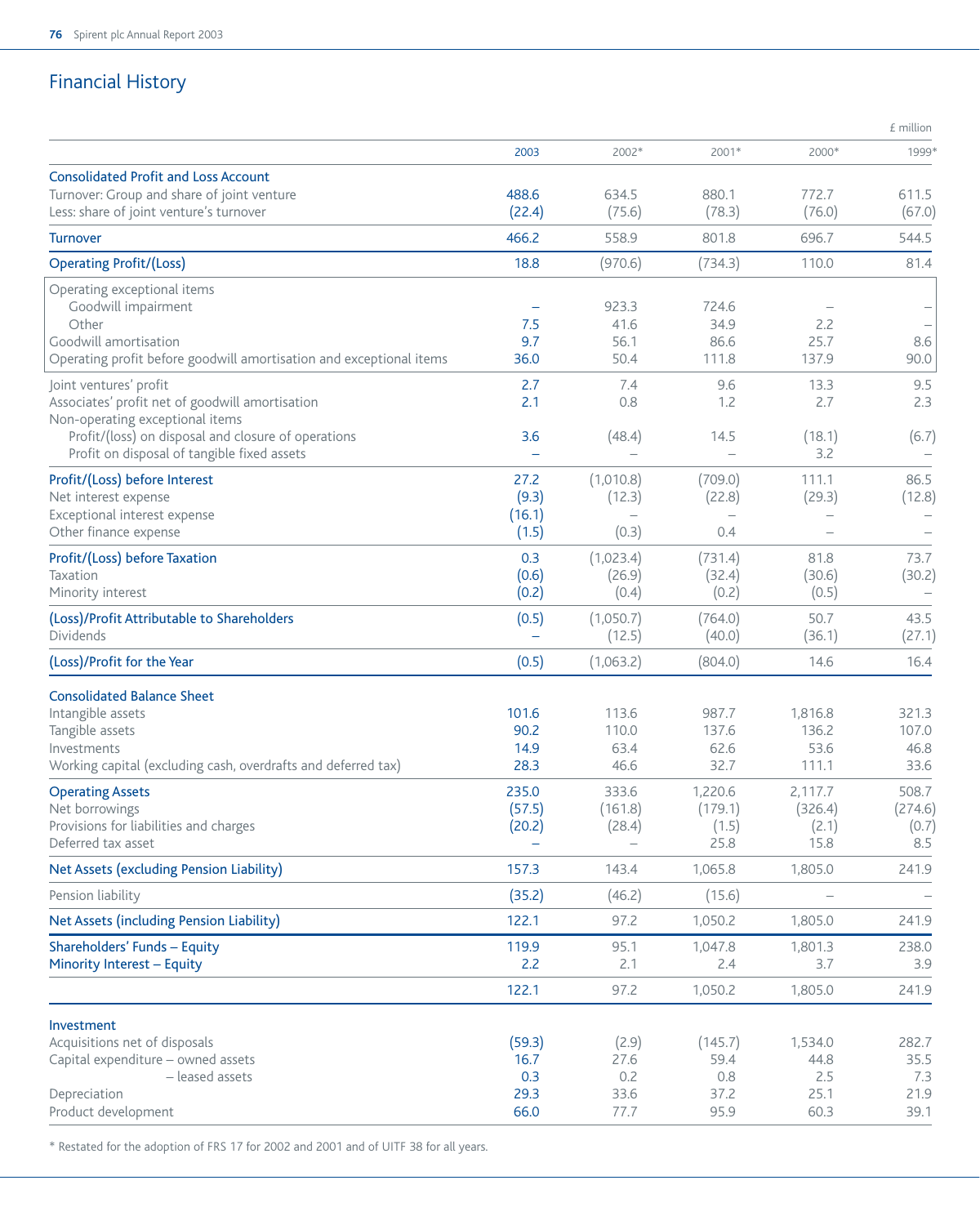|                                                           | 2003   | 2002*    | 2001*   | 2000* | 1999*     |
|-----------------------------------------------------------|--------|----------|---------|-------|-----------|
| <b>Share Information</b>                                  |        |          |         |       |           |
| Basic (loss)/earnings per sharet (pence)                  | (0.05) | (113.90) | (83.49) | 7.40  | 6.67      |
| Headline earnings per sharet (pence)                      | 2.31   | 3.36     | 7.70    | 12.61 | 9.18      |
| Diluted (loss)/earnings per share (pence)                 | (0.05) | (113.90) | (83.49) | 7.18  | 6.39      |
| Dividend per share (pence)                                |        | 1.35     | 4.35    | 4.35  | 4.13      |
| Fully paid Ordinary shares in issue at year end (million) | 944.0  | 939.4    | 933.2   | 926.5 | 622.5     |
|                                                           |        |          |         |       | £ million |
| <b>Segmental Analysis</b>                                 |        |          |         |       |           |
| <b>Turnover</b>                                           | 148.7  | 184.0    | 241.4   | 280.0 | 111.5     |
| Performance Analysis<br>Service Assurance                 | 91.7   | 131.4    | 189.2   | 9.2   |           |
|                                                           |        |          |         |       | 3.2       |
| Communications                                            | 240.4  | 315.4    | 430.6   | 289.2 | 114.7     |
| Network Products                                          | 174.4  | 164.7    | 170.4   | 181.4 | 155.4     |
| Systems                                                   | 46.6   | 43.0     | 34.9    | 35.2  | 35.4      |
|                                                           | 461.4  | 523.1    | 635.9   | 505.8 | 305.5     |
| Disposals**                                               | 4.8    | 35.8     | 165.9   | 190.9 | 239.0     |
|                                                           | 466.2  | 558.9    | 801.8   | 696.7 | 544.5     |
| <b>Operating Profit#</b>                                  |        |          |         |       |           |
| Performance Analysis                                      | 4.4    | 10.0     | 38.6    | 97.0  | 42.8      |
| Service Assurance                                         | 9.4    | 20.8     | 44.8    | 1.6   | 0.2       |
| Communications                                            | 13.8   | 30.8     | 83.4    | 98.6  | 43.0      |
| Network Products                                          | 16.7   | 15.0     | 14.9    | 25.3  | 21.5      |
| Systems                                                   | 5.8    | 4.4      |         | (0.1) | (0.9)     |
|                                                           | 36.3   | 50.2     | 98.3    | 123.8 | 63.6      |
| Disposals**                                               | (0.3)  | 0.2      | 13.5    | 14.1  | 26.4      |
|                                                           | 36.0   | 50.4     | 111.8   | 137.9 | 90.0      |

\* Restated for the adoption of FRS 17 for 2002 and 2001 and of UITF 38 for all years.

\*\* Disposals include discontinued operations and other less significant disposals and closures.

‡ Before goodwill amortisation and exceptional items.

† The weighted average number of shares in issue used to calculate (loss)/earnings per share excludes the shares held by QUEST, the ESOT and Greenwood Nominees.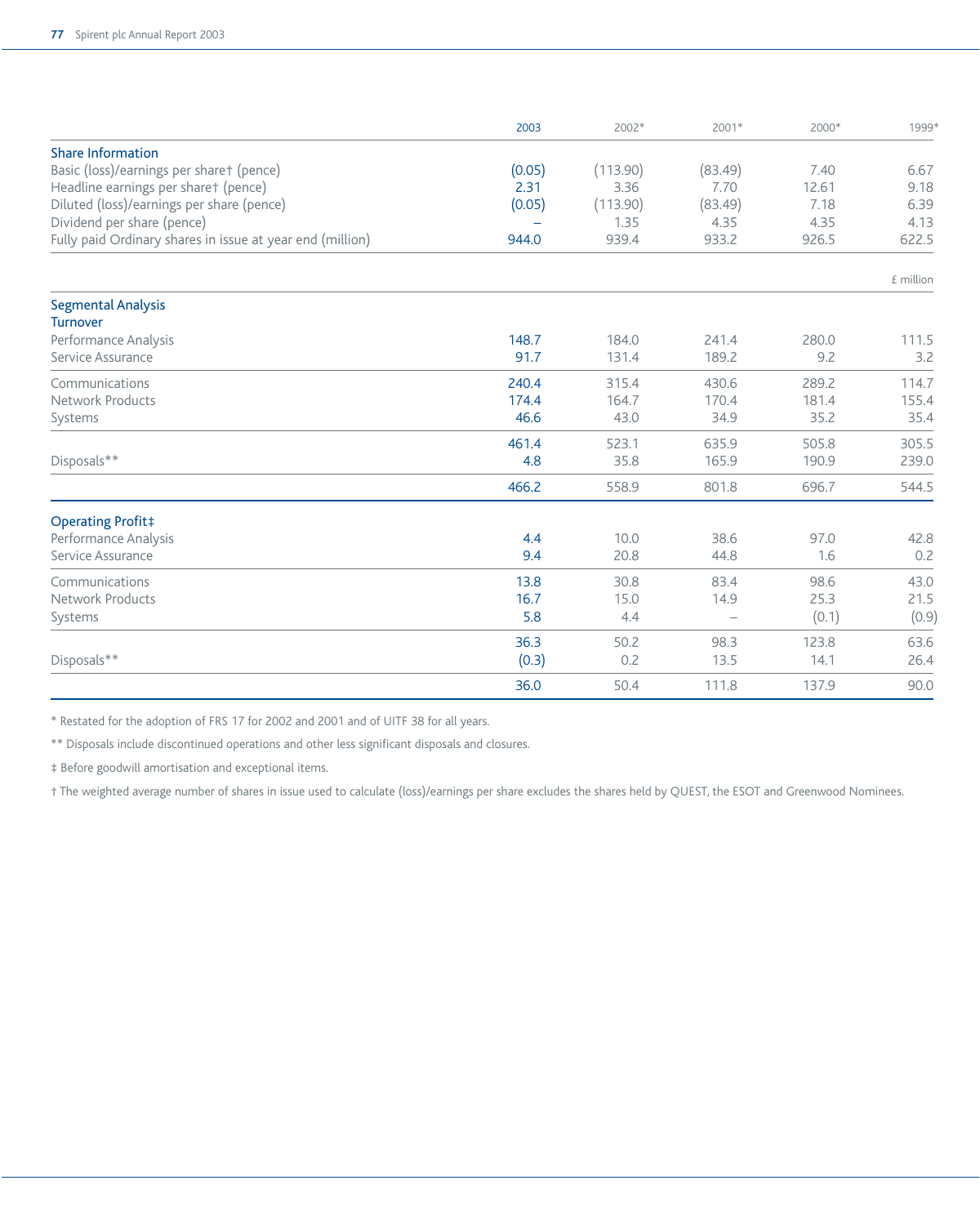# Financial History continued

|                                                                |          |         |         |        | £ million              |
|----------------------------------------------------------------|----------|---------|---------|--------|------------------------|
|                                                                | 2003     | 2002*   | 2001*   | 2000*  | 1999*                  |
| <b>Operating Profit/(Loss) by Source</b>                       |          |         |         |        |                        |
| Europe                                                         | 21.7     | 19.0    | 16.5    | 16.8   | 17.2                   |
| North America                                                  | 13.3     | 30.3    | 80.2    | 104.3  | 45.8                   |
| Asia Pacific, Rest of Americas, Africa                         | 1.3      | 0.9     | 1.6     | 2.7    | 0.6                    |
|                                                                | 36.3     | 50.2    | 98.3    | 123.8  | 63.6                   |
| Disposals**                                                    | (0.3)    | 0.2     | 13.5    | 14.1   | 26.4                   |
|                                                                | 36.0     | 50.4    | 111.8   | 137.9  | 90.0                   |
| Operating exceptional items                                    |          |         |         |        |                        |
| Goodwill impairment                                            | $\equiv$ | (923.3) | (724.6) |        |                        |
| Other                                                          | (7.5)    | (41.6)  | (34.9)  | (2.2)  |                        |
| Goodwill amortisation                                          | (9.7)    | (56.1)  | (86.6)  | (25.7) | (8.6)                  |
|                                                                | 18.8     | (970.6) | (734.3) | 110.0  | 81.4                   |
| Earnings before Interest, Taxation, Depreciation, Amortisation |          |         |         |        |                        |
| and Exceptional Items                                          | 65.3     | 84.0    | 149.0   | 163.0  | 111.9                  |
| Impact of Exchange Rate Movement on Profit before Taxation‡    |          |         |         |        |                        |
| Benefit/(cost)                                                 | 0.7      | (1.1)   | 1.9     | 6.1    | 0.8                    |
|                                                                |          |         |         |        | Rates against sterling |
| Average Exchange Rates for Major Currencies                    |          |         |         |        |                        |
| US dollar                                                      | 1.64     | 1.51    | 1.44    | 1.51   | 1.62                   |
| Euro                                                           | 1.45     | 1.59    | 1.61    | 1.64   | 1.52                   |
|                                                                |          |         |         |        | Number                 |
| Average Employment by Geographical Area                        |          |         |         |        |                        |
| Europe                                                         | 1.722    | 1.909   | 2.730   | 2,826  | 2,854                  |
| North America                                                  | 2,071    | 2,622   | 3,608   | 2,894  | 2,786                  |
| Asia Pacific, Rest of Americas, Africa                         | 705      | 648     | 1,474   | 1,230  | 942                    |
|                                                                | 4,498    | 5,179   | 7,812   | 6,950  | 6,582                  |

\* Restated for the adoption of FRS 17 in 2002 and 2001 and of UITF 38 for all years.

\*\* Disposals include discontinued operations and other less significant disposals and closures.

‡ Before goodwill amortisation and exceptional items.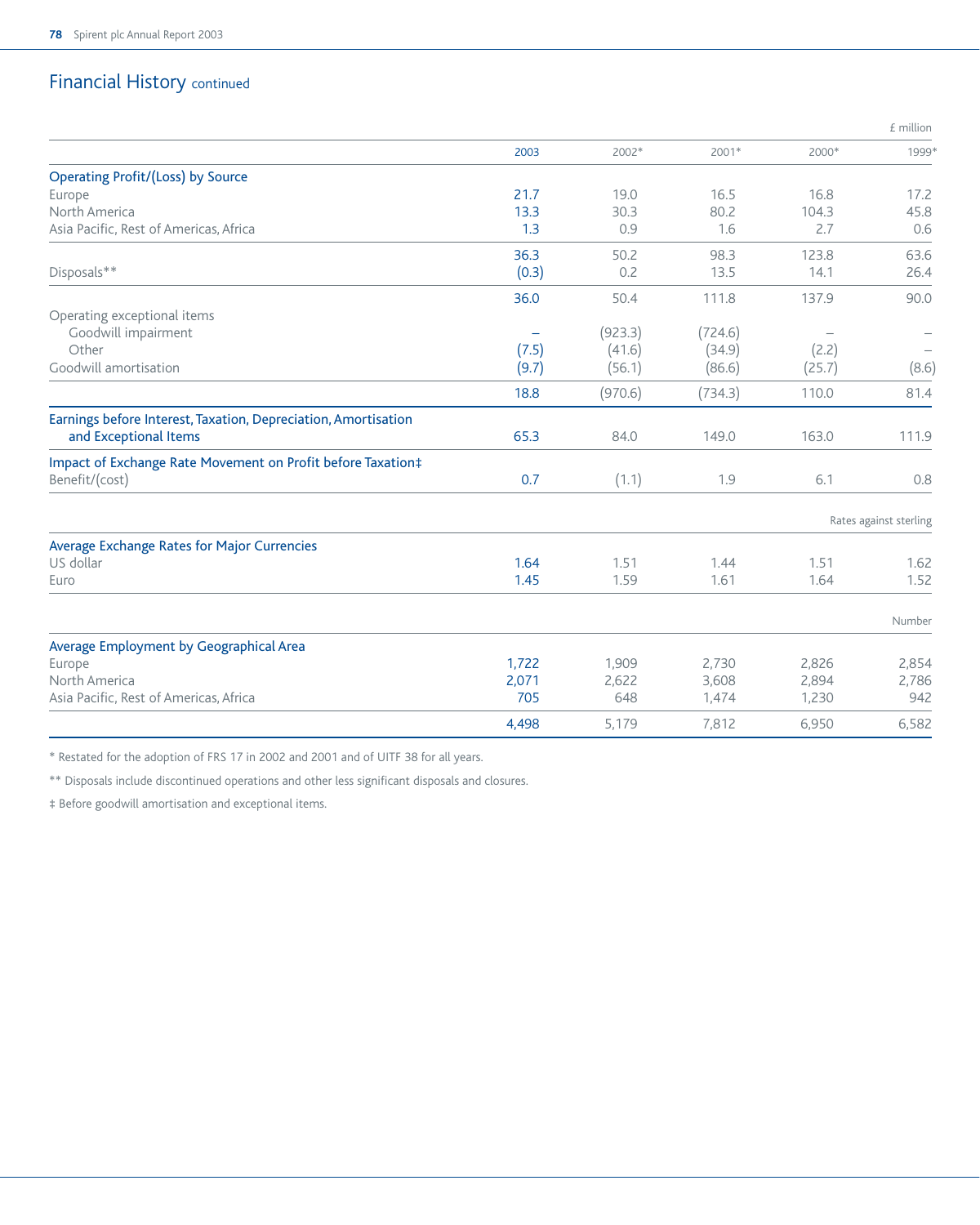# Shareholder Information

#### **Shareholder Analysis**

At 25 February 2004, the number of registered shareholders was 8,081 and the number of Ordinary shares in issue was 948.4 million.

|                       | Number<br>of holdings | Percentage of<br>total shareholders | Number of shares<br>million | Percentage of<br>share capital |
|-----------------------|-----------------------|-------------------------------------|-----------------------------|--------------------------------|
| Range of holdings:    |                       |                                     |                             |                                |
| $1 - 5,000$           | 5,563                 | 68.8                                | 8.9                         | 0.9                            |
| $5,001 - 10,000$      | 1,006                 | 12.5                                | 7.6                         | 0.8                            |
| $10,001 - 50,000$     | 1,020                 | 12.6                                | 21.8                        | 2.3                            |
| $50,001 - 100,000$    | 136                   | 1.7                                 | 10.1                        | 1.1                            |
| $100.001 - 250.000$   | 106                   | 1.3                                 | 17.2                        | 1.8                            |
| $250,001 - 500,000$   | 63                    | 0.8                                 | 22.6                        | 2.4                            |
| $500,001 - 1,000,000$ | 63                    | 0.8                                 | 44.1                        | 4.6                            |
| $1,000,001 -$ Highest | 124                   | 1.5                                 | 816.1                       | 86.1                           |
| <b>Total</b>          | 8,081                 | 100.0                               | 948.4                       | 100.0                          |
| Held by:              |                       |                                     |                             |                                |
| Individuals           | 6,074                 | 75.2                                | 39.3                        | 4.1                            |
| Institutions          | 2,007                 | 24.8                                | 909.1                       | 95.9                           |
| <b>Total</b>          | 8,081                 | 100.0                               | 948.4                       | 100.0                          |

#### **Lloyds TSB Registrars\***

Enquiries concerning shareholdings, change of address or other particulars should be directed in the first instance to the Company's Registrar, Lloyds TSB Registrars on +44 (0)870 600 3964. They also provide a range of online shareholder information services at www.shareview.co.uk, where shareholders can check their holdings and find practical help on transferring shares or updating their details.

#### **Dividend Mandate**

Shareholders who wish to have any future dividends paid directly into their nominated bank or building society account and who have not already done so should request a BACS dividend mandate from Lloyds TSB Registrars, or visit www.shareview.co.uk

#### **Dividend Reinvestment Plan (DRIP)**

Spirent operates a DRIP under which shareholders can mandate to invest any future cash dividends in Ordinary shares, which are purchased in the market at competitive dealing rates. Application forms and further information can be obtained from Lloyds TSB Registrars who administer the plan on behalf of the Company.

#### **Spirent Single Company ISA**

Lloyds TSB Registrars (a division of Lloyds TSB Bank plc, which is regulated by the Financial Services Authority) operate a Single Company Individual Savings Account (ISA) in which Spirent Ordinary shares can be held in a tax efficient manner. Full details and an application form can be obtained from Lloyds TSB Registrars on 0870 242 4244.

#### **Internet, Telephone and Postal Share Dealing Services – Lloyds TSB Registrars**

Lloyds TSB Registrars' Shareview Dealing is a telephone and Internet service that provides a simple and convenient way of selling Spirent Ordinary shares. For telephone sales call 0870 850 0852 between 8.30am and 4.30pm, Monday to Friday, and for Internet sales visit www.shareview.co.uk/dealing

A postal dealing service for buying and selling Ordinary shares is also available and a dealing form can be obtained by calling 0870 242 4244.

#### **Share Price Information**

The Spirent share price is available via the Company's website (www.spirent.com) and also in various newspapers published in the UK.

#### **UK Capital Gains Tax**

For the purposes of capital gains tax, the market value of an Ordinary share on 31 March 1982, as adjusted for subsequent capitalisation issues, was 97.233 pence per share.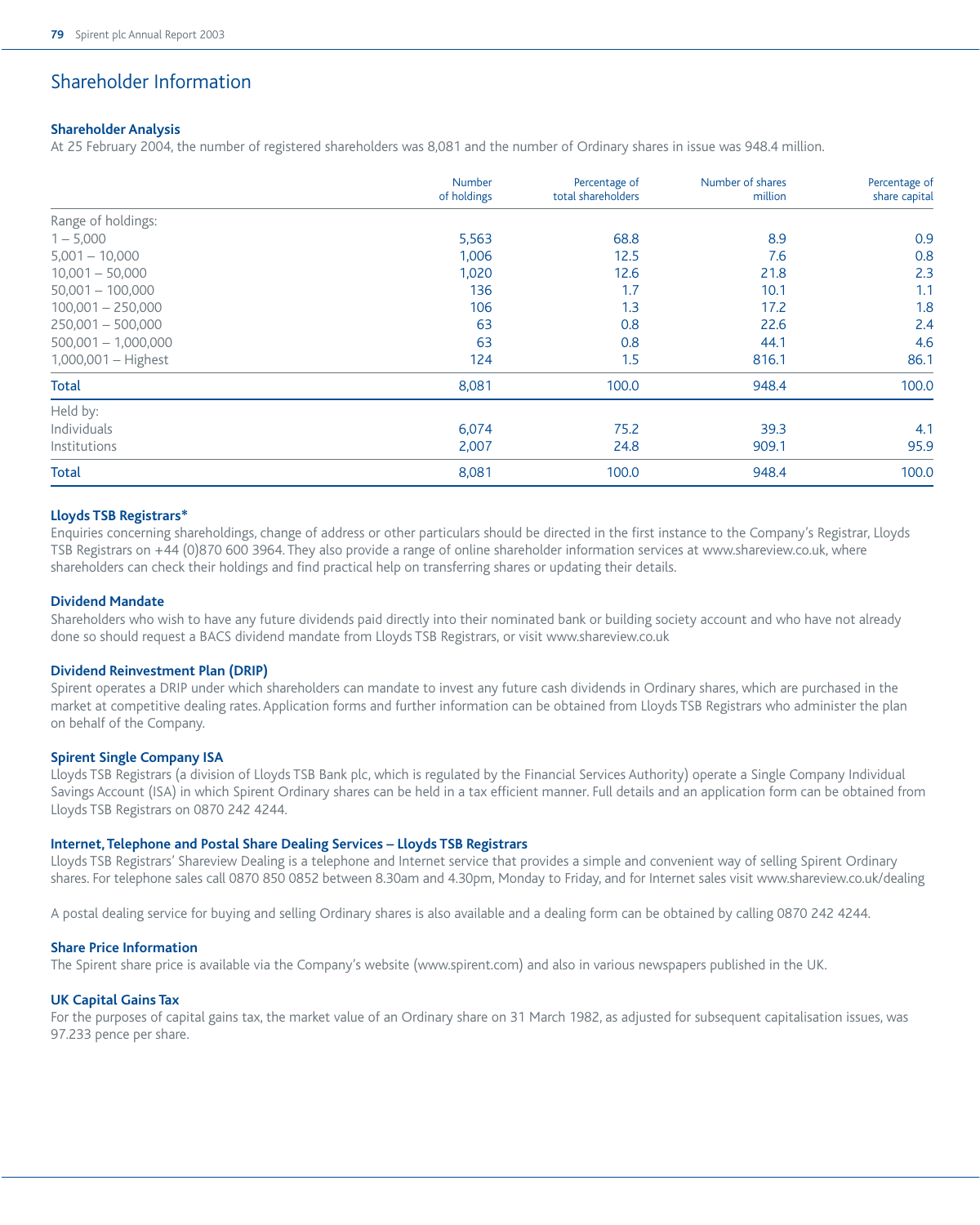# Shareholder Information continued

#### **American Depositary Receipts (ADRs) – The Bank of New York\***

The Company's shares are traded on the New York Stock Exchange (ticker: SPM) in the form of American Depositary Shares (ADS) and these are evidenced by ADRs, each one of which represents four Ordinary shares. The Bank of New York is the authorised Depositary bank for the Company's ADR programme. The Company's ADS price is quoted daily in the Wall Street Journal and can be obtained from either the Spirent website or via the New York Stock Exchange website at www.nyse.com

#### **Spirent Website at www.spirent.com**

The Spirent website provides further information about Spirent and its operating groups and also provides access to annual reports, press releases, share price information and links to Spirent operating group websites.

#### **Unsolicited Mail**

The Company is obliged by law to make its share register available upon request to the public and to other organisations, which may use it as a mailing list, resulting in shareholders receiving unsolicited mail. Shareholders wishing to limit the receipt of such mail should write to the Mailing Preference Service, DMA House, 70 Margaret Street, London W1W 8SS or call +44 (0)20 7291 3310 for an application form or visit www.mps-online.org.uk

#### **ShareGIFT**

Shareholders who hold only a small number of shares, where dealing costs may make it uneconomical to sell them, may wish to consider donating them to charity through ShareGIFT, a registered charity administered by The Orr Mackintosh Foundation. The relevant share transfer form can be obtained from Lloyds TSB Registrars. Further information is available at www.sharegift.org or telephone +44 (0)20 7337 0501.

#### **Annual General Meeting**

The Company's Annual General Meeting will be held at 10am on Tuesday, 11 May 2004 at Spirent House, Fleming Way, Crawley, West Sussex RH10 9QL.

**Advisers** Auditor Ernst & Young LLP\*

Brokers

Cazenove & Co. Ltd Citigroup (formerly Schroder Salomon Smith Barney)

#### Financial Adviser

N M Rothschild & Sons Limited

\*Contact details appear on the inside back cover.

#### **Cautionary Statement Regarding Forward-Looking Statements**

Certain statements provided in this Annual Report may contain forward-looking statements (as that term is defined in the United States Private Securities Litigation Reform Act of 1995) based on current expectations or beliefs, as well as assumptions about future events. You can sometimes, but not always, identify these statements by the use of a date in the future or such words as 'will', 'anticipate', 'estimate', 'expect', 'project', 'intend', 'plan', 'should', 'may', 'assume' and other similar words. By their nature, forward-looking statements are inherently predictive and speculative and involve risk and uncertainty because they relate to events and depend on circumstances that will occur in the future. You should not place undue reliance on these forward-looking statements, which are not a guarantee of future performance and are subject to factors that could cause our actual results to differ materially from those expressed or implied by these statements. Such factors include, but are not limited to: the effects of competition on our business; the extent of recovery in telecoms capital spending; our ability to develop and commercialise new products and services and realise product synergies; risks relating to the acquisition or sale of businesses and our

subsequent ability to integrate businesses; our ability to meet and achieve the benefits of our cost reduction goals and otherwise successfully adopt cost structures to respond to changes in business conditions; risks that our cost cutting initiatives will impair our ability to develop products and remain competitive; our ability to improve efficiency and adapt to economic changes and other changes in demand; changes in the business, financial condition or prospects of one or more of our major customers; our reliance on third party manufacturers and suppliers; risks of not retaining or increasing market share; our exposure to liabilities for product defects; our reliance on proprietary technology; our ability to attract and retain qualified personnel; risks of doing business internationally; changes in exchange rate or market conditions in the markets in which we participate or in general economic or political conditions; and other risks described from time to time in Spirent plc's Securities and Exchange Commission periodic reports and filings. The Company undertakes no obligation to update any forward-looking statements contained in this Annual Report, whether as a result of new information, future events or otherwise.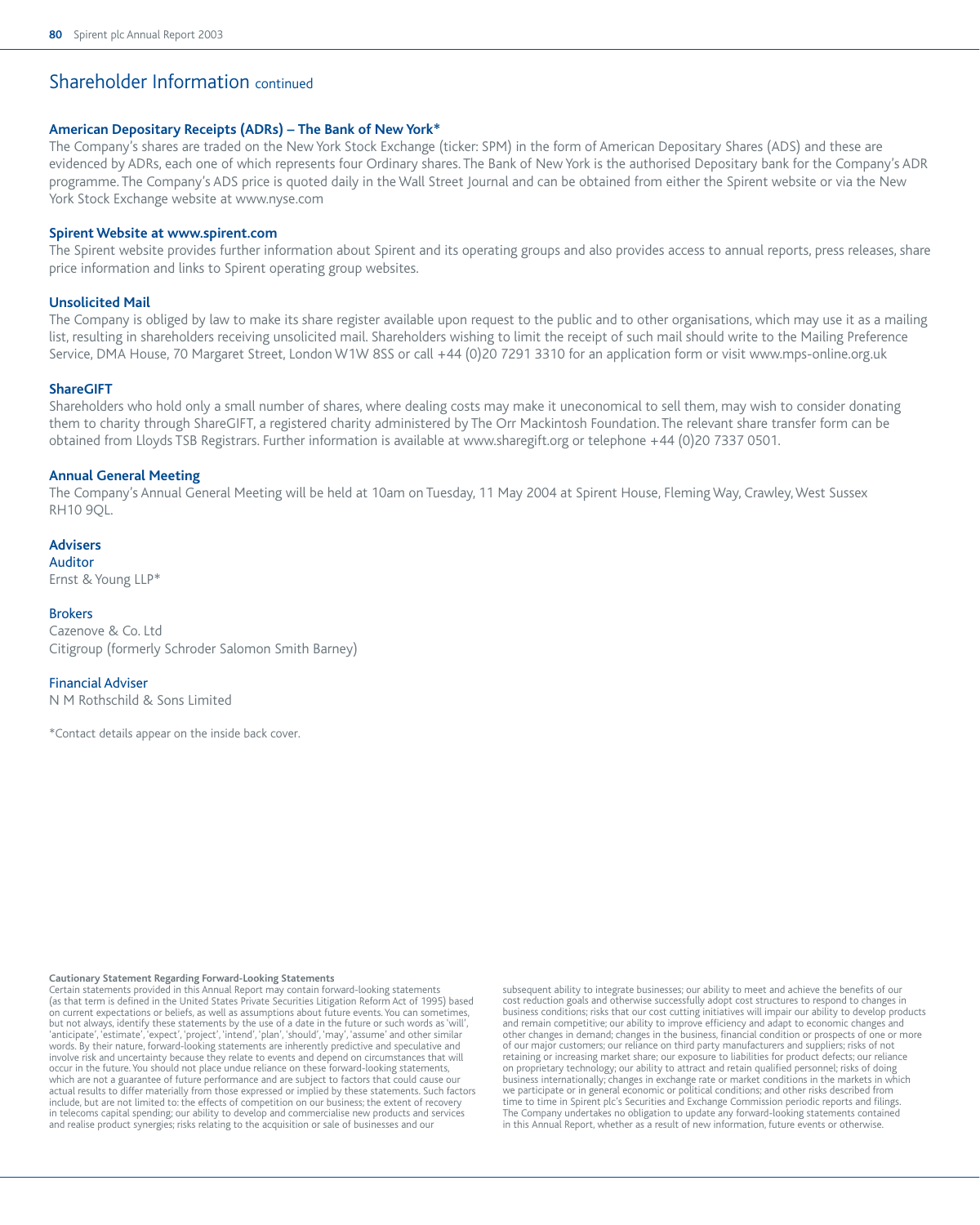# Financial Calendar

|                                      | 2004        |
|--------------------------------------|-------------|
| Annual General Meeting               | 11 May      |
| Announcement of 2004 Interim Results | August      |
| Financial Year End                   | 31 December |

# Contact Details

### **Head Office and Registered Office**

Spirent plc Spirent House Crawley Business Quarter Fleming Way Crawley West Sussex RH10 9QL United Kingdom Tel: +44 (0)1293 767676 Fax: +44 (0)1293 767677 Email: plc@spirent.com

Spirent plc Registered in England No: 470893

#### **Auditor**

Ernst & Young LLP 1 More London Place London SE1 2AF United Kingdom Tel: +44 (0)20 7951 2000 Website: www.ey.com

#### **Registrar**

Lloyds TSB Registrars The Causeway Worthing West Sussex BN99 6DA United Kingdom Service Helplines: Tel: +44 (0)870 600 3964 (UK) Tel: +44 121 415 7047 (overseas) Website: www.shareview.co.uk

#### **ADR Depositary**

The Bank of New York Investor Relations PO Box 11258 Church Street Station New York NY 10286-1258 USA Tel: 1 888 BNY ADRS (toll free) or +1 (610) 312 5315 (outside US) Fax: +1 (973) 742 2875 Email: shareowners@bankofny.com Website: www.adrbny.com

Spirent and the Spirent logo are trademarks or registered trademarks of Spirent plc. All other trademarks or registered trademarks are held by their respective companies. All rights reserved.

Designed and produced by CGI BrandSense. Front cover photography by Andrew Hall. Board photography by Ric Gemmell. Printed by royle corporate print. The paper used in this report is elemental chlorine-free.